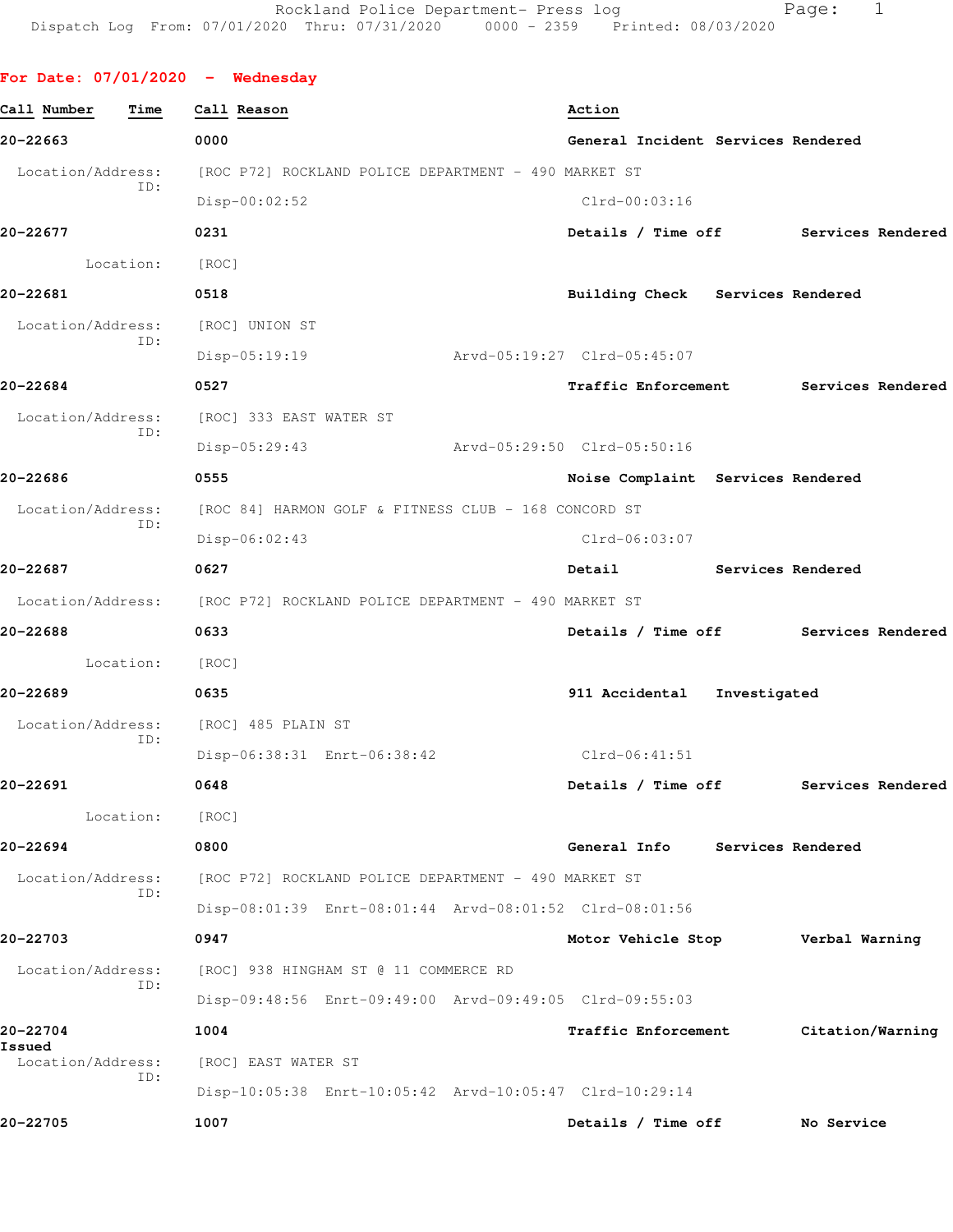|                          | Rockland Police Department- Press log<br>Dispatch Log From: 07/01/2020 Thru: 07/31/2020 0000 - 2359 Printed: 08/03/2020 |                                            | 2<br>Page:        |
|--------------------------|-------------------------------------------------------------------------------------------------------------------------|--------------------------------------------|-------------------|
| Location:                | [ROC]                                                                                                                   |                                            |                   |
| 20-22706                 | 1012                                                                                                                    | Motor Vehicle Stop Verbal Warning          |                   |
| Location/Address:        | [ROC] 5 UNION ST @ 158 MARKET ST                                                                                        |                                            |                   |
| ID:                      | Disp-10:13:31 Enrt-10:13:35 Arvd-10:13:39 Clrd-10:16:40                                                                 |                                            |                   |
| 20-22709                 | 1047                                                                                                                    | Motor Vehicle Stop Verbal Warning          |                   |
| Location/Address:        | [ROC] WEST WATER ST @ PLAIN ST                                                                                          |                                            |                   |
| ID:                      | Disp-10:48:52 Enrt-10:48:56 Arvd-10:49:01 Clrd-10:50:26                                                                 |                                            |                   |
| 20-22723                 | 1307                                                                                                                    | Details / Time off                         | No Service        |
| Location:                | [ROC]                                                                                                                   |                                            |                   |
| 20-22744                 | 1542                                                                                                                    | Details / Time off No Service              |                   |
| Location:                | [ROC]                                                                                                                   |                                            |                   |
| 20-22747                 | 1601                                                                                                                    | SHIFT ASSIGNMENTS Services Rendered        |                   |
| Location/Address:        | [ROC P72] ROCKLAND POLICE DEPARTMENT - 490 MARKET ST                                                                    |                                            |                   |
| ID:                      | Disp-16:03:38                                                                                                           | $Clrd-16:03:49$                            |                   |
| 20-22748                 | 1604                                                                                                                    | 911 Accidental<br>Appears Secure           |                   |
| Location/Address:        | [ROC] 141 PLEASANT ST                                                                                                   |                                            |                   |
| ID:<br>ID:               | $Disp-16:05:51$                                                                                                         | Clrd-16:06:43                              |                   |
| ID:                      | Disp-16:06:38 Enrt-16:06:52                                                                                             | Clrd-16:20:59                              |                   |
|                          | Disp-16:21:41 Enrt-16:22:15 Arvd-16:23:51 Clrd-16:23:54                                                                 |                                            |                   |
| 20-22749                 | 1608                                                                                                                    | 911 Accidental Appears Secure              |                   |
| Location/Address:<br>ID: | [ROC] 127 LEVIN RD                                                                                                      |                                            |                   |
|                          | Disp-16:11:54                                                                                                           | Arvd-16:11:57 Clrd-16:12:52                |                   |
| 20-22754                 | 1613                                                                                                                    | Larceny / Forgery/ Fraud Services Rendered |                   |
| Location/Address:<br>ID: | [ROC P72] ROCKLAND POLICE DEPARTMENT - 490 MARKET ST                                                                    |                                            |                   |
|                          | Disp-16:30:45                                                                                                           | Clrd-16:36:16                              |                   |
| 20-22751                 | 1619                                                                                                                    | <b>BOLO</b>                                | Services Rendered |
| Location/Address:<br>ID: | [ROC P72] ROCKLAND POLICE DEPARTMENT - 490 MARKET ST                                                                    |                                            |                   |
| ID:                      | Disp-16:20:59                                                                                                           | $Clrd-16:21:30$                            |                   |
| ID:                      | Disp-16:20:59                                                                                                           | $Clrd-16:21:25$                            |                   |
| ID:                      | Disp-16:20:59                                                                                                           | $Clrd-16:21:34$                            |                   |
|                          | Disp-16:20:59                                                                                                           | $Clrd-16:21:41$                            |                   |
| 20-22757                 | 1642                                                                                                                    | <b>WARRANT ISSUED</b>                      | Services Rendered |
| Location/Address:<br>ID: | [ROC P72] ROCKLAND POLICE DEPARTMENT - 490 MARKET ST                                                                    |                                            |                   |
|                          | $Disp-16:47:42$                                                                                                         | $Clrd-16:49:10$                            |                   |
| 20-22758                 | 1649                                                                                                                    | WARRANT RECALLS Services Rendered          |                   |
| Location/Address:        | [ROC P72] ROCKLAND POLICE DEPARTMENT - 490 MARKET ST                                                                    |                                            |                   |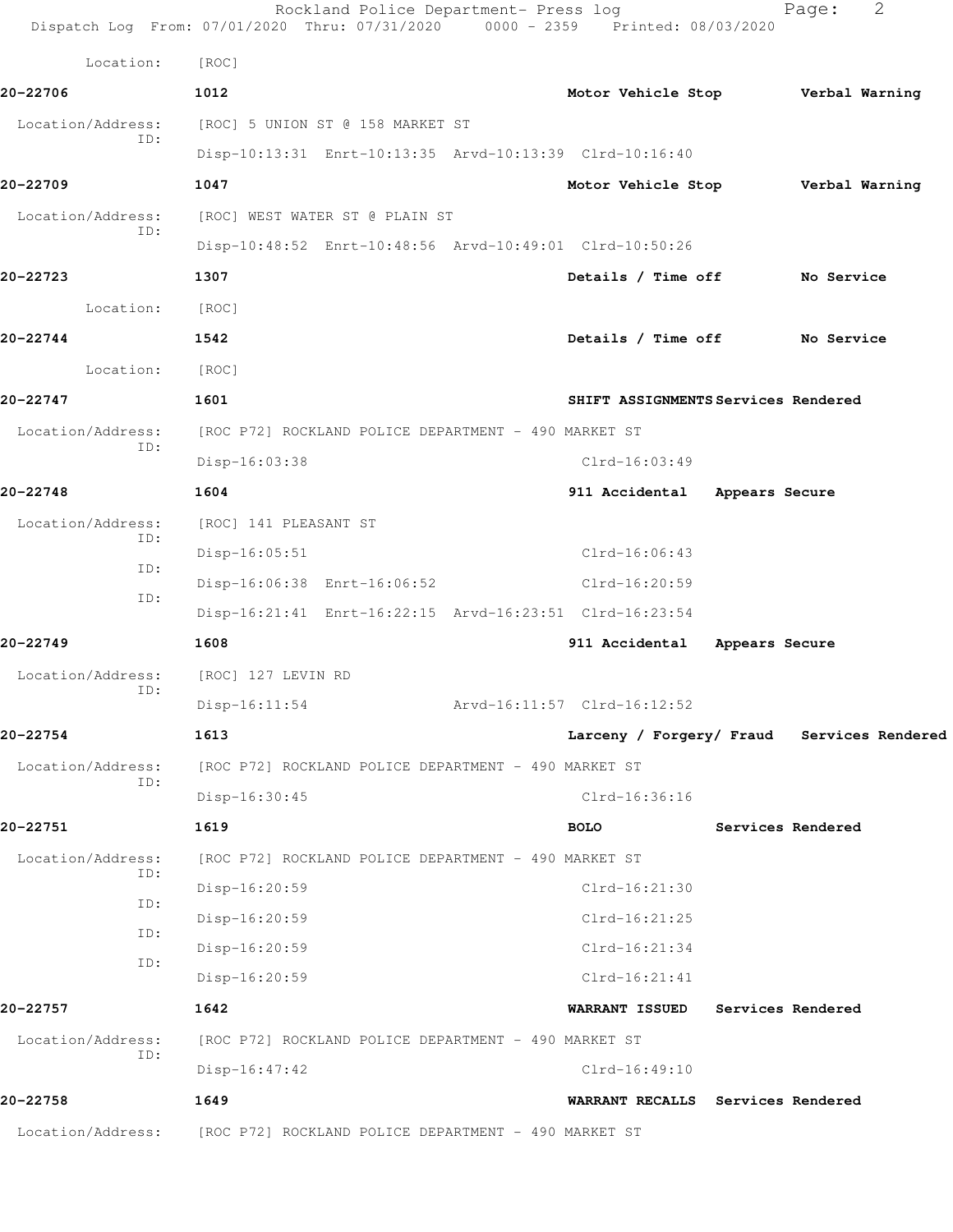|                          | Rockland Police Department- Press log<br>Dispatch Log From: 07/01/2020 Thru: 07/31/2020 0000 - 2359 Printed: 08/03/2020 |                                       | Page:             | 3                 |
|--------------------------|-------------------------------------------------------------------------------------------------------------------------|---------------------------------------|-------------------|-------------------|
| ID:                      | Disp-16:52:27                                                                                                           | $Clrd-16:53:25$                       |                   |                   |
| 20-22759                 | 1653                                                                                                                    | Details / Time off Services Rendered  |                   |                   |
|                          |                                                                                                                         |                                       |                   |                   |
| Location:                | [ROC]                                                                                                                   |                                       |                   |                   |
| 20-22760                 | 1656                                                                                                                    | Building Check Appears Secure         |                   |                   |
| Location/Address:<br>ID: | [ROC P71] WCS AUTOMOTIVE - 1 BISHOP LN                                                                                  |                                       |                   |                   |
|                          |                                                                                                                         | Arvd-16:57:31 Clrd-16:58:10           |                   |                   |
| 20-22770<br>Hospital     | 1730                                                                                                                    | Assist Fire Department                | Transported to    |                   |
| Location/Address:<br>ID: | [ROC] 26 BALSAM ST                                                                                                      |                                       |                   |                   |
|                          | Disp-17:30:44 Enrt-17:30:48 Arvd-17:34:58 Clrd-17:52:34                                                                 |                                       |                   |                   |
| 20-22774                 | 1804                                                                                                                    | Details / Time off Services Rendered  |                   |                   |
| Location:                | [ROC]                                                                                                                   |                                       |                   |                   |
| 20-22775                 | 1806                                                                                                                    | Burglar Alarm Appears Secure          |                   |                   |
| Location/Address:<br>ID: | [ROC] 835 HINGHAM ST                                                                                                    |                                       |                   |                   |
|                          | Disp-18:08:24 Enrt-18:08:29 Arvd-18:16:23 Clrd-18:19:42                                                                 |                                       |                   |                   |
| 20-22782                 | 1912                                                                                                                    | Lost/Found Property Services Rendered |                   |                   |
| Location/Address:<br>ID: | [ROC] 12 CHURCH ST                                                                                                      |                                       |                   |                   |
|                          | Disp-19:19:05                                                                                                           | $Clrd-19:19:17$                       |                   |                   |
| 20-22785                 | 1927                                                                                                                    | Suspicious Activity Services Rendered |                   |                   |
| Location/Address:<br>ID: | [ROC P72] ROCKLAND POLICE DEPARTMENT - 490 MARKET ST                                                                    |                                       |                   |                   |
| ID:                      | Disp-19:29:20 Enrt-19:29:43 Arvd-19:29:46 Clrd-20:41:02                                                                 |                                       |                   |                   |
|                          | Disp-19:29:50                                                                                                           | Arvd-19:29:53 Clrd-20:41:07           |                   |                   |
| 20-22789                 | 1955                                                                                                                    | Details / Time off                    |                   | Services Rendered |
| Location:                | [ROC]                                                                                                                   |                                       |                   |                   |
| 20-22792                 | 2046                                                                                                                    | Noise Complaint Peace Restored        |                   |                   |
| Vicinity of:             | [ROC] STANTON ST @ WEBSTER ST                                                                                           |                                       |                   |                   |
| ID:                      | Disp-20:48:02 Enrt-20:52:27 Arvd-20:52:28 Clrd-21:07:34                                                                 |                                       |                   |                   |
| 20-22795                 | 2108                                                                                                                    | Suspicious Activity Services Rendered |                   |                   |
| Location/Address:        | [ROC] BILL DELAHUNT PKWY                                                                                                |                                       |                   |                   |
| ID:<br>ID:               | Disp-21:11:15 Enrt-21:11:30 Arvd-21:21:51 Clrd-21:30:31                                                                 |                                       |                   |                   |
|                          | $Disp-21:30:58$                                                                                                         | Arvd-21:36:31 Clrd-21:36:52           |                   |                   |
| 20-22797                 | 2129                                                                                                                    | <b>BOLO</b>                           | Services Rendered |                   |
| Location/Address:        | [ROC P72] ROCKLAND POLICE DEPARTMENT - 490 MARKET ST                                                                    |                                       |                   |                   |
| ID:                      | Disp-21:30:31                                                                                                           | Clrd-21:30:47                         |                   |                   |
| ID:<br>ID:               | Disp-21:30:31                                                                                                           | Clrd-21:30:52                         |                   |                   |
|                          | Disp-21:30:31                                                                                                           | Clrd-21:30:58                         |                   |                   |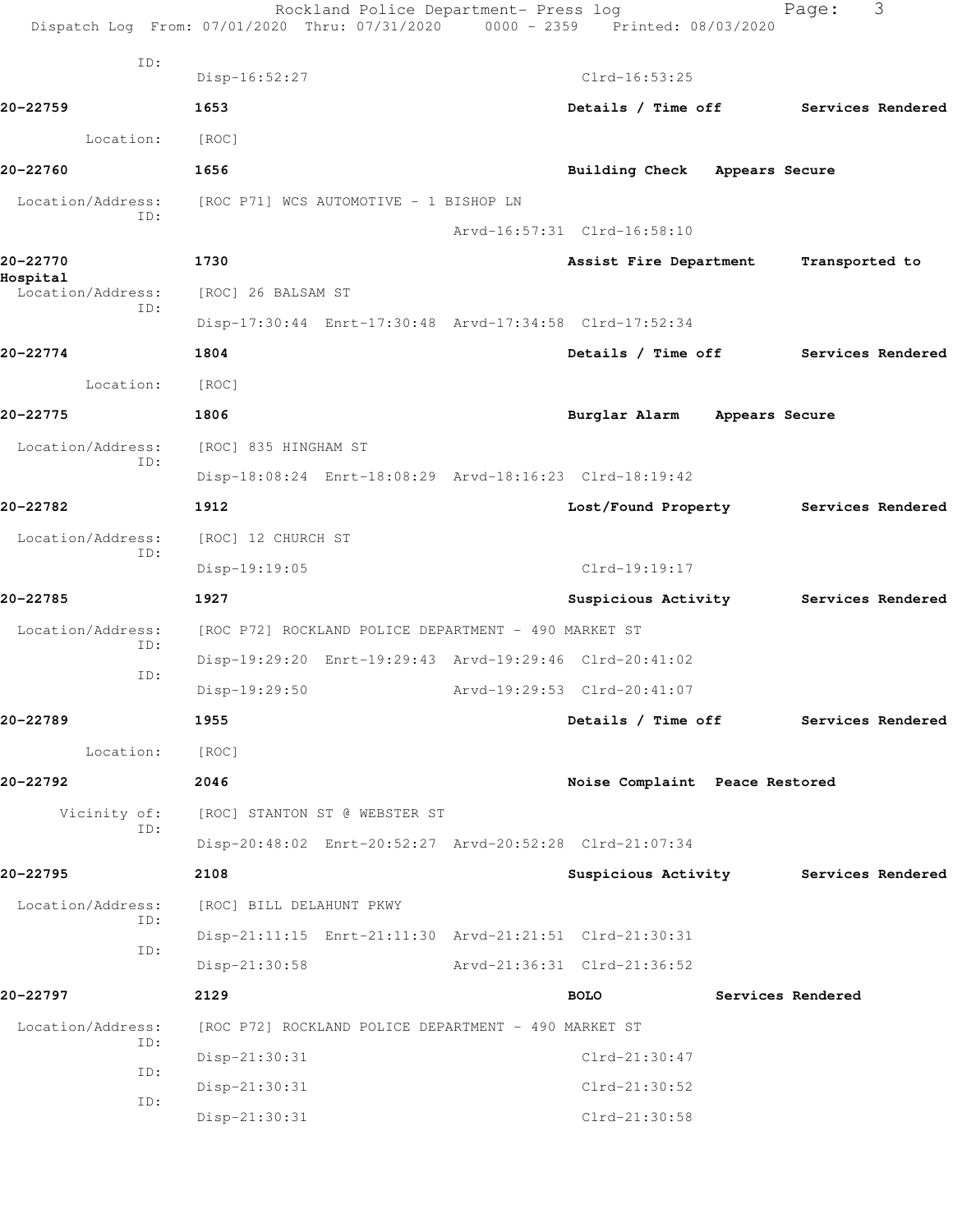Rockland Police Department- Press log Nage: 4 Dispatch Log From: 07/01/2020 Thru: 07/31/2020 0000 - 2359 Printed: 08/03/2020 **20-22799 2149 Details / Time off Services Rendered** Location: [ROC] **20-22800 2155 Motor Vehicle Stop Verbal Warning** Location/Address: [ROC 66] REEDS POND PARK - 80 MARKET ST ID: Arvd-21:55:00 Clrd-21:59:00 **20-22803 2224 Motor Vehicle Stop Verbal Warning** Location/Address: [ROC] 5 UNION ST @ 158 MARKET ST ID: Arvd-22:24:00 Clrd-22:29:26 **20-22811 2329 Building Check Appears Secure** Location/Address: [ROC P71] WCS AUTOMOTIVE - 1 BISHOP LN ID: Arvd-23:30:36 Clrd-23:30:55 **For Date: 07/02/2020 - Thursday 20-22813 0000 SHIFT ASSIGNMENTS No Service** Location/Address: [ROC P72] ROCKLAND POLICE DEPARTMENT - 490 MARKET ST ID: Arvd-00:00:00 Clrd-00:02:23 **20-22830 0511 Building Check Appears Secure** Location/Address: [ROC] UNION ST ID: Arvd-05:11:00 Clrd-05:32:26 **20-22837 0700 Motor Vehicle Stop Citation/Warning Issued**  Location/Address: [ROC] WEST WATER ST @ CLARK RD ID: Arvd-07:00:00 Clrd-07:06:55 **20-22838 0720 911 Accidental Investigated** Location/Address: [ROC] 111 HOWARD ST ID: Disp-07:21:23 Enrt-07:21:29 Arvd-07:25:23 Clrd-07:25:44 **20-22848 0917 Building Check Building Checked/Secured** Location/Address: [ROC] BELMONT ST ID: Arvd-09:18:26 Clrd-09:19:09 **20-22853 1036 Emergency Medical Transported to Hospital** Location/Address: [ROC P45] COMFORT INN - 850 HINGHAM ST EMS Unit: ROCKAM1-Rockland A1 Disp-10:38:27 Enrt-10:39:07 Arvd-10:43:26 Clrd-10:58:08 Hosp-11:03:51 ClrHosp-11:29:36 InQrtsUnavl-11:34:31 InSrvce-11:34:31 Fire Unit: ROCKEN1-Pumper-Rockland Engine 1 Disp-10:38:30 Enrt-10:39:04 Arvd-10:43:23 Clrd-10:58:02 InQrtsUnavl-11:26:40 InSrvce-11:26:40

 ID: Disp-10:40:51 Enrt-10:40:56 Clrd-10:41:47 ID:

Disp-10:40:53 Enrt-10:40:56 Clrd-10:41:50

**20-22854 1040 Suspicious Activity Investigated**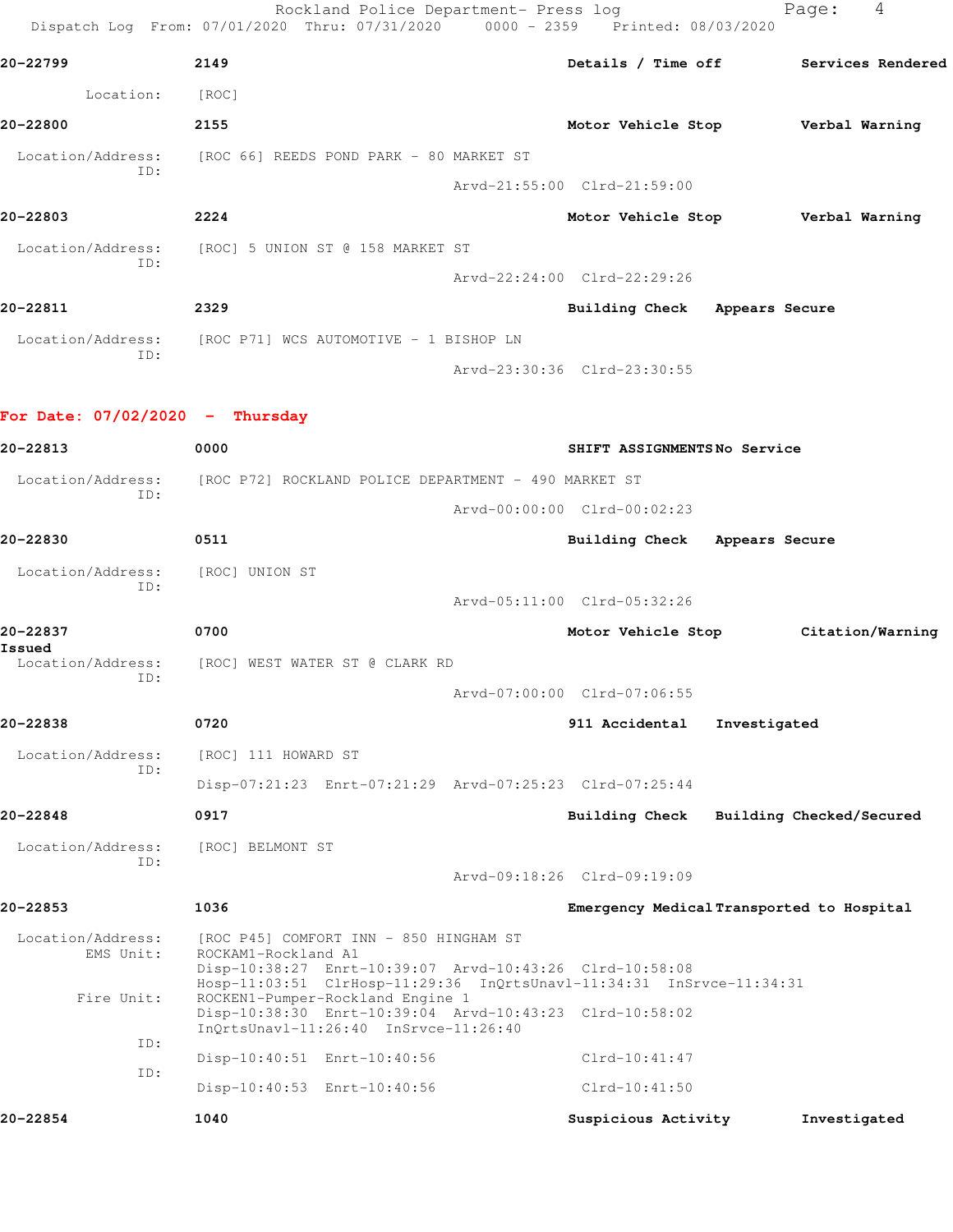|                          | Rockland Police Department- Press log<br>Dispatch Log From: 07/01/2020 Thru: 07/31/2020 | $0000 - 2359$ | Printed: 08/03/2020                     |                   | 5<br>Page:        |  |
|--------------------------|-----------------------------------------------------------------------------------------|---------------|-----------------------------------------|-------------------|-------------------|--|
| Location/Address:        | [ROC 80] AAA ROCKLAND BRANCH - 900 HINGHAM ST                                           |               |                                         |                   |                   |  |
| ID:                      | Disp-10:41:16 Enrt-10:41:18                                                             |               | $Clrd-10:41:39$                         |                   |                   |  |
| ID:                      | Disp-10:41:58 Enrt-10:42:01 Arvd-10:43:58 Clrd-10:51:49                                 |               |                                         |                   |                   |  |
| ID:                      | Disp-10:43:02 Enrt-10:43:08 Arvd-10:51:43 Clrd-10:51:49                                 |               |                                         |                   |                   |  |
| 20-22855                 | 1051                                                                                    |               | <b>STOLEN TRAILER</b>                   | Services Rendered |                   |  |
| Location/Address:        | [ROC 38] ALLSTATE GLASS - 53 AIR STATION INDUSTRIAL PARK                                |               |                                         |                   |                   |  |
| ID:                      | $Disp-10:55:55$                                                                         |               | $Clrd-10:56:06$                         |                   |                   |  |
| 20-22856                 | 1058                                                                                    |               | 911 Accidental Services Rendered        |                   |                   |  |
| Location/Address:        | [ROC] 210 REED ST                                                                       |               |                                         |                   |                   |  |
| ID:                      | Disp-10:59:23 Enrt-10:59:26 Arvd-11:00:59 Clrd-11:05:51                                 |               |                                         |                   |                   |  |
| 20-22858                 | 1058                                                                                    |               | Details / Time off                      |                   | Services Rendered |  |
| Location:                | [ROC]                                                                                   |               |                                         |                   |                   |  |
| 20-22859                 | 1123                                                                                    |               | MVA Property Damage Only Report Follows |                   |                   |  |
| Location/Address:        | [ROC] 693 HINGHAM ST                                                                    |               |                                         |                   |                   |  |
| ID:<br>ID:               | Disp-11:25:59 Enrt-11:26:20 Arvd-11:29:59 Clrd-11:56:18                                 |               |                                         |                   |                   |  |
| ID:                      | Disp-11:26:36 Enrt-11:26:38                                                             |               | $Clrd-11:27:47$                         |                   |                   |  |
|                          | Disp-11:27:39 Enrt-11:27:42 Arvd-11:31:14 Clrd-11:56:18                                 |               |                                         |                   |                   |  |
| 20-22862                 | 1141                                                                                    |               | 911 Accidental Services Rendered        |                   |                   |  |
| Location/Address:<br>ID: | [ROC] 253 LIBERTY ST                                                                    |               |                                         |                   |                   |  |
|                          | Disp-11:42:30 Enrt-11:42:37 Arvd-11:43:57 Clrd-11:44:17                                 |               |                                         |                   |                   |  |
| 20-22865                 | 1205                                                                                    |               | Larceny / Forgery/ Fraud Report Follows |                   |                   |  |
| Location/Address:<br>ID: | [ROC] 14 LEISUREWOODS DR                                                                |               |                                         |                   |                   |  |
|                          | Disp-12:07:32 Enrt-12:07:38 Arvd-12:14:03 Clrd-12:28:35                                 |               |                                         |                   |                   |  |
| 20-22870                 | 1238                                                                                    |               | Building Check Building Checked/Secured |                   |                   |  |
| Location/Address:<br>ID: | [ROC P104] ROCKLAND MEMORIAL LIBRARY - 20 BELMONT ST                                    |               |                                         |                   |                   |  |
|                          | Disp-12:39:48                                                                           |               | $Clrd-12:40:00$                         |                   |                   |  |
| 20-22875                 | 1334                                                                                    |               | Details / Time off                      |                   | No Service        |  |
| Location:                | [ROC]                                                                                   |               |                                         |                   |                   |  |
| 20-22887                 | 1433                                                                                    |               | Burglar Alarm                           | Arrest(s) Made    |                   |  |
| Location/Address:<br>ID: | [ROC] ABINGTON/ROCKLAND DIRECT WATER WORKS - 835 HINGHAM ST                             |               |                                         |                   |                   |  |
|                          | Disp-14:35:44 Enrt-14:35:47 Arvd-14:45:34 Clrd-14:47:03                                 |               |                                         |                   |                   |  |
| 20-22890<br>Issued       | 1451                                                                                    |               | Motor Vehicle Stop                      |                   | Citation/Warning  |  |
| Location/Address:<br>ID: | [ROC P101] AUTOZONE - 369 MARKET ST                                                     |               |                                         |                   |                   |  |
|                          |                                                                                         |               | Arvd-14:51:00 Clrd-15:05:11             |                   |                   |  |
| 20-22894                 | 1504                                                                                    |               | Building Check Building Checked/Secured |                   |                   |  |
| Location/Address:        | [ROC P104] ROCKLAND MEMORIAL LIBRARY - 20 BELMONT ST                                    |               |                                         |                   |                   |  |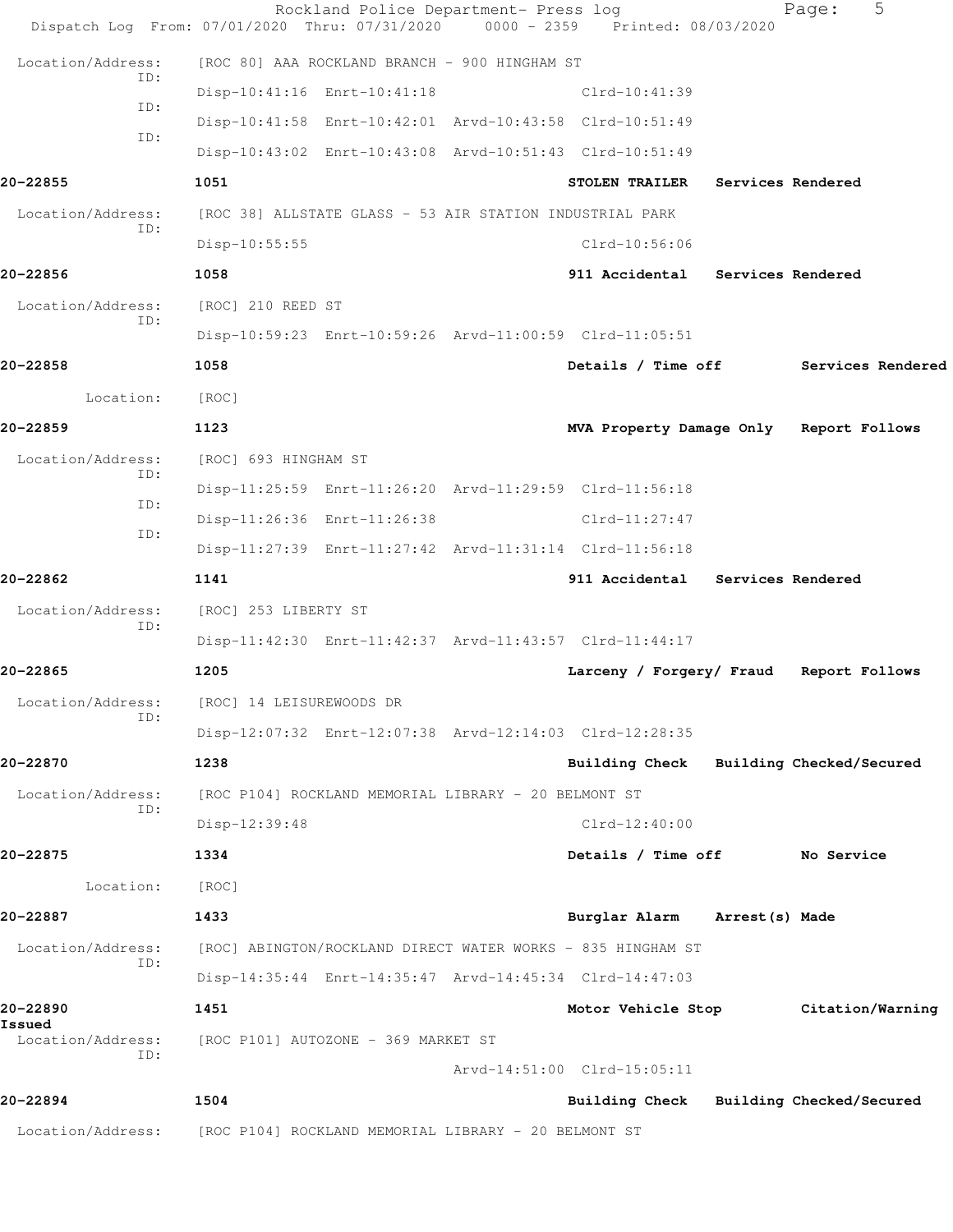|                          | Rockland Police Department- Press log<br>Dispatch Log From: 07/01/2020 Thru: 07/31/2020 0000 - 2359 Printed: 08/03/2020 |                             | 6<br>Page:                              |
|--------------------------|-------------------------------------------------------------------------------------------------------------------------|-----------------------------|-----------------------------------------|
| ID:                      | $Disp-15:05:11$                                                                                                         | $Clrd-15:05:19$             |                                         |
| 20-22896                 | 1510                                                                                                                    |                             | Details / Time off Services Rendered    |
| Location:                | [ROC]                                                                                                                   |                             |                                         |
| 20-22904                 | 1538                                                                                                                    |                             | PROPERTY RETURNED Services Rendered     |
| Location/Address:        | [ROC P72] ROCKLAND POLICE DEPARTMENT – 490 MARKET ST                                                                    |                             |                                         |
| 20-22927                 | 1605                                                                                                                    | SHIFT ASSIGNMENTSNo Service |                                         |
|                          | Location/Address: [ROC P72] ROCKLAND POLICE DEPARTMENT - 490 MARKET ST                                                  |                             |                                         |
|                          |                                                                                                                         |                             |                                         |
| 20-22907                 | 1618                                                                                                                    | Suspicious Activity         | Sent On Way                             |
| Location/Address:<br>ID: | [ROC] MARKET ST                                                                                                         |                             |                                         |
| ID:                      | Disp-16:19:21 Enrt-16:19:23 Arvd-16:20:38 Clrd-16:27:58                                                                 |                             |                                         |
| ID:                      | Disp-16:19:29 Enrt-16:19:32                                                                                             | Clrd-16:28:18               |                                         |
|                          | Disp-16:19:51 Enrt-16:19:53                                                                                             | $Clrd-16:28:14$             |                                         |
| 20-22914                 | 1725                                                                                                                    |                             | 911 Hang Up Services Rendered           |
| Location/Address:<br>ID: | [ROC P83] ROCKLAND GOLF COURSE - 276 PLAIN ST                                                                           |                             |                                         |
|                          | Disp-17:27:30 Enrt-17:28:32 Arvd-17:31:05 Clrd-17:33:43                                                                 |                             |                                         |
| 20-22915<br>Issued       | 1738                                                                                                                    | Motor Vehicle Stop          | Citation/Warning                        |
| Vicinity of:<br>ID:      | [ROC] 1 LEAH DR @ 416 PLAIN ST                                                                                          |                             |                                         |
|                          |                                                                                                                         | Arvd-17:38:00 Clrd-17:42:16 |                                         |
| 20-22916                 | 1742                                                                                                                    |                             | MVA Property Damage Only Report Follows |
| Vicinity of:<br>ID:      | [ROC] 17 EXCHANGE ST                                                                                                    |                             |                                         |
|                          | Disp-17:43:07 Enrt-17:43:15 Arvd-17:44:37 Clrd-18:06:20                                                                 |                             |                                         |
| ID:                      | Disp-17:43:07 Enrt-17:43:27 Arvd-17:43:30 Clrd-18:06:17                                                                 |                             |                                         |
| ID:                      | Disp-17:58:35                                                                                                           | Arvd-17:58:39 Clrd-18:07:17 |                                         |
| 20-22925                 | 1826                                                                                                                    | Disturbance                 | Services Rendered                       |
| Location/Address:        | [ROC] 262 WEST WATER ST                                                                                                 |                             |                                         |
| ID:                      | Disp-18:27:54 Enrt-18:28:02 Arvd-18:31:19 Clrd-18:39:50                                                                 |                             |                                         |
| ID:                      | Disp-18:27:54 Enrt-18:28:12 Arvd-18:37:38 Clrd-18:39:59                                                                 |                             |                                         |
| ID:                      | Disp-18:29:31 Enrt-18:29:34 Arvd-18:37:34 Clrd-18:39:56                                                                 |                             |                                         |
| 20-22926                 | 1829                                                                                                                    | Details / Time off          | No Service                              |
| Location:                | [ROC]                                                                                                                   |                             |                                         |
| 20-22932                 | 1923                                                                                                                    | <b>BOLO</b>                 | No Service                              |
| Location/Address:        | [ROC P72] ROCKLAND POLICE DEPARTMENT - 490 MARKET ST                                                                    |                             |                                         |
| 20-22933                 | 1937                                                                                                                    | Burglar Alarm               | Building Checked/Secured                |
| Location/Address:        | [ROC P113] NATIONAL COATING - 105 INDUSTRIAL WAY                                                                        |                             |                                         |
| ID:                      | Disp-19:40:10 Enrt-19:40:16 Arvd-19:46:02 Clrd-19:59:57                                                                 |                             |                                         |
| ID:                      |                                                                                                                         |                             |                                         |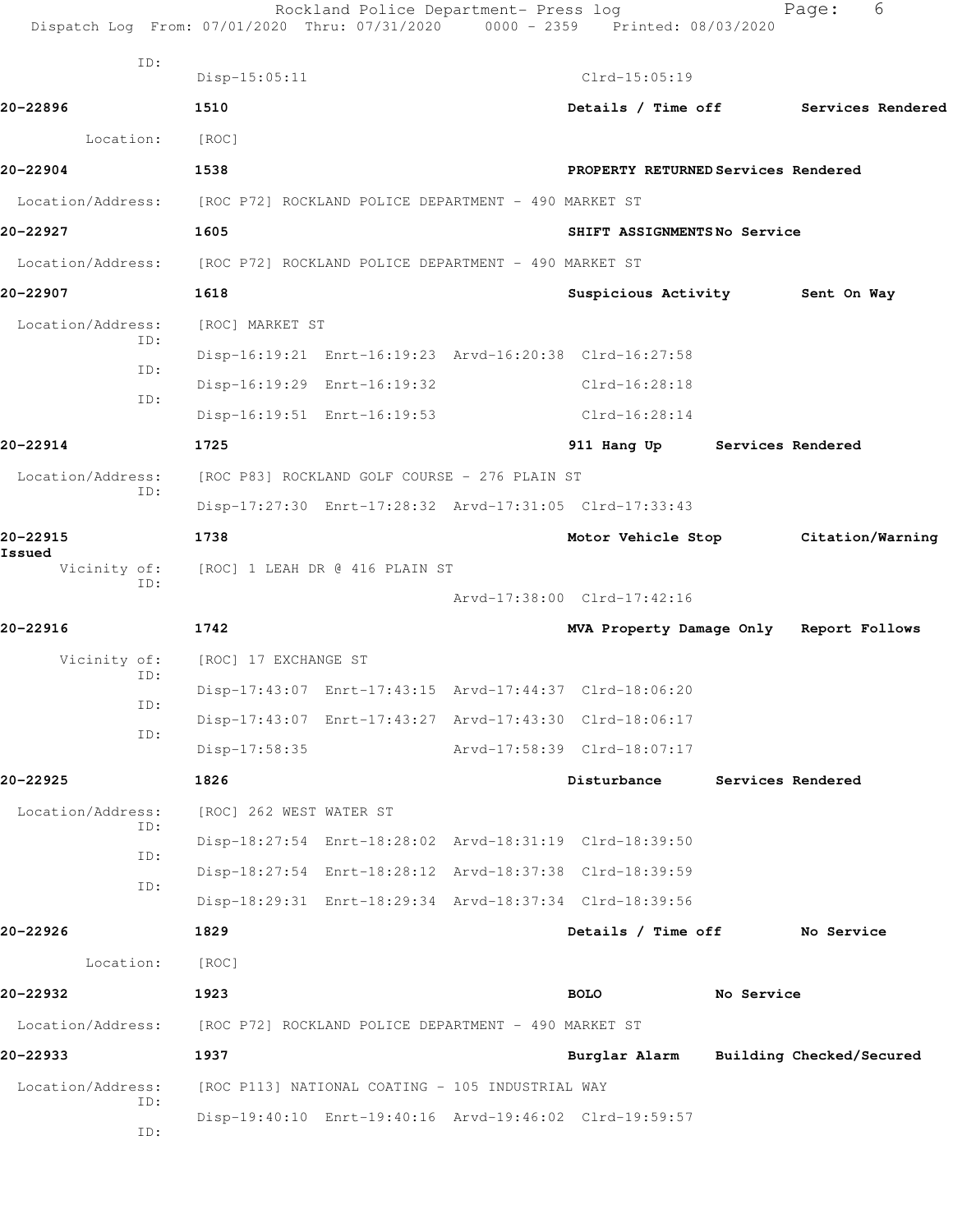|                                 |     |                                   | Rockland Police Department- Press log<br>Dispatch Log From: 07/01/2020 Thru: 07/31/2020 | $0000 - 2359$               |                             | Printed: 08/03/2020 | 7<br>Page:        |
|---------------------------------|-----|-----------------------------------|-----------------------------------------------------------------------------------------|-----------------------------|-----------------------------|---------------------|-------------------|
|                                 |     | Disp-19:48:06                     |                                                                                         |                             | Arvd-19:48:10 Clrd-20:00:01 |                     |                   |
| 20-22942                        |     | 2059                              |                                                                                         |                             | Motor Vehicle Complaint     |                     | Gone on arrival   |
| Location/Address:               |     | [ROC] HINGHAM ST                  |                                                                                         |                             |                             |                     |                   |
|                                 | ID: |                                   | Disp-21:01:41 Enrt-21:02:42 Arvd-21:04:38 Clrd-21:08:10                                 |                             |                             |                     |                   |
|                                 | ID: |                                   | Disp-21:01:41 Enrt-21:02:39 Arvd-21:03:40 Clrd-21:08:47                                 |                             |                             |                     |                   |
| 20-22946                        |     | 2118                              |                                                                                         |                             | Assist Public               |                     | Services Rendered |
| Location/Address:               |     | [ROC] 157 LIBERTY ST              |                                                                                         |                             |                             |                     |                   |
|                                 | ID: |                                   | Disp-21:19:22 Enrt-21:22:47 Arvd-21:22:50 Clrd-21:46:37                                 |                             |                             |                     |                   |
| 20-22947                        |     | 2118                              |                                                                                         |                             | Motor Vehicle Complaint     |                     | Services Rendered |
| Location/Address:               |     |                                   | [ROC P77] BURGER KING - 157 MARKET ST                                                   |                             |                             |                     |                   |
|                                 | ID: |                                   | Disp-21:19:51 Enrt-21:19:59 Arvd-21:23:00 Clrd-21:26:42                                 |                             |                             |                     |                   |
| 20-22949                        |     | 2130                              |                                                                                         |                             | Motor Vehicle Stop          |                     | Citation/Warning  |
| Issued<br>Vicinity of:<br>ID:   |     | [ROC] 471 WEBSTER ST @ 7 MARKS ST |                                                                                         |                             |                             |                     |                   |
|                                 |     |                                   |                                                                                         | Arvd-21:30:00 Clrd-21:32:38 |                             |                     |                   |
| 20-22954                        |     | 2226                              |                                                                                         |                             | Disturbance                 |                     | Services Rendered |
| Location/Address:               |     | [ROC] 21 NORTH AVE Apt. #6        |                                                                                         |                             |                             |                     |                   |
|                                 | ID: |                                   | Disp-22:28:50 Enrt-22:30:14 Arvd-22:32:10 Clrd-22:50:23                                 |                             |                             |                     |                   |
|                                 | ID: |                                   | Disp-22:30:06 Enrt-22:30:10 Arvd-22:32:06 Clrd-22:50:26                                 |                             |                             |                     |                   |
|                                 | ID: |                                   | Disp-22:30:54 Enrt-22:31:20 Arvd-22:32:02 Clrd-22:50:29                                 |                             |                             |                     |                   |
| 20-22959                        |     | 2301                              |                                                                                         |                             | Assist Public               |                     | Services Rendered |
| Location/Address:               |     | [ROC] 27 WEST WATER ST            |                                                                                         |                             |                             |                     |                   |
|                                 | ID: | Disp-23:04:51                     |                                                                                         |                             | Clrd-23:04:58               |                     |                   |
| 20-22963                        |     | 2341                              |                                                                                         |                             | General Info                | No Service          |                   |
| Location/Address:               |     |                                   | [ROC P72] ROCKLAND POLICE DEPARTMENT - 490 MARKET ST                                    |                             |                             |                     |                   |
| For Date: $07/03/2020 -$ Friday |     |                                   |                                                                                         |                             |                             |                     |                   |
| 20-22966                        |     | 0000                              |                                                                                         |                             | SHIFT ASSIGNMENTS           |                     | Services Rendered |
| Location/Address:               |     |                                   | [ROC P72] ROCKLAND POLICE DEPARTMENT - 490 MARKET ST                                    |                             |                             |                     |                   |
|                                 | ID: | $Disp-00:03:11$                   |                                                                                         |                             | $Clrd-00:03:24$             |                     |                   |
| 20-22967                        |     | 0015                              |                                                                                         |                             | 911 Accidental              | Investigated        |                   |
| Location/Address:               |     | [ROC] 29 CHURCH ST Apt. #2        |                                                                                         |                             |                             |                     |                   |
|                                 | ID: |                                   | Disp-00:17:41 Enrt-00:17:45 Arvd-00:21:49 Clrd-00:23:15                                 |                             |                             |                     |                   |
|                                 | ID: |                                   | Disp-00:21:39 Enrt-00:21:44 Arvd-00:21:46 Clrd-00:23:15                                 |                             |                             |                     |                   |
| 20-22971                        |     | 0129                              |                                                                                         |                             | Suspicious Activity         |                     | Sent On Way       |

 Location/Address: [ROC 206] 51 MAPLE ST ID: Disp-01:31:00 Enrt-01:31:06 Clrd-01:32:07 ID: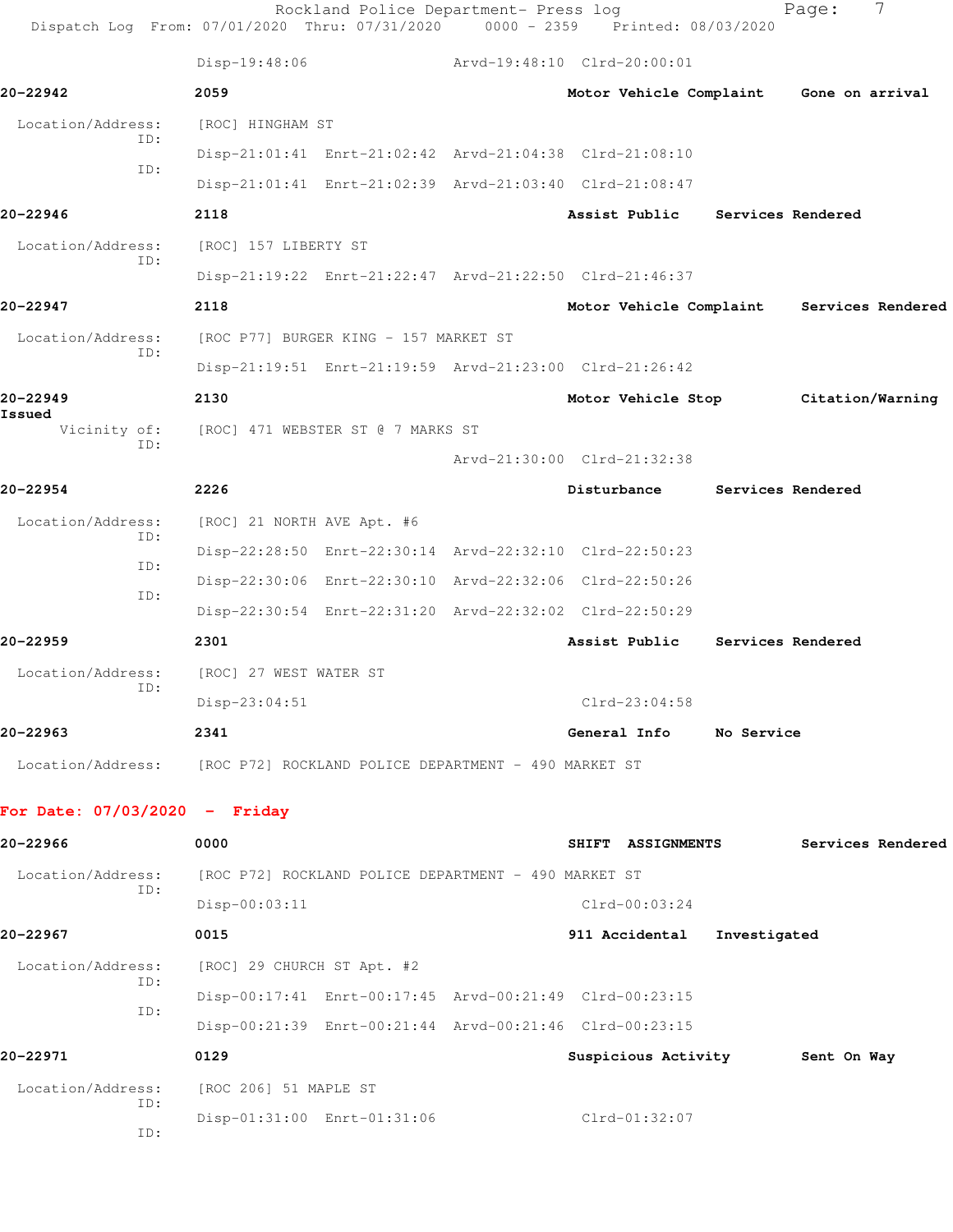|                          | Rockland Police Department- Press log<br>Dispatch Log From: 07/01/2020 Thru: 07/31/2020 | 0000 - 2359 Printed: 08/03/2020 | 8<br>Page:                             |
|--------------------------|-----------------------------------------------------------------------------------------|---------------------------------|----------------------------------------|
|                          | Disp-01:31:00 Enrt-01:31:06 Arvd-01:31:17 Clrd-01:36:16                                 |                                 |                                        |
| ID:                      | Disp-01:31:00 Enrt-01:31:06 Arvd-01:31:12 Clrd-01:36:16                                 |                                 |                                        |
| 20-22980                 | 0357                                                                                    | Noise Complaint Investigated    |                                        |
| Location/Address:        | [ROC] 260 REED ST                                                                       |                                 |                                        |
| ID:                      | Disp-03:59:23 Enrt-03:59:29 Arvd-04:01:05 Clrd-04:08:09                                 |                                 |                                        |
| 20-22983                 | 0511                                                                                    | Building Check                  | Appears Secure                         |
| Location/Address:        | [ROC] UNION ST                                                                          |                                 |                                        |
| ID:                      | $Disp-05:13:04$                                                                         | Arvd-05:15:35 Clrd-05:28:46     |                                        |
| 20-22985                 | 0533                                                                                    | Noise Complaint Peace Restored  |                                        |
| Location/Address:        | [ROC] 260 REED ST                                                                       |                                 |                                        |
| ID:                      | Disp-05:33:52 Enrt-05:34:03                                                             | $Clrd-05:46:38$                 |                                        |
| ID:                      | $Disp-05:33:52$                                                                         | Arvd-05:34:00 Clrd-05:46:42     |                                        |
| 20-22987                 | 0601                                                                                    | <b>Traffic Enforcement</b>      | Services Rendered                      |
| Location/Address:        | [ROC] 333 EAST WATER ST                                                                 |                                 |                                        |
| ID:                      | $Disp-06:02:24$                                                                         | Arvd-06:02:32 Clrd-06:22:57     |                                        |
| 20-22990                 | 0648                                                                                    | Burglar Alarm                   | Investigated                           |
| Location/Address:        | [ROC] 72 NORMAN ST                                                                      |                                 |                                        |
| ID:                      | Disp-06:50:57 Enrt-06:51:01 Arvd-06:51:07 Clrd-06:53:31                                 |                                 |                                        |
| 20-22992                 | 0710                                                                                    | Motor Vehicle Stop              | Verbal Warning                         |
| Location/Address:        | [ROC] 300 POND ST                                                                       |                                 |                                        |
| ID:                      | $Disp-07:11:21$                                                                         | Arvd-07:11:24 Clrd-07:14:26     |                                        |
| 20-22996                 | 0800                                                                                    |                                 | SHIFT ASSIGNMENTS Services Rendered    |
|                          | Location/Address: [ROC P72] ROCKLAND POLICE DEPARTMENT - 490 MARKET ST                  |                                 |                                        |
| 20-22993                 | 0801                                                                                    |                                 | Burglar Alarm Services Rendered        |
| Location/Address:<br>ID: | [ROC] 443 WEBSTER ST                                                                    |                                 |                                        |
|                          | Disp-08:01:53 Enrt-08:02:53 Arvd-08:05:51 Clrd-08:05:56                                 |                                 |                                        |
| 20-22995                 | 0811                                                                                    |                                 | Burglar Alarm Building Checked/Secured |
| Location/Address:<br>ID: | [ROC] 443 WEBSTER ST                                                                    |                                 |                                        |
|                          | Disp-08:11:55 Enrt-08:11:57 Arvd-08:42:46 Clrd-08:44:06                                 |                                 |                                        |
| 20-23002                 | 0903                                                                                    | Building Check Appears Secure   |                                        |
| Location/Address:<br>TD: | [ROC 65] ROGERS MIDDLE SCHOOL - 100 TAUNTON AVE                                         |                                 |                                        |
|                          |                                                                                         | Arvd-09:04:12 Clrd-09:04:55     |                                        |
| 20-23009                 | 1034                                                                                    |                                 | General Info Services Rendered         |
|                          | Location/Address: [ROC P72] ROCKLAND POLICE DEPARTMENT - 490 MARKET ST                  |                                 |                                        |
| 20-23015                 | 1118                                                                                    |                                 | General Incident Provided Assistance   |
|                          | Location/Address: [ROC] 359 EAST WATER ST                                               |                                 |                                        |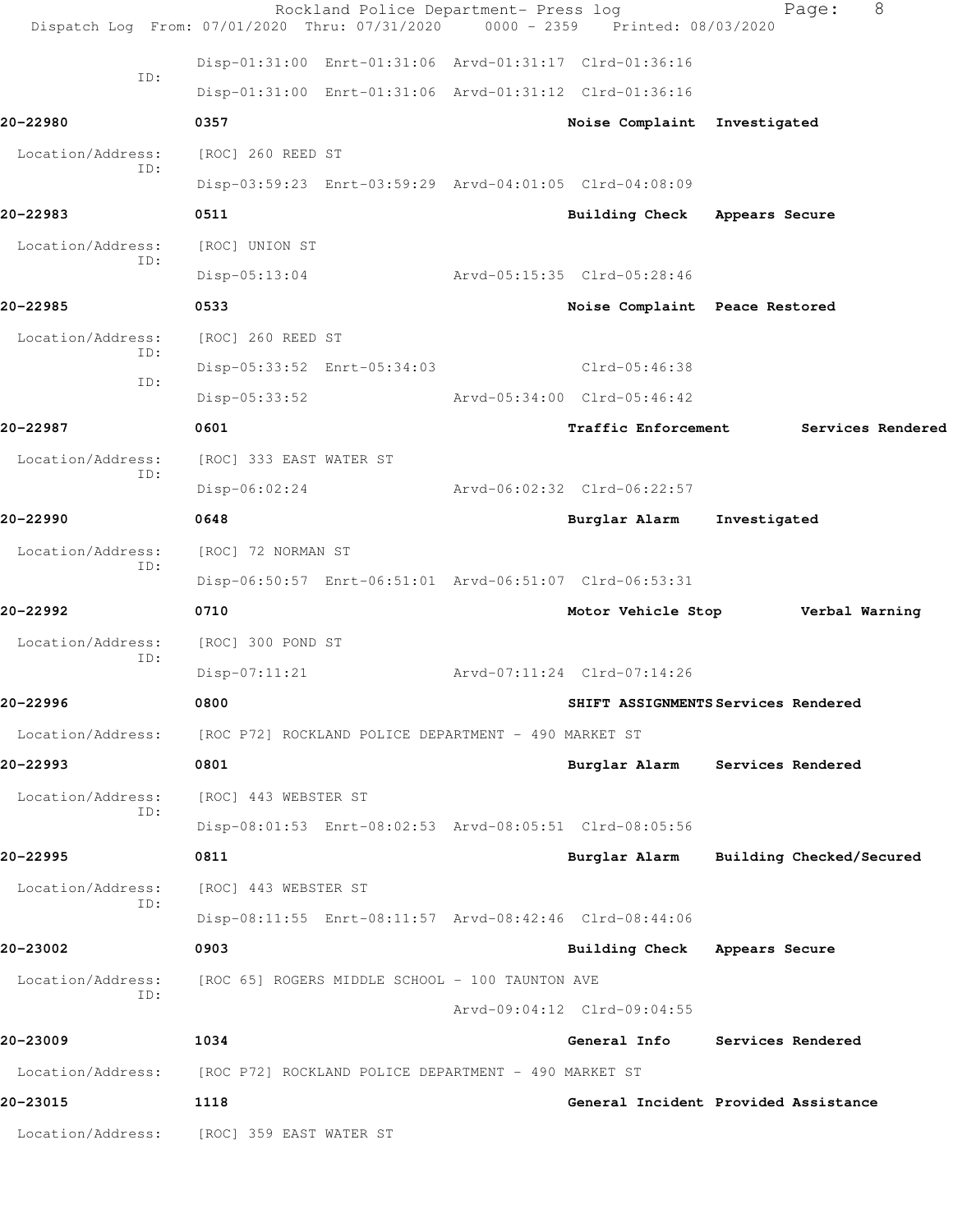|                             | Rockland Police Department- Press log<br>Dispatch Log From: 07/01/2020 Thru: 07/31/2020 | $0000 - 2359$ | Printed: 08/03/2020                        |                | 9<br>Page:               |  |
|-----------------------------|-----------------------------------------------------------------------------------------|---------------|--------------------------------------------|----------------|--------------------------|--|
| ID:                         | Disp-11:18:34 Enrt-11:19:36 Arvd-11:20:39 Clrd-11:33:17                                 |               |                                            |                |                          |  |
| 20-23016                    | 1120                                                                                    |               | Motor Vehicle Stop Verbal Warning          |                |                          |  |
| Location/Address:           | [ROC] 234 LIBERTY ST                                                                    |               |                                            |                |                          |  |
| ID:                         | $Disp-11:22:49$                                                                         |               | Arvd-11:22:52 Clrd-11:23:27                |                |                          |  |
| 20-23017                    | 1123                                                                                    |               | <b>Building Check</b>                      | Appears Secure |                          |  |
| Location/Address:           | [ROC] VETERANS MEMORIAL - TAUNTON AVE                                                   |               |                                            |                |                          |  |
| ID:                         |                                                                                         |               | Arvd-11:24:44 Clrd-11:25:38                |                |                          |  |
| 20-23020                    | 1147                                                                                    |               | Burglar Alarm                              |                | Building Checked/Secured |  |
| Location/Address:           | [ROC] 160 WEYMOUTH ST                                                                   |               |                                            |                |                          |  |
| ID:                         | Disp-11:48:28 Enrt-11:48:31 Arvd-11:55:53 Clrd-12:01:08                                 |               |                                            |                |                          |  |
| ID:                         | Disp-11:53:00 Enrt-11:53:03 Arvd-11:53:05 Clrd-12:01:10                                 |               |                                            |                |                          |  |
| 20-23026                    | 1219                                                                                    |               | Larceny / Forgery/ Fraud Services Rendered |                |                          |  |
| Location/Address:           | [ROC] 329 HOWARD ST                                                                     |               |                                            |                |                          |  |
| ID:                         | $Disp-12:31:57$                                                                         |               | $Clrd-12:32:13$                            |                |                          |  |
| 20-23036                    | 1352                                                                                    |               | Motor Vehicle Stop                         |                | Citation/Warning         |  |
| Issued<br>Location/Address: | [ROC] 678 HINGHAM ST @ 624 FOREST ST                                                    |               |                                            |                |                          |  |
| ID:                         |                                                                                         |               | Arvd-13:52:00 Clrd-13:57:54                |                |                          |  |
| 20-23038                    | 1413                                                                                    |               | Burglar Alarm                              |                | Building Checked/Secured |  |
| Location/Address:           | [ROC] 835 HINGHAM ST                                                                    |               |                                            |                |                          |  |
| ID:                         | Disp-14:14:20 Enrt-14:14:34 Arvd-14:17:32 Clrd-14:30:53                                 |               |                                            |                |                          |  |
| 20-23041                    | 1451                                                                                    |               | Building Check Appears Secure              |                |                          |  |
| Location/Address:           | [ROC] VETERAN'S MEMORIAL - TAUNTON AVE                                                  |               |                                            |                |                          |  |
| ID:                         |                                                                                         |               | Arvd-14:52:26 Clrd-14:52:50                |                |                          |  |
| 20-23045                    | 1525                                                                                    |               | Motor Vehicle Stop                         |                | Verbal Warning           |  |
|                             | Vicinity of: [ROC] BILL DELAHUNT PKWY @ WEYMOUTH ST                                     |               |                                            |                |                          |  |
| ID:                         | Disp-15:27:29 Enrt-15:27:32 Arvd-15:27:34 Clrd-15:40:52                                 |               |                                            |                |                          |  |
| 20-23048                    | 1536                                                                                    |               | Motor Vehicle Complaint                    |                | Sent On Way              |  |
| Location/Address:<br>ID:    | [ROC] 400 SALEM ST                                                                      |               |                                            |                |                          |  |
|                             | Disp-15:38:23 Enrt-15:38:26 Arvd-15:40:34 Clrd-15:46:21                                 |               |                                            |                |                          |  |
| 20-23050                    | 1549                                                                                    |               | Motor Vehicle Complaint Services Rendered  |                |                          |  |
| Location/Address:<br>ID:    | [ROC] EXIT 14 AREA - HINGHAM ST                                                         |               |                                            |                |                          |  |
|                             | Disp-15:50:09 Enrt-15:50:14 Arvd-15:56:06 Clrd-16:00:53                                 |               |                                            |                |                          |  |
| 20-23051                    | 1556                                                                                    |               | SHIFT ASSIGNMENTS Services Rendered        |                |                          |  |
| Location/Address:           | [ROC P72] ROCKLAND POLICE DEPARTMENT - 490 MARKET ST                                    |               |                                            |                |                          |  |
| 20-23056                    | 1622                                                                                    |               | Noise Complaint Services Rendered          |                |                          |  |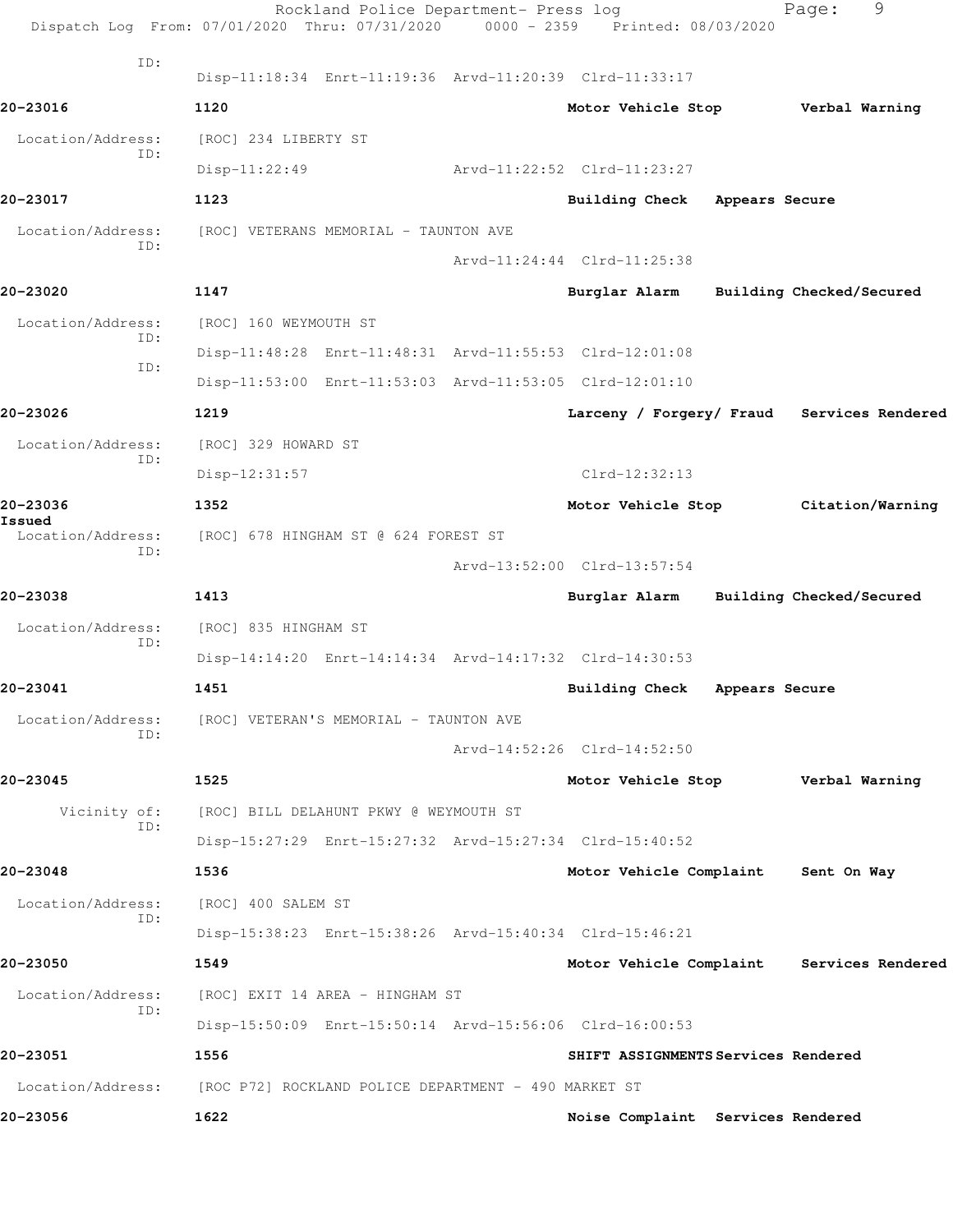| Dispatch Log From: 07/01/2020 Thru: 07/31/2020 0000 - 2359 Printed: 08/03/2020 |                                                         | Rockland Police Department- Press log |                             | 10<br>Page:              |
|--------------------------------------------------------------------------------|---------------------------------------------------------|---------------------------------------|-----------------------------|--------------------------|
| Location/Address:                                                              | [ROC 140] 292 MARKET ST Apt. #12                        |                                       |                             |                          |
| ID:                                                                            | Disp-16:23:08 Enrt-16:23:11 Arvd-16:28:23 Clrd-16:36:40 |                                       |                             |                          |
| ID:                                                                            | $Disp-16:28:19$                                         |                                       | Arvd-16:28:21 Clrd-16:36:45 |                          |
| 20-23060                                                                       | 1652                                                    |                                       | Burglar Alarm               | Building Checked/Secured |
| Location/Address:                                                              | [ROC] 199 UNION ST                                      |                                       |                             |                          |
| ID:                                                                            |                                                         |                                       | Arvd-16:52:00 Clrd-16:56:40 |                          |
| 20-23065                                                                       | 1713                                                    |                                       | Disturbance                 | Report Follows           |
| Location/Address:                                                              | [ROC P51] DOUBLE TREE - 929 HINGHAM ST                  |                                       |                             |                          |
| ID:                                                                            | Disp-17:14:53 Enrt-17:15:20 Arvd-17:17:12 Clrd-17:39:19 |                                       |                             |                          |
| ID:                                                                            | Disp-17:15:17 Enrt-17:15:21 Arvd-17:17:14 Clrd-18:03:24 |                                       |                             |                          |
| 20-23068                                                                       | 1738                                                    |                                       | Follow-Up Investigation     | Services Rendered        |
| Location/Address:                                                              | [ROC] 654 UNION ST Apt. #2                              |                                       |                             |                          |
| ID:                                                                            |                                                         |                                       | Arvd-17:38:00 Clrd-18:32:05 |                          |
| ID:                                                                            | Disp-18:17:55 Enrt-18:17:58                             |                                       | Clrd-18:43:18               |                          |
| 20-23073                                                                       | 1853                                                    |                                       | Fireworks                   | Investigated             |
| Location/Address:<br>ID:                                                       | [ROC] 23 CORN MILL WAY                                  |                                       |                             |                          |
| ID:                                                                            | Disp-18:54:12 Enrt-18:54:41                             |                                       | Clrd-18:55:30               |                          |
|                                                                                | Disp-18:55:19 Enrt-18:55:26 Arvd-18:58:39 Clrd-19:09:21 |                                       |                             |                          |
| 20-23075                                                                       | 1934                                                    |                                       | Fireworks                   | Investigated             |
| Vicinity of:<br>ID:                                                            | [ROC] MYRTLE ST                                         |                                       |                             |                          |
|                                                                                |                                                         |                                       | Arvd-19:34:00 Clrd-19:41:42 |                          |
| 20-23078                                                                       | 1959                                                    |                                       | Fireworks                   | Investigated             |
| Location/Address:<br>ID:                                                       | [ROC] 206 EAST WATER ST                                 |                                       |                             |                          |
| ID:                                                                            | Disp-20:00:15 Enrt-20:00:32                             |                                       | $Clrd-20:00:58$             |                          |
|                                                                                | Disp-20:00:53 Enrt-20:00:55 Arvd-20:03:32 Clrd-20:07:56 |                                       |                             |                          |
| 20-23079                                                                       | 2007                                                    |                                       | Unwanted Party              | Sent On Way              |
| Location/Address:<br>ID:                                                       | [ROC P47] BEST WESTERN - 909 HINGHAM ST                 |                                       |                             |                          |
| ID:                                                                            |                                                         |                                       | Arvd-20:07:00 Clrd-20:21:08 |                          |
| ID:                                                                            | Disp-20:08:05 Enrt-20:08:07 Arvd-20:09:32 Clrd-20:21:36 |                                       |                             |                          |
|                                                                                | Disp-20:12:46 Enrt-20:12:49 Arvd-20:12:53 Clrd-20:21:06 |                                       |                             |                          |
| 20-23082                                                                       | 2027                                                    |                                       | Burglar Alarm               | Investigated             |
| Location/Address:<br>ID:                                                       | [ROC] 22 CHURCH ST                                      |                                       |                             |                          |
| ID:                                                                            |                                                         |                                       | Arvd-20:27:00 Clrd-20:28:26 |                          |
| ID:                                                                            | Disp-20:28:23 Enrt-20:28:28 Arvd-20:28:54 Clrd-20:32:45 |                                       |                             |                          |
|                                                                                | Disp-20:28:52 Enrt-20:28:56 Arvd-20:28:58 Clrd-20:32:42 |                                       |                             |                          |
| 20-23083                                                                       | 2031                                                    |                                       | Fireworks                   | Investigated             |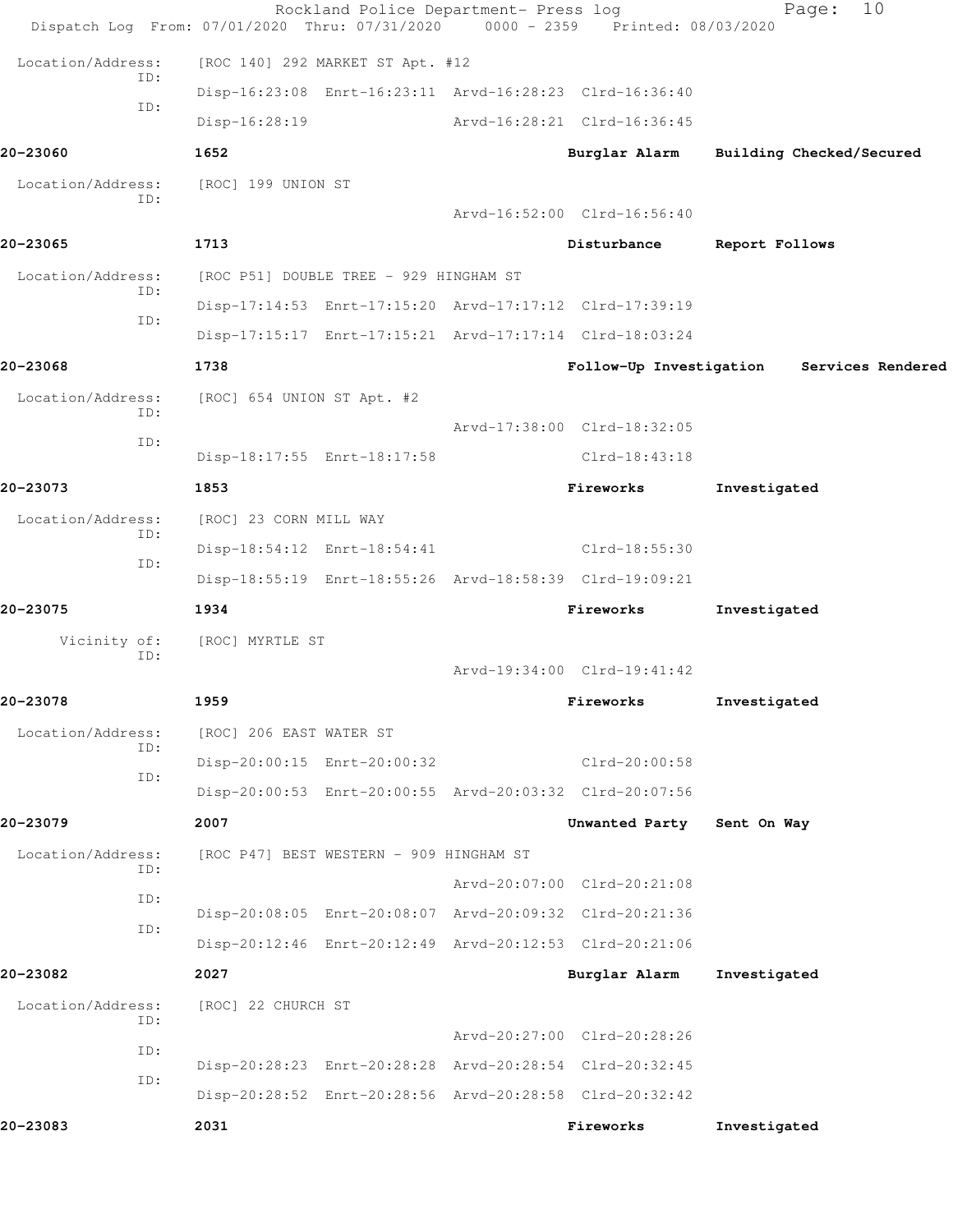| Dispatch Log From: 07/01/2020 Thru: 07/31/2020 0000 - 2359 Printed: 08/03/2020 |                             | Rockland Police Department- Press log |                                                                      |                    | 11<br>Page:    |
|--------------------------------------------------------------------------------|-----------------------------|---------------------------------------|----------------------------------------------------------------------|--------------------|----------------|
| Location/Address:                                                              | [ROC] 177 MARTHA DR         |                                       |                                                                      |                    |                |
| ID:                                                                            |                             |                                       | Disp-20:32:51 Enrt-20:32:53 Arvd-20:36:08 Clrd-20:54:29              |                    |                |
| ID:                                                                            |                             |                                       | Disp-20:32:57 Enrt-20:32:59 Arvd-20:36:10 Clrd-20:55:35              |                    |                |
| 20-23084                                                                       | 2039                        |                                       | Fireworks                                                            | Investigated       |                |
| Location/Address:                                                              | [ROC] 5 LEAH DR             |                                       |                                                                      |                    |                |
| ID:                                                                            |                             |                                       | Disp-20:40:14 Enrt-20:40:16 Arvd-20:44:26 Clrd-20:48:02              |                    |                |
| 20-23086                                                                       | 2041                        |                                       | Fireworks                                                            | Investigated       |                |
| Location/Address:                                                              |                             |                                       |                                                                      |                    |                |
| ID:                                                                            | [ROC] 110 MYRTLE ST         |                                       |                                                                      |                    |                |
| ID:                                                                            |                             |                                       | Disp-20:54:41 Enrt-20:54:48 Arvd-21:00:26 Clrd-21:02:25              |                    |                |
|                                                                                |                             |                                       | Disp-21:02:18 Enrt-21:02:20 Arvd-21:02:22 Clrd-21:07:30              |                    |                |
| 20-23089                                                                       | 2055                        |                                       | Fireworks                                                            | Investigated       |                |
| Location/Address:<br>ID:                                                       | [ROC] 522 UNION ST          |                                       |                                                                      |                    |                |
|                                                                                |                             |                                       | Arvd-20:55:00 Clrd-21:02:06                                          |                    |                |
| 20-23090                                                                       | 2057                        |                                       | Fireworks                                                            | No Action Required |                |
| Location/Address:                                                              | [ROC] APT B - 160 MARTHA DR |                                       |                                                                      |                    |                |
| 20-23093                                                                       | 2112                        |                                       | Fireworks                                                            | Investigated       |                |
| Location/Address:<br>ID:                                                       | [ROC] WEST WATER ST         |                                       |                                                                      |                    |                |
|                                                                                |                             |                                       | Disp-21:14:01 Enrt-21:14:04 Arvd-21:26:09 Clrd-21:31:01              |                    |                |
| 20-23102                                                                       | 2229                        |                                       | Fireworks                                                            | Investigated       |                |
| Location/Address:                                                              | [ROC] ALPINE ST             |                                       |                                                                      |                    |                |
| ID:                                                                            |                             |                                       | Disp-22:30:30 Enrt-22:31:05 Arvd-22:38:28 Clrd-22:42:11              |                    |                |
| 20-23107                                                                       | 2337                        |                                       | Motor Vehicle Complaint Gone on arrival                              |                    |                |
| Location/Address:                                                              | [ROC] 87 BOXBERRY LN        |                                       |                                                                      |                    |                |
| ID:                                                                            |                             |                                       | Disp-23:38:09 Enrt-23:39:30 Arvd-23:42:58 Clrd-23:45:21              |                    |                |
| ID:                                                                            |                             |                                       | Disp-23:39:26 Enrt-23:39:28 Arvd-23:43:00 Clrd-23:45:36              |                    |                |
| 20-23109                                                                       | 2356                        |                                       | Health & Welfare Check                                               |                    | Transported to |
| Hospital<br>Location/Address:                                                  | [ROC] 448 HINGHAM ST        |                                       |                                                                      |                    |                |
| ID:                                                                            | Disp-23:59:21               |                                       | Arvd-23:59:29 Clrd-07/04/2020 @ 00:17:27                             |                    |                |
| ID:                                                                            | $Disp-23:59:21$             |                                       | Arvd-23:59:32 Clrd-07/04/2020 @ 00:17:23                             |                    |                |
| ID:                                                                            |                             |                                       | Disp-00:04:19 Enrt-00:04:21 Arvd-00:04:23 Clrd-07/04/2020 @ 00:17:31 |                    |                |
| For Date: $07/04/2020 -$ Saturday                                              |                             |                                       |                                                                      |                    |                |

| 20-23111          | 0004                                                 | General Info    | No Service     |
|-------------------|------------------------------------------------------|-----------------|----------------|
| Location/Address: | [ROC P72] ROCKLAND POLICE DEPARTMENT - 490 MARKET ST |                 |                |
| ID:               | $Disp-00:06:13$                                      | $Clrd-00:06:19$ |                |
| 20-23113          | 0017                                                 | Disturbance     | Report Follows |
|                   |                                                      |                 |                |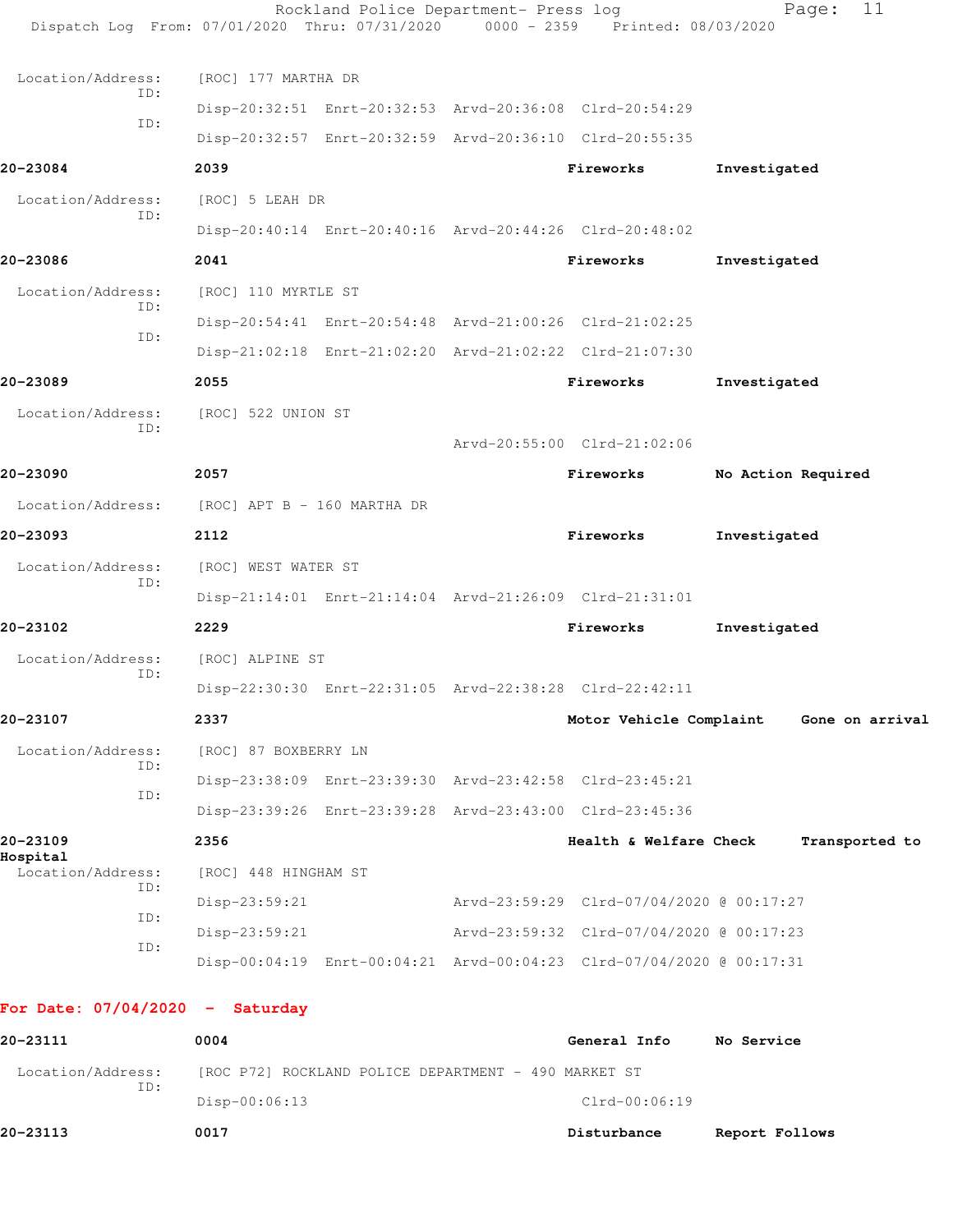|                                                                                |                                                      | Rockland Police Department- Press log |                                                         |                | 12<br>Page:              |  |
|--------------------------------------------------------------------------------|------------------------------------------------------|---------------------------------------|---------------------------------------------------------|----------------|--------------------------|--|
| Dispatch Log From: 07/01/2020 Thru: 07/31/2020 0000 - 2359 Printed: 08/03/2020 |                                                      |                                       |                                                         |                |                          |  |
| Location/Address:                                                              | [ROC 77] 110 UNION ST Apt. #4                        |                                       |                                                         |                |                          |  |
| ID:                                                                            |                                                      |                                       | Disp-00:19:50 Enrt-00:20:03 Arvd-00:21:03 Clrd-00:39:25 |                |                          |  |
| ID:                                                                            |                                                      |                                       | Disp-00:19:53 Enrt-00:20:00 Arvd-00:21:05 Clrd-00:39:21 |                |                          |  |
| ID:                                                                            |                                                      |                                       | Disp-00:19:57 Enrt-00:19:59 Arvd-00:21:07 Clrd-00:39:18 |                |                          |  |
| Refer To Summons:<br>Summons:                                                  | 20ROC-23113-AR<br>STRASSELL, KELLY F                 |                                       |                                                         |                |                          |  |
| Address:<br>Age:                                                               | 110 UNION ST Apt. #4 ROCKLAND, MA<br>38              |                                       |                                                         |                |                          |  |
| Charges:                                                                       | TRESPASS                                             |                                       |                                                         |                |                          |  |
| 20-23118                                                                       | 0044                                                 |                                       | Assist Other Agency                                     |                | Services Rendered        |  |
| Location/Address:<br>ID:                                                       | [ROC] WEBSTER ST                                     |                                       |                                                         |                |                          |  |
| ID:                                                                            |                                                      |                                       | Arvd-00:44:00 Clrd-00:49:20                             |                |                          |  |
|                                                                                |                                                      |                                       | Disp-00:45:32 Enrt-00:45:34 Arvd-00:45:36 Clrd-01:04:12 |                |                          |  |
| 20-23120                                                                       | 0109                                                 |                                       | Details / Time off COMP                                 |                | Services Rendered        |  |
| Location:                                                                      | [ROC]                                                |                                       |                                                         |                |                          |  |
| 20-23129                                                                       | 0319                                                 |                                       | Health & Welfare Check                                  |                | Investigated             |  |
| Location/Address:                                                              | [ROC] 336 SUMMER ST                                  |                                       |                                                         |                |                          |  |
| ID:                                                                            |                                                      |                                       | Disp-03:22:43 Enrt-03:23:17 Arvd-03:26:00 Clrd-03:33:08 |                |                          |  |
| ID:                                                                            |                                                      |                                       | Disp-03:22:43 Enrt-03:23:20 Arvd-03:25:58 Clrd-03:33:13 |                |                          |  |
| 20-23130                                                                       | 0401                                                 |                                       | 911 Accidental                                          | Investigated   |                          |  |
| Location/Address:                                                              | [ROC] 22 BUTTERNUT LN                                |                                       |                                                         |                |                          |  |
| ID:                                                                            |                                                      |                                       | Disp-04:02:57 Enrt-04:03:00 Arvd-04:04:08 Clrd-04:12:32 |                |                          |  |
| 20-23132                                                                       | 0414                                                 |                                       | Assist Other Agency                                     |                | Cancelled Enroute        |  |
| Location/Address:                                                              | [ROC] 135 GROVE ST Apt. #130                         |                                       |                                                         |                |                          |  |
| ID:                                                                            | Disp-04:20:06 Enrt-04:20:08                          |                                       | $Clrd-04:26:25$                                         |                |                          |  |
| 20-23133                                                                       | 0516                                                 |                                       | <b>Building Check</b>                                   | Appears Secure |                          |  |
| Location/Address:                                                              | [ROC] UNION ST                                       |                                       |                                                         |                |                          |  |
| ID:                                                                            | Disp-05:17:08                                        |                                       | Arvd-05:17:15 Clrd-05:30:00                             |                |                          |  |
| 20-23136                                                                       | 0601                                                 |                                       | Elder Abuse                                             | Investigated   |                          |  |
| Location/Address:                                                              | [ROC] 56 WEBSTER ST                                  |                                       |                                                         |                |                          |  |
| ID:                                                                            |                                                      |                                       | Disp-06:03:04 Enrt-06:04:31 Arvd-06:06:54 Clrd-06:17:15 |                |                          |  |
| ID:                                                                            |                                                      |                                       | Disp-06:04:29 Enrt-06:04:32 Arvd-06:06:57 Clrd-06:16:12 |                |                          |  |
| 20-23139                                                                       | 0800                                                 |                                       | General Info                                            |                | Services Rendered        |  |
| Location/Address:                                                              | [ROC P72] ROCKLAND POLICE DEPARTMENT - 490 MARKET ST |                                       |                                                         |                |                          |  |
| ID:                                                                            |                                                      |                                       | Disp-08:17:46 Enrt-08:17:51 Arvd-08:17:54 Clrd-08:17:58 |                |                          |  |
| 20-23143                                                                       | 0846                                                 |                                       | <b>Building Check</b>                                   |                | Building Checked/Secured |  |
|                                                                                |                                                      |                                       |                                                         |                |                          |  |
| Location/Address:<br>ID:                                                       | [ROC 65] ROGERS MIDDLE SCHOOL - 100 TAUNTON AVE      |                                       |                                                         |                |                          |  |
|                                                                                |                                                      |                                       | Arvd-08:47:51 Clrd-08:48:07                             |                |                          |  |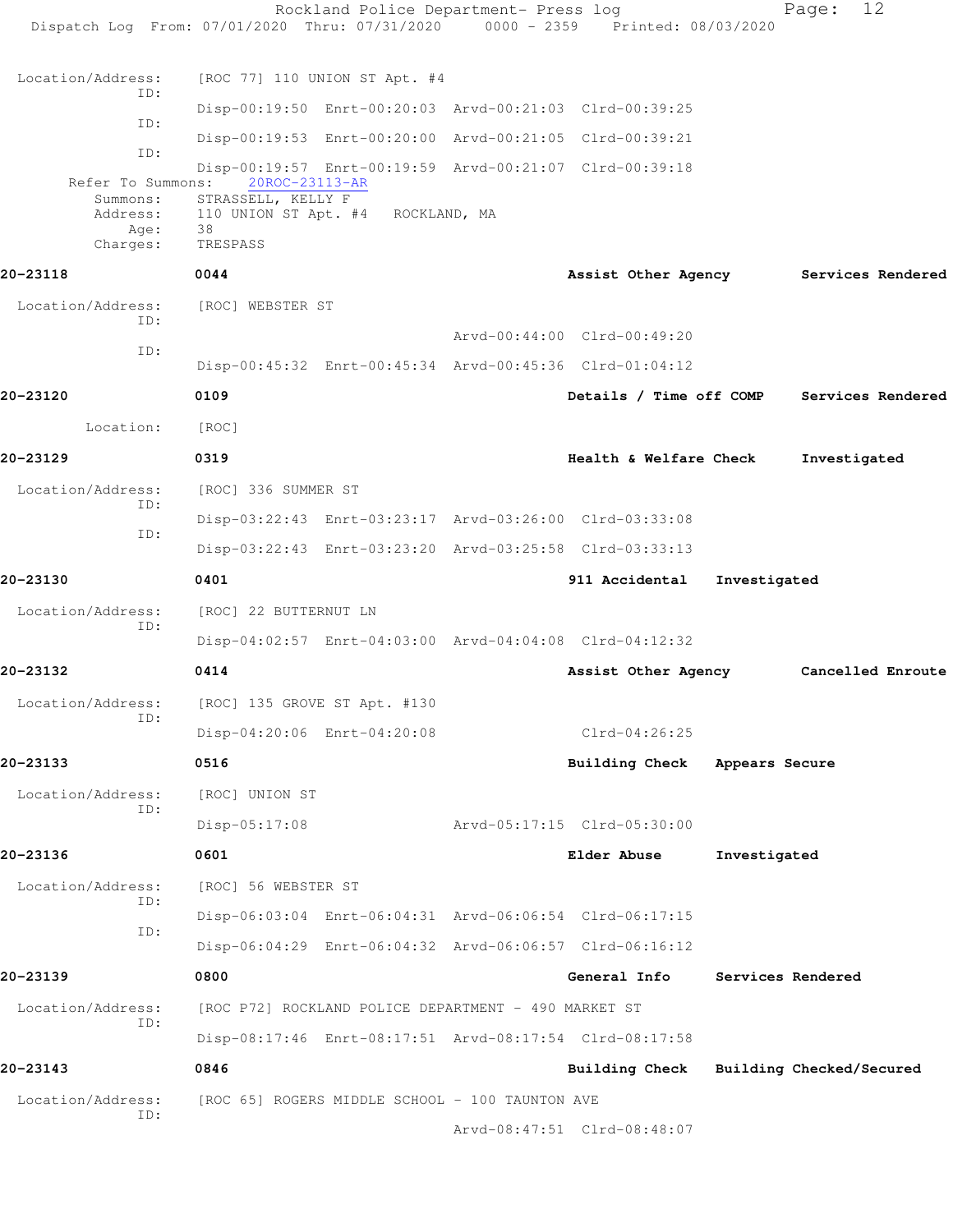Rockland Police Department- Press log Fage: 13 Dispatch Log From: 07/01/2020 Thru: 07/31/2020 0000 - 2359 Printed: 08/03/2020

**20-23145 0856 Details / Time off Services Rendered** Location: [ROC] **20-23146 0900 Motor Vehicle Stop Verbal Warning** Location/Address: [ROC] 332 PLAIN ST @ 2 LAUREN DR ID: Disp-09:00:43 Arvd-09:00:47 Clrd-09:03:23 **20-23147 0933 Larceny / Forgery/ Fraud Services Rendered** Location/Address: [ROC] 64 BOXBERRY LN ID: Disp-09:34:32 Enrt-09:34:34 Arvd-09:40:18 Clrd-09:49:38 **20-23148 0934 General Info Services Rendered** Location/Address: [ROC] 291 MARKET ST ID: Disp-09:39:02 Enrt-09:39:09 Arvd-09:40:08 Clrd-09:56:10 **20-23153 1040 MVA Property Damage Only Paper Exchange** Location/Address: [ROC] 70 PLAIN ST @ 49 HIGHLAND ST ID: Disp-10:41:12 Enrt-10:41:17 Arvd-10:44:51 Clrd-10:51:51 ID: Disp-10:41:30 Enrt-10:41:32 Arvd-10:42:46 Clrd-10:50:36 ID: Disp-10:42:41 Enrt-10:42:43 Arvd-10:42:45 Clrd-10:51:49 **20-23156 1114 Motor Vehicle Stop Vehicle Towed** Location/Address: [ROC] 1 MILLBROOK DR @ 414 BEECH ST ID: Arvd-11:14:00 Clrd-11:18:48 **20-23167 1221 911 Accidental Services Rendered** Location/Address: [ROC P47] BEST WESTERN - 909 HINGHAM ST ID: Disp-12:22:49 Enrt-12:22:51 Arvd-12:27:35 Clrd-12:42:01 **20-23171 1239 Assist Public Services Rendered** Location/Address: [ROC P99] 474 MARKET ST ID: Disp-12:40:35 Enrt-12:40:37 Arvd-12:43:10 Clrd-12:48:21 ID: Disp-12:48:16 Arvd-12:48:20 Clrd-12:59:24 **20-23180 1345 General Info Services Rendered** Location/Address: [ROC P72] ROCKLAND POLICE DEPARTMENT - 490 MARKET ST **20-23192 1506 Health & Welfare Check No Service** Location/Address: [ROC] BY NORWELL LINE - HINGHAM ST ID: Disp-15:08:59 Enrt-15:10:53 Arvd-15:17:20 Clrd-15:22:30 **20-23197 1518 Building Check Services Rendered** Location/Address: [ROC] TAUNTON AVE ID: Disp-15:19:41 Enrt-15:19:46 Arvd-15:19:50 Clrd-15:19:53 **20-23203 1553 911 Accidental Services Rendered**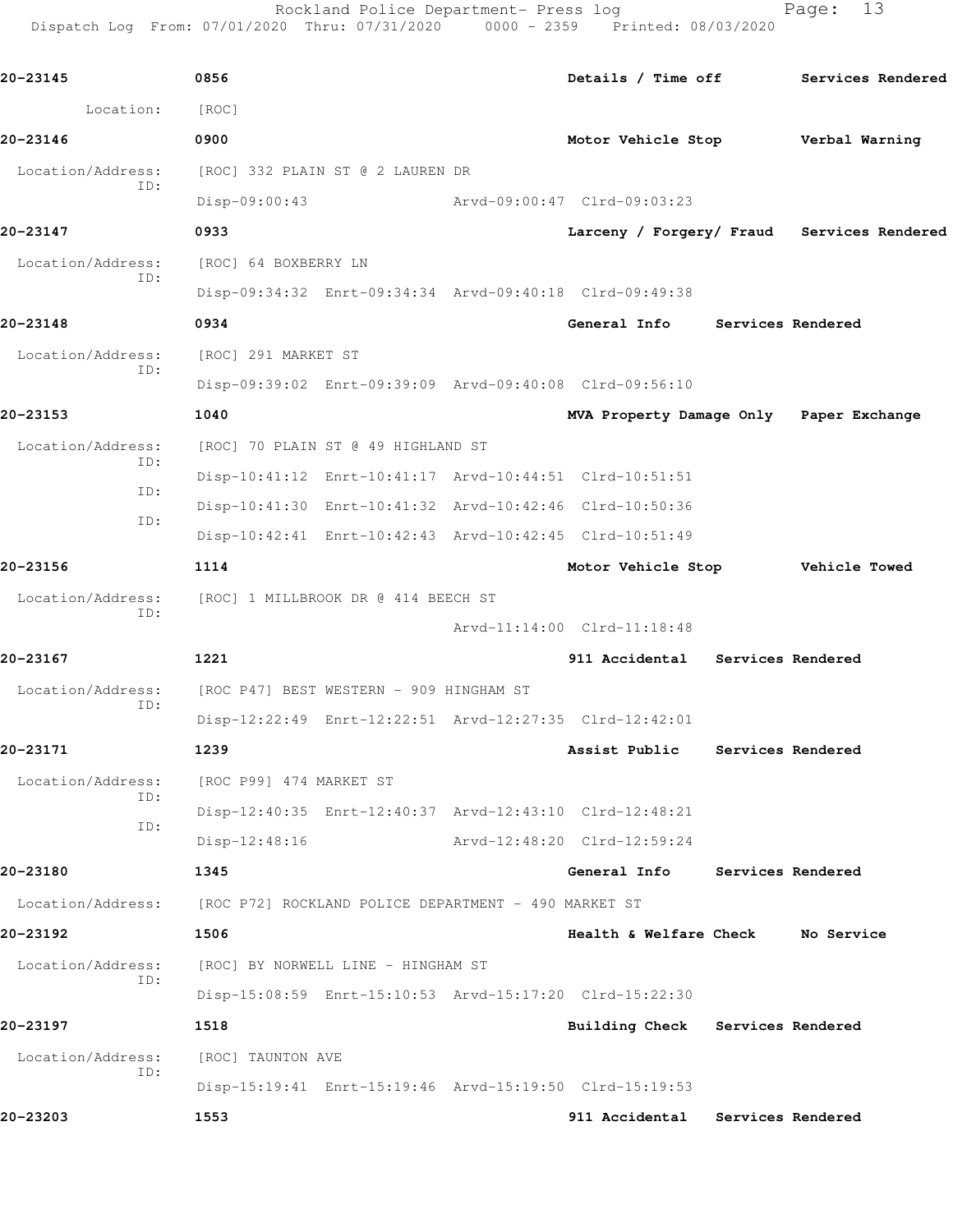|                                 | Rockland Police Department- Press log<br>Dispatch Log From: 07/01/2020 Thru: 07/31/2020 0000 - 2359 Printed: 08/03/2020 |                             | 14<br>Page:                    |
|---------------------------------|-------------------------------------------------------------------------------------------------------------------------|-----------------------------|--------------------------------|
| Location/Address:               | [ROC] 695 SUMMER ST                                                                                                     |                             |                                |
| ID:                             | $Disp-16:03:09$                                                                                                         | $Clrd-16:03:52$             |                                |
| 20-23205                        | 1602                                                                                                                    | General Info                | Services Not Required          |
| Location/Address:               | [ROC P72] ROCKLAND POLICE DEPARTMENT - 490 MARKET ST                                                                    |                             |                                |
| ID:                             |                                                                                                                         | Arvd-16:02:11 Clrd-16:04:13 |                                |
| 20-23208                        | 1606                                                                                                                    | <b>Building Check</b>       | Building Checked/Secured       |
| Location/Address:<br>ID:        | [ROC] MARKET ST                                                                                                         |                             |                                |
| ID:                             |                                                                                                                         | Arvd-16:07:40 Clrd-16:08:05 |                                |
|                                 | Disp-16:26:29                                                                                                           | $Clrd-16:26:38$             |                                |
| 20-23228                        | 1830                                                                                                                    | Assist Fire Department      | Services Rendered              |
| Location/Address:<br>Fire Unit: | [ROC] 375 WEBSTER ST<br>ROCKEN1-Pumper-Rockland Engine 1<br>Disp-18:31:25<br>InQrtsUnavl-18:32:06 InSrvce-18:32:06      | $Clrd-18:32:03$             |                                |
| ID:                             | Disp-18:31:50 Enrt-18:31:54 Arvd-18:35:08 Clrd-18:48:58                                                                 |                             |                                |
| 20-23230                        | 1855                                                                                                                    | General Info                | Services Rendered              |
| Location/Address:               | [ROC P72] ROCKLAND POLICE DEPARTMENT - 490 MARKET ST                                                                    |                             |                                |
| ID:                             |                                                                                                                         | Arvd-18:55:00 Clrd-18:59:24 |                                |
| 20-23234                        | 1933                                                                                                                    | Fireworks                   | Services Rendered              |
| Location/Address:               | [ROC] MAGNOLIA DR                                                                                                       |                             |                                |
| ID:                             |                                                                                                                         | Arvd-19:33:00 Clrd-19:43:35 |                                |
| 20-23238                        | 1958                                                                                                                    | 911 Hang Up                 | Investigated                   |
| Location/Address:<br>ID:        | [ROC 117] 23 SCHOOL ST                                                                                                  |                             |                                |
|                                 | Disp-19:59:55 Enrt-20:00:04 Arvd-20:03:17 Clrd-20:06:19                                                                 |                             |                                |
| 20-23239                        | 2003                                                                                                                    | Fireworks                   | Peace Restored                 |
| Location/Address:<br>ID:        | [ROC] MARKS ST                                                                                                          |                             |                                |
|                                 |                                                                                                                         | Arvd-20:03:00 Clrd-20:20:06 |                                |
| 20-23241                        | 2032                                                                                                                    | Fireworks                   | <b>Services Rendered</b>       |
| Location/Address:<br>ID:        | [ROC] SALEM ST                                                                                                          |                             |                                |
|                                 |                                                                                                                         | Arvd-20:32:00 Clrd-20:48:08 |                                |
| 20-23244                        | 2046                                                                                                                    | Fireworks                   | Services Rendered              |
| Location/Address:<br>ID:        | [ROC] 206 EAST WATER ST                                                                                                 |                             |                                |
|                                 | Disp-20:47:24 Enrt-20:47:48 Arvd-20:51:18 Clrd-20:58:01                                                                 |                             |                                |
| 20-23248                        | 2046                                                                                                                    |                             | General Info Services Rendered |
| Location/Address:<br>ID:        | [ROC P72] ROCKLAND POLICE DEPARTMENT - 490 MARKET ST                                                                    |                             |                                |
|                                 |                                                                                                                         | Arvd-20:46:00 Clrd-20:56:45 |                                |
| 20-23246                        | 2049                                                                                                                    | Fireworks                   | Services Rendered              |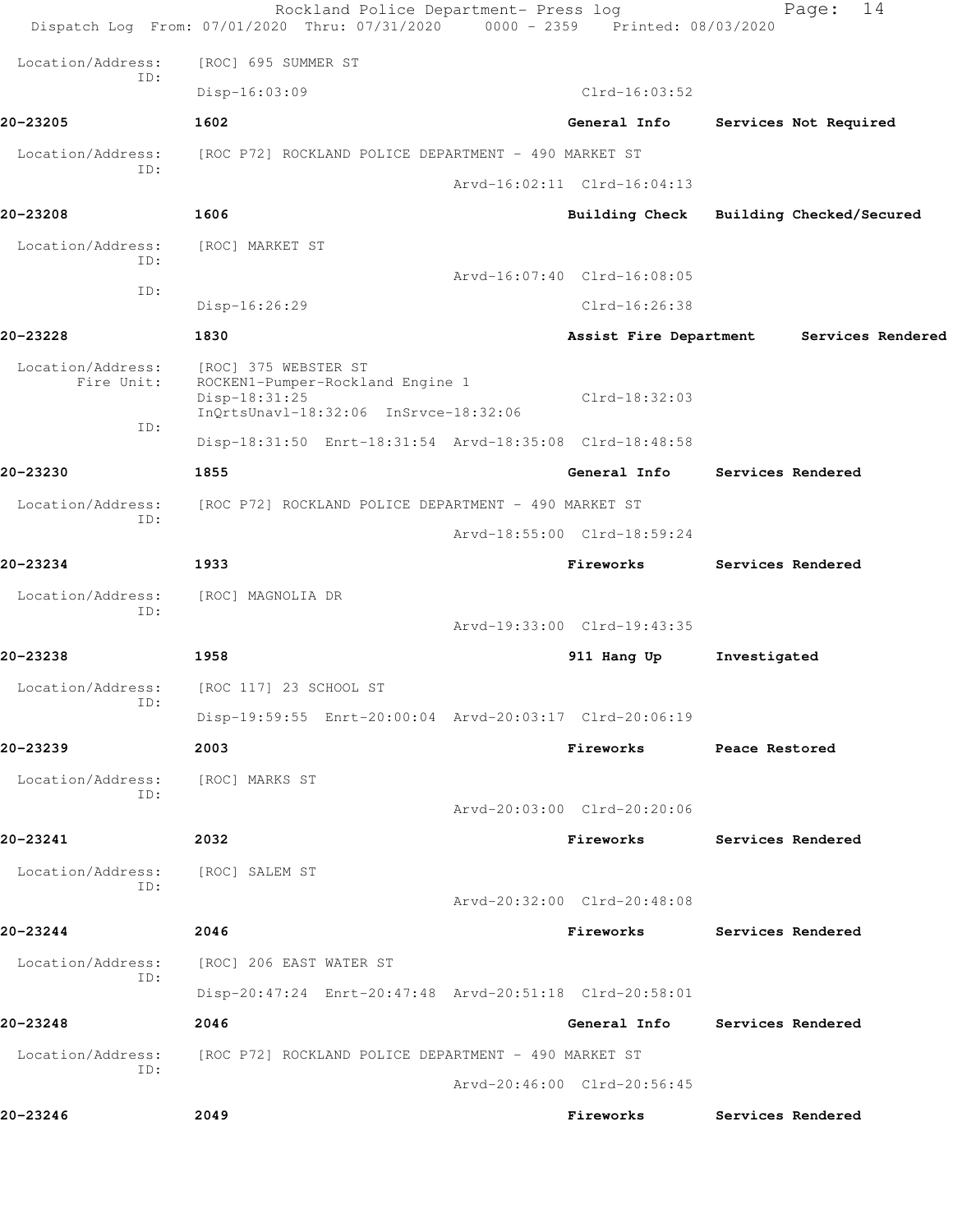|                          | Rockland Police Department- Press log<br>Dispatch Log From: 07/01/2020 Thru: 07/31/2020 0000 - 2359 Printed: 08/03/2020 |                             | 15<br>Page:       |
|--------------------------|-------------------------------------------------------------------------------------------------------------------------|-----------------------------|-------------------|
| Location/Address:        | [ROC] 459 LIBERTY ST                                                                                                    |                             |                   |
| ID:                      | Disp-20:51:06 Enrt-20:51:09 Arvd-20:54:27 Clrd-20:57:30                                                                 |                             |                   |
| 20-23250                 | 2057                                                                                                                    | Fireworks                   | Services Rendered |
| Location/Address:<br>ID: | [ROC] 16 CORN MILL LN                                                                                                   |                             |                   |
|                          |                                                                                                                         | Arvd-20:57:00 Clrd-21:05:06 |                   |
| 20-23252                 | 2101                                                                                                                    | General Info                | No Service        |
| Location/Address:<br>ID: | [ROC] HARTSUFF ST                                                                                                       |                             |                   |
|                          |                                                                                                                         | Arvd-21:01:00 Clrd-21:06:20 |                   |
| 20-23251                 | 2103                                                                                                                    | 911 Accidental              | Services Rendered |
| Location/Address:<br>ID: | [ROC] 132 MONCRIEF RD                                                                                                   |                             |                   |
| ID:                      | Disp-21:05:22 Enrt-21:05:25 Arvd-21:08:04 Clrd-21:12:59                                                                 |                             |                   |
| ID:                      | Disp-21:07:53 Enrt-21:07:57 Arvd-21:08:04 Clrd-21:07:00                                                                 |                             |                   |
|                          | $Disp-21:15:18$                                                                                                         | $Clrd-21:15:55$             |                   |
| 20-23254                 | 2107                                                                                                                    | Fireworks                   | Services Rendered |
| Location/Address:<br>ID: | [ROC] HANNAH WAY                                                                                                        |                             |                   |
|                          |                                                                                                                         | Arvd-21:07:00 Clrd-21:15:18 |                   |
| 20-23258                 | 2112                                                                                                                    | Fireworks                   | Services Rendered |
| Location/Address:        | [ROC] 206 EAST WATER ST                                                                                                 |                             |                   |
| 20-23257                 | 2113                                                                                                                    | Fireworks                   | Investigated      |
| Location/Address:<br>ID: | [ROC] 411 POND ST                                                                                                       |                             |                   |
|                          |                                                                                                                         | Arvd-21:13:00 Clrd-21:24:11 |                   |
| 20–23259                 | 2116                                                                                                                    | Fireworks                   | Investigated      |
| Location/Address:<br>ID: | [ROC] 55 PACIFIC ST                                                                                                     |                             |                   |
|                          |                                                                                                                         | Arvd-21:16:00 Clrd-21:25:49 |                   |
| 20-23261                 | 2117                                                                                                                    | Fireworks                   | Investigated      |
| Location/Address:<br>ID: | [ROC 60] SPRING GATE APARTMENTS - 52 HANNAH WAY                                                                         |                             |                   |
|                          |                                                                                                                         | Arvd-21:17:00 Clrd-21:20:15 |                   |
| 20-23266                 | 2127                                                                                                                    | Fireworks                   | Services Rendered |
| Location/Address:<br>ID: | [ROC] 18 CORN MILL LN                                                                                                   |                             |                   |
| ID:                      |                                                                                                                         | Arvd-21:27:00 Clrd-21:31:06 |                   |
|                          | Disp-21:32:05                                                                                                           | Arvd-21:32:08 Clrd-21:32:12 |                   |
| 20-23269                 | 2135                                                                                                                    | Fireworks                   | Services Rendered |
| Location/Address:<br>ID: | [ROC] PLEASANT ST                                                                                                       |                             |                   |
|                          |                                                                                                                         | Arvd-21:35:00 Clrd-21:42:23 |                   |
| 20-23272                 | 2142                                                                                                                    | Suspicious Activity         | Gone on arrival   |
| Location/Address:        | [ROC] GREEN ST                                                                                                          |                             |                   |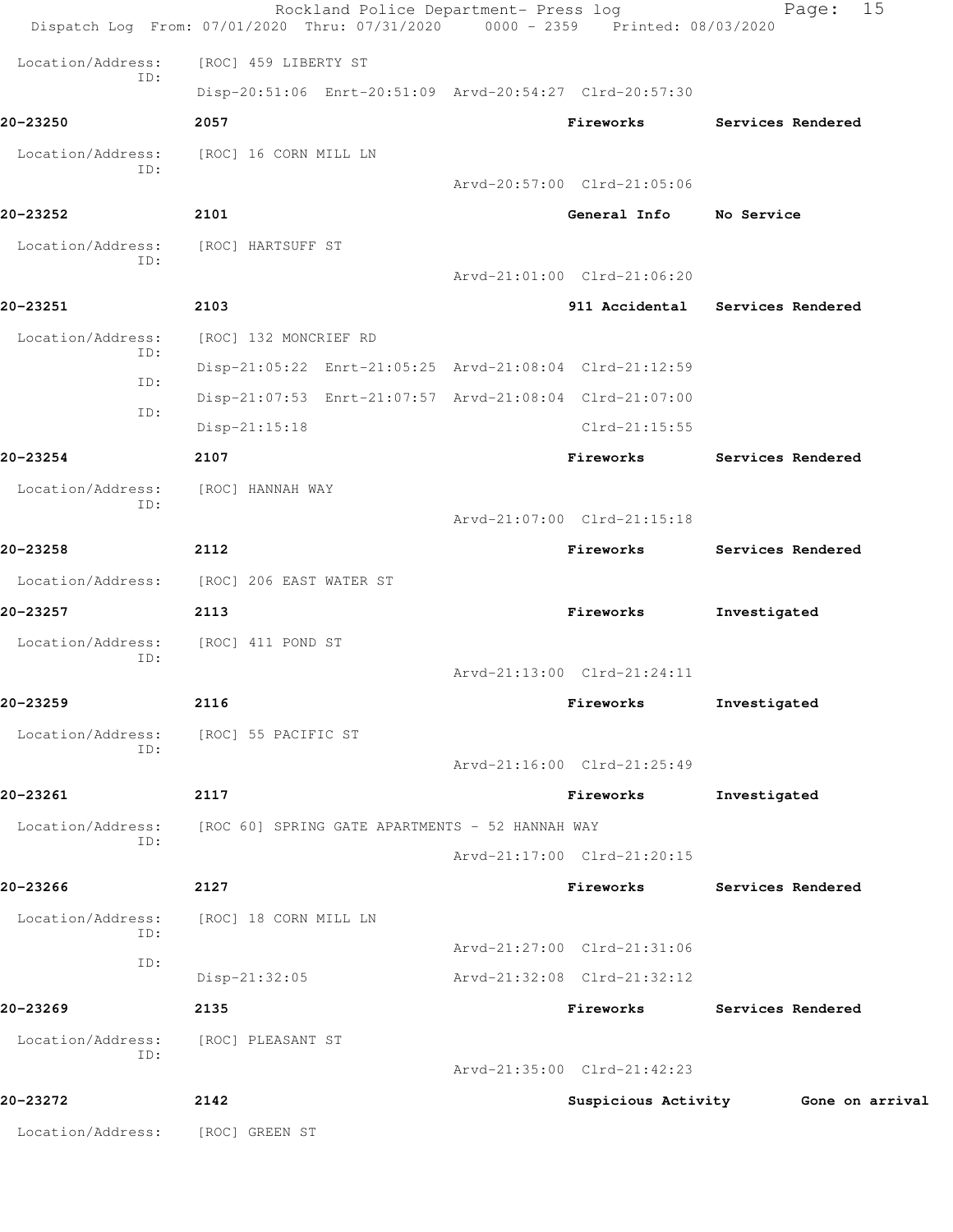| ID:<br>Arvd-21:42:00 Clrd-21:49:47<br>20-23271<br>2143<br>911 Accidental Services Rendered<br>Location/Address:<br>[ROC] 485 PLAIN ST<br>ID:<br>Disp-21:47:17 Enrt-21:47:24 Arvd-21:48:19 Clrd-21:49:05<br>20-23270<br>2144<br>911 Accidental Services Rendered<br>Location/Address:<br>[ROC] 109 WEST WATER ST<br>ID:<br>$Clrd-21:46:04$<br>$Disp-21:45:52$<br>ID:<br>Disp-21:47:15 Enrt-21:47:50 Arvd-21:51:13 Clrd-21:53:27<br>20-23276<br>2157<br>Fireworks<br>Services Rendered<br>Location/Address:<br>[ROC] 67 HINGHAM ST<br>ID:<br>Disp-21:59:38 Enrt-21:59:41 Arvd-22:02:38 Clrd-22:05:59 |  |
|----------------------------------------------------------------------------------------------------------------------------------------------------------------------------------------------------------------------------------------------------------------------------------------------------------------------------------------------------------------------------------------------------------------------------------------------------------------------------------------------------------------------------------------------------------------------------------------------------|--|
|                                                                                                                                                                                                                                                                                                                                                                                                                                                                                                                                                                                                    |  |
|                                                                                                                                                                                                                                                                                                                                                                                                                                                                                                                                                                                                    |  |
|                                                                                                                                                                                                                                                                                                                                                                                                                                                                                                                                                                                                    |  |
|                                                                                                                                                                                                                                                                                                                                                                                                                                                                                                                                                                                                    |  |
|                                                                                                                                                                                                                                                                                                                                                                                                                                                                                                                                                                                                    |  |
|                                                                                                                                                                                                                                                                                                                                                                                                                                                                                                                                                                                                    |  |
|                                                                                                                                                                                                                                                                                                                                                                                                                                                                                                                                                                                                    |  |
|                                                                                                                                                                                                                                                                                                                                                                                                                                                                                                                                                                                                    |  |
|                                                                                                                                                                                                                                                                                                                                                                                                                                                                                                                                                                                                    |  |
|                                                                                                                                                                                                                                                                                                                                                                                                                                                                                                                                                                                                    |  |
|                                                                                                                                                                                                                                                                                                                                                                                                                                                                                                                                                                                                    |  |
| 20-23278<br>2216<br>Fireworks<br>No Service                                                                                                                                                                                                                                                                                                                                                                                                                                                                                                                                                        |  |
| Location/Address:<br>[ROC] 41 WINTER CIR                                                                                                                                                                                                                                                                                                                                                                                                                                                                                                                                                           |  |
| ID:<br>Arvd-22:16:00 Clrd-22:18:37                                                                                                                                                                                                                                                                                                                                                                                                                                                                                                                                                                 |  |
| 20-23282<br>2251<br>Fireworks<br>Services Rendered                                                                                                                                                                                                                                                                                                                                                                                                                                                                                                                                                 |  |
| Location/Address:<br>[ROC] 390 SALEM ST                                                                                                                                                                                                                                                                                                                                                                                                                                                                                                                                                            |  |
| ID:<br>Arvd-22:51:00 Clrd-23:02:10                                                                                                                                                                                                                                                                                                                                                                                                                                                                                                                                                                 |  |
| 20-23285<br>2318<br>Fireworks<br>Services Rendered                                                                                                                                                                                                                                                                                                                                                                                                                                                                                                                                                 |  |
| Location/Address:<br>[ROC] 3 HAWTHORNE ST                                                                                                                                                                                                                                                                                                                                                                                                                                                                                                                                                          |  |
| ID:<br>Disp-23:20:21 Enrt-23:20:27 Arvd-23:30:42 Clrd-23:32:14                                                                                                                                                                                                                                                                                                                                                                                                                                                                                                                                     |  |
| 20-23286<br>2320<br>Fireworks<br>Services Rendered                                                                                                                                                                                                                                                                                                                                                                                                                                                                                                                                                 |  |
| Location/Address:<br>[ROC] 91 HANNAH WAY                                                                                                                                                                                                                                                                                                                                                                                                                                                                                                                                                           |  |
| ID:<br>Disp-23:22:12 Enrt-23:22:31 Arvd-23:28:27 Clrd-23:33:36                                                                                                                                                                                                                                                                                                                                                                                                                                                                                                                                     |  |
| 2324<br>20-23287<br>Fireworks<br><b>Services Rendered</b>                                                                                                                                                                                                                                                                                                                                                                                                                                                                                                                                          |  |
| [ROC] 820 LIBERTY ST<br>Location/Address:<br>ID:                                                                                                                                                                                                                                                                                                                                                                                                                                                                                                                                                   |  |
| Disp-23:25:37 Enrt-23:25:54 Arvd-23:29:07 Clrd-23:34:30                                                                                                                                                                                                                                                                                                                                                                                                                                                                                                                                            |  |
| 20-23295<br>2350<br>Fireworks<br>Sent On Way                                                                                                                                                                                                                                                                                                                                                                                                                                                                                                                                                       |  |
| Vicinity of:<br>[ROC] REED ST<br>ID:                                                                                                                                                                                                                                                                                                                                                                                                                                                                                                                                                               |  |
| Disp-23:54:19 Enrt-23:54:29 Arvd-00:01:47 Clrd-07/05/2020 @ 00:12:18                                                                                                                                                                                                                                                                                                                                                                                                                                                                                                                               |  |
| For Date: $07/05/2020 -$ Sunday                                                                                                                                                                                                                                                                                                                                                                                                                                                                                                                                                                    |  |
| 0000<br>20-23298<br>SHIFT ASSIGNMENTSNo Service                                                                                                                                                                                                                                                                                                                                                                                                                                                                                                                                                    |  |
| Location/Address: [ROC P72] ROCKLAND POLICE DEPARTMENT - 490 MARKET ST                                                                                                                                                                                                                                                                                                                                                                                                                                                                                                                             |  |
| ID:<br>Arvd-00:00:00 Clrd-00:15:05                                                                                                                                                                                                                                                                                                                                                                                                                                                                                                                                                                 |  |
| 20-23300<br>0052<br>Noise Complaint Services Rendered                                                                                                                                                                                                                                                                                                                                                                                                                                                                                                                                              |  |

Location/Address: [ROC 140] 292 MARKET ST Apt. #32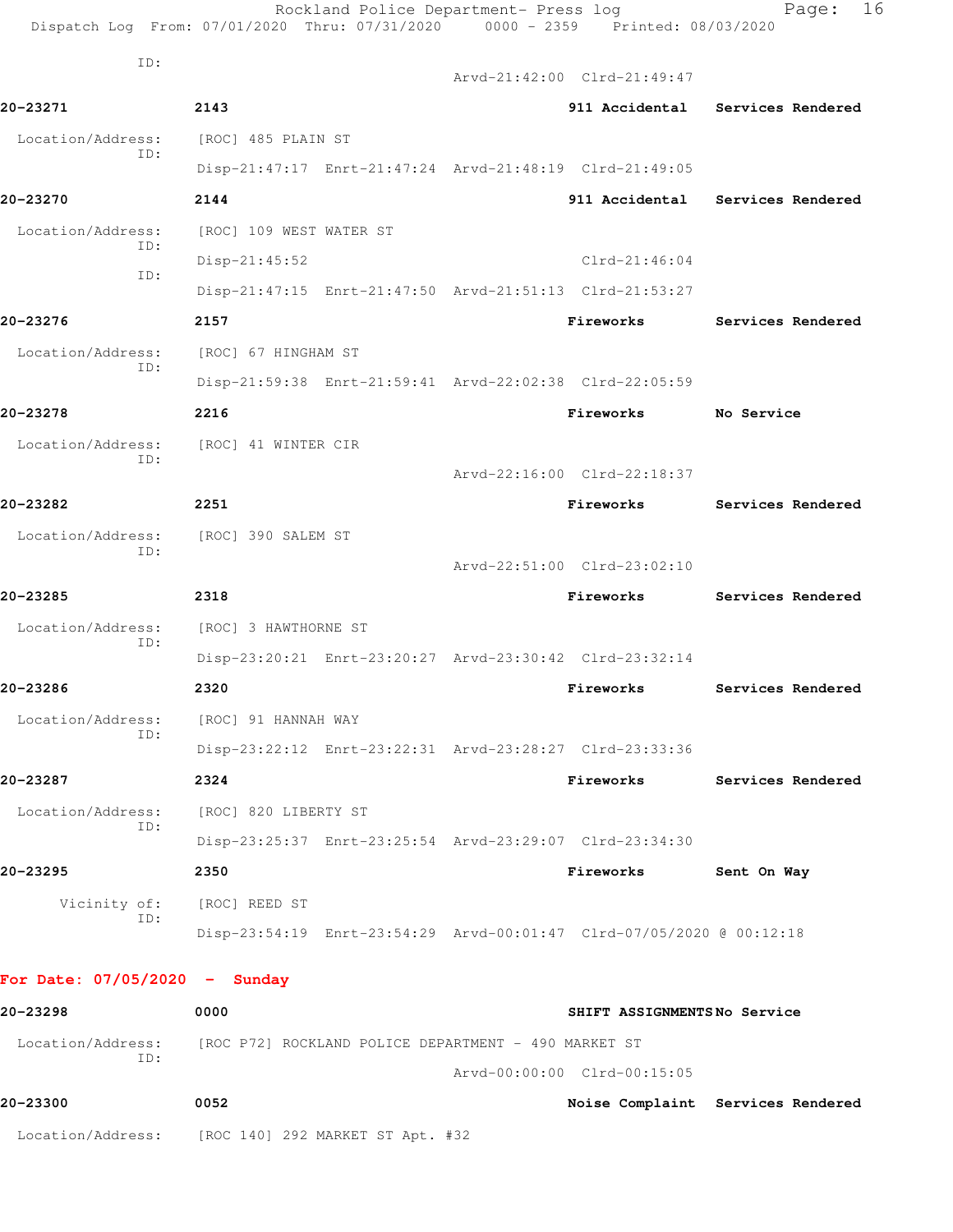|                                  | Dispatch Log From: 07/01/2020 Thru: 07/31/2020 0000 - 2359 Printed: 08/03/2020              | Rockland Police Department- Press log |                                | 17<br>Page:              |
|----------------------------------|---------------------------------------------------------------------------------------------|---------------------------------------|--------------------------------|--------------------------|
| ID:                              |                                                                                             |                                       |                                |                          |
| ID:                              |                                                                                             |                                       | Arvd-00:52:00 Clrd-01:21:40    |                          |
| Fire Unit:                       | Disp-00:53:28 Enrt-00:56:07 Arvd-01:03:23 Clrd-01:14:28<br>ROCKEN1-Pumper-Rockland Engine 1 |                                       |                                |                          |
|                                  | Disp-01:07:50<br>InQrtsUnavl-01:07:57 InSrvce-01:07:57                                      |                                       | $Clrd-01:07:57$                |                          |
| 20-23308                         | 0120                                                                                        |                                       | Noise Complaint Investigated   |                          |
| Location/Address:<br>ID:         | [ROC] 32 MONCRIEF RD                                                                        |                                       |                                |                          |
| ID:                              | Disp-01:22:27 Enrt-01:22:31 Arvd-01:25:36 Clrd-01:27:47                                     |                                       |                                |                          |
|                                  | Disp-01:22:56 Enrt-01:23:00 Arvd-01:25:40 Clrd-01:27:50                                     |                                       |                                |                          |
| 20-23312                         | 0211                                                                                        |                                       | Noise Complaint Peace Restored |                          |
| Location/Address:<br>ID:         | [ROC] 132 MONCRIEF RD                                                                       |                                       |                                |                          |
| ID:                              | Disp-02:12:33 Enrt-02:12:54                                                                 |                                       | Clrd-02:16:22                  |                          |
|                                  | $Disp-02:13:28$                                                                             |                                       | Arvd-02:13:33 Clrd-02:16:22    |                          |
| 20-23313                         | 0225                                                                                        |                                       | Building Check                 | Building Checked/Secured |
| Location/Address:                | [ROC] MARKET ST                                                                             |                                       |                                |                          |
| ID:                              | Disp-02:26:25                                                                               |                                       | $Clrd-02:26:49$                |                          |
| 20-23318                         | 0501                                                                                        |                                       | Disturbance                    | Investigated             |
| Location/Address:                | [ROC] 30 MARTHA DR Apt. #F                                                                  |                                       |                                |                          |
| ID:                              | Disp-05:02:37 Enrt-05:02:47 Arvd-05:02:55 Clrd-05:22:23                                     |                                       |                                |                          |
| ID:                              | Disp-05:02:37 Enrt-05:02:47                                                                 |                                       | $Clrd-05:22:23$                |                          |
| ID:                              | $Disp-05:04:25$                                                                             | Arvd-05:04:30 Clrd-05:22:23           |                                |                          |
| 20-23320                         | 0539                                                                                        |                                       | <b>Building Check</b>          | Building Checked/Secured |
| Location/Address: [ROC] UNION ST |                                                                                             |                                       |                                |                          |
| ID:                              |                                                                                             |                                       | Arvd-05:39:00 Clrd-05:51:07    |                          |
| ID:                              | Disp-06:02:06                                                                               |                                       | $Clrd-06:02:42$                |                          |
| 20-23322                         | 0611                                                                                        |                                       | Building Check                 | Appears Secure           |
| Location/Address:                | [ROC] BISHOP LN                                                                             |                                       |                                |                          |
| ID:                              |                                                                                             |                                       | Arvd-06:12:20 Clrd-06:12:33    |                          |
| 20-23324                         | 0704                                                                                        |                                       | Traffic Enforcement            | No Action                |
| Required<br>Location/Address:    | [ROC] 333 EAST WATER ST                                                                     |                                       |                                |                          |
| TD:                              |                                                                                             |                                       | Arvd-07:07:11 Clrd-07:07:26    |                          |
| 20-23328                         | 0800                                                                                        |                                       | General Info                   | Services Rendered        |
| Location/Address:                | [ROC P72] ROCKLAND POLICE DEPARTMENT - 490 MARKET ST                                        |                                       |                                |                          |
| ID:                              | Disp-08:07:00 Enrt-08:07:11 Arvd-08:07:15 Clrd-08:07:19                                     |                                       |                                |                          |
| 20-23332                         | 0926                                                                                        |                                       | 911 Accidental                 | Services Rendered        |
| Location/Address:                | [ROC P64] CVS PHARMACY - 80 MARKET ST                                                       |                                       |                                |                          |
| ID:                              | Disp-09:27:07 Enrt-09:27:52 Arvd-09:29:12 Clrd-09:29:59                                     |                                       |                                |                          |
|                                  |                                                                                             |                                       |                                |                          |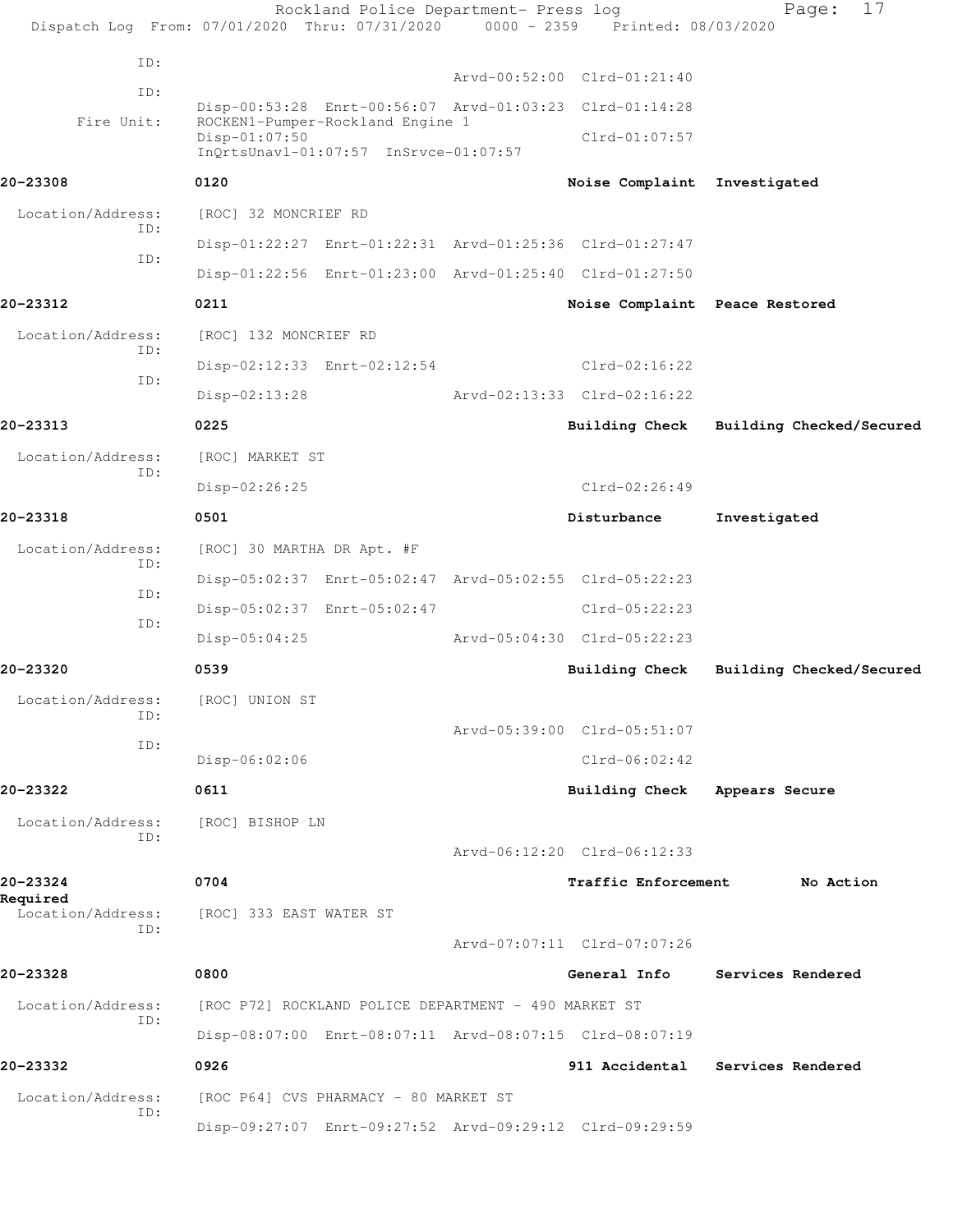Rockland Police Department- Press log entitled Page: 18 Dispatch Log From: 07/01/2020 Thru: 07/31/2020 0000 - 2359 Printed: 08/03/2020

| 20-23345<br>Issued       | 1110                                                    |                                   | Motor Vehicle Stop Citation/Warning |
|--------------------------|---------------------------------------------------------|-----------------------------------|-------------------------------------|
| Location/Address:<br>ID: | [ROC] EAST WATER ST @ WEBSTER ST                        |                                   |                                     |
|                          |                                                         | Arvd-11:10:00 Clrd-11:17:24       |                                     |
| 20-23354                 | 1203                                                    | Noise Complaint Services Rendered |                                     |
| Location/Address:<br>ID: | [ROC 140] 292 MARKET ST Apt. #32                        |                                   |                                     |
| ID:                      | Disp-12:04:55 Enrt-12:05:33 Arvd-12:07:40 Clrd-12:23:43 |                                   |                                     |
|                          | Disp-12:07:05 Enrt-12:07:20 Arvd-12:09:28 Clrd-12:23:46 |                                   |                                     |
| 20-23362                 | 1338                                                    | 911 Accidental Services Rendered  |                                     |
| Location/Address:<br>ID: | [ROC] 101 PROSPECT ST                                   |                                   |                                     |
|                          | Disp-13:39:12 Enrt-13:39:44 Arvd-13:44:10 Clrd-13:53:25 |                                   |                                     |
| 20-23371                 | 1432                                                    | Missing Person Services Rendered  |                                     |
| Location/Address:        | [ROC] 22 CLIFF ST                                       |                                   |                                     |
| ID:                      | Disp-14:35:12 Enrt-14:35:17 Arvd-14:37:59 Clrd-15:37:09 |                                   |                                     |
| ID:                      | Disp-14:38:17 Enrt-14:38:19 Arvd-14:38:23 Clrd-14:52:47 |                                   |                                     |
| ID:                      | Disp-15:29:33 Enrt-15:29:37 Arvd-15:36:41 Clrd-15:36:44 |                                   |                                     |
| ID:                      | Disp-15:30:12 Enrt-15:30:15 Arvd-15:36:36 Clrd-15:36:39 |                                   |                                     |
| 20-23375                 | 1506                                                    | Assist Public Services Rendered   |                                     |
| Location/Address:        | [ROC 85] 84 PAYSON AVE                                  |                                   |                                     |
| ID:                      | Disp-15:07:17 Enrt-15:07:54 Arvd-15:09:58 Clrd-15:25:46 |                                   |                                     |
| 20-23377                 | 1508                                                    | General Info                      | Services Rendered                   |
|                          | Location/Address: [ROC] 81 HANNAH WAY Apt. #E           |                                   |                                     |
| 20-23378                 | 1517                                                    | General Info                      | Services Rendered                   |
|                          |                                                         |                                   |                                     |
| ID:                      | Location/Address: [ROC] 81 HARTSUFF ST                  |                                   |                                     |
|                          | Disp-15:22:30 Enrt-15:22:36 Arvd-15:22:38 Clrd-15:22:42 |                                   |                                     |
| 20-23380                 | 1619                                                    | General Info                      | Services Rendered                   |
| Location/Address:<br>TD: | [ROC P72] ROCKLAND POLICE DEPARTMENT - 490 MARKET ST    |                                   |                                     |
|                          |                                                         | Arvd-16:19:00 Clrd-16:22:39       |                                     |
| 20-23382                 | 1643                                                    | General Info                      | Services Rendered                   |
| Location/Address:<br>ID: | [ROC P72] ROCKLAND POLICE DEPARTMENT - 490 MARKET ST    |                                   |                                     |
|                          |                                                         | Arvd-16:43:00 Clrd-16:48:36       |                                     |
| 20-23383                 | 1652                                                    | 911 Accidental Services Rendered  |                                     |
| Location/Address:        | [ROC] 30 EVERETT ST                                     |                                   |                                     |
| ID:                      | Disp-16:55:15 Enrt-16:55:20 Arvd-16:57:33 Clrd-16:59:42 |                                   |                                     |
| 20-23387                 | 1715                                                    | Disturbance                       | Services Rendered                   |
| Location/Address:<br>ID: | [ROC] 161 CENTRAL ST                                    |                                   |                                     |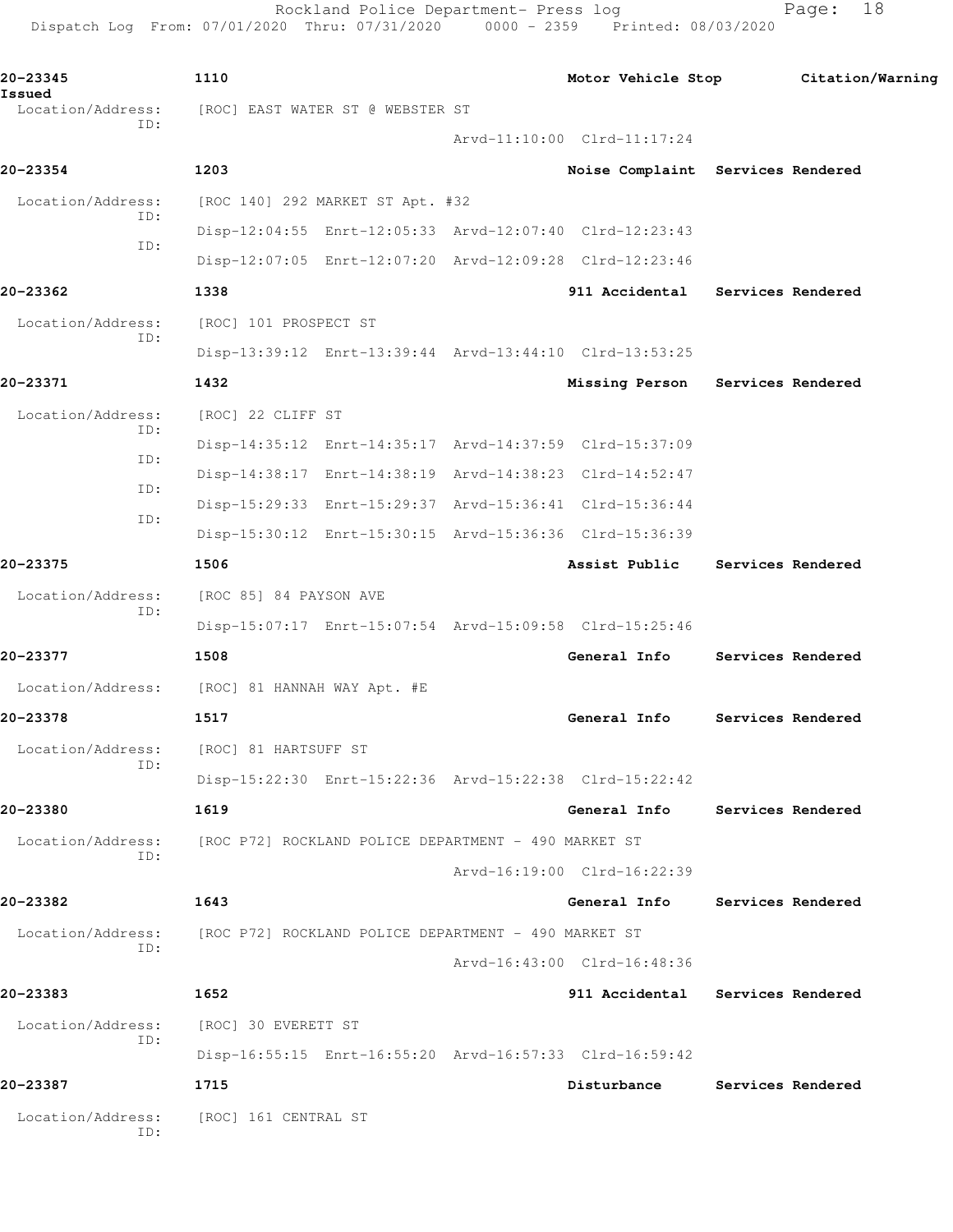|                          | Rockland Police Department- Press log<br>Dispatch Log From: 07/01/2020 Thru: 07/31/2020 0000 - 2359 Printed: 08/03/2020 |                                      | Page:                    | 19 |
|--------------------------|-------------------------------------------------------------------------------------------------------------------------|--------------------------------------|--------------------------|----|
|                          | Disp-17:18:46 Enrt-17:18:53 Arvd-17:22:18 Clrd-17:33:10                                                                 |                                      |                          |    |
| ID:                      | Disp-17:18:46 Enrt-17:18:56 Arvd-17:22:22 Clrd-17:34:12                                                                 |                                      |                          |    |
| ID:                      | Disp-17:22:07 Enrt-17:22:10 Arvd-17:33:02 Clrd-17:33:05                                                                 |                                      |                          |    |
| 20-23388                 | 1722                                                                                                                    | General Info                         | <b>Services Rendered</b> |    |
| Location/Address:        | [ROC P72] ROCKLAND POLICE DEPARTMENT - 490 MARKET ST                                                                    |                                      |                          |    |
| ID:                      |                                                                                                                         | Arvd-17:22:00 Clrd-17:23:47          |                          |    |
| 20-23393                 | 1818                                                                                                                    | Disturbance                          | Services Rendered        |    |
| Location/Address:<br>ID: | [ROC 140] 292 MARKET ST Apt. #32                                                                                        |                                      |                          |    |
|                          |                                                                                                                         | Arvd-18:18:00 Clrd-18:31:01          |                          |    |
| 20-23395                 | 1824                                                                                                                    | Missing Person Services Rendered     |                          |    |
| Location/Address:<br>ID: | [ROC P72] ROCKLAND POLICE DEPARTMENT - 490 MARKET ST                                                                    |                                      |                          |    |
|                          |                                                                                                                         | Arvd-18:24:00 Clrd-18:32:42          |                          |    |
| 20-23399                 | 1908                                                                                                                    | Details / Time off Services Rendered |                          |    |
| Location:                | [ROC]                                                                                                                   |                                      |                          |    |
| 20-23402                 | 1936                                                                                                                    | 911 Accidental Services Rendered     |                          |    |
| Location/Address:        | [ROC] 538 MARKET ST                                                                                                     |                                      |                          |    |
| ID:                      | Disp-19:39:34                                                                                                           | Clrd-19:40:28                        |                          |    |
| ID:                      | Disp-19:40:06 Enrt-19:40:17 Arvd-19:40:24 Clrd-19:41:54                                                                 |                                      |                          |    |
| 20-23410                 | 2042                                                                                                                    | Fireworks                            | Services Rendered        |    |
| Location/Address:<br>ID: | [ROC] 164 SUMMER ST                                                                                                     |                                      |                          |    |
|                          |                                                                                                                         | Arvd-20:42:00 Clrd-21:02:12          |                          |    |
| 20-23409                 | 2047                                                                                                                    | Fireworks                            | Services Rendered        |    |
| Vicinity of:<br>ID:      | [ROC] 164 SUMMER ST                                                                                                     |                                      |                          |    |
|                          | $Disp-20:47:45$                                                                                                         | Arvd-20:47:52 Clrd-20:42:00          |                          |    |
| 20-23411                 | 2103                                                                                                                    | Disturbance                          | Services Rendered        |    |
| Location/Address:<br>ID: | [ROC 140] 292 MARKET ST Apt. #22                                                                                        |                                      |                          |    |
| ID:                      |                                                                                                                         | Arvd-21:03:00 Clrd-21:31:56          |                          |    |
| ID:                      | Disp-21:10:39 Enrt-21:10:43 Arvd-21:20:02 Clrd-21:32:22                                                                 |                                      |                          |    |
| Refer To Summons:        | $Disp-21:19:51$<br>20ROC-23411-AR                                                                                       | Arvd-21:19:55 Clrd-21:32:15          |                          |    |
| Summons:<br>Address:     | POULIN, NICOLE RHEA<br>292 MARKET ST Apt. #32 ROCKLAND, MA                                                              |                                      |                          |    |
| Age:<br>Charges:         | 41<br>HARASSMENT PREVENTION ORDER, VIOLATE                                                                              |                                      |                          |    |
| 20-23414                 | 2124                                                                                                                    | Disturbance                          | Services Rendered        |    |
| Location/Address:        | [ROC] 586 LIBERTY ST                                                                                                    |                                      |                          |    |
| ID:                      |                                                                                                                         | Arvd-21:24:00 Clrd-21:36:18          |                          |    |
| ID:                      | Disp-21:35:54 Enrt-21:35:58 Arvd-21:36:20 Clrd-21:45:03                                                                 |                                      |                          |    |
| ID:                      |                                                                                                                         |                                      |                          |    |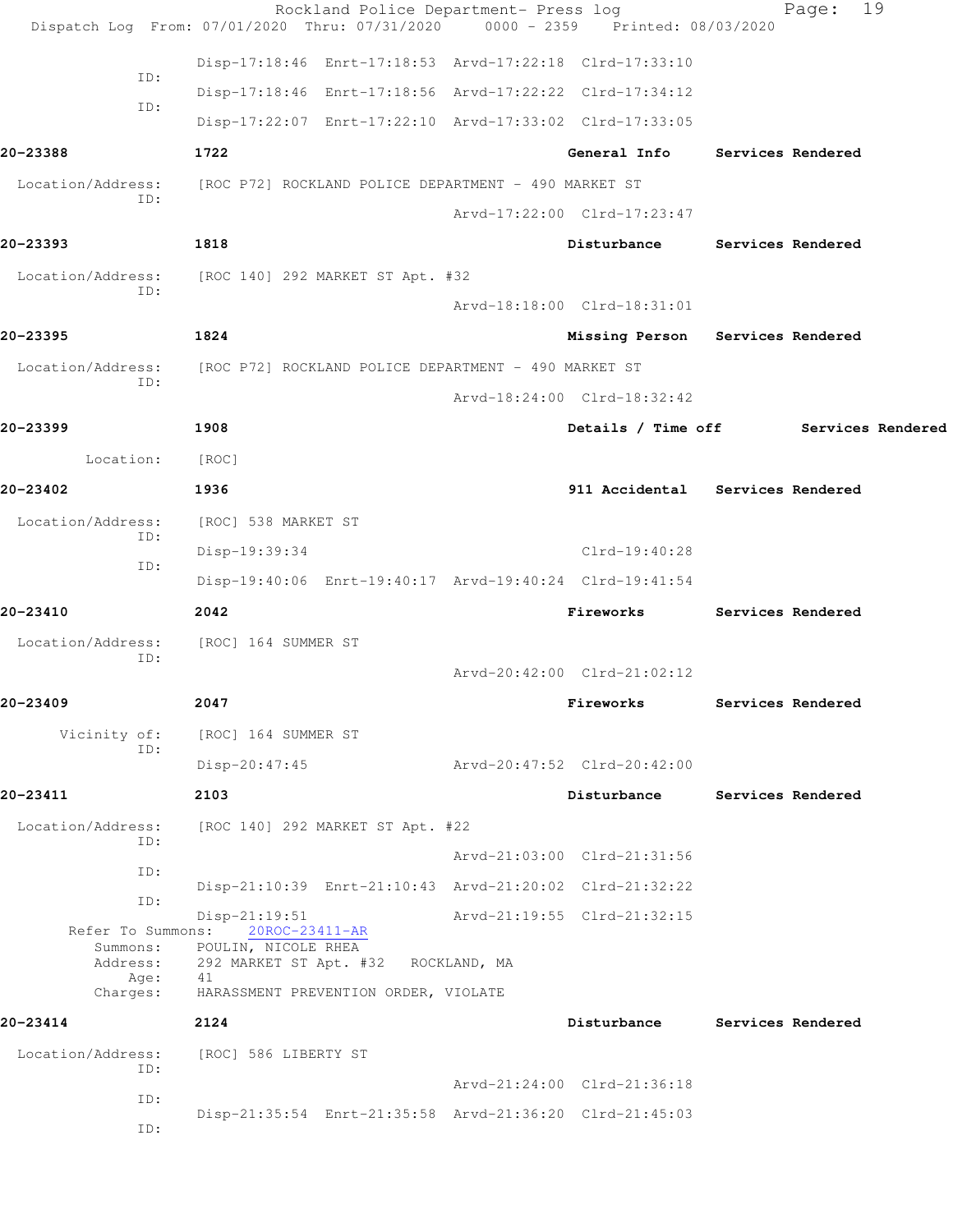|                                     | Rockland Police Department- Press log<br>Dispatch Log From: 07/01/2020 Thru: 07/31/2020 0000 - 2359 Printed: 08/03/2020 |                                   |                   | 20<br>Page:                               |
|-------------------------------------|-------------------------------------------------------------------------------------------------------------------------|-----------------------------------|-------------------|-------------------------------------------|
|                                     | Disp-21:36:03 Enrt-21:36:06 Arvd-21:44:57 Clrd-21:45:07                                                                 |                                   |                   |                                           |
| 20-23415                            | 2133                                                                                                                    | Fireworks                         | Services Rendered |                                           |
| Location/Address:                   | [ROC] HINGHAM ST                                                                                                        |                                   |                   |                                           |
| ID:                                 |                                                                                                                         | Arvd-21:33:00 Clrd-21:41:10       |                   |                                           |
| 20-23417                            | 2149                                                                                                                    | General Info Services Rendered    |                   |                                           |
| Location/Address:                   | [ROC P72] ROCKLAND POLICE DEPARTMENT - 490 MARKET ST                                                                    |                                   |                   |                                           |
| ID:                                 |                                                                                                                         | Arvd-21:49:00 Clrd-22:04:57       |                   |                                           |
| 20-23419                            | 2201                                                                                                                    |                                   |                   | Details / Time off Services Rendered      |
| Location:                           | [ROC]                                                                                                                   |                                   |                   |                                           |
| 20-23434                            | 2328                                                                                                                    | Details / Time off No Service     |                   |                                           |
| Location: [ROC]                     |                                                                                                                         |                                   |                   |                                           |
| For Date: $07/06/2020 -$ Monday     |                                                                                                                         |                                   |                   |                                           |
| 20-23441                            | 0000                                                                                                                    | SHIFT ASSIGNMENTSNo Service       |                   |                                           |
| Location/Address:                   | [ROC P72] ROCKLAND POLICE DEPARTMENT - 490 MARKET ST                                                                    |                                   |                   |                                           |
| ID:                                 |                                                                                                                         | Arvd-00:00:00 Clrd-00:07:31       |                   |                                           |
| 20-23442                            | 0032                                                                                                                    | Assist Public Provided Assistance |                   |                                           |
| Location/Address:                   | [ROC P97] SOMEPLACE BAR & GRILL - 363 UNION ST                                                                          |                                   |                   |                                           |
| ID:                                 |                                                                                                                         | Arvd-00:32:00 Clrd-01:00:39       |                   |                                           |
| ID:                                 | Disp-00:53:14 Enrt-00:53:19 Arvd-00:53:22 Clrd-01:00:43                                                                 |                                   |                   |                                           |
| 20-23443                            | 0035                                                                                                                    |                                   |                   | Details / Time off COMP Services Rendered |
| Location:                           | [ROC]                                                                                                                   |                                   |                   |                                           |
| 20-23444                            | 0038                                                                                                                    | Details / Time off No Service     |                   |                                           |
| Location:                           | [ROC]                                                                                                                   |                                   |                   |                                           |
| 20-23445                            | 0039                                                                                                                    | Details / Time off No Service     |                   |                                           |
| Location: [ROC]                     |                                                                                                                         |                                   |                   |                                           |
| 20-23446                            | 0042                                                                                                                    | Details / Time off No Service     |                   |                                           |
| Location:                           | [ROC]                                                                                                                   |                                   |                   |                                           |
| 20-23452                            | 0211                                                                                                                    | Building Check Investigated       |                   |                                           |
| Location/Address: [ROC] TAUNTON AVE |                                                                                                                         |                                   |                   |                                           |
| ID:                                 |                                                                                                                         | Arvd-02:11:56 Clrd-02:12:05       |                   |                                           |
| 20-23456                            | 0546                                                                                                                    | Building Check Services Rendered  |                   |                                           |
|                                     | Location/Address: [ROC 61] UNION ST BUSINESS DISTRICT - UNION ST                                                        |                                   |                   |                                           |
| ID:                                 |                                                                                                                         | Arvd-05:47:23 Clrd-06:01:38       |                   |                                           |
| 20-23464                            | 0720                                                                                                                    | Details / Time off No Service     |                   |                                           |
| Location:                           | [ROC]                                                                                                                   |                                   |                   |                                           |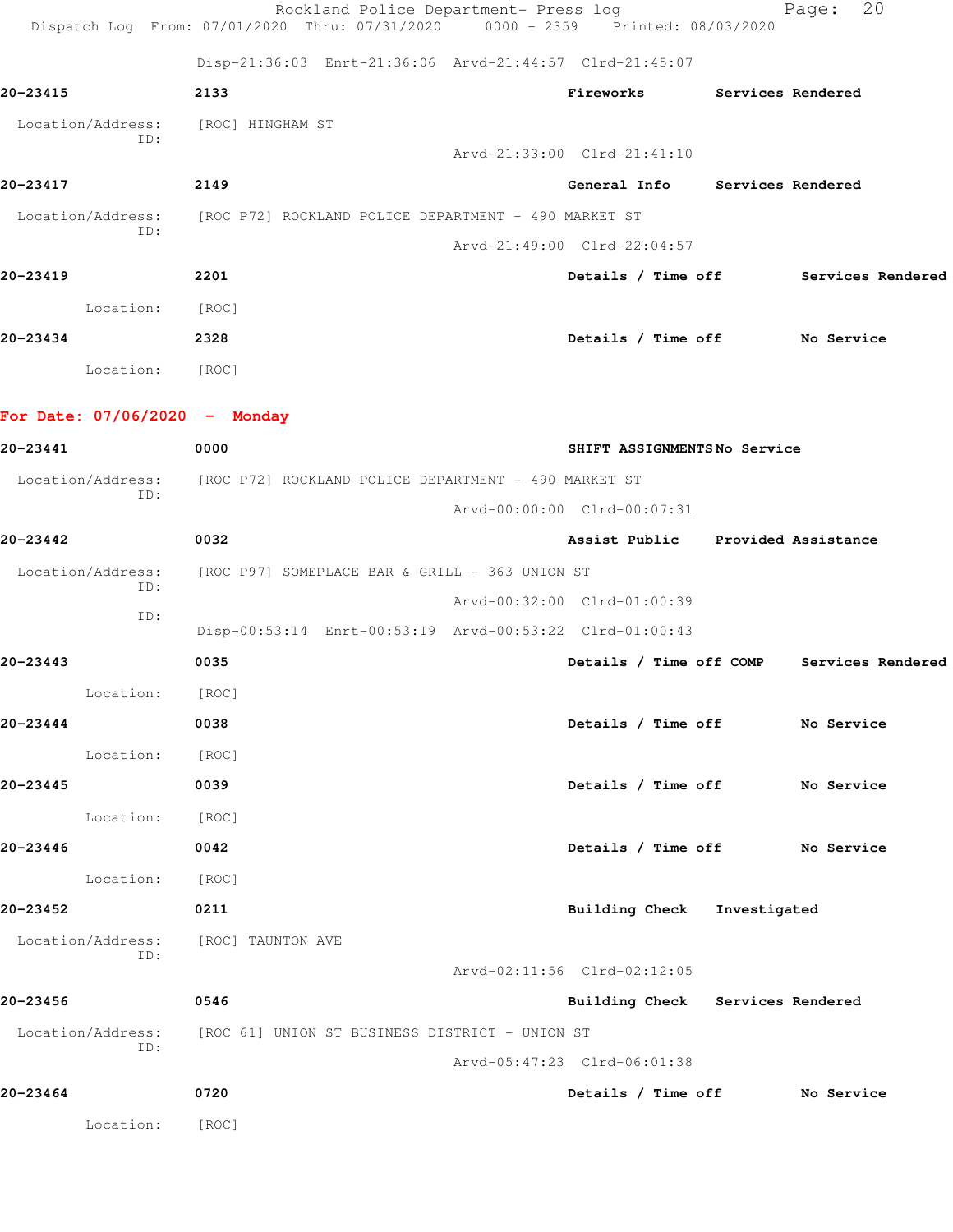| 20-23467                 | 0741                                                     | Assist Public No Service    |                                     |
|--------------------------|----------------------------------------------------------|-----------------------------|-------------------------------------|
| Location/Address:        | [ROC 114] 132 UNION ST                                   |                             |                                     |
| ID:                      |                                                          | Arvd-07:41:00 Clrd-07:44:34 |                                     |
| 20-23469                 | 0748                                                     |                             | 911 Accidental Services Rendered    |
| Location/Address:        | [ROC] 20 NOBSCOT BROOK LN                                |                             |                                     |
| ID:                      | Disp-07:49:49 Enrt-07:49:53 Arvd-07:52:12 Clrd-07:55:20  |                             |                                     |
| 20-23474                 | 0803                                                     |                             | Information Call No Action Required |
| Location/Address:        | [ROC P72] ROCKLAND POLICE DEPARTMENT - 490 MARKET ST     |                             |                                     |
| 20-23480                 | 0938                                                     |                             | Building Check Services Rendered    |
| Location/Address:        | [ROC] TAUNTON AVE                                        |                             |                                     |
| ID:                      |                                                          | Arvd-09:39:38 Clrd-09:39:56 |                                     |
| 20-23481                 | 0939                                                     | Details / Time off          | No Action                           |
| Required<br>Location:    | [ROC]                                                    |                             |                                     |
| 20-23485                 | 1022                                                     | Building Check              | Services Rendered                   |
| Location/Address:        | [ROC] TAUNTON AVE                                        |                             |                                     |
| ID:                      |                                                          | Arvd-10:23:15 Clrd-10:23:29 |                                     |
| 20-23486                 | 1033                                                     | Assist Public               | Advised to Court                    |
| Location/Address:        | [ROC P72] ROCKLAND POLICE DEPARTMENT - 490 MARKET ST     |                             |                                     |
| ID:                      | Disp-10:39:08                                            | $Clrd-11:13:02$             |                                     |
| 20-23497                 | 1127                                                     | 911 Hang Up                 | Services Rendered                   |
| Location/Address:        | [ROC 80] AAA ROCKLAND BRANCH - 900 HINGHAM ST            |                             |                                     |
| ID:                      | $Disp-11:29:26$                                          | Arvd-11:32:21 Clrd-11:37:58 |                                     |
| 20-23498                 | 1136                                                     | Suspicious Activity         | Services Rendered                   |
| Location/Address:        | [ROC P39] AUSTIN MARIE SCHOOL OF DANCE - 120 HARTSUFF ST |                             |                                     |
| ID:<br>ID:               | $Disp-11:42:13$                                          | Arvd-11:42:32 Clrd-11:57:25 |                                     |
| ID:                      | $Disp-11:42:13$                                          | Arvd-11:42:27 Clrd-11:53:26 |                                     |
|                          | $Disp-11:42:13$                                          | Arvd-11:42:35 Clrd-11:57:27 |                                     |
| 20-23499                 | 1158                                                     | Unwanted Party              | Services Rendered                   |
| Location/Address:<br>ID: | [ROC P47] BEST WESTERN - 909 HINGHAM ST                  |                             |                                     |
| ID:                      | $Disp-11:59:24$                                          | Arvd-11:59:40 Clrd-12:53:29 |                                     |
| ID:                      | Disp-11:59:29 Enrt-11:59:42 Arvd-12:01:41 Clrd-12:53:30  |                             |                                     |
|                          | $Disp-12:01:45$                                          | Arvd-12:01:48 Clrd-12:53:26 |                                     |
| 20-23512                 | 1300                                                     |                             | Building Check Services Rendered    |
| Location/Address:<br>ID: | [ROC] TAUNTON AVE                                        |                             |                                     |
|                          |                                                          | Arvd-13:01:30 Clrd-13:02:32 |                                     |
|                          | 1306                                                     | Motor Vehicle Complaint     | Services Rendered                   |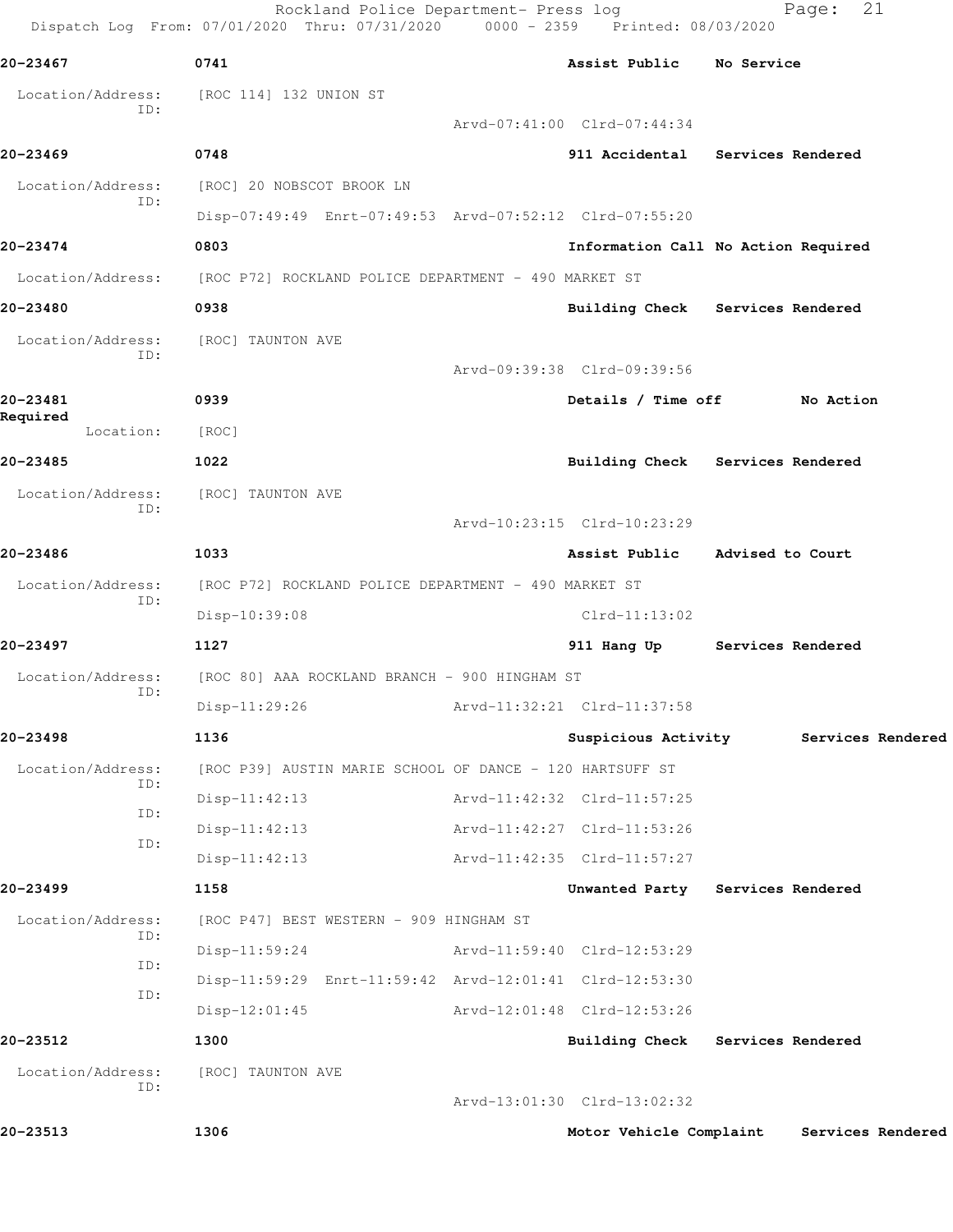| Vicinity of:<br>ID:           | [ROC] 300 CONCORD ST                                            |                                            |                |                    |  |
|-------------------------------|-----------------------------------------------------------------|--------------------------------------------|----------------|--------------------|--|
| 20-23562                      | Disp-18:26:22 Enrt-18:26:27 Arvd-18:36:15 Clrd-18:54:24<br>2027 | Motor Vehicle Complaint Gone on arrival    |                |                    |  |
| Location/Address:<br>ID:      | [ROC P55] HOME DEPOT - 1149 HINGHAM ST                          |                                            |                |                    |  |
| 20-23552                      | 1823                                                            | 911 Hang Up                                | Appears Secure |                    |  |
|                               | Disp-17:53:29 Enrt-17:53:33 Arvd-17:59:24 Clrd-17:59:27         |                                            |                |                    |  |
| Vicinity of:<br>ID:           | [ROC] VFW - WEYMOUTH ST                                         |                                            |                |                    |  |
| 20-23549                      | 1752                                                            | Disabled Motor Vehicle Gone on arrival     |                |                    |  |
|                               | $Disp-18:16:08$                                                 | $Clrd-18:16:33$                            |                |                    |  |
| ID:                           | $Disp-18:16:08$                                                 | Clrd-18:16:28                              |                |                    |  |
| ID:                           | Disp-18:16:08                                                   | $Clrd-18:16:24$                            |                |                    |  |
| ID:                           | Disp-18:16:08                                                   | $Clrd-18:16:20$                            |                |                    |  |
| Location/Address:<br>ID:      | [ROC P72] ROCKLAND POLICE DEPARTMENT - 490 MARKET ST            |                                            |                |                    |  |
| 20-23551                      | 1746                                                            | <b>BOLO</b>                                |                | Services Rendered  |  |
| Location:                     | [ROC]                                                           |                                            |                |                    |  |
| 20-23541                      | 1714                                                            | Details / Time off                         |                | Services Rendered  |  |
| ID:                           | Disp-16:53:56 Enrt-16:54:32 Arvd-17:15:33 Clrd-17:33:02         |                                            |                |                    |  |
| Location/Address:             | [ROC 140] 292 MARKET ST Apt. #22                                |                                            |                |                    |  |
| 20-23538                      | 1649                                                            | Noise Complaint Peace Restored             |                |                    |  |
| ID:                           | Disp-16:34:35 Enrt-16:34:44 Arvd-16:47:22 Clrd-16:48:08         |                                            |                |                    |  |
| Location/Address:             | [ROC P55] HOME DEPOT - 1149 HINGHAM ST                          |                                            |                |                    |  |
| 20-23535                      | 1632                                                            | Disabled Motor Vehicle                     |                | Services Rendered  |  |
| ID:                           | Disp-16:21:36                                                   | $Clrd-16:21:50$                            |                |                    |  |
| Location/Address:             | [ROC P72] ROCKLAND POLICE DEPARTMENT - 490 MARKET ST            |                                            |                |                    |  |
| 20-23533                      | 1620                                                            | <b>WARRANT RECALL</b>                      |                | Services Rendered  |  |
| ID:                           | Disp-16:12:46                                                   | $Clrd-16:12:57$                            |                |                    |  |
| 20-23529<br>Location/Address: | 1609<br>[ROC P72] ROCKLAND POLICE DEPARTMENT - 490 MARKET ST    | SHIFT ASSIGNMENTS Services Rendered        |                |                    |  |
|                               | Disp-15:32:14                                                   | $Clrd-15:32:54$                            |                |                    |  |
| Location/Address:<br>ID:      | [ROC 206] 51 MAPLE ST Apt. #344                                 |                                            |                |                    |  |
| 20-23527                      | 1524                                                            | Larceny / Forgery/ Fraud Services Rendered |                |                    |  |
| Location/Address:             | [ROC P72] ROCKLAND POLICE DEPARTMENT - 490 MARKET ST            |                                            |                |                    |  |
| 20-23516                      | 1411                                                            | Detail                                     |                | No Action Required |  |
|                               | Disp-13:09:40                                                   | Arvd-13:11:58 Clrd-13:20:39                |                |                    |  |
| ID:                           | [ROC] 100 DIVISION ST                                           |                                            |                |                    |  |
| Location/Address:             |                                                                 |                                            |                |                    |  |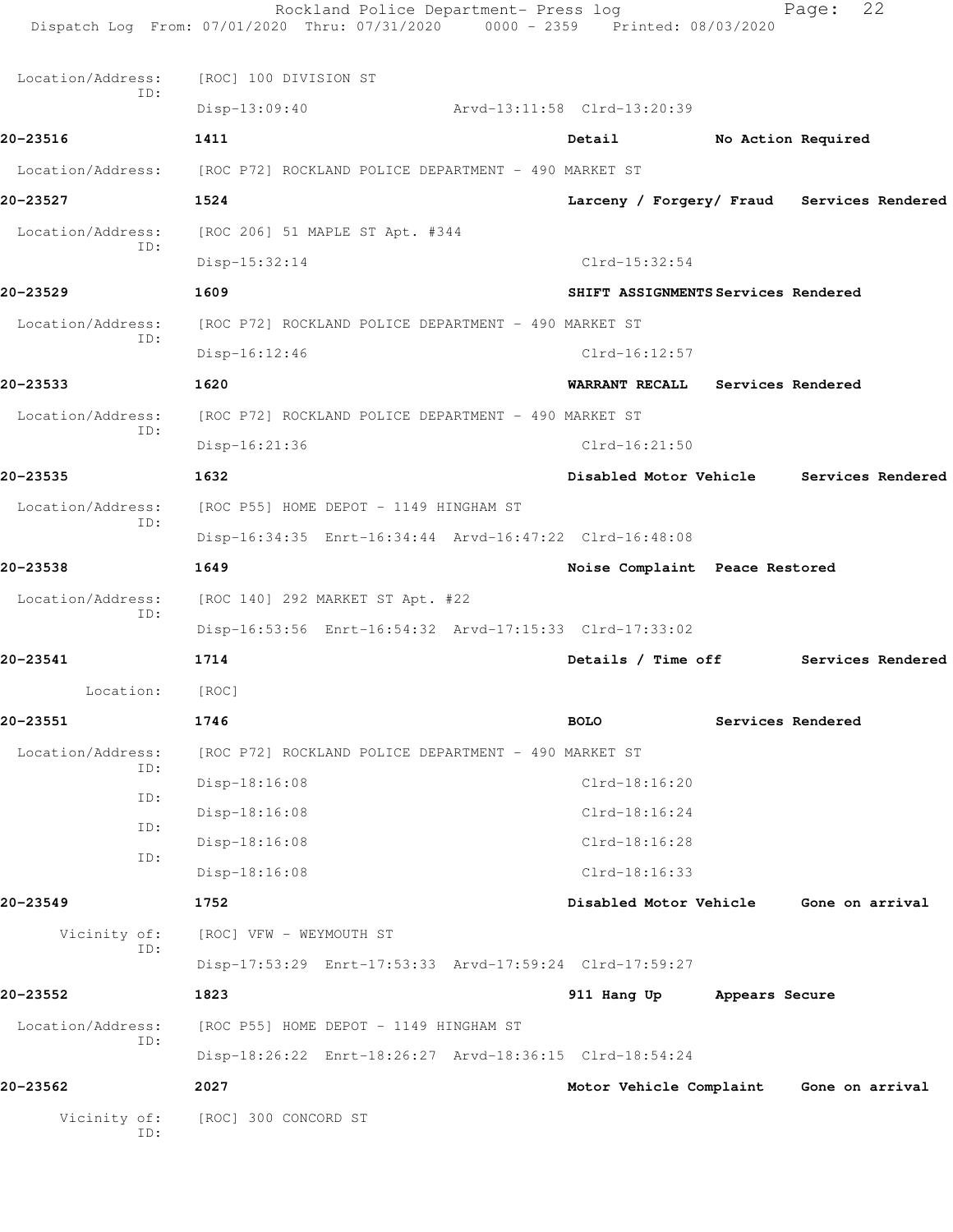|                          | Rockland Police Department- Press log<br>Dispatch Log From: 07/01/2020 Thru: 07/31/2020 0000 - 2359 Printed: 08/03/2020 |                                           | 23<br>Page:       |  |
|--------------------------|-------------------------------------------------------------------------------------------------------------------------|-------------------------------------------|-------------------|--|
|                          | Disp-20:28:21                                                                                                           | Arvd-20:30:42 Clrd-20:31:41               |                   |  |
| 20-23563                 | 2027                                                                                                                    | Details / Time off                        | Services Rendered |  |
| Location:                | [ROC]                                                                                                                   |                                           |                   |  |
| 20-23564                 | 2030                                                                                                                    | Building Check No Action Required         |                   |  |
| Location/Address:<br>ID: | [ROC] 333 EAST WATER ST                                                                                                 |                                           |                   |  |
|                          |                                                                                                                         | Arvd-20:31:02 Clrd-20:59:48               |                   |  |
| 20-23565                 | 2030                                                                                                                    | Details / Time off                        | Services Rendered |  |
| Location:                | [ROC]                                                                                                                   |                                           |                   |  |
| 20-23567                 | 2044                                                                                                                    | Assist Fire Department                    | <b>No EMS</b>     |  |
| Location/Address:<br>ID: | [ROC] 453 NORTH AVE                                                                                                     |                                           |                   |  |
| ID:                      | Disp-20:45:52 Enrt-20:47:15 Arvd-20:49:42 Clrd-21:04:49                                                                 |                                           |                   |  |
|                          | Disp-20:47:08 Enrt-20:47:11 Arvd-20:50:20 Clrd-21:04:46                                                                 |                                           |                   |  |
| 20-23568                 | 2051                                                                                                                    | Missing Person Services Rendered          |                   |  |
| Location/Address:<br>ID: | [ROC] 19 PACIFIC ST                                                                                                     |                                           |                   |  |
|                          | Disp-20:58:16                                                                                                           | Clrd-20:59:29                             |                   |  |
| 20-23570                 | 2100                                                                                                                    | Building Check Appears Secure             |                   |  |
| Location/Address:<br>ID: | [ROC P71] WCS AUTOMOTIVE - 1 BISHOP LN                                                                                  |                                           |                   |  |
|                          |                                                                                                                         | Arvd-21:01:10 Clrd-21:01:33               |                   |  |
| 20-23571                 | 2110                                                                                                                    | Motor Vehicle Stop Verbal Warning         |                   |  |
| Vicinity of:<br>ID:      | [ROC] UNION ST                                                                                                          |                                           |                   |  |
|                          |                                                                                                                         | Arvd-21:10:00 Clrd-21:14:40               |                   |  |
| 20-23573                 | 2141                                                                                                                    | Suspicious Activity                       | Gone on arrival   |  |
| Location/Address:<br>ID: | [ROC] 270 MARKET ST                                                                                                     |                                           |                   |  |
|                          | Disp-21:45:08 Enrt-21:47:03 Arvd-21:53:32 Clrd-21:53:41                                                                 |                                           |                   |  |
| 20-23576                 | 2211                                                                                                                    | Detail                                    | Services Rendered |  |
| Location/Address:        | [ROC P72] ROCKLAND POLICE DEPARTMENT - 490 MARKET ST                                                                    |                                           |                   |  |
| 20-23577                 | 2221                                                                                                                    | Animal Complaint Services Rendered        |                   |  |
| Vicinity of:<br>ID:      | [ROC] 500 MARKET ST                                                                                                     |                                           |                   |  |
| ID:                      | Disp-22:23:12 Enrt-22:24:15 Arvd-22:24:16 Clrd-22:44:03                                                                 |                                           |                   |  |
|                          | Disp-22:24:12 Enrt-22:24:18 Arvd-22:24:20 Clrd-22:30:02                                                                 |                                           |                   |  |
| 20-23579                 | 2227                                                                                                                    | Emergency Medical Transported to Hospital |                   |  |
| Location/Address:<br>ID: | [ROC P99] RICHDALES (TEDESCHI'S) - 268 UNION ST                                                                         |                                           |                   |  |
| ID:                      | Disp-22:30:25 Enrt-22:30:53 Arvd-22:32:13 Clrd-22:33:31                                                                 |                                           |                   |  |
| Fire Unit:               | Disp-22:30:30 Enrt-22:30:56 Arvd-22:32:16 Clrd-22:33:35<br>ROCKEN1-Pumper-Rockland Engine 1                             |                                           |                   |  |
|                          | Disp-22:36:27 Enrt-22:36:41 Arvd-22:36:48 Clrd-22:37:17<br>InQrtsUnavl-22:55:53 InSrvce-22:55:56                        |                                           |                   |  |
| EMS Unit:                | ROCKAM1-Rockland A1                                                                                                     |                                           |                   |  |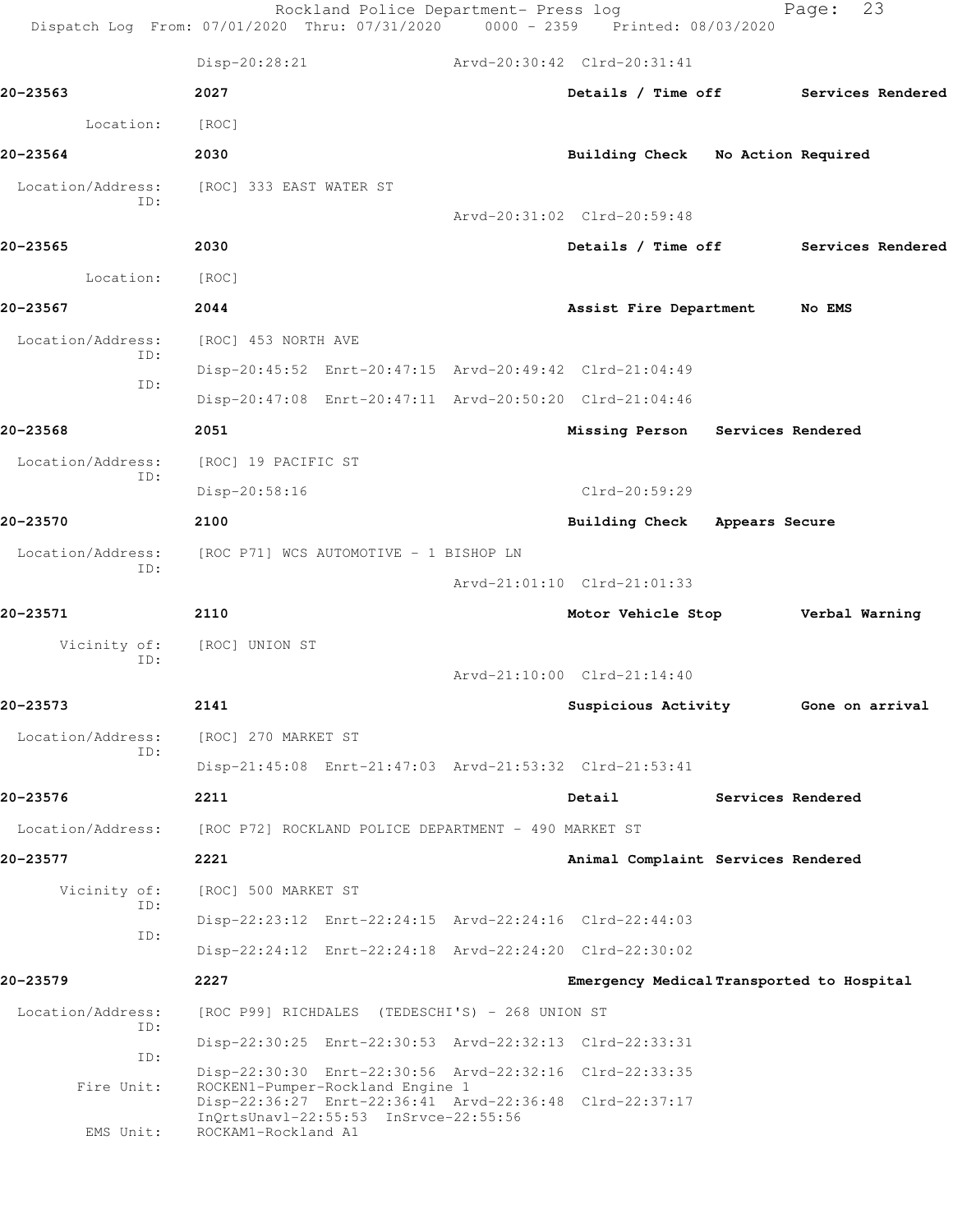|                   | Dispatch Log From: 07/01/2020 Thru: 07/31/2020 0000 - 2359 Printed: 08/03/2020                                                  | Rockland Police Department- Press log |                             | 24<br>Page:                       |  |
|-------------------|---------------------------------------------------------------------------------------------------------------------------------|---------------------------------------|-----------------------------|-----------------------------------|--|
|                   | Disp-22:36:37 Enrt-22:36:44 Arvd-22:36:51 Clrd-22:36:54<br>Hosp-22:45:26 ClrHosp-23:03:17 InQrtsUnavl-23:06:52 InSrvce-23:06:56 |                                       |                             |                                   |  |
| 20-23584          | 2234                                                                                                                            |                                       | Disturbance                 | Gone on arrival                   |  |
| Location/Address: | [ROC] 201 CONCORD ST                                                                                                            |                                       |                             |                                   |  |
| TD:               | Disp-22:35:35 Enrt-22:35:40 Arvd-22:36:35 Clrd-22:43:39                                                                         |                                       |                             |                                   |  |
| 20-23585          | 2249                                                                                                                            |                                       |                             | Noise Complaint Services Rendered |  |
| Location/Address: | [ROC 140] 292 MARKET ST Apt. #32                                                                                                |                                       |                             |                                   |  |
| ID:               | Disp-22:55:09 Enrt-23:05:12 Arvd-23:05:16 Clrd-23:19:36                                                                         |                                       |                             |                                   |  |
| 20-23586          | 2309                                                                                                                            |                                       | <b>AUX DETAIL</b>           | Services Rendered                 |  |
| Location/Address: | [ROC P72] ROCKLAND POLICE DEPARTMENT - 490 MARKET ST                                                                            |                                       |                             |                                   |  |
| TD:               | Disp-23:17:48                                                                                                                   |                                       | $Clrd-23:18:26$             |                                   |  |
| 20-23587          | 2320                                                                                                                            |                                       |                             | SPRING GATE TOW Services Rendered |  |
| Location/Address: | [ROC 60] SPRING GATE APARTMENTS - 52 HANNAH WAY                                                                                 |                                       |                             |                                   |  |
| TD:               | Disp-23:29:08                                                                                                                   |                                       | $Clrd-23:29:56$             |                                   |  |
| 20-23588          | 2339                                                                                                                            |                                       | Building Check              | Appears Secure                    |  |
|                   | Location/Address: [ROC P71] WCS AUTOMOTIVE - 1 BISHOP LN                                                                        |                                       |                             |                                   |  |
| ID:               |                                                                                                                                 |                                       | Arvd-23:40:29 Clrd-23:41:04 |                                   |  |
| 20-23589          | 2343                                                                                                                            |                                       | Building Check              | Appears Secure                    |  |
| Location/Address: | [ROC] TAUNTON AVE                                                                                                               |                                       |                             |                                   |  |
| TD:               |                                                                                                                                 |                                       | Arvd-23:44:34 Clrd-23:45:08 |                                   |  |

**For Date: 07/07/2020 - Tuesday**

| 20-23590          |     | 0002                                                 |                             |                                                         | SHIFT ASSIGNMENTS Services Rendered |
|-------------------|-----|------------------------------------------------------|-----------------------------|---------------------------------------------------------|-------------------------------------|
| Location/Address: |     | [ROC P72] ROCKLAND POLICE DEPARTMENT - 490 MARKET ST |                             |                                                         |                                     |
|                   | ID: | Disp-00:05:21                                        |                             | $Clrd-00:05:31$                                         |                                     |
| 20-23593          |     | 0023                                                 |                             | Noise Complaint Peace Restored                          |                                     |
| Location/Address: |     | [ROC] 115 MARKET ST Apt. #16                         |                             |                                                         |                                     |
|                   | ID: |                                                      |                             | Disp-00:28:29 Enrt-00:28:37 Arvd-00:35:23 Clrd-00:35:29 |                                     |
|                   | TD: |                                                      | Disp-00:28:29 Enrt-00:28:40 | Clrd-00:35:17                                           |                                     |
| 20-23597          |     | 0116                                                 |                             | Abandoned MV                                            | Services Not Required               |
| Location/Address: |     | [ROC P100] LUKE'S LIQUORS - 167 MARKET ST            |                             |                                                         |                                     |
|                   | ID: |                                                      |                             | Disp-01:18:57 Enrt-01:19:06 Arvd-01:19:18 Clrd-01:21:11 |                                     |
|                   | TD: |                                                      |                             | Disp-01:19:02 Enrt-01:19:06 Arvd-01:19:18 Clrd-01:21:07 |                                     |
| 20-23607          |     | 0545                                                 |                             |                                                         | Building Check Services Rendered    |
| Location/Address: |     | [ROC 61] UNION ST BUSINESS DISTRICT - UNION ST       |                             |                                                         |                                     |
|                   | ID: |                                                      |                             | Arvd-05:46:28 Clrd-06:09:11                             |                                     |
| 20-23611          |     | 0650                                                 |                             | Detail                                                  | Services Rendered                   |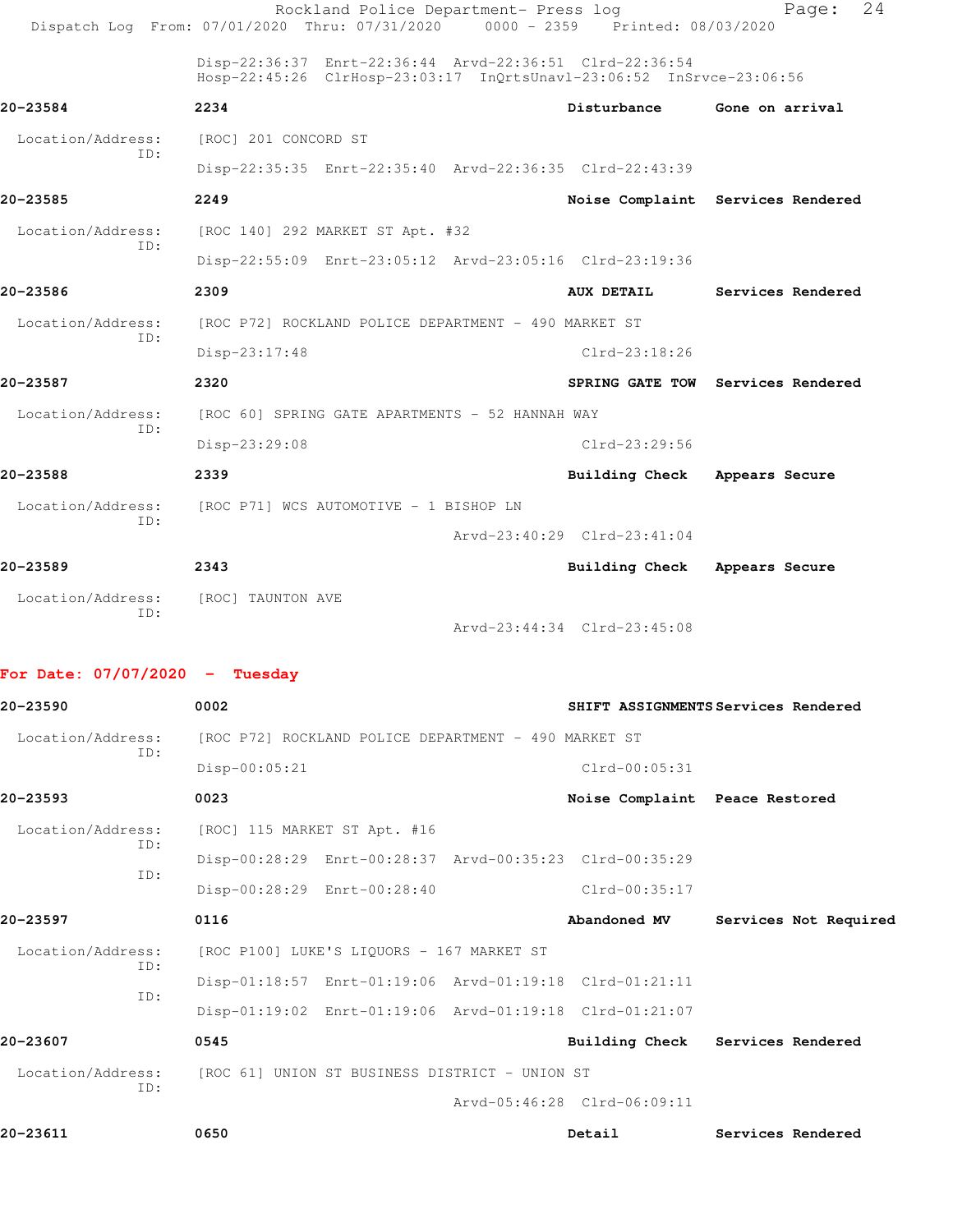|                   | Rockland Police Department- Press log<br>Dispatch Log From: 07/01/2020 Thru: 07/31/2020 0000 - 2359 Printed: 08/03/2020 |                                       | 25<br>Page:              |  |
|-------------------|-------------------------------------------------------------------------------------------------------------------------|---------------------------------------|--------------------------|--|
|                   | Location/Address: [ROC P72] ROCKLAND POLICE DEPARTMENT - 490 MARKET ST                                                  |                                       |                          |  |
| 20-23613          | 0704                                                                                                                    | Details / Time off Services Rendered  |                          |  |
| Location:         | [ROC]                                                                                                                   |                                       |                          |  |
| 20-23617          | 0800                                                                                                                    | General Info Services Rendered        |                          |  |
| Location/Address: | [ROC P72] ROCKLAND POLICE DEPARTMENT - 490 MARKET ST                                                                    |                                       |                          |  |
| ID:               | Disp-08:57:47 Enrt-08:57:52 Arvd-08:57:55 Clrd-08:58:00                                                                 |                                       |                          |  |
| 20-23616          | 0808                                                                                                                    | Suspicious Activity Services Rendered |                          |  |
| Location/Address: | [ROC] 86 GEORGE ST                                                                                                      |                                       |                          |  |
| ID:               | Disp-08:13:39 Enrt-08:14:01 Arvd-08:15:22 Clrd-08:16:12                                                                 |                                       |                          |  |
| 20-23622          | 0833                                                                                                                    | General Info Services Rendered        |                          |  |
|                   | Location/Address: [ROC P72] ROCKLAND POLICE DEPARTMENT - 490 MARKET ST                                                  |                                       |                          |  |
| 20-23623          | 0838                                                                                                                    | Traffic Enforcement Services Rendered |                          |  |
| Location/Address: | [ROC] 364 EAST WATER ST                                                                                                 |                                       |                          |  |
| ID:               |                                                                                                                         | Arvd-08:40:47 Clrd-08:40:56           |                          |  |
| 20-23624          | 0841                                                                                                                    | Details / Time off Services Rendered  |                          |  |
| Location: [ROC]   |                                                                                                                         |                                       |                          |  |
| 20-23626          | 0846                                                                                                                    | Details / Time off Services Rendered  |                          |  |
| Location:         | [ROC]                                                                                                                   |                                       |                          |  |
| 20-23627          | 0851                                                                                                                    | 490General Info Services Rendered     |                          |  |
|                   | Location/Address: [ROC P72] ROCKLAND POLICE DEPARTMENT - 490 MARKET ST                                                  |                                       |                          |  |
| 20-23628          | 0857                                                                                                                    | Traffic Enforcement                   | Services Rendered        |  |
| Location/Address: | [ROC] 259 EAST WATER ST                                                                                                 |                                       |                          |  |
| ID:               |                                                                                                                         | Arvd-08:59:55 Clrd-09:00:30           |                          |  |
| 20-23629          | 0916                                                                                                                    | Burglar Alarm                         | Building Checked/Secured |  |
| Location/Address: | [ROC 63] MIKES PIZZA - 315 UNION ST                                                                                     |                                       |                          |  |
| ID:               | Disp-09:18:39 Enrt-09:18:46                                                                                             | $Clrd-09:19:24$                       |                          |  |
| ID:               | Disp-09:19:11 Enrt-09:19:15 Arvd-09:19:21 Clrd-09:23:33                                                                 |                                       |                          |  |
| ID:               |                                                                                                                         | Arvd-09:20:49 Clrd-09:23:30           |                          |  |
| 20-23635          | 0931                                                                                                                    | Motor Vehicle Stop                    | Verbal Warning           |  |
| Location/Address: | [ROC] NEAR HANOVER LINE - SUMMER ST                                                                                     |                                       |                          |  |
| ID:               |                                                                                                                         | Arvd-09:31:00 Clrd-09:32:56           |                          |  |
| 20-23638          | 0959                                                                                                                    | 911 Accidental Services Rendered      |                          |  |
| Location/Address: | [ROC] 12 MORNINGSIDE DR                                                                                                 |                                       |                          |  |
| ID:               | Disp-10:03:30 Enrt-10:03:32 Arvd-10:07:36 Clrd-10:32:19                                                                 |                                       |                          |  |
| 20-23640          | 1004                                                                                                                    | Motor Vehicle Stop                    | Verbal Warning           |  |
|                   |                                                                                                                         |                                       |                          |  |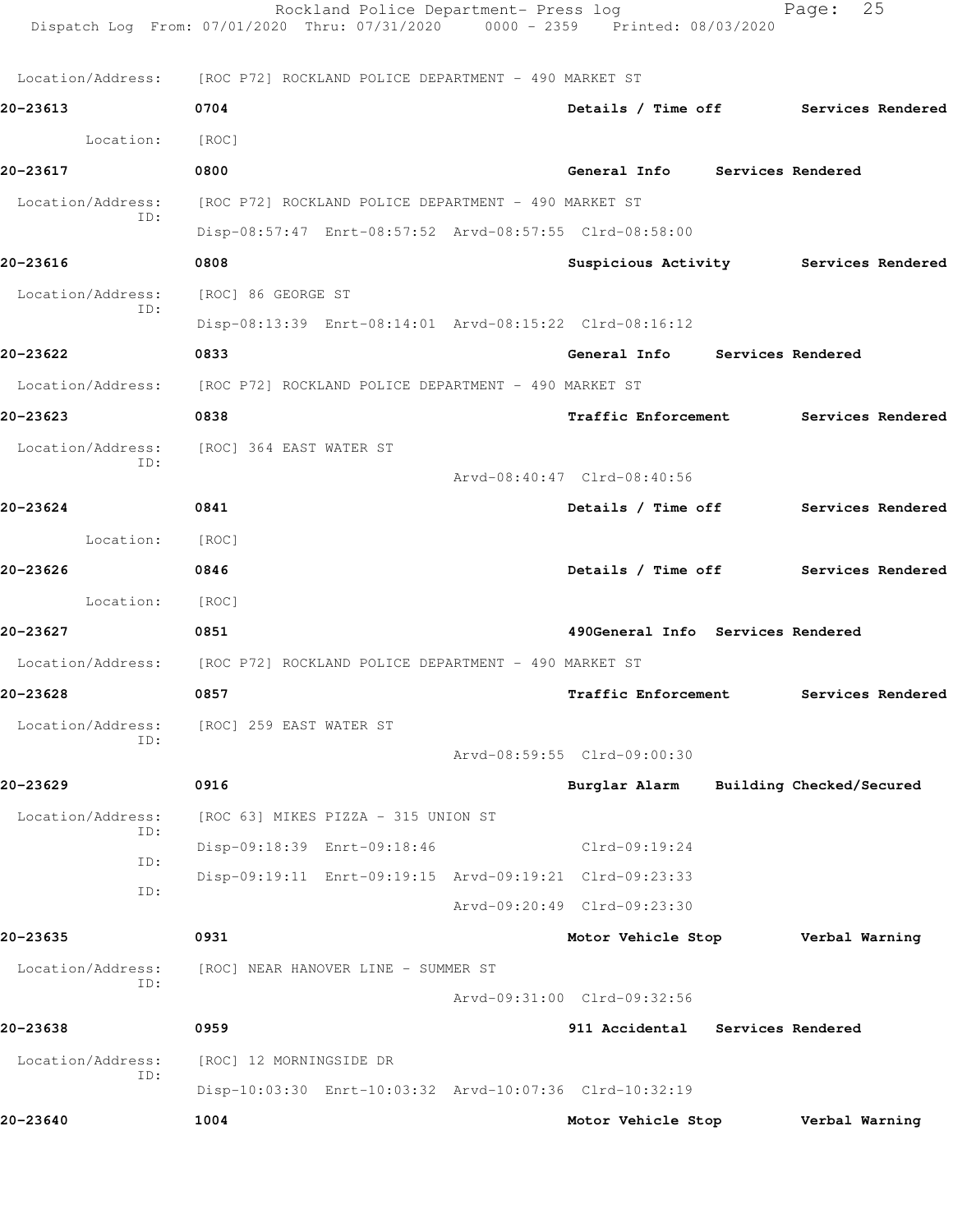|                            | Rockland Police Department- Press log<br>Dispatch Log From: 07/01/2020 Thru: 07/31/2020 | 0000 - 2359 Printed: 08/03/2020         | 26<br>Page:       |  |
|----------------------------|-----------------------------------------------------------------------------------------|-----------------------------------------|-------------------|--|
| Location/Address:          | [ROC] EAST WATER ST @ CHARLES ST                                                        |                                         |                   |  |
| ID:                        |                                                                                         | Arvd-10:04:00 Clrd-10:07:15             |                   |  |
| 20-23642                   | 1008                                                                                    | Motor Vehicle Stop                      | Verbal Warning    |  |
| Location/Address:          | [ROC] 543 SUMMER ST @ 43 WINTER CIR                                                     |                                         |                   |  |
| ID:                        |                                                                                         | Arvd-10:08:00 Clrd-10:13:07             |                   |  |
| 20-23645<br>Report Follows | 1057                                                                                    | Motor Vehicle Collision W/PI            |                   |  |
| Location/Address:<br>ID:   | [ROC] 200 VFW DR                                                                        |                                         |                   |  |
| ID:                        | Disp-10:59:02 Enrt-10:59:18 Arvd-10:59:59 Clrd-11:44:33                                 |                                         |                   |  |
|                            | Disp-10:59:11 Enrt-10:59:15 Arvd-10:59:53 Clrd-11:52:41                                 |                                         |                   |  |
| 20-23647                   | 1123                                                                                    | Motor Vehicle Complaint                 | Services Rendered |  |
| Location/Address:<br>ID:   | [ROC] O'REILLY AUTO PARTS - 217 CENTRE AVE                                              |                                         |                   |  |
|                            |                                                                                         | Arvd-11:24:37 Clrd-11:36:46             |                   |  |
| 20-23648                   | 1143                                                                                    | Details / Time off                      | Services Rendered |  |
| Location:                  | [ROC]                                                                                   |                                         |                   |  |
| 20-23649                   | 1159                                                                                    | Animal Complaint Services Rendered      |                   |  |
| Location/Address:<br>ID:   | [ROC] 18 LEISUREWOODS DR                                                                |                                         |                   |  |
|                            | Disp-12:04:34 Enrt-12:04:38 Arvd-12:13:15 Clrd-12:21:39                                 |                                         |                   |  |
| 20-23653                   | 1248                                                                                    | Motor Vehicle Complaint Gone on arrival |                   |  |
| Location/Address:<br>ID:   | [ROC] WEBSTER ST                                                                        |                                         |                   |  |
|                            | Disp-12:52:18 Enrt-12:52:24                                                             | Clrd-12:57:47                           |                   |  |
| 20–23654<br>Hospital       | 1254                                                                                    | Health & Welfare Check                  | Transported to    |  |
| Location/Address:<br>ID:   | [ROC] 59 NORTH AVE                                                                      |                                         |                   |  |
| ID:                        |                                                                                         | Arvd-12:55:13 Clrd-12:58:25             |                   |  |
| ID:                        |                                                                                         | Arvd-12:59:54 Clrd-13:23:25             |                   |  |
| ID:                        | Disp-13:00:08                                                                           | Arvd-13:00:33 Clrd-13:23:59             |                   |  |
|                            |                                                                                         | Arvd-13:04:38 Clrd-13:23:26             |                   |  |
| 20-23657                   | 1333                                                                                    | Escort/Transport Services Rendered      |                   |  |
| Location/Address:<br>ID:   | [ROC] 1 FORSYTHIA LN                                                                    |                                         |                   |  |
| ID:                        | Disp-13:40:10 Enrt-13:42:49 Arvd-13:45:29 Clrd-14:03:55                                 |                                         |                   |  |
|                            |                                                                                         | Arvd-13:43:38 Clrd-14:03:52             |                   |  |
| 20-23667                   | 1459                                                                                    | 911 Hang Up                             | Services Rendered |  |
| Location/Address:<br>ID:   | [ROC] 143 PLEASANT ST                                                                   |                                         |                   |  |
| ID:                        | Disp-15:01:08 Enrt-15:01:10 Arvd-15:04:20 Clrd-15:10:13                                 |                                         |                   |  |
|                            | Disp-15:01:13 Enrt-15:01:15 Arvd-15:04:27 Clrd-15:10:18                                 |                                         |                   |  |
| 20-23670                   | 1522                                                                                    | Lockout                                 | Services Rendered |  |
| Location/Address:          | [ROC P100] LUKE'S LIQUORS - 167 MARKET ST                                               |                                         |                   |  |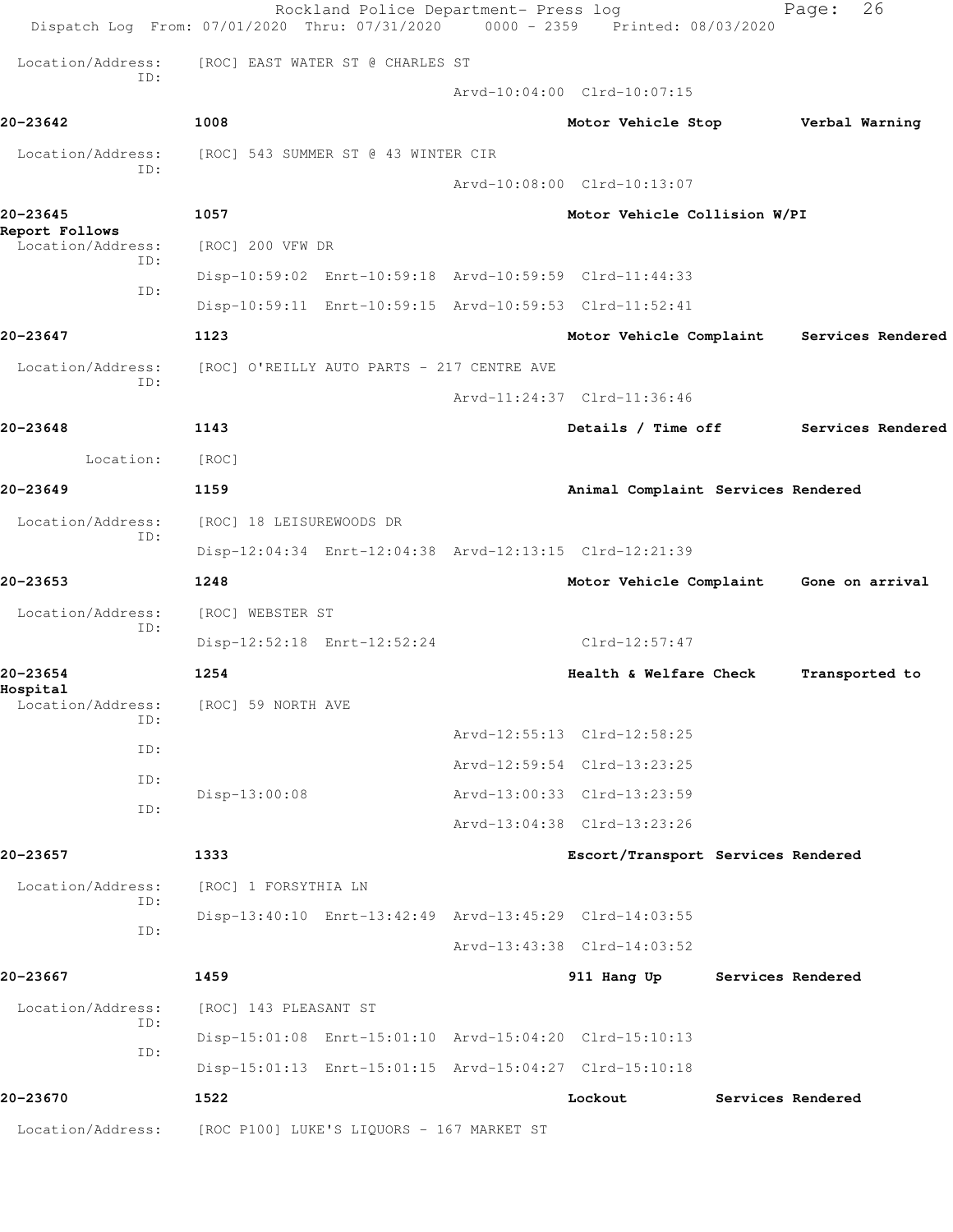|                                                                                    | Rockland Police Department- Press log<br>Dispatch Log From: 07/01/2020 Thru: 07/31/2020 0000 - 2359 Printed: 08/03/2020                         |              |                                     |                | 27<br>Page:                         |
|------------------------------------------------------------------------------------|-------------------------------------------------------------------------------------------------------------------------------------------------|--------------|-------------------------------------|----------------|-------------------------------------|
| TD:                                                                                | Disp-15:23:55 Enrt-15:24:03 Arvd-15:24:30 Clrd-15:30:09                                                                                         |              |                                     |                |                                     |
| 20-23676                                                                           | 1620                                                                                                                                            |              | General Info                        | Appears Secure |                                     |
| Location/Address:                                                                  | [ROC P72] ROCKLAND POLICE DEPARTMENT - 490 MARKET ST                                                                                            |              |                                     |                |                                     |
| 20-23655                                                                           | 1631                                                                                                                                            |              | Emergency Medical Services Rendered |                |                                     |
| Location/Address:                                                                  | [ROC] 117 PLAIN ST                                                                                                                              |              |                                     |                |                                     |
| ID:                                                                                | $Disp-12:58:25$                                                                                                                                 |              | Arvd-12:58:34 Clrd-13:00:08         |                |                                     |
| Fire Unit:                                                                         | ROCKEN1-Pumper-Rockland Engine 1<br>Disp-16:33:50 Enrt-16:34:08 Arvd-16:35:35 Clrd-16:45:34<br>InQrtsUnavl-16:48:06 InSrvce-16:48:10            |              |                                     |                |                                     |
| EMS Unit:                                                                          | ROCKAM2-Rockland A2<br>Disp-16:33:59 Enrt-16:34:04<br>Hosp-16:58:04 ClrHosp-17:32:39 InQrtsUnavl-18:04:00 InSrvce-18:04:03                      |              | Clrd-16:45:26                       |                |                                     |
| 20-23678                                                                           | 1638                                                                                                                                            |              | General Info                        |                | Services Rendered                   |
| Location/Address:                                                                  | [ROC P72] ROCKLAND POLICE DEPARTMENT - 490 MARKET ST                                                                                            |              |                                     |                |                                     |
| 20-23680                                                                           | 1651                                                                                                                                            |              | Details / Time off                  |                | Services Rendered                   |
| Location:                                                                          | [ROC]                                                                                                                                           |              |                                     |                |                                     |
| 20-23687                                                                           | 1729                                                                                                                                            |              | Motor Vehicle Stop                  |                | Citation/Warning                    |
| Issued<br>Vicinity of:                                                             | [ROC] 116 SALEM ST                                                                                                                              |              |                                     |                |                                     |
| ID:                                                                                |                                                                                                                                                 |              | Arvd-17:29:00 Clrd-17:31:12         |                |                                     |
| 20-23693                                                                           | 1855                                                                                                                                            |              | Noise Complaint Services Rendered   |                |                                     |
| Location/Address:<br>ID:                                                           | [ROC 140] 292 MARKET ST                                                                                                                         |              |                                     |                |                                     |
|                                                                                    | Disp-18:57:11 Enrt-18:58:01 Arvd-18:58:03 Clrd-18:58:46                                                                                         |              |                                     |                |                                     |
| 20-23698                                                                           | 1952                                                                                                                                            |              |                                     |                | Suspicious Activity 6one on arrival |
| Location/Address:<br>ID:                                                           | [ROC 60] SPRING GATE APARTMENTS - 52 HANNAH WAY                                                                                                 |              |                                     |                |                                     |
|                                                                                    | Disp-19:53:33 Enrt-19:53:41 Arvd-19:56:56 Clrd-20:04:34                                                                                         |              |                                     |                |                                     |
| 20-23703                                                                           | 2012                                                                                                                                            |              | Suspicious Activity                 |                | Report Follows                      |
| Location/Address:<br>ID:                                                           | [ROC 140] 292 MARKET ST                                                                                                                         |              |                                     |                |                                     |
| ID:                                                                                | $Disp-20:14:31$                                                                                                                                 |              | Arvd-20:14:50 Clrd-20:51:54         |                |                                     |
| ID:                                                                                | $Disp-20:14:31$                                                                                                                                 |              | Arvd-20:14:47 Clrd-20:51:04         |                |                                     |
| ID:                                                                                | $Disp-20:14:31$                                                                                                                                 |              | Arvd-20:14:44 Clrd-20:55:23         |                |                                     |
| Refer To Summons:<br>Summons:<br>Address:<br>Age:<br>Charges:<br>Refer To Summons: | $Disp-20:14:31$<br>20ROC-23703-A-AR<br>COLLADO TORIBIO, DARLING<br>292 MARKET ST Apt. #22<br>24<br>ASSAULT W/DANGEROUS WEAPON<br>20ROC-23703-AR | ROCKLAND, MA | Arvd-20:14:39 Clrd-20:51:49         |                |                                     |
| Summons:<br>Age:<br>Charges:                                                       | CLOUGH, JOHN<br>Address: 52 GROVE ST<br>KINGSTON, MA<br>37<br>ASSAULT W/DANGEROUS WEAPON                                                        |              |                                     |                |                                     |
| 20-23705                                                                           | 2018                                                                                                                                            |              | Lost/Found Property                 |                | Services Rendered                   |
| Location/Address:<br>ID:                                                           | [ROC] HOBART LN                                                                                                                                 |              |                                     |                |                                     |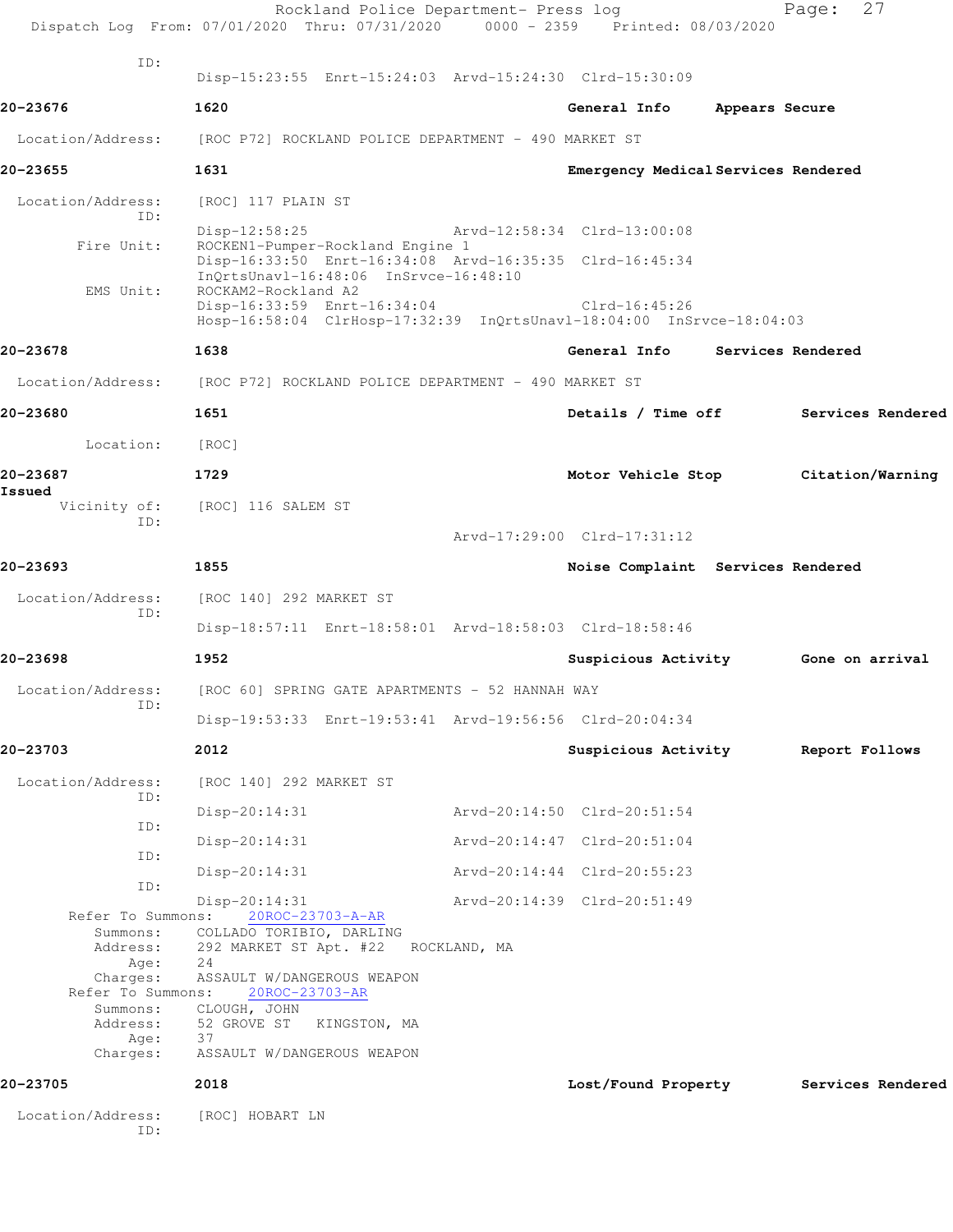|                                  | Rockland Police Department- Press log<br>Dispatch Log From: 07/01/2020 Thru: 07/31/2020 0000 - 2359 Printed: 08/03/2020 |                                  |                | 28<br>Page:                          |
|----------------------------------|-------------------------------------------------------------------------------------------------------------------------|----------------------------------|----------------|--------------------------------------|
|                                  | Disp-20:51:11 Enrt-20:51:15 Arvd-20:55:56 Clrd-20:59:41                                                                 |                                  |                |                                      |
| 20-23710                         | 2129                                                                                                                    | Health & Welfare Check           |                | Services Rendered                    |
| Location/Address:                | [ROC] 10 LAUREN DR                                                                                                      |                                  |                |                                      |
| ID:                              | Disp-21:30:42 Enrt-21:30:48 Arvd-21:34:43 Clrd-21:39:52                                                                 |                                  |                |                                      |
| 20-23717                         | 2300                                                                                                                    | General Info                     | Appears Secure |                                      |
| Location/Address:                | [ROC P72] ROCKLAND POLICE DEPARTMENT - 490 MARKET ST                                                                    |                                  |                |                                      |
| 20-23718                         | 2300                                                                                                                    | Health & Welfare Check           |                | Services Rendered                    |
| Location/Address:                | [ROC] 74 MARTHA DR Apt. #D                                                                                              |                                  |                |                                      |
| ID:                              | Disp-23:06:43 Enrt-23:06:50 Arvd-23:10:25 Clrd-23:18:18                                                                 |                                  |                |                                      |
| ID:                              | Disp-23:07:26 Enrt-23:07:30 Arvd-23:10:21 Clrd-23:18:15                                                                 |                                  |                |                                      |
| 20-23721                         | 2332                                                                                                                    |                                  |                | Suspicious Activity Could Not Locate |
| Location/Address:                | [ROC] 1 CARRIAGE HILL DR                                                                                                |                                  |                |                                      |
| ID:                              | Disp-23:33:50 Enrt-23:33:55 Arvd-23:38:39 Clrd-23:41:26                                                                 |                                  |                |                                      |
| 20-23722                         | 2340                                                                                                                    | General Info                     | Appears Secure |                                      |
|                                  | Location/Address: [ROC P72] ROCKLAND POLICE DEPARTMENT - 490 MARKET ST                                                  |                                  |                |                                      |
| For Date: 07/08/2020 - Wednesday |                                                                                                                         |                                  |                |                                      |
| 20-23724                         | 0000                                                                                                                    | SHIFT ASSIGNMENTS Appears Secure |                |                                      |
| Location/Address:                | [ROC P72] ROCKLAND POLICE DEPARTMENT - 490 MARKET ST                                                                    |                                  |                |                                      |
| ID:                              |                                                                                                                         | Arvd-00:00:00 Clrd-00:20:01      |                |                                      |
| 20-23728                         | 0120                                                                                                                    | <b>BOLO</b>                      | No Service     |                                      |
| Location/Address:                | [ROC P72] ROCKLAND POLICE DEPARTMENT - 490 MARKET ST                                                                    |                                  |                |                                      |
| ID:                              |                                                                                                                         | Arvd-01:20:03 Clrd-01:20:40      |                |                                      |
| 20-23736                         | 0512                                                                                                                    | Building Check Appears Secure    |                |                                      |
| Location/Address:                | [ROC] UNION ST                                                                                                          |                                  |                |                                      |
| ID:                              |                                                                                                                         | Arvd-05:12:00 Clrd-05:30:37      |                |                                      |
| 20-23739                         | 0533                                                                                                                    | Motor Vehicle Stop               |                | Verbal Warning                       |
| Location/Address:                | [ROC] 337 MARKET ST                                                                                                     |                                  |                |                                      |
| ID:                              |                                                                                                                         | Arvd-05:33:00 Clrd-05:34:23      |                |                                      |
| 20-23742                         | 0554                                                                                                                    | Motor Vehicle Stop               |                | Verbal Warning                       |
| Location/Address:                | [ROC] WEST WATER ST @ CLARK RD                                                                                          |                                  |                |                                      |
| ID:                              |                                                                                                                         | Arvd-05:54:00 Clrd-05:57:39      |                |                                      |
| 20-23744                         | 0609                                                                                                                    | Motor Vehicle Stop               |                | Citation/Warning                     |
| Issued<br>Location/Address:      | [ROC] 416 SUMMER ST @ 67 CONDON CIR                                                                                     |                                  |                |                                      |
| ID:                              |                                                                                                                         | Arvd-06:09:00 Clrd-06:13:35      |                |                                      |
| 20-23745                         | 0610                                                                                                                    | Assist Public                    | No Service     |                                      |
|                                  |                                                                                                                         |                                  |                |                                      |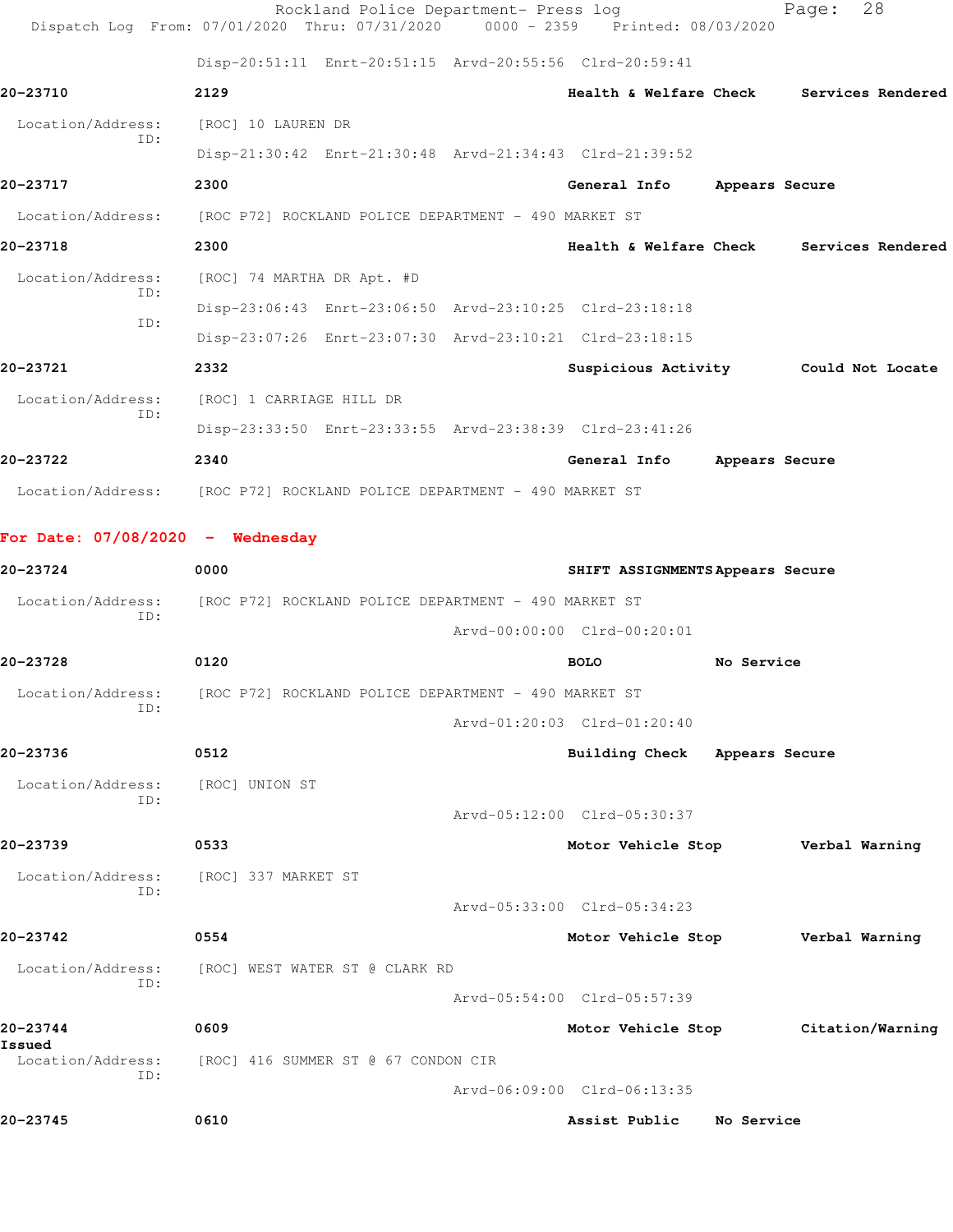|                          | Rockland Police Department- Press log<br>Dispatch Log From: 07/01/2020 Thru: 07/31/2020 0000 - 2359 Printed: 08/03/2020 | 29<br>Page:                                |
|--------------------------|-------------------------------------------------------------------------------------------------------------------------|--------------------------------------------|
| Location/Address:        | [ROC] UNION ST                                                                                                          |                                            |
| ID:                      |                                                                                                                         | Arvd-06:10:00 Clrd-06:14:43                |
| 20-23753                 | 0800                                                                                                                    | SHIFT ASSIGNMENTSNo Service                |
| Location/Address:<br>ID: | [ROC P72] ROCKLAND POLICE DEPARTMENT - 490 MARKET ST                                                                    |                                            |
|                          |                                                                                                                         | Arvd-08:00:00 Clrd-08:14:29                |
| 20-23754                 | 0818                                                                                                                    | Burglar Alarm Services Rendered            |
| Location/Address:<br>ID: | [ROC 63] MIKES PIZZA - 315 UNION ST                                                                                     |                                            |
|                          | Disp-08:20:00 Enrt-08:20:07 Arvd-08:28:51 Clrd-08:32:21                                                                 |                                            |
| 20-23765                 | 0937                                                                                                                    | HALF PERSONAL DAY Services Rendered        |
| Location/Address:<br>ID: | [ROC P72] ROCKLAND POLICE DEPARTMENT - 490 MARKET ST                                                                    |                                            |
|                          | Disp-09:40:48                                                                                                           | $Clrd-09:43:09$                            |
| 20-23766                 | 0941                                                                                                                    | COMP DAY OFF<br>Services Rendered          |
| Location/Address:<br>ID: | [ROC P72] ROCKLAND POLICE DEPARTMENT - 490 MARKET ST                                                                    |                                            |
|                          | Disp-09:43:28                                                                                                           | Clrd-09:55:30                              |
| 20-23767                 | 0943                                                                                                                    | Detail<br>Services Rendered                |
| Location/Address:<br>ID: | [ROC P72] ROCKLAND POLICE DEPARTMENT - 490 MARKET ST                                                                    |                                            |
|                          | Disp-09:46:43                                                                                                           | $Clrd-09:46:50$                            |
| 20-23776                 | 1001                                                                                                                    | General Info<br>Services Rendered          |
| Location/Address:<br>ID: | [ROC P72] ROCKLAND POLICE DEPARTMENT - 490 MARKET ST                                                                    |                                            |
|                          | $Disp-10:03:34$                                                                                                         | $Clrd-10:03:42$                            |
| 20-23777                 | 1003                                                                                                                    | VACATION DAY OFF Services Rendered         |
| Location/Address:<br>ID: | [ROC P72] ROCKLAND POLICE DEPARTMENT - 490 MARKET ST                                                                    |                                            |
|                          | Disp-10:06:44                                                                                                           | $Clrd-10:16:18$                            |
| 20-23829                 | 1130                                                                                                                    | Suspicious Activity Gone on arrival        |
| Location/Address:        | [ROC] 31 DURBECK RD @ 50 MONCRIEF RD                                                                                    |                                            |
| 20-23790                 | 1238                                                                                                                    | Animal Complaint Services Rendered         |
| Location/Address:<br>ID: | [ROC P55] HOME DEPOT - 1149 HINGHAM ST                                                                                  |                                            |
|                          | $Disp-12:39:04$                                                                                                         | Arvd-12:39:22 Clrd-12:48:54                |
| 20-23796                 | 1251                                                                                                                    | COMP TIME OFF Services Rendered            |
| Location/Address:<br>ID: | [ROC P72] ROCKLAND POLICE DEPARTMENT - 490 MARKET ST                                                                    |                                            |
|                          | $Disp-12:53:54$                                                                                                         | $Clrd-13:40:31$                            |
| 20-23810                 | 1346                                                                                                                    | Larceny / Forgery/ Fraud Services Rendered |
| Location/Address:<br>ID: | [ROC] 1 BIRCH BOTTOM CIR                                                                                                |                                            |
|                          | Disp-13:56:22                                                                                                           | $Clrd-13:56:34$                            |
| 20-23811                 | 1356                                                                                                                    | Details / Time off<br>Services Rendered    |
| Location:                | [ROC]                                                                                                                   |                                            |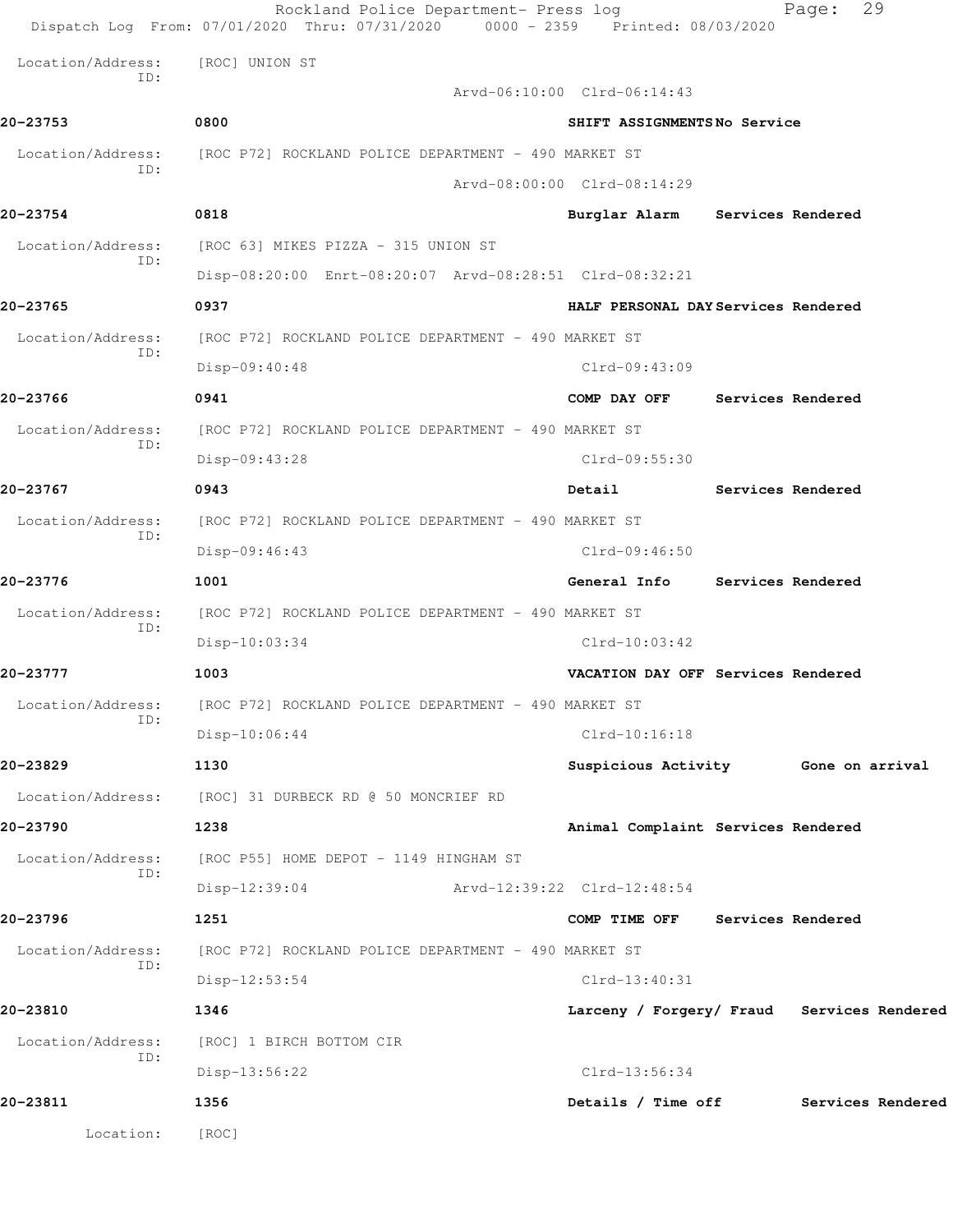Rockland Police Department- Press log entitled and Page: 30 Dispatch Log From: 07/01/2020 Thru: 07/31/2020 0000 - 2359 Printed: 08/03/2020

| 20-23812               | 1400                                                                                                                                                             | VACTION DAY OFF Services Rendered       |                   |                   |
|------------------------|------------------------------------------------------------------------------------------------------------------------------------------------------------------|-----------------------------------------|-------------------|-------------------|
| Location/Address:      | [ROC P72] ROCKLAND POLICE DEPARTMENT - 490 MARKET ST                                                                                                             |                                         |                   |                   |
| ID:                    | $Disp-14:03:43$                                                                                                                                                  | $Clrd-14:26:00$                         |                   |                   |
| 20-23818               | 1513                                                                                                                                                             | Detail                                  | Services Rendered |                   |
| Location/Address:      | [ROC P72] ROCKLAND POLICE DEPARTMENT - 490 MARKET ST                                                                                                             |                                         |                   |                   |
| ID:                    | $Disp-15:16:09$                                                                                                                                                  | Clrd-15:16:22                           |                   |                   |
| 20-23822               | 1531                                                                                                                                                             | Health & Welfare Check                  |                   | No Service        |
| Location/Address:      | [ROC] 231 UNION ST Apt. #6                                                                                                                                       |                                         |                   |                   |
| TD:<br>Fire Unit:      | Disp-15:32:35 Enrt-15:32:39 Arvd-15:38:20 Clrd-15:56:08<br>ROCKEN1-Pumper-Rockland Engine 1<br>Disp-15:33:29 Enrt-15:33:43 Arvd-15:34:47 Clrd-16:00:18           |                                         |                   |                   |
| EMS Unit:              | InOrtsUnav1-16:03:20 InSrvce-16:03:23<br>ROCKAM2-Rockland A2<br>Disp-15:33:36 Enrt-15:33:40 Arvd-15:34:44 Clrd-16:00:21<br>InQrtsUnavl-16:01:38 InSrvce-16:01:41 |                                         |                   |                   |
| 20-23830               | 1602                                                                                                                                                             | SHIFT ASSIGNMENTSNo Service             |                   |                   |
| Location/Address:      | [ROC P72] ROCKLAND POLICE DEPARTMENT - 490 MARKET ST                                                                                                             |                                         |                   |                   |
| 20-23847               | 1732                                                                                                                                                             | 911 Accidental                          | Services Rendered |                   |
| Location/Address:      | [ROC] 719 LIBERTY ST                                                                                                                                             |                                         |                   |                   |
| ID:                    | Disp-17:32:35 Enrt-17:32:37 Arvd-17:36:29 Clrd-17:37:09                                                                                                          |                                         |                   |                   |
| 20-23850               | 1803                                                                                                                                                             | General Info                            | Services Rendered |                   |
| Location/Address:      | [ROC] 18 PACIFIC ST                                                                                                                                              |                                         |                   |                   |
| 20-23854               | 1851                                                                                                                                                             | Health & Welfare Check                  |                   | Services Rendered |
| Location/Address:      | [ROC] 74 MARTHA DR Apt. #E                                                                                                                                       |                                         |                   |                   |
| ID:                    | Disp-18:51:54 Enrt-18:52:06 Arvd-18:52:38 Clrd-18:59:29                                                                                                          |                                         |                   |                   |
| 20-23855               | 1901                                                                                                                                                             | Motor Vehicle Stop                      |                   | Citation/Warning  |
| Issued<br>Vicinity of: | [ROC] 16 HIGHLAND ST @ 80 MARKET ST                                                                                                                              |                                         |                   |                   |
| ID:                    |                                                                                                                                                                  | Arvd-19:01:00 Clrd-19:04:15             |                   |                   |
| 20-23861               | 2008                                                                                                                                                             | Motor Vehicle Complaint                 |                   | Services Rendered |
| Vicinity of:           | [ROC] 41 CONCORD ST                                                                                                                                              |                                         |                   |                   |
| ID:                    | $Disp-20:12:05$                                                                                                                                                  | Arvd-20:21:00 Clrd-20:25:28             |                   |                   |
| ID:                    | Disp-20:23:18 Enrt-20:23:22                                                                                                                                      | $Clrd-20:25:24$                         |                   |                   |
| 20-23865               | 2128                                                                                                                                                             | Motor Vehicle Complaint Gone on arrival |                   |                   |
| Location/Address:      | [ROC] SPRING ST @ BEECH ST                                                                                                                                       |                                         |                   |                   |
| ID:                    | Disp-21:30:27 Enrt-21:30:30 Arvd-21:47:46 Clrd-21:47:49                                                                                                          |                                         |                   |                   |
| ID:                    | Disp-21:33:29                                                                                                                                                    | Arvd-21:33:32 Clrd-21:47:53             |                   |                   |
| 20-23868               | 2157                                                                                                                                                             | Prisoner Information                    |                   | No Service        |
| Location/Address:      | [ROC P72] ROCKLAND POLICE DEPARTMENT - 490 MARKET ST                                                                                                             |                                         |                   |                   |
| ID:                    |                                                                                                                                                                  |                                         |                   |                   |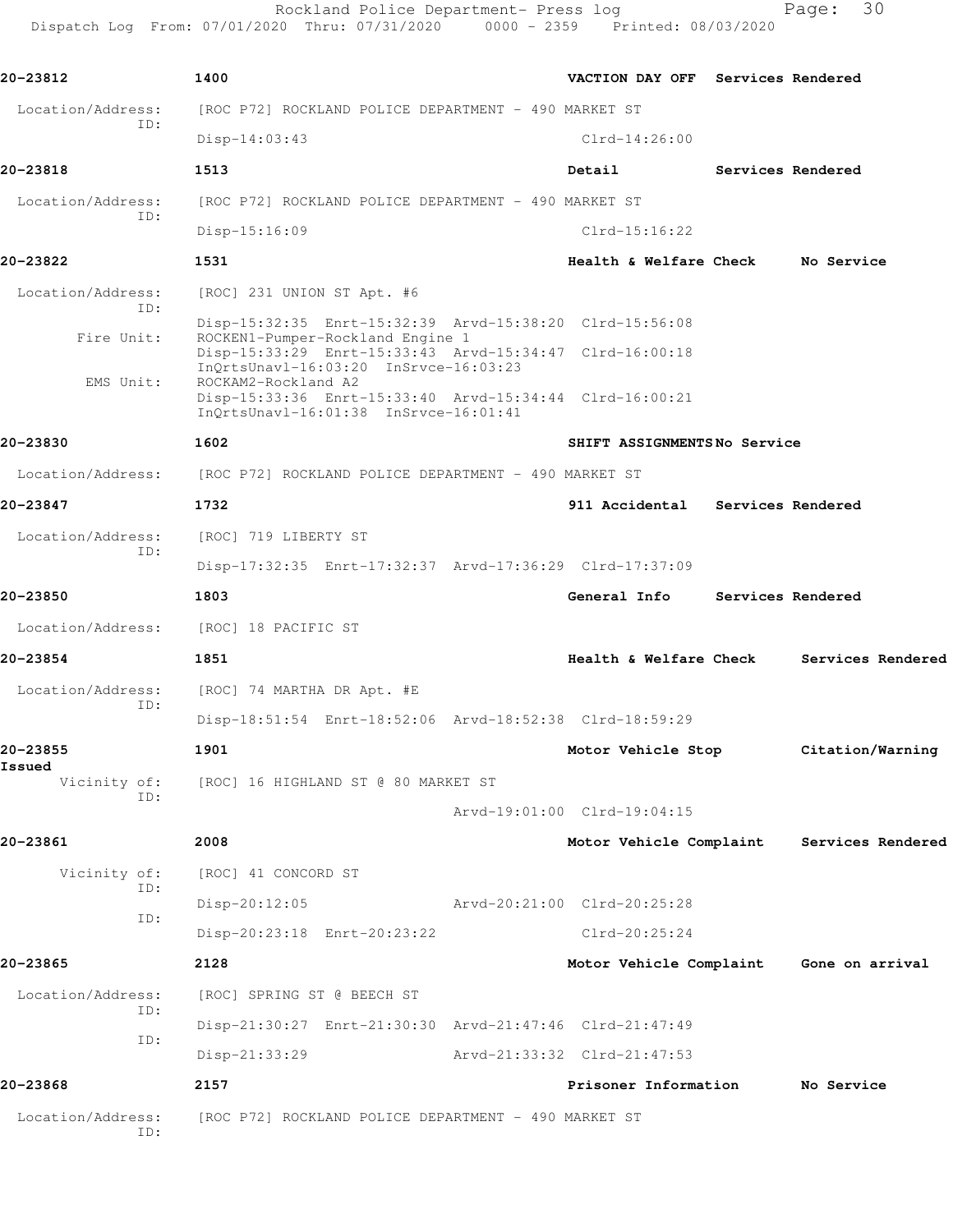|                                   | Rockland Police Department- Press log<br>Dispatch Log From: 07/01/2020 Thru: 07/31/2020 0000 - 2359 Printed: 08/03/2020 |                             |                                           |                    | 31<br>Page: |  |
|-----------------------------------|-------------------------------------------------------------------------------------------------------------------------|-----------------------------|-------------------------------------------|--------------------|-------------|--|
|                                   | Disp-22:00:32                                                                                                           |                             | $Clrd-22:00:49$                           |                    |             |  |
| 20-23869                          | 2214                                                                                                                    |                             | Motor Vehicle Complaint Services Rendered |                    |             |  |
| Vicinity of:                      | [ROC] 1149 HINGHAM ST @ 88 POND ST                                                                                      |                             |                                           |                    |             |  |
| ID:<br>ID:                        | Disp-22:16:39 Enrt-22:16:41 Arvd-22:21:26 Clrd-22:51:38                                                                 |                             |                                           |                    |             |  |
|                                   | Disp-22:16:45 Enrt-22:16:48 Arvd-22:21:59 Clrd-22:51:34                                                                 |                             |                                           |                    |             |  |
| For Date: $07/09/2020 -$ Thursday |                                                                                                                         |                             |                                           |                    |             |  |
| 20-23884                          | 0001                                                                                                                    |                             | SHIFT ASSIGNMENTS Services Rendered       |                    |             |  |
|                                   | Location/Address: [ROC P72] ROCKLAND POLICE DEPARTMENT - 490 MARKET ST                                                  |                             |                                           |                    |             |  |
| 20-23891                          | 0133                                                                                                                    |                             | Noise Complaint Peace Restored            |                    |             |  |
| Location/Address:                 | [ROC] 110 MARTHA DR Apt. #A                                                                                             |                             |                                           |                    |             |  |
| ID:                               | Disp-01:36:05                                                                                                           | Arvd-01:36:12 Clrd-01:47:33 |                                           |                    |             |  |
| ID:                               | $Disp-01:36:22$                                                                                                         | Arvd-01:36:26 Clrd-01:47:33 |                                           |                    |             |  |
| 20-23895                          | 0257                                                                                                                    |                             | SICK DAY                                  | Services Rendered  |             |  |
| Location:                         | [ROC]                                                                                                                   |                             |                                           |                    |             |  |
| 20-23897                          | 0521                                                                                                                    |                             | Building Check Building Checked/Secured   |                    |             |  |
| Location/Address:<br>ID:          | [ROC] UNION ST                                                                                                          |                             |                                           |                    |             |  |
|                                   | $Disp-05:22:19$                                                                                                         | Arvd-05:22:34 Clrd-05:54:04 |                                           |                    |             |  |
| 20-23907                          | 0741                                                                                                                    |                             | Health & Welfare Check Services Rendered  |                    |             |  |
| Location/Address:<br>ID:          | [ROC] 91 HANNAH WAY Apt. #D                                                                                             |                             |                                           |                    |             |  |
|                                   | $Disp-07:43:10$                                                                                                         | Arvd-07:43:15 Clrd-07:46:01 |                                           |                    |             |  |
| 20-23909                          | 0759                                                                                                                    |                             | SHIFT ASSIGNMENTSNo Service               |                    |             |  |
|                                   | Location/Address: [ROC P72] ROCKLAND POLICE DEPARTMENT - 490 MARKET ST                                                  |                             |                                           |                    |             |  |
| 20-23910                          | 0841                                                                                                                    |                             | 911 Accidental Could Not Locate           |                    |             |  |
| Location/Address:<br>ID:          | [ROC 84] HARMON GOLF & FITNESS CLUB - 168 CONCORD ST                                                                    |                             |                                           |                    |             |  |
| ID:                               | Disp-08:43:45 Enrt-08:43:47                                                                                             |                             | Clrd-08:46:30                             |                    |             |  |
|                                   | Disp-08:46:24 Enrt-08:46:27 Arvd-08:49:01 Clrd-08:53:30                                                                 |                             |                                           |                    |             |  |
| 20-23912                          | 0856                                                                                                                    |                             | Unwanted Party Provided Assistance        |                    |             |  |
| Location/Address:<br>ID:          | [ROC] MD LANDSCAPING - 2 ROCKVIEW WAY Apt. #8                                                                           |                             |                                           |                    |             |  |
| ID:                               | Disp-09:00:29 Enrt-09:00:34 Arvd-09:02:03 Clrd-09:28:58                                                                 |                             |                                           |                    |             |  |
|                                   | Disp-09:00:29 Enrt-09:00:35 Arvd-09:03:42 Clrd-09:14:02                                                                 |                             |                                           |                    |             |  |
| 20-23916                          | 0941                                                                                                                    |                             | Assist Public                             | Assist Police      |             |  |
| Location/Address:<br>ID:          | [ROC] 101 STANDPIPE DR                                                                                                  |                             |                                           |                    |             |  |
|                                   | Disp-10:03:33                                                                                                           | Arvd-10:04:58 Clrd-10:05:09 |                                           |                    |             |  |
| 20-23918                          | 1005                                                                                                                    |                             | <b>VACATION DAY</b>                       | No Action Required |             |  |
| Location/Address:<br>ID:          | [ROC P72] ROCKLAND POLICE DEPARTMENT - 490 MARKET ST                                                                    |                             |                                           |                    |             |  |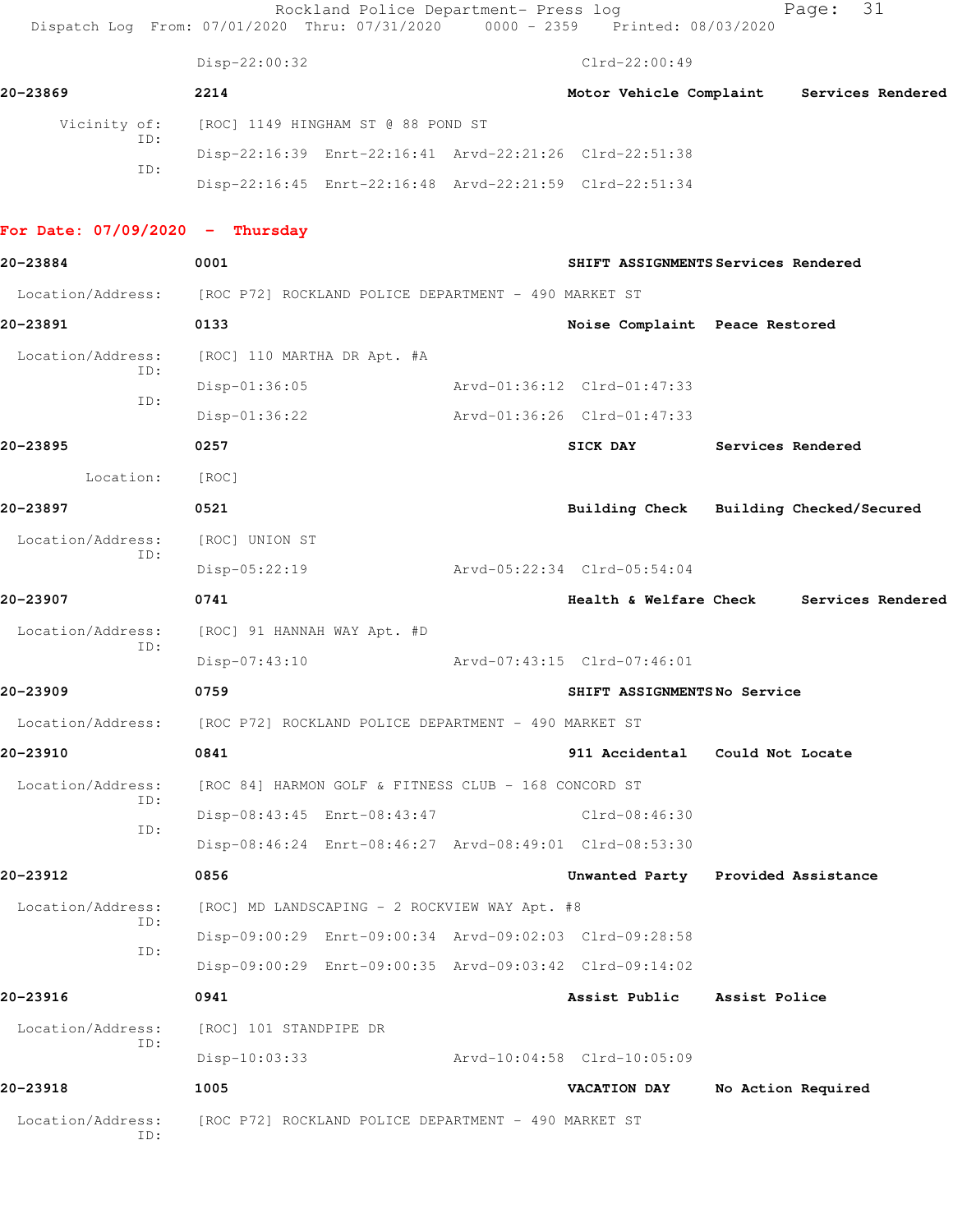|                                        | Rockland Police Department- Press log<br>Dispatch Log From: 07/01/2020 Thru: 07/31/2020 0000 - 2359 Printed: 08/03/2020 |                                       | 32<br>Page:       |
|----------------------------------------|-------------------------------------------------------------------------------------------------------------------------|---------------------------------------|-------------------|
|                                        | Disp-10:21:30                                                                                                           | $Clrd-10:22:04$                       |                   |
| 20-23931                               | 1115                                                                                                                    | Detail<br>No Service                  |                   |
| Location/Address:                      | [ROC P72] ROCKLAND POLICE DEPARTMENT - 490 MARKET ST                                                                    |                                       |                   |
| 20-23936                               | 1133                                                                                                                    | Police Information No Service         |                   |
| Location/Address:                      | [ROC P72] ROCKLAND POLICE DEPARTMENT - 490 MARKET ST                                                                    |                                       |                   |
| ID:                                    | $Disp-11:37:35$                                                                                                         | $Clrd-11:48:09$                       |                   |
| 20-23938                               | 1143                                                                                                                    | Motor Vehicle Complaint               | Unfounded         |
| Location/Address:                      | [ROC] 390 SALEM ST                                                                                                      |                                       |                   |
| ID:                                    | Disp-11:43:47 Enrt-11:43:52 Arvd-11:47:16 Clrd-11:50:20                                                                 |                                       |                   |
| 20-23943                               | 1209                                                                                                                    | Police Information No Personal        |                   |
| Injury<br>Location/Address:            | [ROC P72] ROCKLAND POLICE DEPARTMENT - 490 MARKET ST                                                                    |                                       |                   |
| ID:                                    | $Disp-12:21:18$                                                                                                         | $Clrd-12:22:25$                       |                   |
| 20-23946                               | 1234                                                                                                                    | Motor Vehicle Collision W/PI          |                   |
| Services Rendered<br>Location/Address: | [ROC] 100 CENTRE AVE                                                                                                    |                                       |                   |
| ID:                                    | Disp-12:37:08 Enrt-12:37:18 Arvd-12:37:22 Clrd-13:39:58                                                                 |                                       |                   |
| ID:                                    | Disp-12:37:08 Enrt-12:37:20 Arvd-12:37:24 Clrd-13:39:55                                                                 |                                       |                   |
| ID:                                    | Disp-13:10:22 Enrt-13:10:24 Arvd-13:10:26 Clrd-13:39:54                                                                 |                                       |                   |
| Summons:<br>Address:                   | Refer To Summons: 20ROC-23946-A-AR<br>SULLIVAN, MARK S JR<br>47 UNION ST Apt. #2B 2 TAUNTON, MA                         |                                       |                   |
| Age:<br>Charges:                       | 37<br>SPEEDING RATE OF SPEED EXCEEDING POSTED LIMIT<br>MARKED LANES VIOLATION                                           |                                       |                   |
|                                        | NEGLIGENT OPERATION OF MOTOR VEHICLE<br>RECKLESS ENDANGERMENT OF CHILD                                                  |                                       |                   |
| Refer To Summons:<br>Summons:          | 20ROC-23946-AR<br>SULLIVAN, MARK S JR                                                                                   |                                       |                   |
| Address:<br>Age:                       | 47 UNION ST Apt. #2B 2 TAUNTON, MA<br>37                                                                                |                                       |                   |
| 20-23955                               | 1340                                                                                                                    | Suspicious Activity Services Rendered |                   |
| Location/Address:                      | [ROC 140] 292 MARKET ST                                                                                                 |                                       |                   |
| ID:                                    | Disp-13:43:47 Enrt-13:43:49 Arvd-13:48:04 Clrd-13:52:03                                                                 |                                       |                   |
| 20-23958                               | 1357                                                                                                                    | Motor Vehicle Complaint               | Investigated      |
| Location/Address:                      | [ROC P72] ROCKLAND POLICE DEPARTMENT - 490 MARKET ST                                                                    |                                       |                   |
| ID:                                    | $Disp-14:07:28$                                                                                                         | $Clrd-14:08:03$                       |                   |
| 20-23972                               | 1525                                                                                                                    | 911 Accidental Services Rendered      |                   |
| Location/Address:                      | [ROC] 101 CENTRAL ST                                                                                                    |                                       |                   |
| ID:                                    | Disp-15:30:11 Enrt-15:30:34 Arvd-15:34:57 Clrd-15:46:05                                                                 |                                       |                   |
| 20-23975                               | 1558                                                                                                                    | SHIFT ASSIGNMENTS Services Rendered   |                   |
| Location/Address:                      | [ROC P72] ROCKLAND POLICE DEPARTMENT - 490 MARKET ST                                                                    |                                       |                   |
| 20-23980                               | 1625                                                                                                                    | COMP TIME                             | Services Rendered |
| Location:                              | [ROC]                                                                                                                   |                                       |                   |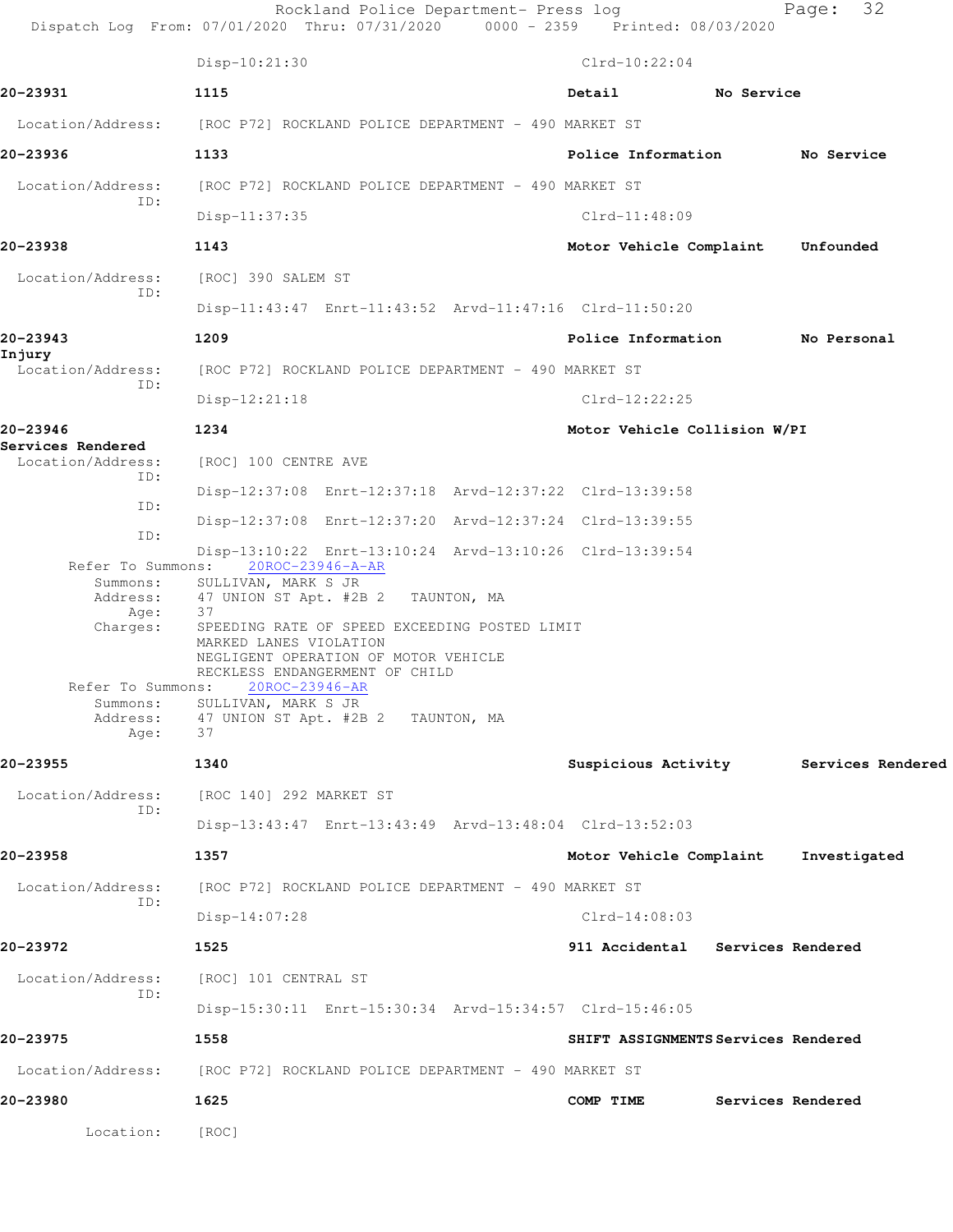Rockland Police Department- Press log Fage: 33 Dispatch Log From: 07/01/2020 Thru: 07/31/2020 0000 - 2359 Printed: 08/03/2020

**20-23983 1628 VACATION DAY Services Rendered** Location: [ROC] **20-23984 1643 COMP TIME Services Rendered** Location: [ROC] **20-23988 1651 Suspicious Activity Services Rendered** Location/Address: [ROC 140] 292 MARKET ST Apt. #46 ID: Disp-16:53:01 Enrt-16:53:46 Arvd-16:57:34 Clrd-17:16:12 ID: Disp-16:54:04 Enrt-16:54:06 Arvd-16:57:25 Clrd-17:15:59 **20-23990 1705 PERSONAL DAY Services Rendered** Location: [ROC] **20-23993 1724 Disabled Motor Vehicle Services Rendered** Location/Address: [ROC] HINGHAM ST ID: Arvd-17:24:00 Clrd-18:04:45 **20-23998 1801 VACATION DAY 911 Wireless call (Transfered)**  Location: [ROC] **20-24000 1803 Details Services Rendered** Location: [ROC] **20-24002 1830 Harassment Services Rendered** Location/Address: [ROC 140] 292 MARKET ST Apt. #22 ID: Disp-18:32:51 Arvd-18:37:46 Clrd-18:42:56 ID: Disp-18:32:51 Arvd-18:33:38 Clrd-18:42:53 **20-24005 1909 Motor Vehicle Stop Citation/Warning Issued**  Vicinity of: [ROC] 58 SPRING ST ID: Arvd-19:09:00 Clrd-19:12:13 **20-24006 1931 911 Accidental Services Rendered** Location/Address: [ROC] 69 WEST WATER ST ID: Disp-19:33:11 Enrt-19:33:17 Arvd-19:34:41 Clrd-19:38:49 **20-24009 2008 Burglar Alarm Appears Secure** Location/Address: [ROC P9] NICE AND CLEAN CAR WASH - 320 CENTRE AVE ID: Disp-20:11:26 Enrt-20:12:14 Arvd-20:15:08 Clrd-20:18:29 ID: Disp-20:11:39 Enrt-20:12:11 Arvd-20:14:38 Clrd-20:18:50 **20-24010 2011 Motor Vehicle Stop Citation/Warning Issued**  Location/Address: [ROC] 1099 HINGHAM ST ID: Disp-20:12:00 Arvd-20:12:06 Clrd-20:13:28 **20-24013 2018 Motor Vehicle Stop Citation/Warning Issued**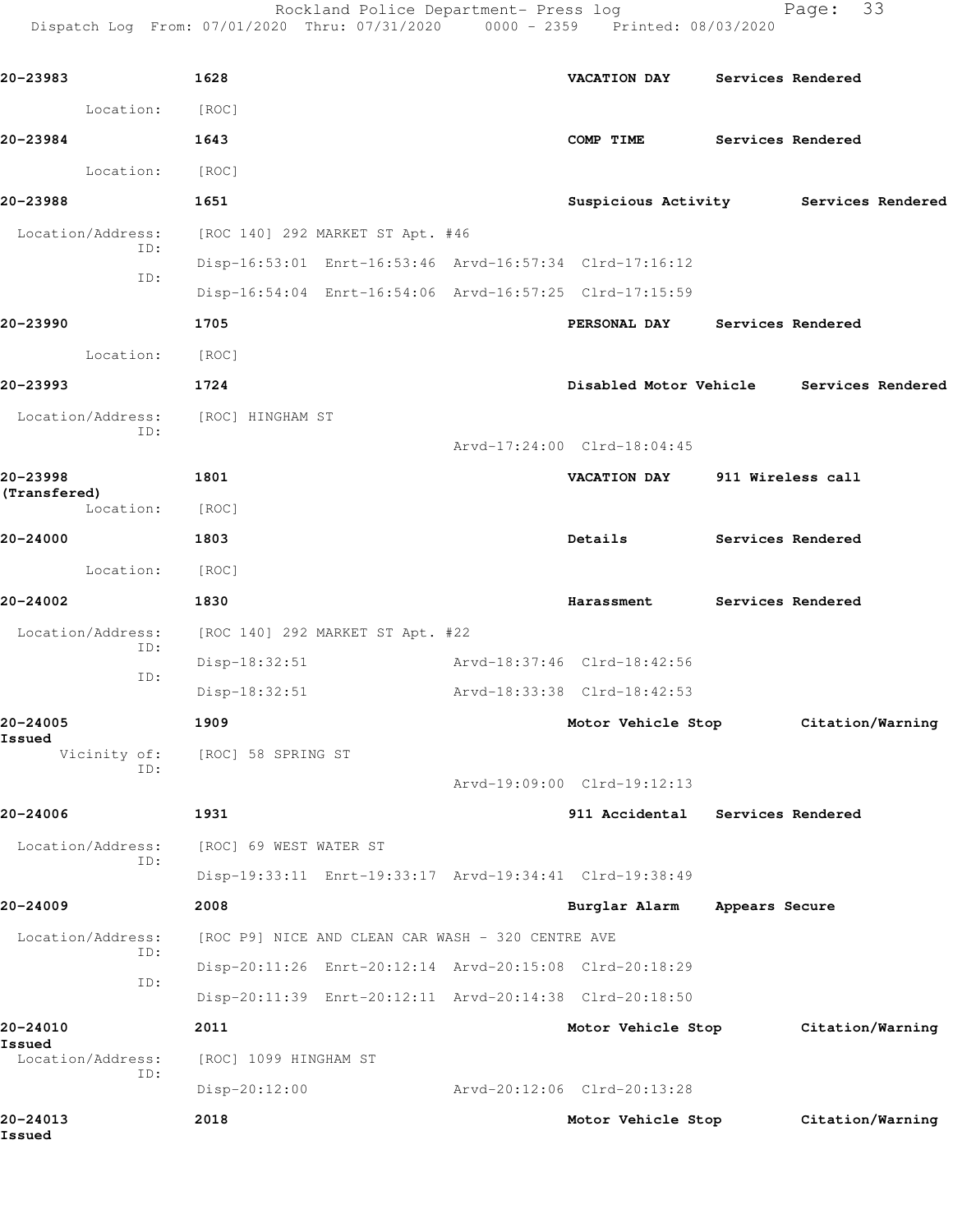|                                 | Rockland Police Department- Press log<br>Dispatch Log From: 07/01/2020 Thru: 07/31/2020 | $0000 - 2359$ | Printed: 08/03/2020                    |            | Page:             | 34                |
|---------------------------------|-----------------------------------------------------------------------------------------|---------------|----------------------------------------|------------|-------------------|-------------------|
| Vicinity of:                    | [ROC P62] CHINA PLAZA - 35 MARKET ST @ 50 J A DUNN MEM DR                               |               |                                        |            |                   |                   |
| ID:                             | Disp-20:19:56 Enrt-20:20:02 Arvd-20:20:04 Clrd-20:29:17                                 |               |                                        |            |                   |                   |
| 20-24015                        | 2029                                                                                    |               | Suspicious Activity Gone on arrival    |            |                   |                   |
| Location/Address:               | [ROC] 26 WHEELER AVE                                                                    |               |                                        |            |                   |                   |
| ID:                             | Disp-20:34:53                                                                           |               | Arvd-20:35:01 Clrd-20:51:54            |            |                   |                   |
| ID:                             | Disp-20:34:53                                                                           |               | Arvd-20:36:50 Clrd-20:51:51            |            |                   |                   |
| 20-24018                        | 2052                                                                                    |               | Motor Vehicle Stop                     |            |                   | Services Rendered |
| Vicinity of:                    | [ROC] 800 SUMMER ST                                                                     |               |                                        |            |                   |                   |
| ID:                             |                                                                                         |               | Arvd-20:52:00 Clrd-21:28:20            |            |                   |                   |
| ID:                             | $Disp-20:57:58$                                                                         |               | Arvd-20:58:01 Clrd-21:28:21            |            |                   |                   |
| 20-24022                        | 2108                                                                                    |               | 911 Accidental Services Rendered       |            |                   |                   |
| Location/Address:<br>ID:        | [ROC] 1 JACOB LOVELL LN                                                                 |               |                                        |            |                   |                   |
|                                 | Disp-21:09:12 Enrt-21:09:16                                                             |               | $Clrd-21:23:15$                        |            |                   |                   |
| 20-24024                        | 2127                                                                                    |               | Harassment                             |            | Services Rendered |                   |
| Location/Address:               | [ROC 69] SOUTH SHORE REHAB & NURSING - 115 NORTH AVE Apt. #35B                          |               |                                        |            |                   |                   |
| ID:                             | Disp-21:28:57 Enrt-21:30:02 Arvd-21:35:13 Clrd-22:04:05                                 |               |                                        |            |                   |                   |
| 20-24028                        | 2214                                                                                    |               | Motor Vehicle Complaint                |            | Unfounded         |                   |
| Location/Address:               | [ROC] SUMMER ST                                                                         |               |                                        |            |                   |                   |
| ID:<br>ID:                      | Disp-22:17:14                                                                           |               | $Clrd-22:17:22$                        |            |                   |                   |
| ID:                             | $Disp-22:17:14$                                                                         |               | $Clrd-22:17:25$                        |            |                   |                   |
|                                 | Disp-22:20:41                                                                           |               | $Clrd-22:20:50$                        |            |                   |                   |
| 20-24029                        | 2218                                                                                    |               | Burglar Alarm Building Checked/Secured |            |                   |                   |
| Location/Address:<br>ID:        | [ROC 84] HARMON GOLF & FITNESS CLUB - 168 CONCORD ST                                    |               |                                        |            |                   |                   |
|                                 | Disp-22:21:01 Enrt-22:21:42 Arvd-22:26:04 Clrd-22:29:49                                 |               |                                        |            |                   |                   |
| For Date: $07/10/2020 -$ Friday |                                                                                         |               |                                        |            |                   |                   |
| 20-24042                        | 0001                                                                                    |               | General Info                           | No Service |                   |                   |
| Location/Address:               | [ROC P72] ROCKLAND POLICE DEPARTMENT - 490 MARKET ST                                    |               |                                        |            |                   |                   |
| ID:                             | Disp-00:02:49                                                                           |               | $Clrd-00:02:59$                        |            |                   |                   |
| 20-24047                        | 0035                                                                                    |               | General Info                           | No Service |                   |                   |
| Location/Address:               | [ROC 206] 51 MAPLE ST                                                                   |               |                                        |            |                   |                   |
| 20-24052                        | 0157                                                                                    |               | General Info                           | No Service |                   |                   |
|                                 | Location/Address: [ROC 60] SPRING GATE APARTMENTS - 52 HANNAH WAY                       |               |                                        |            |                   |                   |
| 20-24057                        | 0458                                                                                    |               | Assist Public Services Rendered        |            |                   |                   |
| Location/Address:               | [ROC] WINTER CIR                                                                        |               |                                        |            |                   |                   |
| ID:<br>ID:                      | Disp-04:59:09 Enrt-05:01:01 Arvd-05:01:04 Clrd-05:16:16                                 |               |                                        |            |                   |                   |
|                                 |                                                                                         |               |                                        |            |                   |                   |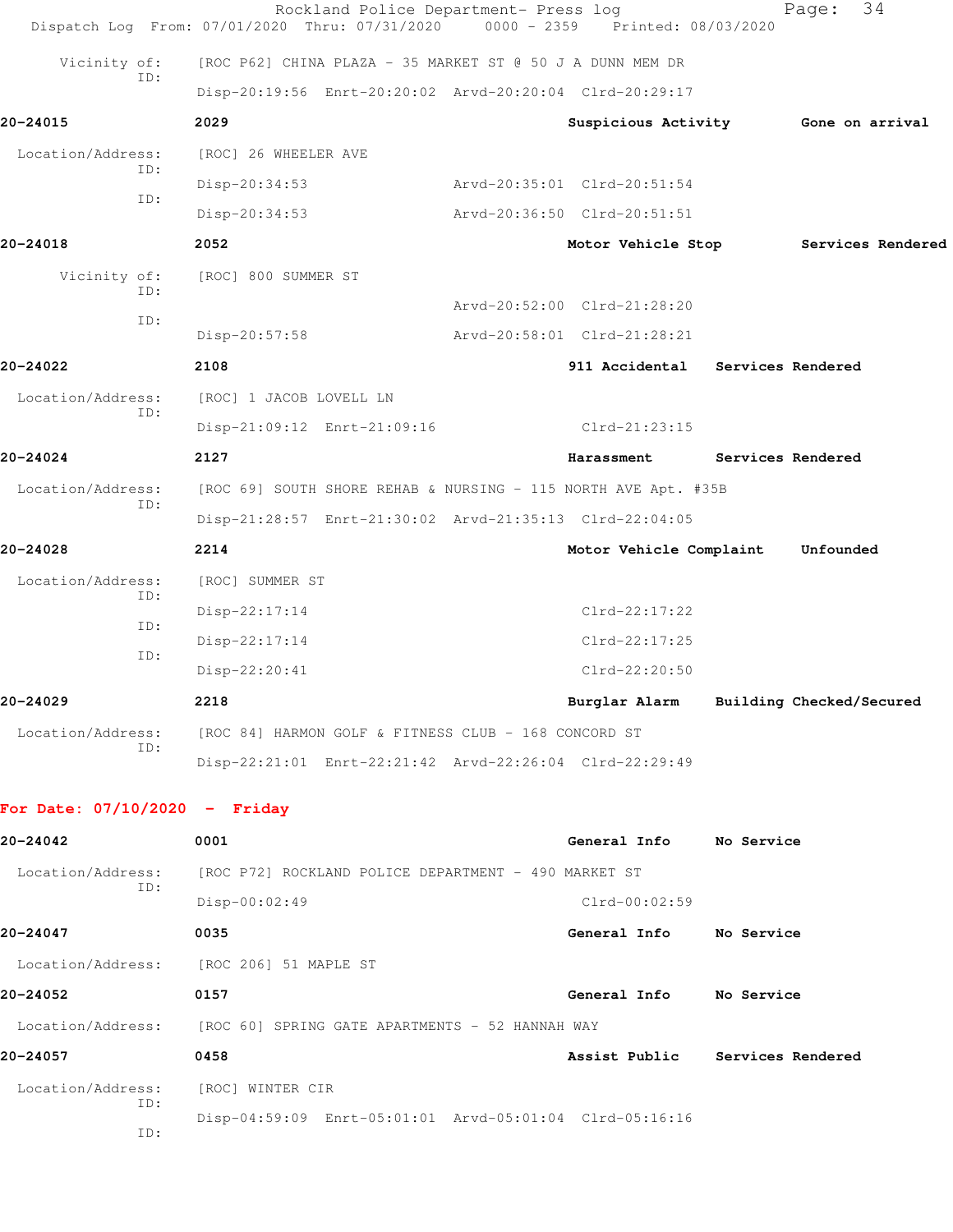|                          | Rockland Police Department- Press log<br>Dispatch Log From: 07/01/2020 Thru: 07/31/2020 0000 - 2359 Printed: 08/03/2020 |                                  |                   | 35<br>Page:       |  |
|--------------------------|-------------------------------------------------------------------------------------------------------------------------|----------------------------------|-------------------|-------------------|--|
|                          | Disp-04:59:12 Enrt-05:01:05 Arvd-05:01:07 Clrd-05:19:25                                                                 |                                  |                   |                   |  |
| 20-24058                 | 0506                                                                                                                    | <b>Building Check</b>            | Appears Secure    |                   |  |
| Location/Address:        | [ROC 61] UNION ST BUSINESS DISTRICT - UNION ST                                                                          |                                  |                   |                   |  |
| ID:                      | $Disp-05:08:00$                                                                                                         | Arvd-05:08:05 Clrd-05:25:56      |                   |                   |  |
| 20-24059                 | 0508                                                                                                                    | Details / Time off               |                   | No Service        |  |
| Location:                | [ROC]                                                                                                                   |                                  |                   |                   |  |
| 20-24060                 | 0536                                                                                                                    | 911 Accidental Services Rendered |                   |                   |  |
| Location/Address:<br>ID: | [ROC P51] DOUBLE TREE - 929 HINGHAM ST                                                                                  |                                  |                   |                   |  |
| ID:                      | Disp-05:39:51                                                                                                           | $Clrd-05:40:16$                  |                   |                   |  |
|                          | Disp-05:40:13 Enrt-05:40:31 Arvd-05:41:33 Clrd-05:59:34                                                                 |                                  |                   |                   |  |
| 20-24063                 | 0621                                                                                                                    | Assist Other Agency              |                   | Services Rendered |  |
| Location/Address:<br>ID: | [ROC] EXCHANGE ST                                                                                                       |                                  |                   |                   |  |
|                          | Disp-06:23:21                                                                                                           | $Clrd-06:24:01$                  |                   |                   |  |
| 20-24067                 | 0703                                                                                                                    | Burglar Alarm                    | Cancelled Enroute |                   |  |
| Location/Address:<br>ID: | [ROC] 6 NELSON RD                                                                                                       |                                  |                   |                   |  |
|                          | Disp-07:03:59 Enrt-07:04:19                                                                                             | Clrd-07:07:17                    |                   |                   |  |
| 20-24072                 | 0738                                                                                                                    | Burglar Alarm                    | Investigated      |                   |  |
| Location/Address:<br>ID: | [ROC P85] ROCKLAND FEDERAL CREDIT UNION - 241 UNION ST                                                                  |                                  |                   |                   |  |
| ID:                      | Disp-07:38:56 Enrt-07:39:31 Arvd-07:42:23 Clrd-07:44:34                                                                 |                                  |                   |                   |  |
|                          | Disp-07:39:00 Enrt-07:39:33 Arvd-07:42:24 Clrd-07:44:13                                                                 |                                  |                   |                   |  |
| 20-24074                 | 0800                                                                                                                    | General Info                     | Services Rendered |                   |  |
| Location/Address:<br>ID: | [ROC P72] ROCKLAND POLICE DEPARTMENT - 490 MARKET ST                                                                    |                                  |                   |                   |  |
|                          | Disp-08:22:01 Enrt-08:22:07 Arvd-08:22:11 Clrd-08:22:14                                                                 |                                  |                   |                   |  |
| 20-24078                 | 0919                                                                                                                    | Burglar Alarm                    | Investigated      |                   |  |
| Location/Address:<br>ID: | [ROC 63] MIKES PIZZA - 315 UNION ST                                                                                     |                                  |                   |                   |  |
| ID:                      | Disp-09:19:53 Enrt-09:20:24 Arvd-09:22:16 Clrd-09:23:45                                                                 |                                  |                   |                   |  |
|                          | Disp-09:23:08 Enrt-09:23:11                                                                                             | Clrd-09:23:42                    |                   |                   |  |
| 20-24083                 | 0956                                                                                                                    | General Info                     | Services Rendered |                   |  |
| Location/Address:        | [ROC P72] ROCKLAND POLICE DEPARTMENT - 490 MARKET ST                                                                    |                                  |                   |                   |  |
| 20-24090                 | 1041                                                                                                                    | General Info Services Rendered   |                   |                   |  |
|                          | Location/Address: [ROC P72] ROCKLAND POLICE DEPARTMENT - 490 MARKET ST                                                  |                                  |                   |                   |  |
| 20-24092<br>Required     | 1047                                                                                                                    | Details / Time off               |                   | No Action         |  |
| Location:                | [ROC]                                                                                                                   |                                  |                   |                   |  |
| 20-24093                 | 1054                                                                                                                    | Suspicious Activity              |                   | Investigated      |  |
| Location/Address:<br>ID: | [ROC] LIBERTY ST                                                                                                        |                                  |                   |                   |  |
|                          |                                                                                                                         | Arvd-10:54:00 Clrd-11:10:21      |                   |                   |  |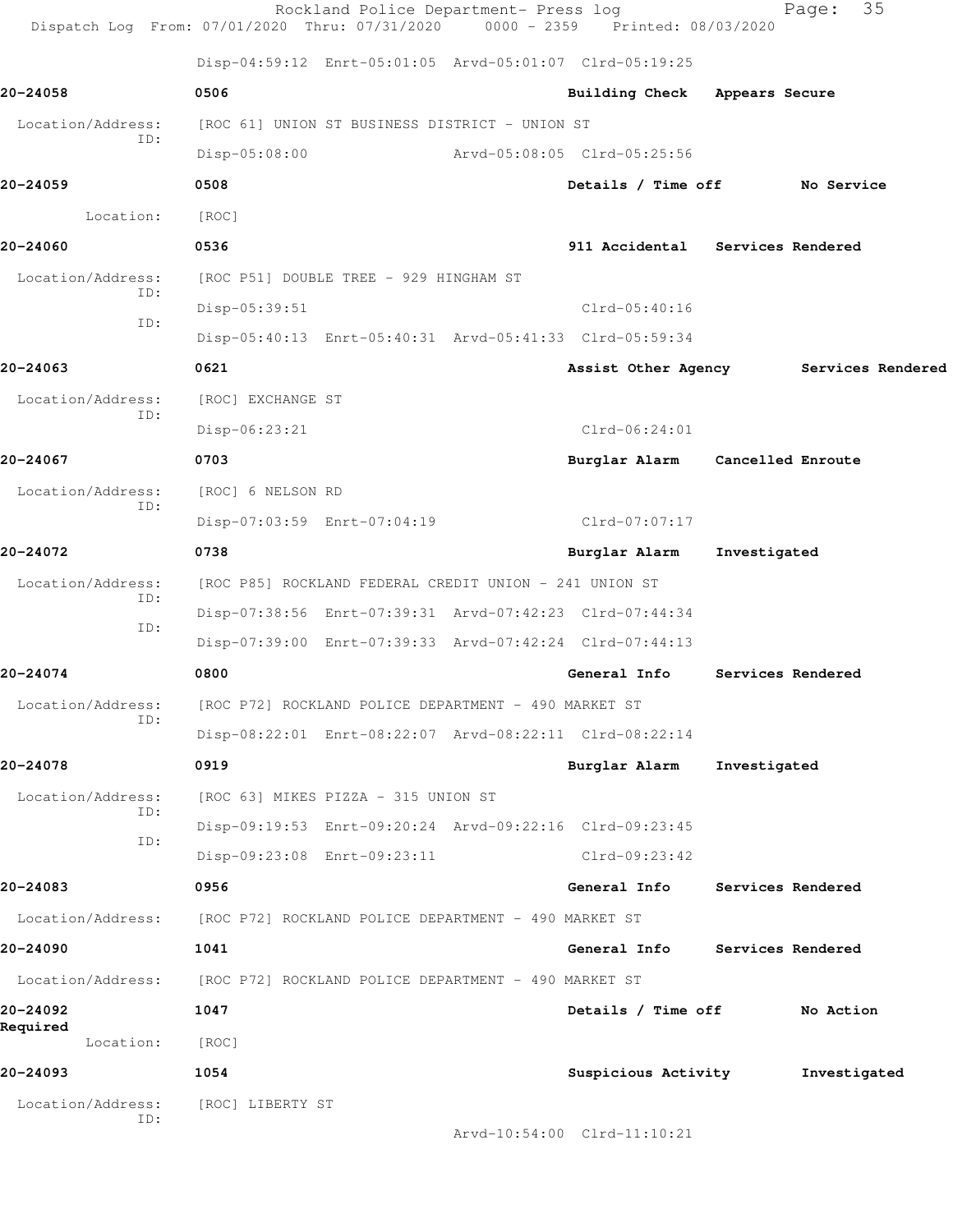|                                      | Rockland Police Department- Press log<br>Dispatch Log From: 07/01/2020 Thru: 07/31/2020 0000 - 2359 Printed: 08/03/2020 |                                   |                          | 36<br>Page:              |
|--------------------------------------|-------------------------------------------------------------------------------------------------------------------------|-----------------------------------|--------------------------|--------------------------|
| ID:                                  | Disp-10:55:40 Enrt-10:55:42 Arvd-10:55:45 Clrd-11:09:14                                                                 |                                   |                          |                          |
| ID:                                  | Disp-10:58:30 Enrt-10:58:34 Arvd-10:58:36 Clrd-11:09:18                                                                 |                                   |                          |                          |
| ID:                                  | Disp-10:58:47 Enrt-10:58:49 Arvd-10:58:51 Clrd-11:09:11                                                                 |                                   |                          |                          |
| 20-24097                             | 1118                                                                                                                    | General Info                      |                          | Services Rendered        |
| Location/Address:                    | [ROC P72] ROCKLAND POLICE DEPARTMENT - 490 MARKET ST                                                                    |                                   |                          |                          |
| 20-24103                             | 1153                                                                                                                    | Details / Time off                |                          | No Action                |
| Required<br>Location:                | [ROC]                                                                                                                   |                                   |                          |                          |
| 20-24106                             | 1201                                                                                                                    | General Info                      |                          | Building Checked/Secured |
| Location/Address:                    | [ROC] TAUNTON AVE                                                                                                       |                                   |                          |                          |
| 20-24114                             | 1304                                                                                                                    | <b>Health &amp; Welfare Check</b> |                          | Services Rendered        |
| Location/Address:                    | [ROC] 191 CENTRAL ST                                                                                                    |                                   |                          |                          |
| ID:                                  | Disp-13:04:55 Enrt-13:05:05 Arvd-13:11:36 Clrd-13:15:00                                                                 |                                   |                          |                          |
| ID:                                  | Disp-13:05:01 Enrt-13:05:03 Arvd-13:11:38 Clrd-13:14:35                                                                 |                                   |                          |                          |
| 20-24120                             | 1318                                                                                                                    | General Info                      |                          | Services Rendered        |
| Location/Address:                    | [ROC P72] ROCKLAND POLICE DEPARTMENT - 490 MARKET ST                                                                    |                                   |                          |                          |
| ID:                                  | Disp-13:29:21 Enrt-13:29:27 Arvd-13:29:30 Clrd-13:29:35                                                                 |                                   |                          |                          |
| 20-24121                             | 1349                                                                                                                    | Details / Time off                |                          | No Action                |
| Required<br>Location:                | [ROC]                                                                                                                   |                                   |                          |                          |
| 20-24124                             | 1407                                                                                                                    | Assist Fire Department            |                          | Transported to           |
| Hospital<br>Location/Address:<br>ID: | [ROC] 83 CONCORD ST                                                                                                     |                                   |                          |                          |
| ID:                                  |                                                                                                                         | Arvd-14:07:00 Clrd-14:21:37       |                          |                          |
|                                      | Disp-14:08:33 Enrt-14:08:36 Arvd-14:10:41 Clrd-14:21:13                                                                 |                                   |                          |                          |
| 20-24129                             | 1449                                                                                                                    | Assist Fire Department            |                          | Services Rendered        |
| Location/Address:<br>ID:             | [ROC 70] WEBSTER PARK NURSING AND REHAB - 56 WEBSTER ST                                                                 |                                   |                          |                          |
| ID:                                  | Disp-14:50:38 Enrt-14:50:41 Arvd-14:50:44 Clrd-14:57:36                                                                 |                                   |                          |                          |
| ID:                                  | Disp-14:52:28 Enrt-14:52:31 Arvd-14:52:32 Clrd-14:57:39                                                                 |                                   |                          |                          |
|                                      | Disp-14:55:35 Enrt-14:55:37 Arvd-14:55:38 Clrd-14:57:33                                                                 |                                   |                          |                          |
| 20-24133                             | 1517                                                                                                                    | 911 Hang Up Gone on arrival       |                          |                          |
| Location/Address:<br>ID:             | [ROC P56] BURGER KING - 1333 HINGHAM ST                                                                                 |                                   |                          |                          |
|                                      | Disp-15:18:24 Enrt-15:18:55 Arvd-15:25:22 Clrd-15:29:25                                                                 |                                   |                          |                          |
| 20-24135                             | 1527                                                                                                                    | 911 Accidental                    | Services Rendered        |                          |
| Location/Address:<br>ID:             | [ROC] 8 WINTER CIR                                                                                                      |                                   |                          |                          |
|                                      | Disp-15:28:24 Enrt-15:29:03 Arvd-15:36:21 Clrd-15:53:08                                                                 |                                   |                          |                          |
| 20-24138                             | 1608                                                                                                                    | General Info                      | <b>Services Rendered</b> |                          |
| Location/Address:<br>ID:             | [ROC P72] ROCKLAND POLICE DEPARTMENT - 490 MARKET ST                                                                    |                                   |                          |                          |
|                                      |                                                                                                                         |                                   |                          |                          |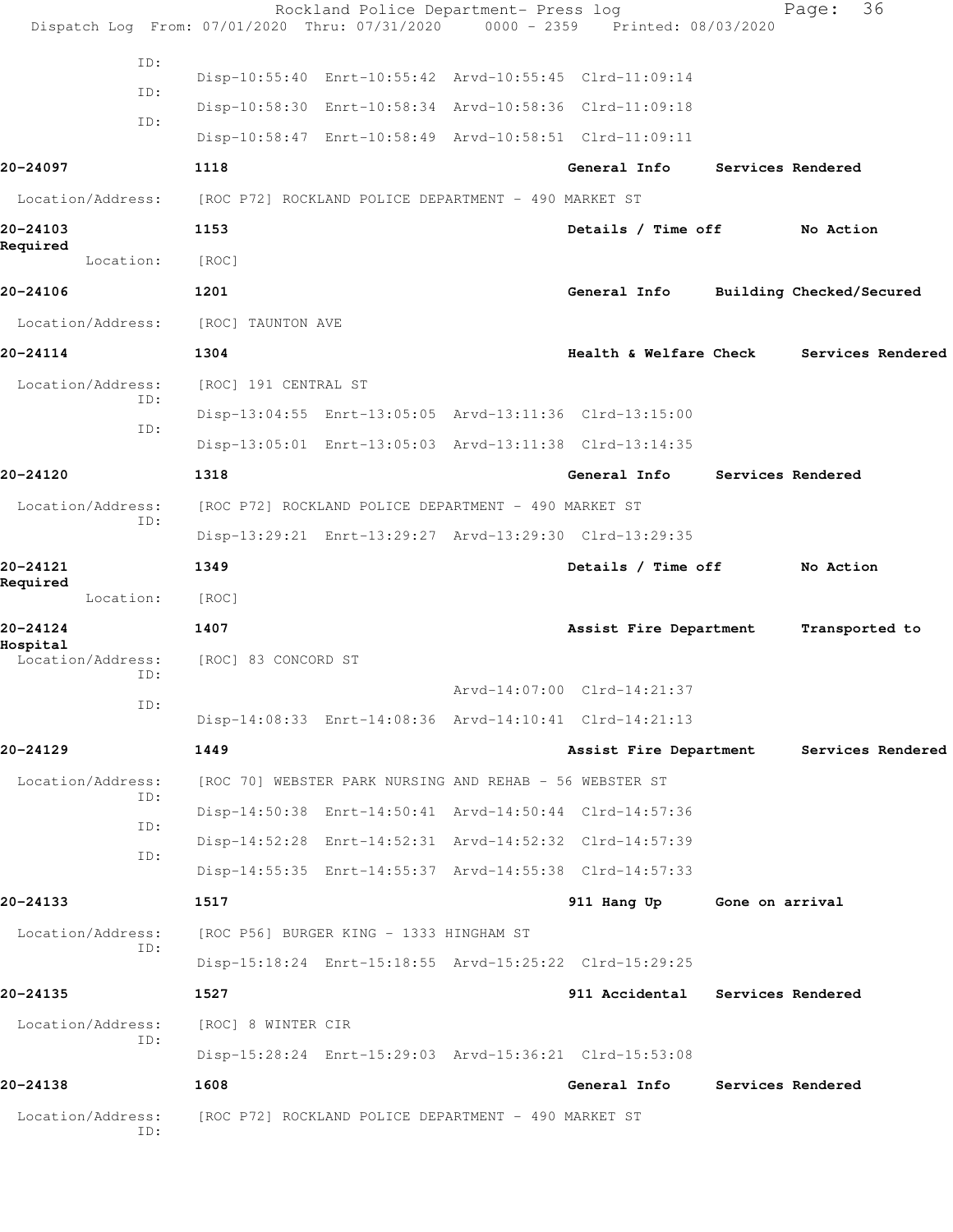Rockland Police Department- Press log entitled Page: 37 Dispatch Log From: 07/01/2020 Thru: 07/31/2020 0000 - 2359 Printed: 08/03/2020

Arvd-16:08:00 Clrd-16:27:52

| 20-24143                 | 1650                                                 |                             | General Info Services Rendered                                                         |                   |                       |
|--------------------------|------------------------------------------------------|-----------------------------|----------------------------------------------------------------------------------------|-------------------|-----------------------|
| Location/Address:        | [ROC P72] ROCKLAND POLICE DEPARTMENT - 490 MARKET ST |                             |                                                                                        |                   |                       |
| ID:                      |                                                      |                             | Arvd-16:50:00 Clrd-17:13:26                                                            |                   |                       |
| 20-24149                 | 1834                                                 |                             | 911 Accidental Services Rendered                                                       |                   |                       |
| Location/Address:        | [ROC] 119 GROVE ST                                   |                             |                                                                                        |                   |                       |
| ID:                      |                                                      |                             | Disp-18:35:55 Enrt-18:36:44 Arvd-18:42:36 Clrd-18:46:58                                |                   |                       |
| 20-24152                 | 1900                                                 |                             | General Info                                                                           |                   | Services Not Required |
| Location/Address:<br>ID: | [ROC P72] ROCKLAND POLICE DEPARTMENT - 490 MARKET ST |                             |                                                                                        |                   |                       |
|                          |                                                      |                             | Arvd-19:00:00 Clrd-19:03:31                                                            |                   |                       |
| 20-24156                 | 1936                                                 |                             | MVA Property Damage Only Vehicle Towed                                                 |                   |                       |
| Location/Address:<br>ID: | [ROC] 354 LIBERTY ST @ 200 WEBSTER ST                |                             |                                                                                        |                   |                       |
| ID:                      |                                                      |                             | Disp-19:37:15 Enrt-19:37:24 Arvd-19:39:59 Clrd-20:06:19                                |                   |                       |
| ID:                      |                                                      |                             | Disp-19:37:22 Enrt-19:37:25 Arvd-19:47:09 Clrd-20:06:15                                |                   |                       |
|                          |                                                      |                             | Disp-19:38:30 Enrt-19:38:32 Arvd-19:40:44 Clrd-20:06:13                                |                   |                       |
| 20-24164                 | 2101                                                 |                             | Burglar Alarm Services Rendered                                                        |                   |                       |
| Location/Address:<br>ID: | [ROC] 92 VERNON ST                                   |                             |                                                                                        |                   |                       |
| ID:                      |                                                      |                             | Disp-21:03:07 Enrt-21:03:10 Arvd-21:06:46 Clrd-21:09:05                                |                   |                       |
|                          |                                                      | Disp-21:05:32 Enrt-21:05:35 | $Clrd-21:09:02$                                                                        |                   |                       |
| 20-24165                 | 2104                                                 |                             | Details / Time off                                                                     |                   | Services Rendered     |
| Location:                | [ROC]                                                |                             |                                                                                        |                   |                       |
| 20-24169                 | 2122                                                 |                             | Fireworks                                                                              | Services Rendered |                       |
| Location/Address:<br>ID: | [ROC] 70 NEVENS CIR                                  |                             |                                                                                        |                   |                       |
|                          |                                                      |                             | Arvd-21:22:00 Clrd-21:29:55                                                            |                   |                       |
| 20-24171                 | 2222                                                 |                             | Unwanted Party Peace Restored                                                          |                   |                       |
| Location/Address:<br>ID: | [ROC P47] BEST WESTERN - 909 HINGHAM ST              |                             |                                                                                        |                   |                       |
| ID:                      |                                                      |                             | Arvd-22:22:00 Clrd-22:54:27                                                            |                   |                       |
|                          |                                                      |                             | Disp-22:25:27 Enrt-22:25:32 Arvd-22:25:36 Clrd-22:54:28                                |                   |                       |
| 20-24172                 | 2255                                                 |                             | Disturbance                                                                            |                   | Services Rendered     |
| Location/Address:<br>ID: | [ROC 140] 292 MARKET ST                              |                             |                                                                                        |                   |                       |
|                          |                                                      |                             | Arvd-22:55:00 Clrd-23:23:04                                                            |                   |                       |
| ID:                      |                                                      |                             |                                                                                        |                   |                       |
| ID:                      | $Disp-23:02:03$                                      |                             | Disp-22:57:36 Enrt-22:57:40 Arvd-22:57:44 Clrd-23:01:37<br>Arvd-23:02:06 Clrd-23:23:03 |                   |                       |

**20-24179 0001 General Info No Service**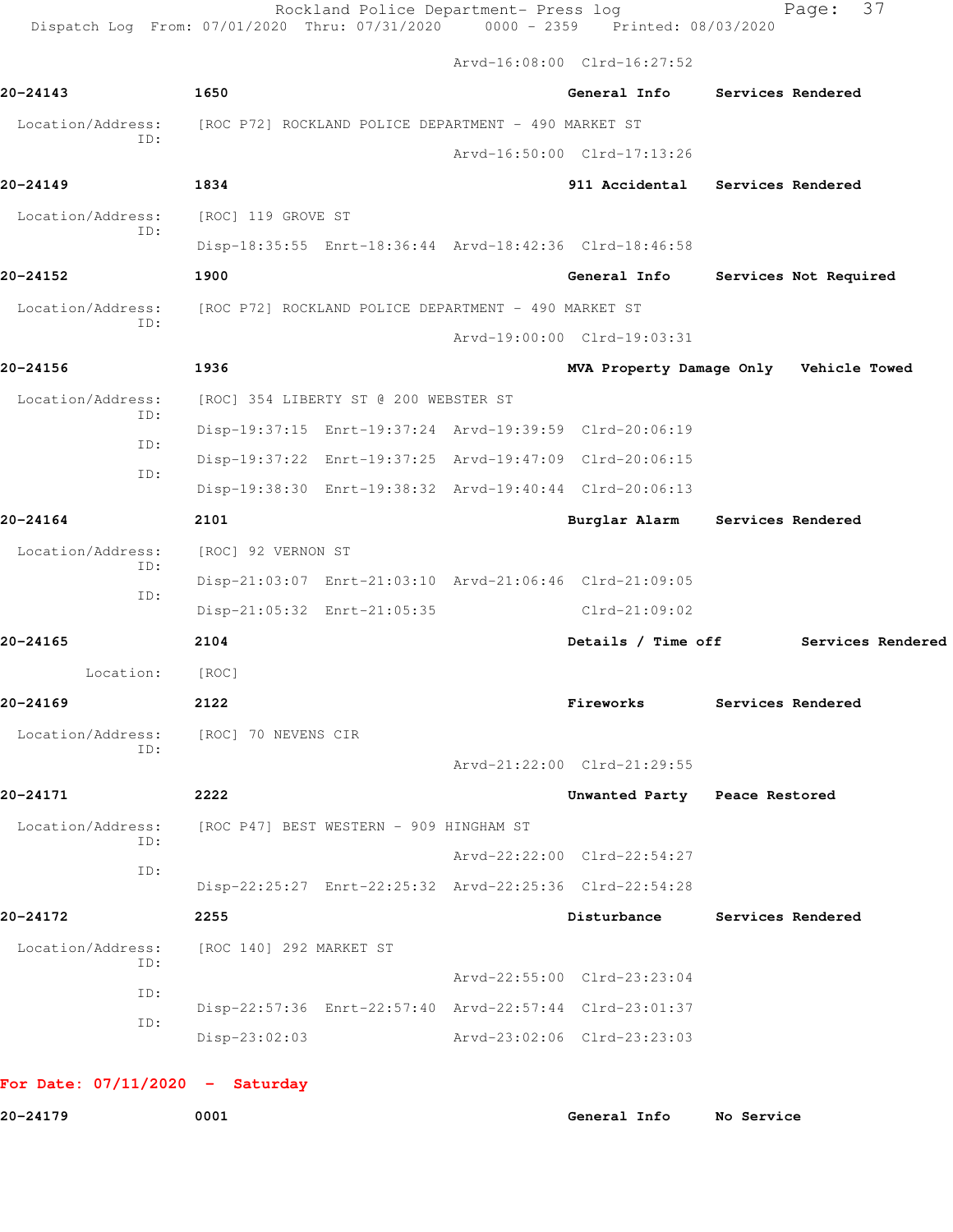|                          | Rockland Police Department- Press log<br>Dispatch Log From: 07/01/2020 Thru: 07/31/2020 0000 - 2359 Printed: 08/03/2020 |                                         |                    | 38<br>Page:              |  |
|--------------------------|-------------------------------------------------------------------------------------------------------------------------|-----------------------------------------|--------------------|--------------------------|--|
| Location/Address:        | [ROC P72] ROCKLAND POLICE DEPARTMENT - 490 MARKET ST                                                                    |                                         |                    |                          |  |
| ID:                      | Disp-00:03:29                                                                                                           | $Clrd-00:03:35$                         |                    |                          |  |
| 20-24180                 | 0041                                                                                                                    | Details / Time off                      |                    | <b>No Service</b>        |  |
| Location:                | [ROC]                                                                                                                   |                                         |                    |                          |  |
| 20-24181                 | 0044                                                                                                                    | Details / Time off                      |                    | No Service               |  |
| Location:                | [ROC]                                                                                                                   |                                         |                    |                          |  |
| 20-24184                 | 0053                                                                                                                    | Details / Time off COMP                 |                    | Services Rendered        |  |
| Location:                | [ROC]                                                                                                                   |                                         |                    |                          |  |
| 20-24187                 | 0111                                                                                                                    | Building Check Appears Secure           |                    |                          |  |
| Location/Address:        | [ROC] TAUNTON AVE                                                                                                       |                                         |                    |                          |  |
| ID:                      |                                                                                                                         | Arvd-01:15:24 Clrd-01:15:33             |                    |                          |  |
| 20-24194                 | 0313                                                                                                                    | Suspicious Activity                     |                    | Appears Secure           |  |
| Location/Address:        | [ROC] 5 SPLIT BOULDER RD                                                                                                |                                         |                    |                          |  |
| ID:                      | Disp-03:14:30 Enrt-03:14:35 Arvd-03:18:24 Clrd-03:26:52                                                                 |                                         |                    |                          |  |
| ID:                      | Disp-03:14:32 Enrt-03:14:34 Arvd-03:18:48 Clrd-03:26:53                                                                 |                                         |                    |                          |  |
| 20-24196                 | 0450                                                                                                                    | Burglar Alarm                           |                    | Building Checked/Secured |  |
| Location/Address:<br>ID: | [ROC P71] WCS AUTOMOTIVE - 1 BISHOP LN                                                                                  |                                         |                    |                          |  |
| ID:                      | Disp-04:51:09 Enrt-04:51:12 Arvd-04:53:37 Clrd-05:16:58                                                                 |                                         |                    |                          |  |
|                          | Disp-04:51:22 Enrt-04:51:24 Arvd-04:54:38 Clrd-05:02:06                                                                 |                                         |                    |                          |  |
| 20-24198                 | 0554                                                                                                                    | Building Check                          | Appears Secure     |                          |  |
| Location/Address:<br>ID: | [ROC] UNION ST                                                                                                          |                                         |                    |                          |  |
|                          |                                                                                                                         | Arvd-05:57:53 Clrd-06:12:34             |                    |                          |  |
| 20-24205                 | 0903                                                                                                                    | General Info                            | No Action Required |                          |  |
| Location/Address:        | [ROC] 978 UNION ST                                                                                                      |                                         |                    |                          |  |
| 20-24217                 | 1115                                                                                                                    | Stolen Motor Vehicle                    |                    | Report Follows           |  |
| Location/Address:<br>ID: | [ROC 23] PLEASANT STREET STORAGE - 265 PLEASANT ST                                                                      |                                         |                    |                          |  |
|                          | $Disp-11:35:32$                                                                                                         | Arvd-11:35:50 Clrd-11:44:02             |                    |                          |  |
| 20-24227                 | 1316                                                                                                                    | General Info                            | Services Rendered  |                          |  |
| Location/Address:<br>ID: | [ROC] 25 LIBERTY CT                                                                                                     |                                         |                    |                          |  |
|                          | Disp-13:20:24 Enrt-13:20:31 Arvd-13:20:34 Clrd-14:51:08                                                                 |                                         |                    |                          |  |
| 20-24229<br>Issued       | 1339                                                                                                                    | Motor Vehicle Stop                      |                    | Citation/Warning         |  |
| Vicinity of:<br>ID:      | [ROC] EAST WATER ST @ CHRISTOPHER DR                                                                                    |                                         |                    |                          |  |
|                          |                                                                                                                         | Arvd-13:39:00 Clrd-13:45:26             |                    |                          |  |
| 20-24230                 | 1347                                                                                                                    | Building Check Building Checked/Secured |                    |                          |  |
| Location/Address:<br>ID: | [ROC] TAUNTON AVE                                                                                                       | Arvd-13:48:21 Clrd-13:48:47             |                    |                          |  |
|                          |                                                                                                                         |                                         |                    |                          |  |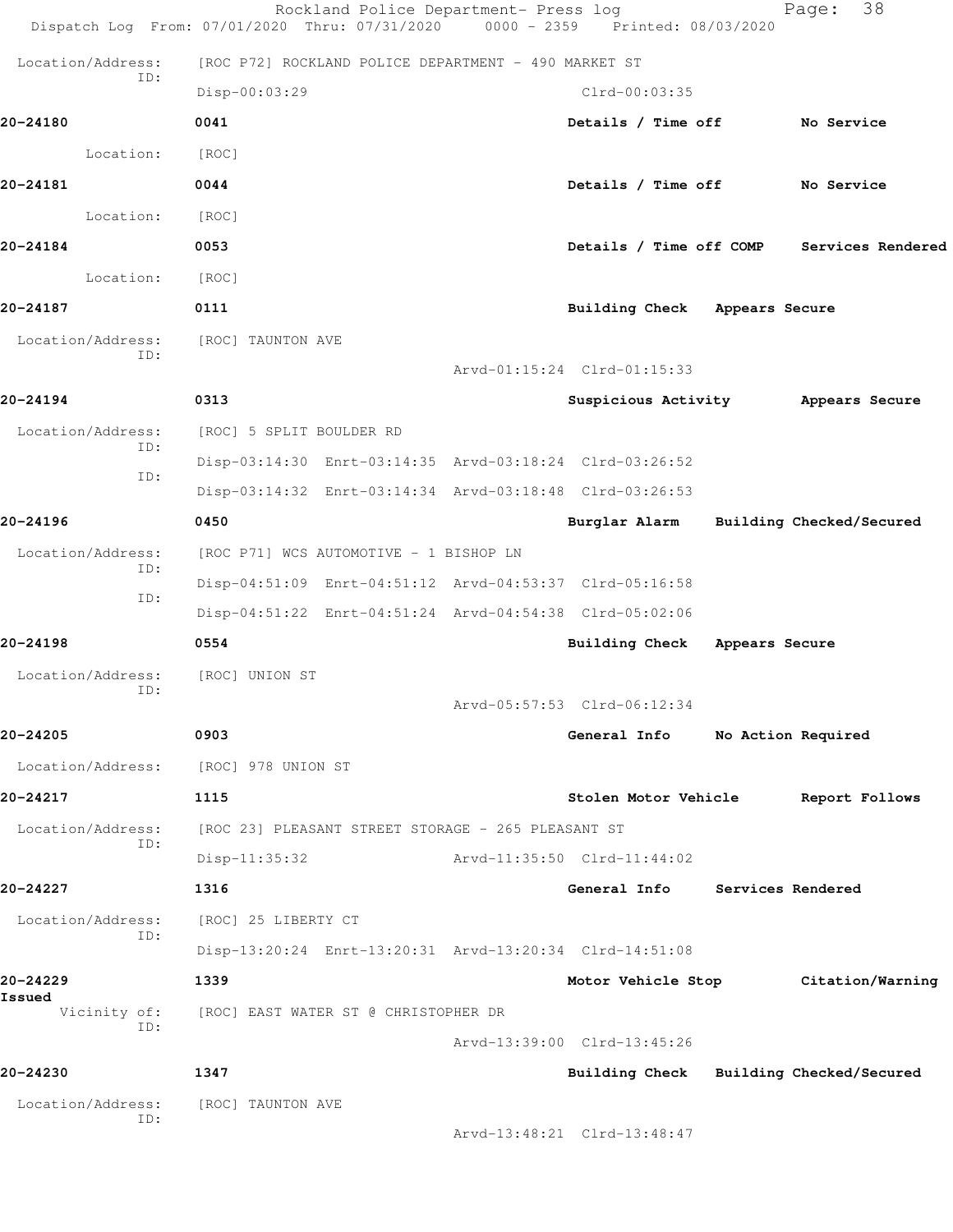Rockland Police Department- Press log Fage: 39 Dispatch Log From: 07/01/2020 Thru: 07/31/2020 0000 - 2359 Printed: 08/03/2020

**20-24233 1429 General Info Services Rendered** Location/Address: [ROC P72] ROCKLAND POLICE DEPARTMENT - 490 MARKET ST **20-24236 1450 Health & Welfare Check Services Rendered** Location/Address: [ROC] 62 MARTHA DR Apt. #E ID: Disp-14:55:08 Enrt-14:55:10 Arvd-15:01:01 Clrd-15:12:46 ID: Disp-14:57:35 Enrt-14:57:37 Arvd-15:00:59 Clrd-15:12:49 **20-24242 1549 Motor Vehicle Complaint No Action Required**  Location/Address: [ROC] 49 BERLIN ST @ 61 LANCASTER ST ID: Disp-15:50:05 Enrt-15:50:07 Arvd-15:55:33 Clrd-16:00:28 **20-24245 1607 SHIFT ASSIGNMENTS Services Rendered** Location/Address: [ROC P72] ROCKLAND POLICE DEPARTMENT - 490 MARKET ST **20-24247 1617 911 Accidental Services Rendered** Location/Address: [ROC 153] 45 BEAL ST ID: Disp-16:19:15 Enrt-16:19:22 Arvd-16:23:51 Clrd-16:27:24 **20-24253 1719 Motor Vehicle Complaint Gone on arrival** Location/Address: [ROC] HINGHAM ST ID: Disp-17:21:52 Enrt-17:21:59 Clrd-17:24:31 **20-24255 1731 Motor Vehicle Stop Citation/Warning Issued**  Location/Address: [ROC P75] UNION POINT - BILL DELAHUNT PKWY ID: Arvd-17:31:00 Clrd-17:46:25 **20-24257 1743 Vandalism Services Rendered** Location/Address: [ROC] BILL DELAHUNT PKWY ID: Disp-17:44:47 Enrt-17:45:55 Arvd-17:45:58 Clrd-17:46:02 ID: Disp-18:18:41 Enrt-18:18:46 Arvd-18:18:49 Clrd-18:18:51 **20-24258 1750 Motor Vehicle Complaint Taken/Referred to Other Agency**  Location/Address: [ROC] VFW DR ID: Disp-17:51:24 Enrt-17:51:36 Clrd-17:56:01 ID: Disp-17:51:30 Enrt-17:51:40 Clrd-17:53:54 ID: Disp-17:51:43 Enrt-17:51:45 Clrd-17:55:57 **20-24259 1802 Motor Vehicle Complaint Taken/Referred to Other Agency**  Location/Address: [ROC] VFW DR ID: Disp-18:02:56 Enrt-18:03:02 Clrd-18:15:36 ID: Disp-18:02:56 Enrt-18:03:02 Clrd-18:15:36 ID: Disp-18:02:56 Enrt-18:03:02 Clrd-18:15:36 Original Call #: 20-24258 **20-24272 1954 911 Accidental Investigated**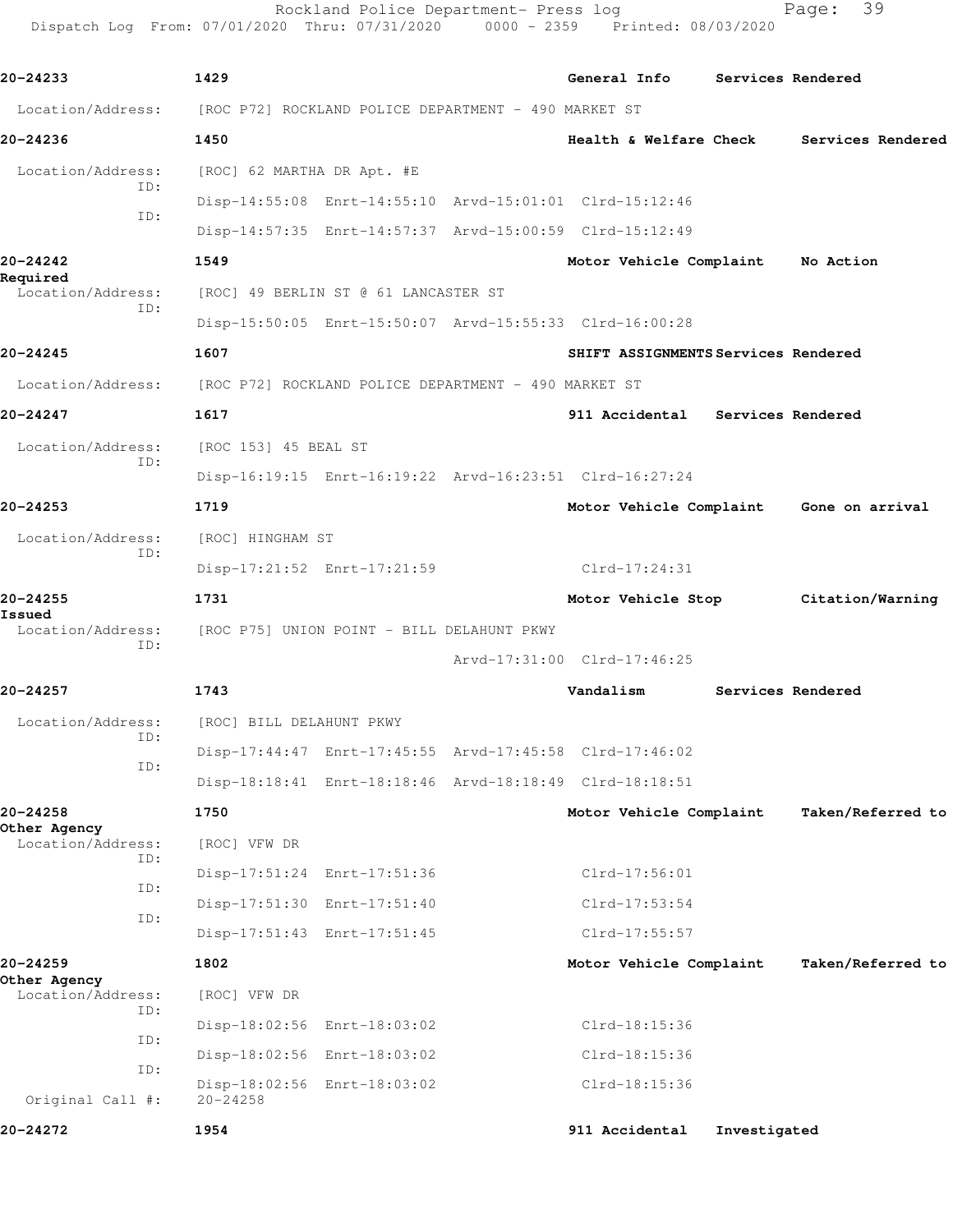|                                                                        | Dispatch Log From: 07/01/2020 Thru: 07/31/2020 0000 - 2359 Printed: 08/03/2020 | Rockland Police Department- Press log                   |                                                         | 40<br>Page:                             |
|------------------------------------------------------------------------|--------------------------------------------------------------------------------|---------------------------------------------------------|---------------------------------------------------------|-----------------------------------------|
| Location/Address:                                                      | [ROC] 54 PAYSON AVE                                                            |                                                         |                                                         |                                         |
| TD:                                                                    |                                                                                | Disp-19:55:29 Enrt-19:55:57 Clrd-20:02:21               |                                                         |                                         |
| ID:                                                                    |                                                                                | Disp-20:02:15 Enrt-20:02:18 Arvd-20:02:24 Clrd-20:02:42 |                                                         |                                         |
| 20-24275                                                               | 2038                                                                           |                                                         | 911 Accidental                                          | Investigated                            |
| Location/Address:                                                      | [ROC P47] BEST WESTERN - 909 HINGHAM ST                                        |                                                         |                                                         |                                         |
| ID:                                                                    |                                                                                |                                                         | Disp-20:39:06 Enrt-20:39:22 Arvd-20:47:40 Clrd-20:49:35 |                                         |
| 20-24284                                                               | 2138                                                                           |                                                         | 911 Hang Up                                             | Investigated                            |
| Location/Address:                                                      | [ROC] 1 FITZGIBBONS LN                                                         |                                                         |                                                         |                                         |
| ID:                                                                    |                                                                                |                                                         | Disp-21:39:34 Enrt-21:39:37 Arvd-21:42:07 Clrd-21:50:58 |                                         |
| 20-24288                                                               | 2202                                                                           |                                                         |                                                         | Motor Vehicle Complaint Gone on arrival |
| Location/Address:                                                      | [ROC] MYRTLE ST                                                                |                                                         |                                                         |                                         |
| TD:                                                                    |                                                                                |                                                         | Disp-22:04:44 Enrt-22:04:59 Arvd-22:06:55 Clrd-22:12:23 |                                         |
| 20-24290                                                               | 2218                                                                           |                                                         | Disturbance Peace Restored                              |                                         |
| Location/Address:                                                      | [ROC] J A DUNN MEM DR                                                          |                                                         |                                                         |                                         |
| ID:                                                                    |                                                                                | Disp-22:18:55 Enrt-22:19:23 Arvd-22:19:26 Clrd-22:50:52 |                                                         |                                         |
| ID:                                                                    |                                                                                | Disp-22:18:55 Enrt-22:19:02 Arvd-22:19:26 Clrd-22:50:52 |                                                         |                                         |
| ID:                                                                    |                                                                                | Disp-22:31:11 Enrt-22:31:13 Arvd-22:31:19 Clrd-22:50:52 |                                                         |                                         |
|                                                                        |                                                                                |                                                         |                                                         |                                         |
| For Date: $07/12/2020 -$ Sunday<br>20-24299                            | 0000                                                                           |                                                         |                                                         | SHIFT ASSIGNMENTS Services Rendered     |
|                                                                        |                                                                                |                                                         |                                                         |                                         |
| Location/Address: [ROC P72] ROCKLAND POLICE DEPARTMENT - 490 MARKET ST |                                                                                |                                                         |                                                         |                                         |
| 20-24300                                                               | 0008                                                                           |                                                         | Noise Complaint Peace Restored                          |                                         |
| Location/Address:<br>ID:                                               | [ROC] 116 DURBECK RD                                                           |                                                         |                                                         |                                         |
| ID:                                                                    |                                                                                |                                                         | Disp-00:13:33 Enrt-00:13:43 Arvd-00:13:48 Clrd-00:15:55 |                                         |
|                                                                        |                                                                                |                                                         | Disp-00:13:33 Enrt-00:13:40 Arvd-00:13:45 Clrd-00:15:42 |                                         |
| 20-24307                                                               | 0109                                                                           |                                                         | Disturbance                                             | Provided Assistance                     |
| Location/Address:<br>ID:                                               |                                                                                | [ROC P93] THE BANNER - 167 UNION ST                     |                                                         |                                         |
| ID:                                                                    |                                                                                |                                                         | Disp-01:10:18 Enrt-01:10:27 Arvd-01:15:32 Clrd-01:32:19 |                                         |
| ID:                                                                    |                                                                                |                                                         | Disp-01:10:18 Enrt-01:10:27 Arvd-01:10:36 Clrd-01:37:06 |                                         |
|                                                                        |                                                                                |                                                         | Disp-01:24:25 Enrt-01:24:30 Arvd-01:24:32 Clrd-01:32:10 |                                         |
| 20-24308                                                               | 0115                                                                           |                                                         | Noise Complaint Peace Restored                          |                                         |
| Location/Address:<br>ID:                                               | [ROC] 365 CENTRE AVE                                                           |                                                         |                                                         |                                         |
| ID:                                                                    | $Disp-01:24:02$                                                                |                                                         | Arvd-01:24:09 Clrd-01:24:16                             |                                         |
| ID:                                                                    |                                                                                |                                                         | Disp-01:32:51 Enrt-01:33:01 Arvd-01:35:57 Clrd-01:37:51 |                                         |
|                                                                        |                                                                                |                                                         | Disp-01:32:57 Enrt-01:33:01 Arvd-01:36:00 Clrd-01:37:48 |                                         |
| 20-24312                                                               | 0210                                                                           |                                                         |                                                         | Escort/Transport Services Rendered      |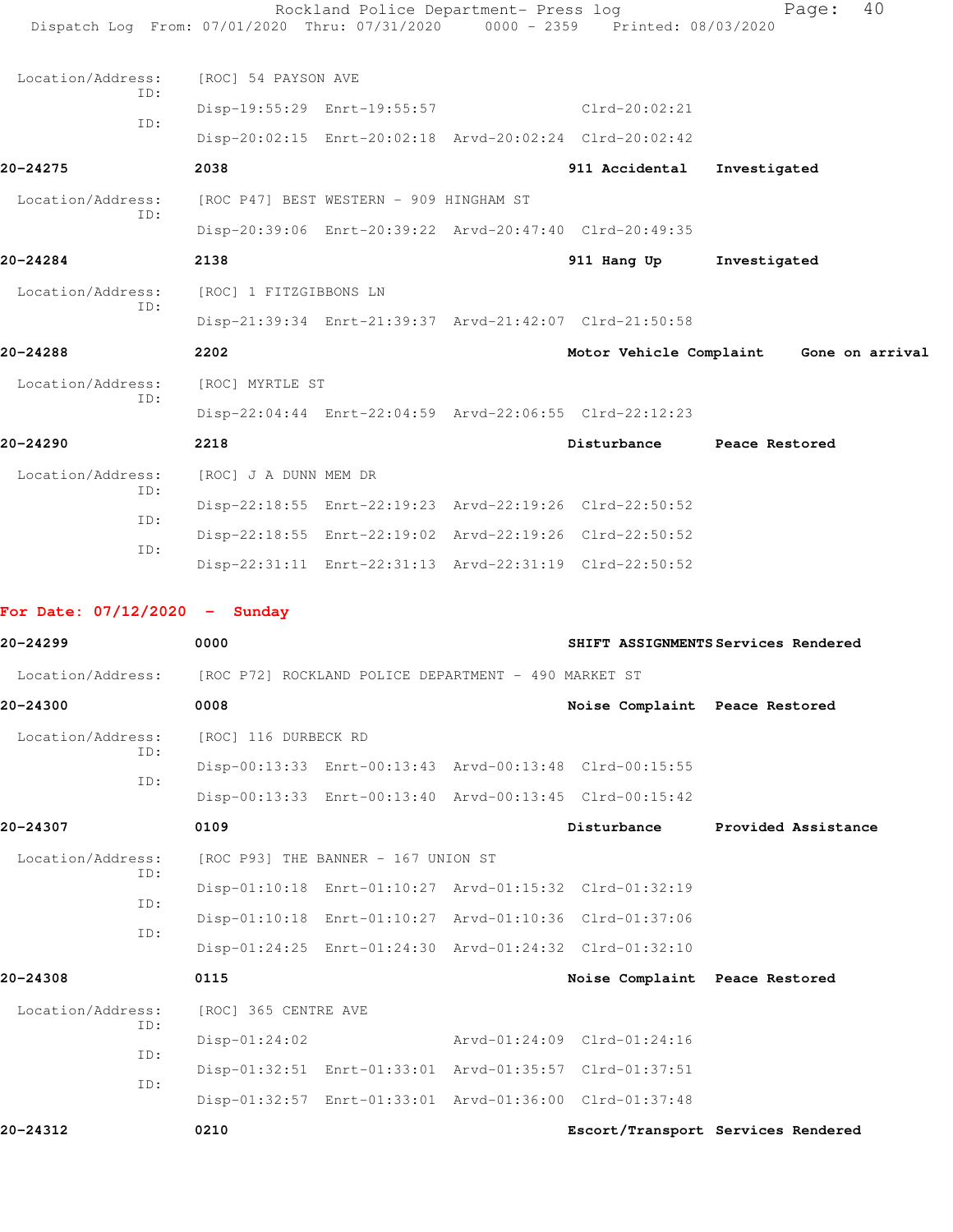|                                      | Rockland Police Department- Press log<br>Dispatch Log From: 07/01/2020 Thru: 07/31/2020 0000 - 2359 Printed: 08/03/2020 |                                    | 41<br>Page:                             |
|--------------------------------------|-------------------------------------------------------------------------------------------------------------------------|------------------------------------|-----------------------------------------|
| Location/Address:                    | [WHI 1349] 79 COURT ST                                                                                                  |                                    |                                         |
| ID:                                  | Disp-02:12:30 Enrt-02:12:35 Arvd-02:19:05 Clrd-02:20:02                                                                 |                                    |                                         |
| 20-24315                             | 0236                                                                                                                    |                                    | Suspicious Activity 6one on arrival     |
| Location/Address:                    | [ROC P108] SOUTH SHORE BMW - 1040 HINGHAM ST                                                                            |                                    |                                         |
| ID:                                  | Disp-02:38:11 Enrt-02:39:01 Arvd-02:41:24 Clrd-02:48:24                                                                 |                                    |                                         |
| ID:                                  | Disp-02:38:11 Enrt-02:39:03 Arvd-02:39:47 Clrd-02:48:20                                                                 |                                    |                                         |
| 20-24316                             | 0303                                                                                                                    | OFFICER OUT OF TOWN                | Services Rendered                       |
| Location/Address:                    | [ROC P72] ROCKLAND POLICE DEPARTMENT - 490 MARKET ST                                                                    |                                    |                                         |
| 20-24319                             | 0358                                                                                                                    | Disturbance                        | Protective Custody                      |
| Location/Address:                    | [ROC P93] THE BANNER - 167 UNION ST Apt. #3                                                                             |                                    |                                         |
| ID:                                  | Disp-03:59:59 Enrt-04:00:59 Arvd-04:04:10 Clrd-04:11:28                                                                 |                                    |                                         |
| ID:                                  | Disp-04:00:17 Enrt-04:01:03 Arvd-04:04:07 Clrd-04:11:37                                                                 |                                    |                                         |
| Refer To $P/C$ :<br>Address:<br>Age: | 20ROC-24319-AR<br>P/C: HOOPER, RYAN ERIK CARMELLO<br>23 SOUTH AVE<br>WHITMAN, MA<br>28                                  |                                    |                                         |
| Charges:                             | PROTECTIVE CUSTODY                                                                                                      |                                    |                                         |
| 20-24322                             | 0555                                                                                                                    | Building Check Appears Secure      |                                         |
| Location/Address:<br>TD:             | [ROC] UNION ST                                                                                                          |                                    |                                         |
|                                      |                                                                                                                         | Arvd-05:55:33 Clrd-06:06:28        |                                         |
| 20-24332                             | 0803                                                                                                                    |                                    | Information Call No Action Required     |
| Location/Address:                    | [ROC P72] ROCKLAND POLICE DEPARTMENT - 490 MARKET ST                                                                    |                                    |                                         |
| 20-24334                             | 0823                                                                                                                    | Burglar Alarm                      | Building Checked/Secured                |
| Location/Address:<br>ID:             | [ROC P108] SOUTH SHORE BMW - 1040 HINGHAM ST                                                                            |                                    |                                         |
|                                      | Disp-08:24:11 Enrt-08:24:18 Arvd-08:31:26 Clrd-08:35:45                                                                 |                                    |                                         |
| 20-24336                             | 0841                                                                                                                    | Information Call Services Rendered |                                         |
| Location/Address:                    | [ROC P72] ROCKLAND POLICE DEPARTMENT - 490 MARKET ST                                                                    |                                    |                                         |
| 20-24337<br>Required                 | 0901                                                                                                                    | Details / Time off                 | No Action                               |
| Location:                            | [ROC]                                                                                                                   |                                    |                                         |
| 20-24343                             | 1047                                                                                                                    |                                    | Motor Vehicle Stop Verbal Warning       |
| Location/Address:<br>ID:             | [ROC] 102 SPRING ST @ 1 DOMIGAN DR                                                                                      |                                    |                                         |
|                                      |                                                                                                                         | Arvd-10:47:00 Clrd-10:50:11        |                                         |
| 20-24354                             | 1254                                                                                                                    |                                    | Motor Vehicle Complaint Gone on arrival |
| Location/Address:                    | [ROC] 135 GROVE ST @ 131 PLAIN ST                                                                                       |                                    |                                         |
| ID:<br>ID:                           | Disp-12:54:49 Enrt-12:54:55 Arvd-12:59:02 Clrd-13:00:26                                                                 |                                    |                                         |
|                                      | Disp-12:59:09 Enrt-12:59:12 Arvd-12:59:16 Clrd-13:00:24                                                                 |                                    |                                         |
| 20-24357                             | 1308                                                                                                                    | Health & Welfare Check             | Services Rendered                       |
| Location/Address:                    | [ROC P72] ROCKLAND POLICE DEPARTMENT - 490 MARKET ST                                                                    |                                    |                                         |
|                                      |                                                                                                                         |                                    |                                         |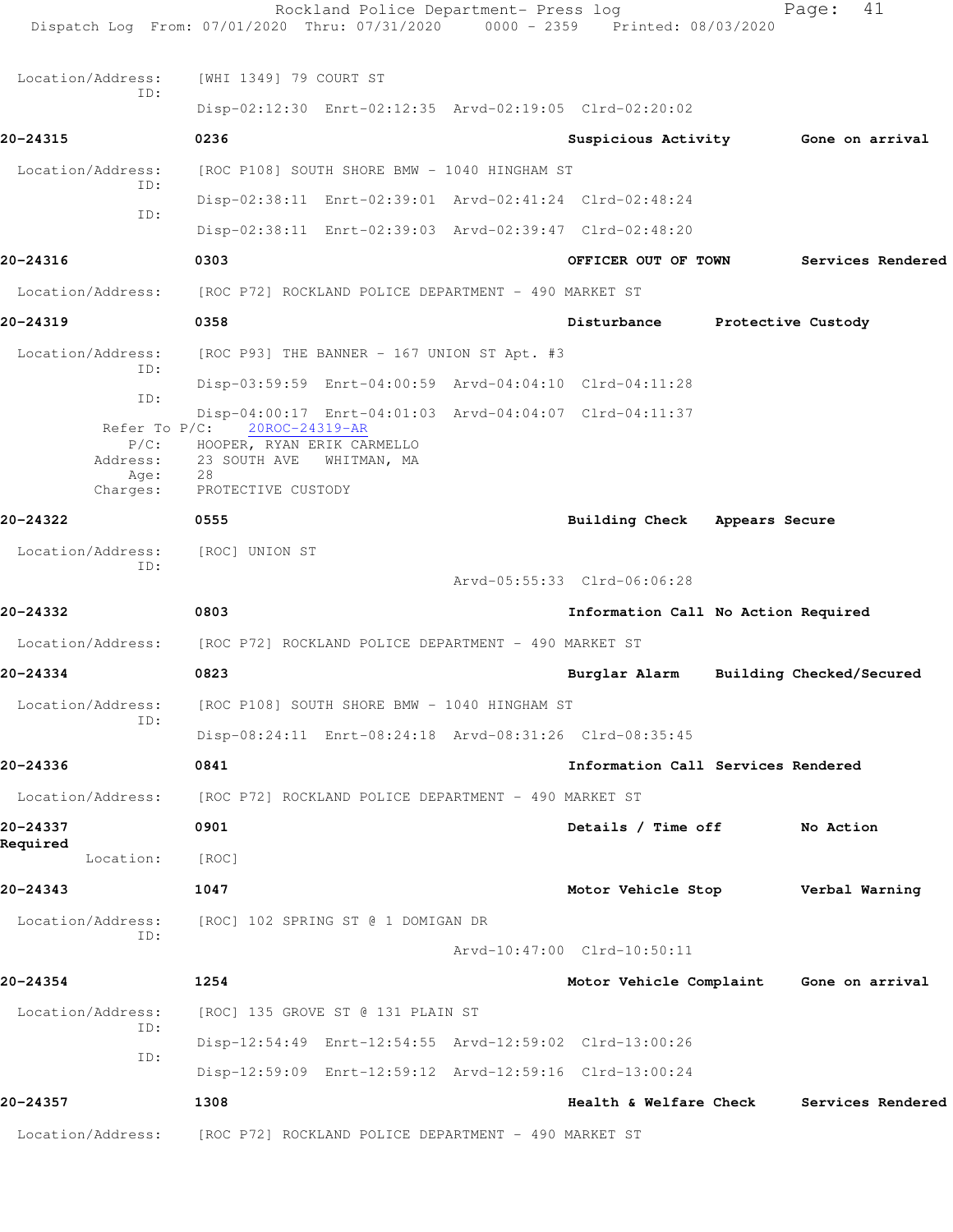|                       |     |                                                      | Rockland Police Department- Press log                                                 | Dispatch Log From: 07/01/2020 Thru: 07/31/2020 0000 - 2359 Printed: 08/03/2020 |                 | Page:             | 42                |
|-----------------------|-----|------------------------------------------------------|---------------------------------------------------------------------------------------|--------------------------------------------------------------------------------|-----------------|-------------------|-------------------|
|                       | ID: |                                                      |                                                                                       |                                                                                |                 |                   |                   |
|                       | ID: | Disp-13:10:33                                        |                                                                                       | $Clrd-13:10:42$                                                                |                 |                   |                   |
|                       | ID: | $Disp-13:10:33$                                      |                                                                                       | $Clrd-13:10:46$                                                                |                 |                   |                   |
|                       | ID: | Disp-13:10:33                                        |                                                                                       | $Clrd-13:10:50$                                                                |                 |                   |                   |
|                       |     | Disp-13:10:33                                        |                                                                                       | $Clrd-13:10:55$                                                                |                 |                   |                   |
| 20-24362              |     | 1458                                                 |                                                                                       | 911 Accidental Services Rendered                                               |                 |                   |                   |
| Location/Address:     | ID: | [ROC] 340 CENTRE AVE                                 |                                                                                       |                                                                                |                 |                   |                   |
|                       |     |                                                      | Disp-15:01:41 Enrt-15:01:45 Arvd-15:10:07 Clrd-15:10:12                               |                                                                                |                 |                   |                   |
| 20-24367              |     | 1523                                                 |                                                                                       | Animal Complaint Services Rendered                                             |                 |                   |                   |
| Location/Address:     |     | [ROC] SOUTH DOUGLAS ST                               |                                                                                       |                                                                                |                 |                   |                   |
|                       | ID: | $Disp-15:26:50$                                      |                                                                                       | $Clrd-15:49:52$                                                                |                 |                   |                   |
| 20-24369              |     | 1529                                                 |                                                                                       | Details / Time off                                                             |                 | No Action         |                   |
| Required<br>Location: |     | [ROC]                                                |                                                                                       |                                                                                |                 |                   |                   |
| 20-24371              |     | 1600                                                 |                                                                                       | Disturbance                                                                    |                 | Services Rendered |                   |
| Location/Address:     |     |                                                      | [ROC P20] DUNKIN DONUTS - 21 EAST WATER ST                                            |                                                                                |                 |                   |                   |
|                       | ID: |                                                      | Disp-16:00:59 Enrt-16:01:11 Arvd-16:03:43 Clrd-16:25:57                               |                                                                                |                 |                   |                   |
| 20-24372              |     | 1600                                                 |                                                                                       | SHIFT ASSIGNMENTS Services Rendered                                            |                 |                   |                   |
| Location/Address:     |     |                                                      | [ROC P72] ROCKLAND POLICE DEPARTMENT - 490 MARKET ST                                  |                                                                                |                 |                   |                   |
|                       | ID: | Disp-16:03:08                                        |                                                                                       | $Clrd-16:03:16$                                                                |                 |                   |                   |
| 20-24377              |     | 1654                                                 |                                                                                       | 911 Accidental                                                                 | Investigated    |                   |                   |
| Location/Address:     |     |                                                      | [ROC] POST OFFICE - 39 WEBSTER ST                                                     |                                                                                |                 |                   |                   |
|                       | ID: |                                                      | Disp-16:55:41 Enrt-16:55:59 Arvd-17:02:34 Clrd-17:03:15                               |                                                                                |                 |                   |                   |
| 20-24378              |     | 1705                                                 |                                                                                       | Details / Time off                                                             |                 |                   | Services Rendered |
| Location:             |     | [ROC]                                                |                                                                                       |                                                                                |                 |                   |                   |
| 20-24380              |     | 1717                                                 |                                                                                       | Assist Fire Department                                                         |                 |                   | Services Rendered |
| Location/Address:     |     | [ROC] 63 EAST WATER ST                               |                                                                                       |                                                                                |                 |                   |                   |
|                       | ID: |                                                      | Disp-17:17:53 Enrt-17:17:55 Arvd-17:20:18 Clrd-17:22:01                               |                                                                                |                 |                   |                   |
| 20-24383              |     | 1738                                                 |                                                                                       | Building Check Appears Secure                                                  |                 |                   |                   |
|                       |     |                                                      |                                                                                       |                                                                                |                 |                   |                   |
| Location/Address:     | ID: |                                                      | [ROC P71] WCS AUTOMOTIVE - 1 BISHOP LN                                                |                                                                                |                 |                   |                   |
|                       |     |                                                      |                                                                                       | Arvd-17:39:02 Clrd-17:39:17                                                    |                 |                   |                   |
| 20-24386              |     | 1807                                                 |                                                                                       | Disturbance                                                                    | Arrest (s) Made |                   |                   |
| Location/Address:     | ID: |                                                      | [ROC] 29 CHURCH ST Apt. #2                                                            |                                                                                |                 |                   |                   |
|                       | ID: |                                                      | Disp-18:08:00 Enrt-18:08:04 Arvd-18:09:53 Clrd-19:33:17                               |                                                                                |                 |                   |                   |
|                       | ID: |                                                      | Disp-18:08:00 Enrt-18:08:03 Arvd-18:09:55 Clrd-18:47:55                               |                                                                                |                 |                   |                   |
| Arrest:<br>Address:   |     | Refer To Arrest: 20ROC-24386-AR<br>MARTIN, MAURA ANN | Disp-18:08:59 Enrt-18:09:01 Arvd-18:09:53 Clrd-18:35:47<br>57 VINTON TER ROCKLAND, MA |                                                                                |                 |                   |                   |
|                       |     |                                                      |                                                                                       |                                                                                |                 |                   |                   |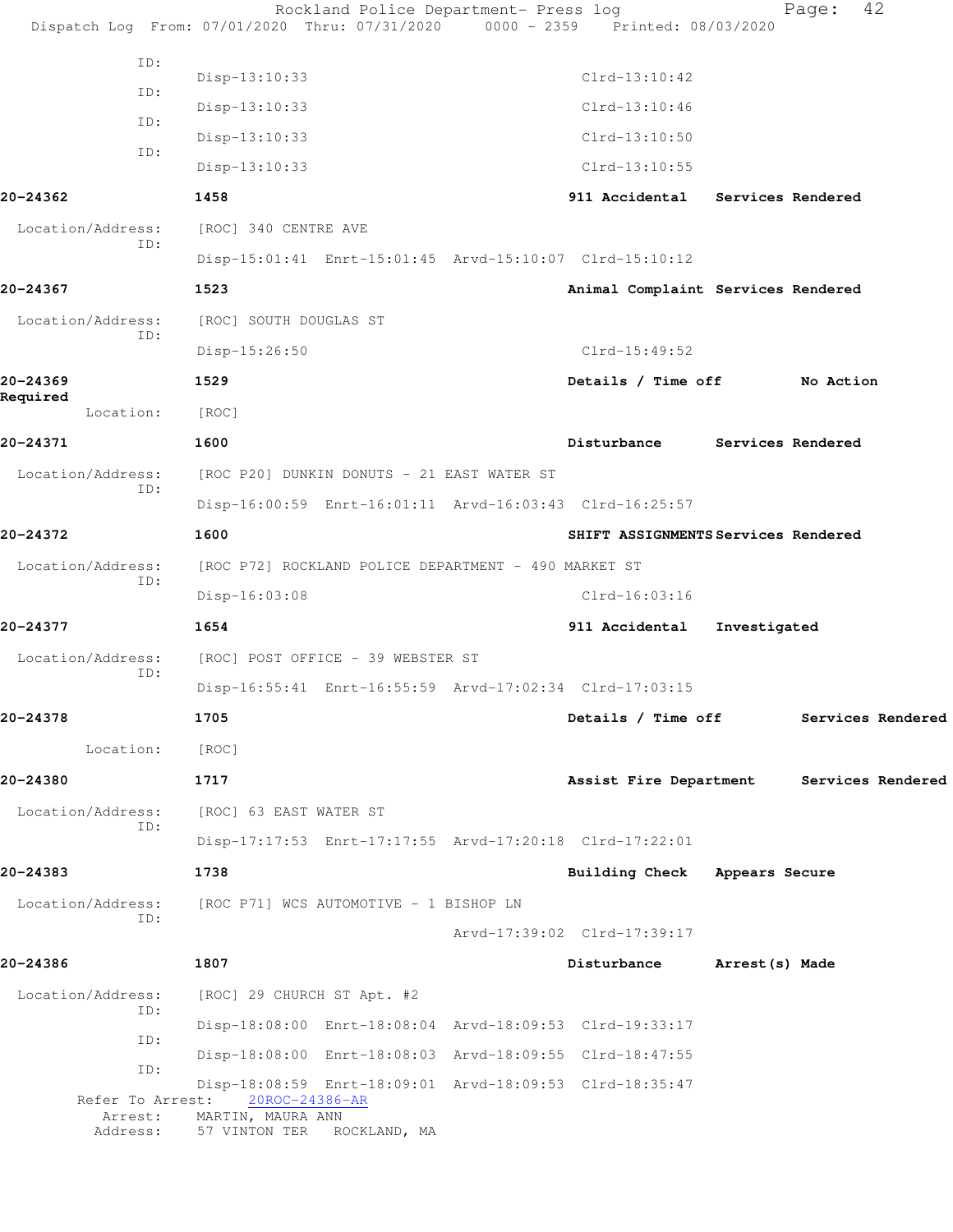|                               | Rockland Police Department- Press log<br>Dispatch Log From: 07/01/2020 Thru: 07/31/2020 0000 - 2359 Printed: 08/03/2020 |                             | 43<br>Page:       |
|-------------------------------|-------------------------------------------------------------------------------------------------------------------------|-----------------------------|-------------------|
| Age:<br>Charges:              | 50<br>A&B ON FAMILY / HOUSEHOLD MEMBER<br>$A\&B$                                                                        |                             |                   |
| 20-24394                      | 1843                                                                                                                    | <b>ADVICE</b>               | Services Rendered |
| Location/Address:             | [ROC P72] ROCKLAND POLICE DEPARTMENT - 490 MARKET ST                                                                    |                             |                   |
| ID:                           | Disp-18:49:04                                                                                                           | $Clrd-18:57:06$             |                   |
| 20-24397                      | 1858                                                                                                                    | Motor Vehicle Complaint     | Gone on arrival   |
| Vicinity of:                  | [ROC] 800 HINGHAM ST @ 20 RESERVOIR PARK DR                                                                             |                             |                   |
| ID:                           | Disp-19:00:37 Enrt-19:00:44 Arvd-19:02:20 Clrd-19:05:48                                                                 |                             |                   |
| 20-24400                      | 1931                                                                                                                    | Health & Welfare Check      | Transported to    |
| Hospital<br>Location/Address: | [ROC] 160 MARTHA DR Apt. #B                                                                                             |                             |                   |
| ID:                           | Disp-19:33:26 Enrt-19:33:30 Arvd-19:35:58 Clrd-19:57:23                                                                 |                             |                   |
| ID:                           | Disp-19:33:28 Enrt-19:33:30                                                                                             | Clrd-19:37:58               |                   |
| ID:                           | Disp-19:38:12 Enrt-19:38:15 Arvd-19:38:15 Clrd-19:57:25                                                                 |                             |                   |
| 20-24403                      | 1938                                                                                                                    | General Info                | Services Rendered |
| Location/Address:             | [ROC] 449 EAST WATER ST                                                                                                 |                             |                   |
| ID:                           | Disp-19:39:26 Enrt-19:39:28 Arvd-19:43:55 Clrd-19:51:10                                                                 |                             |                   |
| 20-24407                      | 2014                                                                                                                    | Building Check              | Appears Secure    |
| Location/Address:             | [ROC P71] WCS AUTOMOTIVE - 1 BISHOP LN                                                                                  |                             |                   |
| ID:                           |                                                                                                                         | Arvd-20:15:14 Clrd-20:15:26 |                   |
| 20-24408                      | 2021                                                                                                                    | Building Check              | Appears Secure    |
| Location/Address:             | [ROC] VETERANS MEMORIAL - TAUNTON AVE                                                                                   |                             |                   |
| ID:                           |                                                                                                                         | Arvd-20:22:16 Clrd-20:23:40 |                   |
| 20-24409                      | 2026                                                                                                                    | <b>BOLO</b>                 | Services Rendered |
| Location/Address:             | [ROC P72] ROCKLAND POLICE DEPARTMENT - 490 MARKET ST                                                                    |                             |                   |
| ID:                           | Disp-20:27:36                                                                                                           | Clrd-20:27:49               |                   |
| ID:                           | Disp-20:27:36                                                                                                           | Clrd-20:27:53               |                   |
| ID:                           | Disp-20:27:36                                                                                                           | Clrd-20:27:57               |                   |
| 20-24412                      | 2043                                                                                                                    | Disturbance                 | Services Rendered |
| Location/Address:             | [ROC 60] SPRING GATE APARTMENTS - 52 HANNAH WAY                                                                         |                             |                   |
| ID:                           | Disp-20:44:52 Enrt-20:44:59 Arvd-20:46:30 Clrd-21:04:53                                                                 |                             |                   |
| ID:                           | Disp-20:44:56 Enrt-20:45:01                                                                                             | Clrd-21:03:03               |                   |
| 20-24414                      | 2054                                                                                                                    | Detail                      | Services Rendered |
| Location/Address:             | [ROC P72] ROCKLAND POLICE DEPARTMENT - 490 MARKET ST                                                                    |                             |                   |
| 20-24417                      | 2109                                                                                                                    | Disturbance                 | Investigated      |
| Location/Address:             | [ROC] 80 HIGHLAND ST                                                                                                    |                             |                   |
| ID:                           | Disp-21:12:13 Enrt-21:12:15 Arvd-21:12:17 Clrd-21:18:18                                                                 |                             |                   |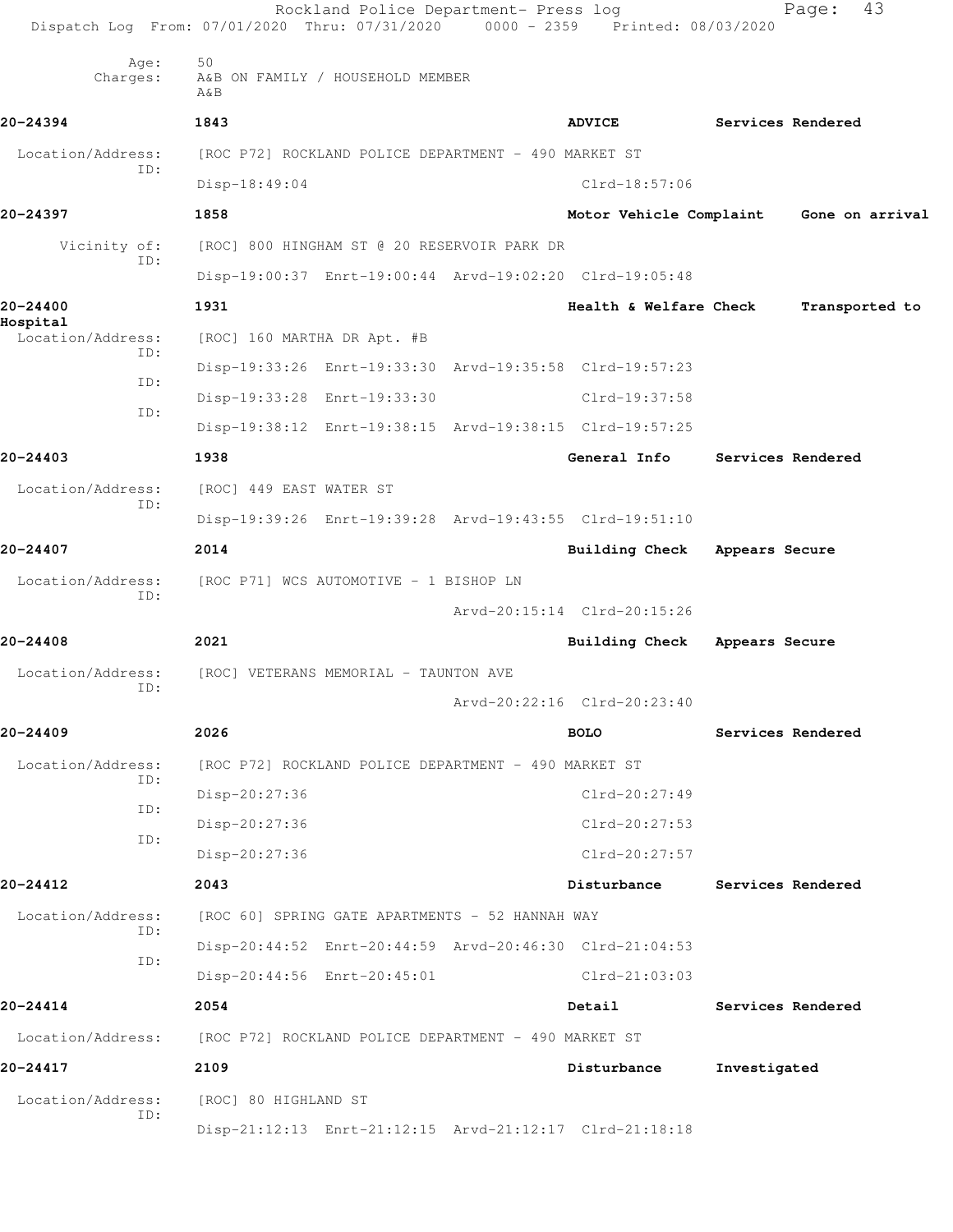|                   |     |                                                          | Rockland Police Department- Press log |                                                                                | 44<br>Page:     |
|-------------------|-----|----------------------------------------------------------|---------------------------------------|--------------------------------------------------------------------------------|-----------------|
|                   |     |                                                          |                                       | Dispatch Log From: 07/01/2020 Thru: 07/31/2020 0000 - 2359 Printed: 08/03/2020 |                 |
|                   | TD: |                                                          |                                       |                                                                                |                 |
|                   | ID: |                                                          |                                       | Disp-21:12:21 Enrt-21:12:23 Arvd-21:13:27 Clrd-21:18:23                        |                 |
|                   |     | $Disp-21:14:26$                                          |                                       | Arvd-21:14:28 Clrd-21:17:25                                                    |                 |
| 20-24418          |     | 2111                                                     |                                       | 911 Hang Up                                                                    | Investigated    |
| Location/Address: |     | [ROC] 1 WILLOW POND DR                                   |                                       |                                                                                |                 |
|                   | ID: |                                                          |                                       | Disp-21:17:28 Enrt-21:17:29 Arvd-21:19:17 Clrd-21:20:27                        |                 |
| 20-24421          |     | 2203                                                     |                                       | Disturbance                                                                    | Gone on arrival |
| Vicinity of:      |     | [ROC] 11 BROOKS RD @ 225 LEVIN RD                        |                                       |                                                                                |                 |
|                   | ID: | Disp-22:06:19 Enrt-22:06:24                              |                                       | $Clrd-22:11:59$                                                                |                 |
|                   | ID: |                                                          |                                       | Disp-22:06:19 Enrt-22:06:24 Arvd-22:07:16 Clrd-22:11:55                        |                 |
| $20 - 24422$      |     | 2205                                                     |                                       | Motor Vehicle Complaint                                                        | Unfounded       |
| Location:         |     | [ROC] QUEEN ANNES CORNERS                                |                                       |                                                                                |                 |
|                   | ID: |                                                          |                                       | Disp-22:07:14 Enrt-22:07:22 Arvd-22:10:13 Clrd-22:15:20                        |                 |
| $20 - 24424$      |     | 2306                                                     |                                       | Building Check Appears Secure                                                  |                 |
|                   |     | Location/Address: [ROC] VETERAN'S MEMORIAL - TAUNTON AVE |                                       |                                                                                |                 |
|                   | ID: |                                                          |                                       | Arvd-23:06:58 Clrd-23:07:15                                                    |                 |

**For Date: 07/13/2020 - Monday**

| 20-24426          | 0000                                                    | SHIFT ASSIGNMENTS Services Rendered   |
|-------------------|---------------------------------------------------------|---------------------------------------|
| Location/Address: | [ROC P72] ROCKLAND POLICE DEPARTMENT - 490 MARKET ST    |                                       |
| TD:               | Disp-00:01:47                                           | $Clrd-00:01:55$                       |
| 20-24436          | 0551                                                    | Building Check Appears Secure         |
| Location/Address: | [ROC] UNION ST                                          |                                       |
| TD:               |                                                         | Arvd-05:52:39 Clrd-06:04:58           |
| 20-24441          | 0656                                                    | Details / Time off Services Rendered  |
| Location:         | [ROC]                                                   |                                       |
| $20 - 24442$      | 0700                                                    | Details / Time off Services Rendered  |
| Location:         | [ROC]                                                   |                                       |
| $20 - 24444$      | 0701                                                    | Details / Time off Services Rendered  |
| Location:         | [ROC]                                                   |                                       |
| 20-24447          | 0718                                                    | Lost/Found Property Services Rendered |
| Location/Address: | [ROC P72] ROCKLAND POLICE DEPARTMENT - 490 MARKET ST    |                                       |
| ID:               | Disp-07:23:17                                           | $Clrd-07:23:24$                       |
| 20-24450          | 0800                                                    | General Info Services Rendered        |
| Location/Address: | [ROC P72] ROCKLAND POLICE DEPARTMENT - 490 MARKET ST    |                                       |
| TD:               | Disp-08:01:32 Enrt-08:01:40 Arvd-08:01:43 Clrd-08:01:50 |                                       |
| 20-24456          | 0841                                                    | Animal Complaint Services Rendered    |
|                   |                                                         |                                       |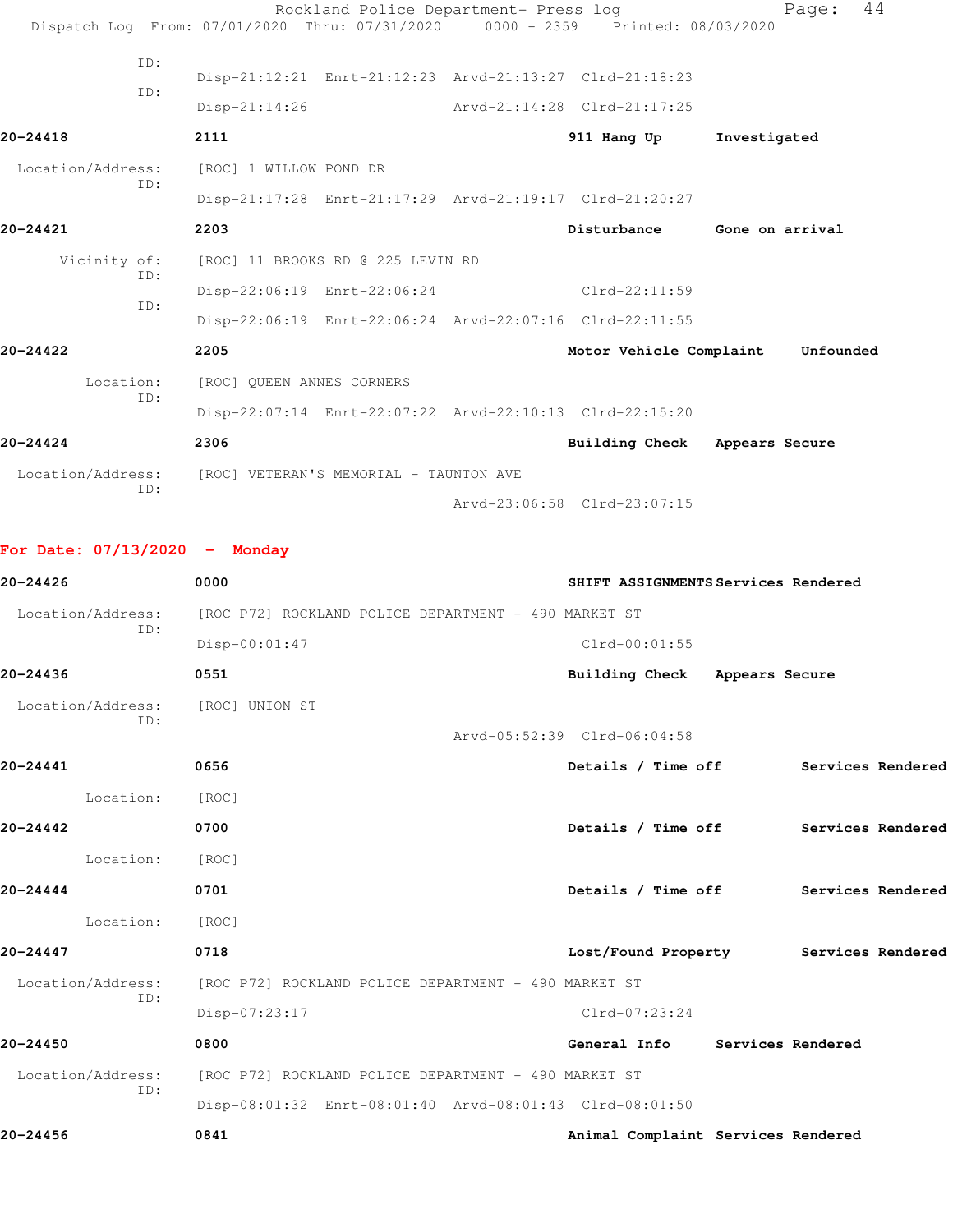|                      | Rockland Police Department- Press log<br>Dispatch Log From: 07/01/2020 Thru: 07/31/2020 0000 - 2359 Printed: 08/03/2020 |                                      | Page:                    | 45                |
|----------------------|-------------------------------------------------------------------------------------------------------------------------|--------------------------------------|--------------------------|-------------------|
| Vicinity of:         | [ROC] WEST WATER ST                                                                                                     |                                      |                          |                   |
| ID:                  | Disp-08:45:55 Enrt-08:46:13 Arvd-08:48:39 Clrd-08:48:46                                                                 |                                      |                          |                   |
| ID:                  | Disp-08:45:55 Enrt-08:46:09 Arvd-08:48:36 Clrd-08:48:43                                                                 |                                      |                          |                   |
| $20 - 24463$         | 0938                                                                                                                    | Road Obstruction Services Rendered   |                          |                   |
| Location/Address:    | [ROC] 214 HOWARD ST @ 111 E WATER ST                                                                                    |                                      |                          |                   |
| ID:                  |                                                                                                                         | Arvd-09:38:00 Clrd-10:06:49          |                          |                   |
| 20-24464             | 0943                                                                                                                    | Animal Complaint Services Rendered   |                          |                   |
| Location/Address:    | [ROC] 100 SMITH LN                                                                                                      |                                      |                          |                   |
| ID:                  | Disp-09:45:18 Enrt-09:46:49 Arvd-09:54:16 Clrd-10:15:17                                                                 |                                      |                          |                   |
| 20-24474             | 1101                                                                                                                    | Animal Complaint Services Rendered   |                          |                   |
| Location/Address:    | [ROC] 100 SMITH LN                                                                                                      |                                      |                          |                   |
| ID:                  | Disp-11:02:11 Enrt-11:02:24 Arvd-11:09:57 Clrd-11:25:16                                                                 |                                      |                          |                   |
| 20-24478             | 1127                                                                                                                    | Details / Time off Services Rendered |                          |                   |
| Location:            | [ROC]                                                                                                                   |                                      |                          |                   |
| 20-24485             | 1239                                                                                                                    | General Info Services Rendered       |                          |                   |
| Location/Address:    | [ROC P72] ROCKLAND POLICE DEPARTMENT - 490 MARKET ST                                                                    |                                      |                          |                   |
| ID:                  |                                                                                                                         | Arvd-12:40:08 Clrd-12:41:16          |                          |                   |
| 20-24487             | 1251                                                                                                                    | <b>Traffic Enforcement</b>           |                          | Services Rendered |
| Location/Address:    | [ROC] 384 UNION ST                                                                                                      |                                      |                          |                   |
| ID:                  |                                                                                                                         | Arvd-12:52:12 Clrd-12:52:22          |                          |                   |
| 20-24488             | 1252                                                                                                                    | Animal Complaint Services Rendered   |                          |                   |
| Location/Address:    | [ROC] 109 ARLINGTON ST                                                                                                  |                                      |                          |                   |
| ID:                  |                                                                                                                         | Arvd-12:52:00 Clrd-13:06:00          |                          |                   |
| 20-24492             | 1315                                                                                                                    | General Info                         | <b>Services Rendered</b> |                   |
| Location/Address:    | [ROC P72] ROCKLAND POLICE DEPARTMENT - 490 MARKET ST                                                                    |                                      |                          |                   |
| ID:                  | Disp-13:32:40 Enrt-13:33:05 Arvd-13:33:08 Clrd-14:10:34                                                                 |                                      |                          |                   |
| ID:<br>ID:           | Disp-13:52:10 Enrt-13:52:16                                                                                             | $Clrd-14:09:58$                      |                          |                   |
|                      | Disp-14:01:48 Enrt-14:02:31 Arvd-14:02:32 Clrd-14:09:58                                                                 |                                      |                          |                   |
| 20-24493             | 1320                                                                                                                    | General Info                         | <b>Services Rendered</b> |                   |
| Location/Address:    | [ROC] LEISUREWOODS DR                                                                                                   |                                      |                          |                   |
| 20-24494             | 1323                                                                                                                    | General Info                         | Services Rendered        |                   |
|                      | Location/Address: [ROC P72] ROCKLAND POLICE DEPARTMENT - 490 MARKET ST                                                  |                                      |                          |                   |
| 20-24495             | 1328                                                                                                                    | General Info                         | Services Rendered        |                   |
| Location/Address:    | [ROC P72] ROCKLAND POLICE DEPARTMENT - 490 MARKET ST                                                                    |                                      |                          |                   |
| 20-24496<br>Required | 1333                                                                                                                    | Police Information                   | Services Not             |                   |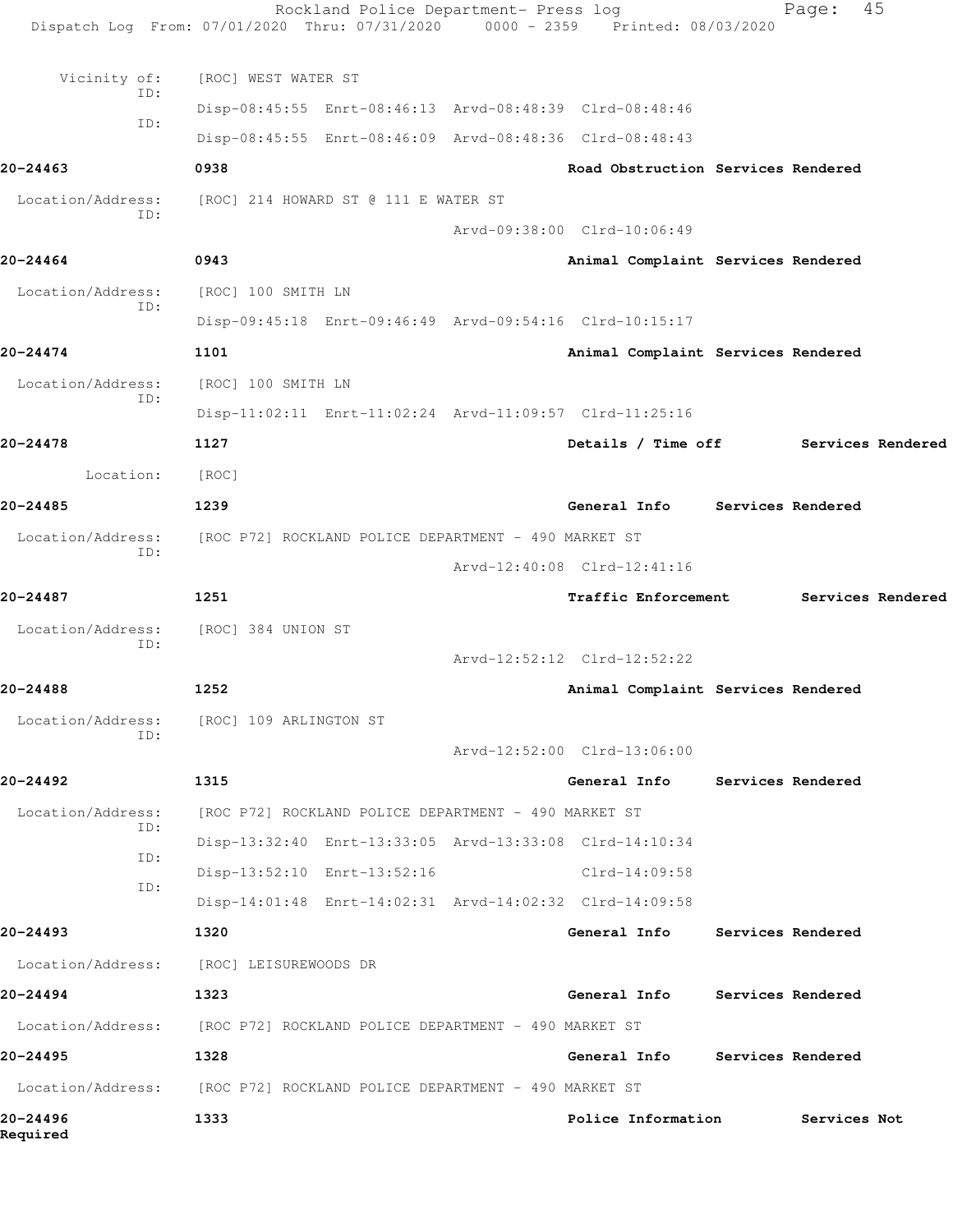|                          | Rockland Police Department- Press log<br>Dispatch Log From: 07/01/2020 Thru: 07/31/2020 0000 - 2359 Printed: 08/03/2020 |                                  | 46<br>Page:                           |
|--------------------------|-------------------------------------------------------------------------------------------------------------------------|----------------------------------|---------------------------------------|
| Location/Address:        | [ROC] WEBSTER ST                                                                                                        |                                  |                                       |
| 20-24499                 | 1337                                                                                                                    | General Info Services Rendered   |                                       |
|                          | Location/Address: [ROC P72] ROCKLAND POLICE DEPARTMENT - 490 MARKET ST                                                  |                                  |                                       |
| 20-24506                 | 1441                                                                                                                    | General Info Services Rendered   |                                       |
|                          | Location/Address: [ROC P72] ROCKLAND POLICE DEPARTMENT - 490 MARKET ST                                                  |                                  |                                       |
| 20-24508                 | 1456                                                                                                                    |                                  | Details / Time off Services Rendered  |
| Location:                | [ROC]                                                                                                                   |                                  |                                       |
| 20-24509                 | 1501                                                                                                                    | Motor Vehicle Stop               | Verbal Warning                        |
| Vicinity of:             | [ROC P72] ROCKLAND POLICE DEPARTMENT - 490 MARKET ST                                                                    |                                  |                                       |
| TD:                      |                                                                                                                         | Arvd-15:01:00 Clrd-15:04:45      |                                       |
| 20-24513                 | 1513                                                                                                                    |                                  | Suspicious Activity Services Rendered |
| Location/Address:        | [ROC] 8 STUDLEY CT                                                                                                      |                                  |                                       |
| ID:<br>ID:               | Arvd-15:15:55 Clrd-16:05:51<br>$Disp-15:15:51$                                                                          |                                  |                                       |
| ID:                      | Disp-15:16:27 Enrt-15:17:54 Arvd-15:18:17 Clrd-16:05:51                                                                 |                                  |                                       |
|                          | $Disp-15:18:12$                                                                                                         | Arvd-15:18:17 Clrd-16:05:51      |                                       |
| 20-24514                 | 1520                                                                                                                    | General Info                     | Services Rendered                     |
| Location/Address:        | [ROC P72] ROCKLAND POLICE DEPARTMENT - 490 MARKET ST                                                                    |                                  |                                       |
| 20-24518                 | 1542                                                                                                                    | General Info Services Rendered   |                                       |
|                          | Location/Address: [ROC] 157 EAST WATER ST                                                                               |                                  |                                       |
| 20-24523                 | 1614                                                                                                                    | General Info                     | Appears Secure                        |
|                          | Location/Address: [ROC P72] ROCKLAND POLICE DEPARTMENT - 490 MARKET ST                                                  |                                  |                                       |
| 20-24526                 | 1644                                                                                                                    | Assist Public                    | Services Rendered                     |
| Location/Address:<br>ID: | [ROC] UNION ST                                                                                                          |                                  |                                       |
|                          | Disp-17:10:38 Enrt-17:10:45 Arvd-17:20:10 Clrd-17:28:03                                                                 |                                  |                                       |
| 20-24529                 | 1652                                                                                                                    | Noise Complaint Peace Restored   |                                       |
| Location/Address:<br>ID: | [ROC 140] 292 MARKET ST                                                                                                 |                                  |                                       |
| ID:                      | Disp-16:56:00 Enrt-16:56:13 Arvd-17:01:44 Clrd-17:07:58                                                                 |                                  |                                       |
|                          | Disp-16:56:00 Enrt-16:56:15 Arvd-17:01:44 Clrd-17:07:58                                                                 |                                  |                                       |
| 20-24528                 | 1654                                                                                                                    | Disabled Motor Vehicle           | Services Rendered                     |
| Location/Address:<br>ID: | [ROC] 158 MARKET ST @ 5 UNION ST                                                                                        |                                  |                                       |
|                          | Disp-16:55:39 Enrt-16:55:45 Arvd-16:58:10 Clrd-17:05:06                                                                 |                                  |                                       |
| 20-24541                 | 1811                                                                                                                    | 911 Accidental Services Rendered |                                       |
| Location/Address:<br>ID: | [ROC P51] DOUBLE TREE - 929 HINGHAM ST                                                                                  |                                  |                                       |
|                          | Disp-18:14:32 Enrt-18:14:41 Arvd-18:19:04 Clrd-18:20:48                                                                 |                                  |                                       |
| 20-24553                 | 2011                                                                                                                    | Disturbance                      | Services Rendered                     |
|                          | Location/Address: [ROC] 552 WEBSTER ST                                                                                  |                                  |                                       |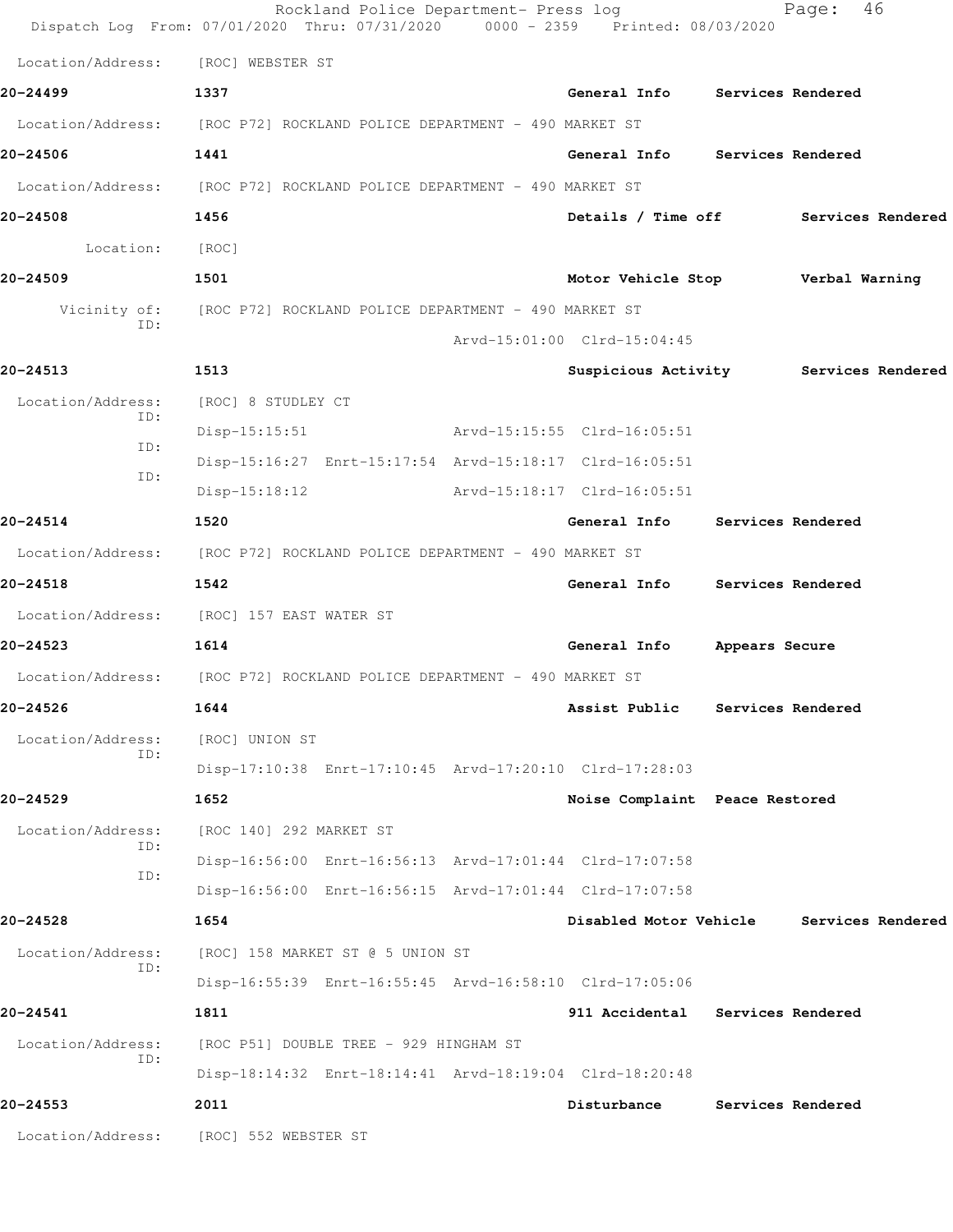|                                  | Rockland Police Department- Press log<br>Dispatch Log From: 07/01/2020 Thru: 07/31/2020 | $0000 - 2359$ | Printed: 08/03/2020           | 47<br>Page:                          |
|----------------------------------|-----------------------------------------------------------------------------------------|---------------|-------------------------------|--------------------------------------|
| ID:                              |                                                                                         |               |                               |                                      |
| ID:                              | Disp-20:12:54 Enrt-20:13:03 Arvd-20:14:43 Clrd-20:32:49                                 |               |                               |                                      |
|                                  | Disp-20:12:54 Enrt-20:13:06 Arvd-20:17:05 Clrd-20:32:53                                 |               |                               |                                      |
| 20-24560                         | 2219                                                                                    |               | Disturbance                   | Peace Restored                       |
| Location/Address:<br>ID:         | [ROC] 74 MARTHA DR                                                                      |               |                               |                                      |
| ID:                              | Disp-22:21:21 Enrt-22:21:26                                                             |               | Clrd-22:34:12                 |                                      |
| ID:                              | Disp-22:21:21 Enrt-22:21:28 Arvd-22:25:01 Clrd-22:34:44                                 |               |                               |                                      |
|                                  | Disp-22:22:41 Enrt-22:22:43 Arvd-22:24:24 Clrd-22:34:06                                 |               |                               |                                      |
| 20-24561                         | 2229                                                                                    |               |                               | Noise Complaint Services Rendered    |
| Location/Address:<br>ID:         | [ROC 140] 292 MARKET ST                                                                 |               |                               |                                      |
| ID:                              | Disp-22:35:05 Enrt-22:35:14 Arvd-22:35:17 Clrd-22:46:57                                 |               |                               |                                      |
|                                  | Disp-22:35:05 Enrt-22:35:19 Arvd-22:35:21 Clrd-22:47:02                                 |               |                               |                                      |
| For Date: $07/14/2020 -$ Tuesday |                                                                                         |               |                               |                                      |
| 20-24566                         | 0000                                                                                    |               | SHIFT ASSIGNMENTSNo Service   |                                      |
| Location/Address:                | [ROC P72] ROCKLAND POLICE DEPARTMENT - 490 MARKET ST                                    |               |                               |                                      |
| ID:                              |                                                                                         |               | Arvd-00:00:00 Clrd-00:09:33   |                                      |
| 20-24568                         | 0029                                                                                    |               | Noise Complaint No Service    |                                      |
|                                  | Location/Address: [ROC 206] 51 MAPLE ST                                                 |               |                               |                                      |
| ID:                              |                                                                                         |               | Arvd-00:29:00 Clrd-00:31:29   |                                      |
| 20-24576                         | 0510                                                                                    |               | Building Check Appears Secure |                                      |
| Location/Address: [ROC] UNION ST |                                                                                         |               |                               |                                      |
| ID:                              |                                                                                         |               | Arvd-05:10:00 Clrd-05:11:32   |                                      |
| ID:                              | $Disp-05:11:50$                                                                         |               | Arvd-05:11:58 Clrd-05:29:43   |                                      |
| 20-24582                         | 0716                                                                                    |               | Details / Time off            | Services Rendered                    |
| Location:                        | [ROC]                                                                                   |               |                               |                                      |
| 20-24583                         | 0800                                                                                    |               | Burglar Alarm Investigated    |                                      |
| Location/Address:                | [ROC] SENIOR CENTER - 317 PLAIN ST                                                      |               |                               |                                      |
| ID:                              | Disp-08:03:36 Enrt-08:03:40 Arvd-08:10:06 Clrd-08:13:02                                 |               |                               |                                      |
| 20-24584                         | 0803                                                                                    |               |                               | SHIFT ASSIGNMENTS Services Rendered  |
| Location/Address:                | [ROC P72] ROCKLAND POLICE DEPARTMENT - 490 MARKET ST                                    |               |                               |                                      |
| 20-24588                         | 0838                                                                                    |               |                               | Motor Vehicle Stop Verbal Warning    |
|                                  | Vicinity of: [ROC] 213 SPRING ST @ 6 MAGNOLIA DR                                        |               |                               |                                      |
| ID:                              |                                                                                         |               | Arvd-08:38:00 Clrd-08:40:55   |                                      |
| 20-24591                         | 0929                                                                                    |               | Details / Time off            | Services Rendered                    |
| Location:                        | [ROC]                                                                                   |               |                               |                                      |
| 20-24593                         | 0935                                                                                    |               |                               | Details / Time off Services Rendered |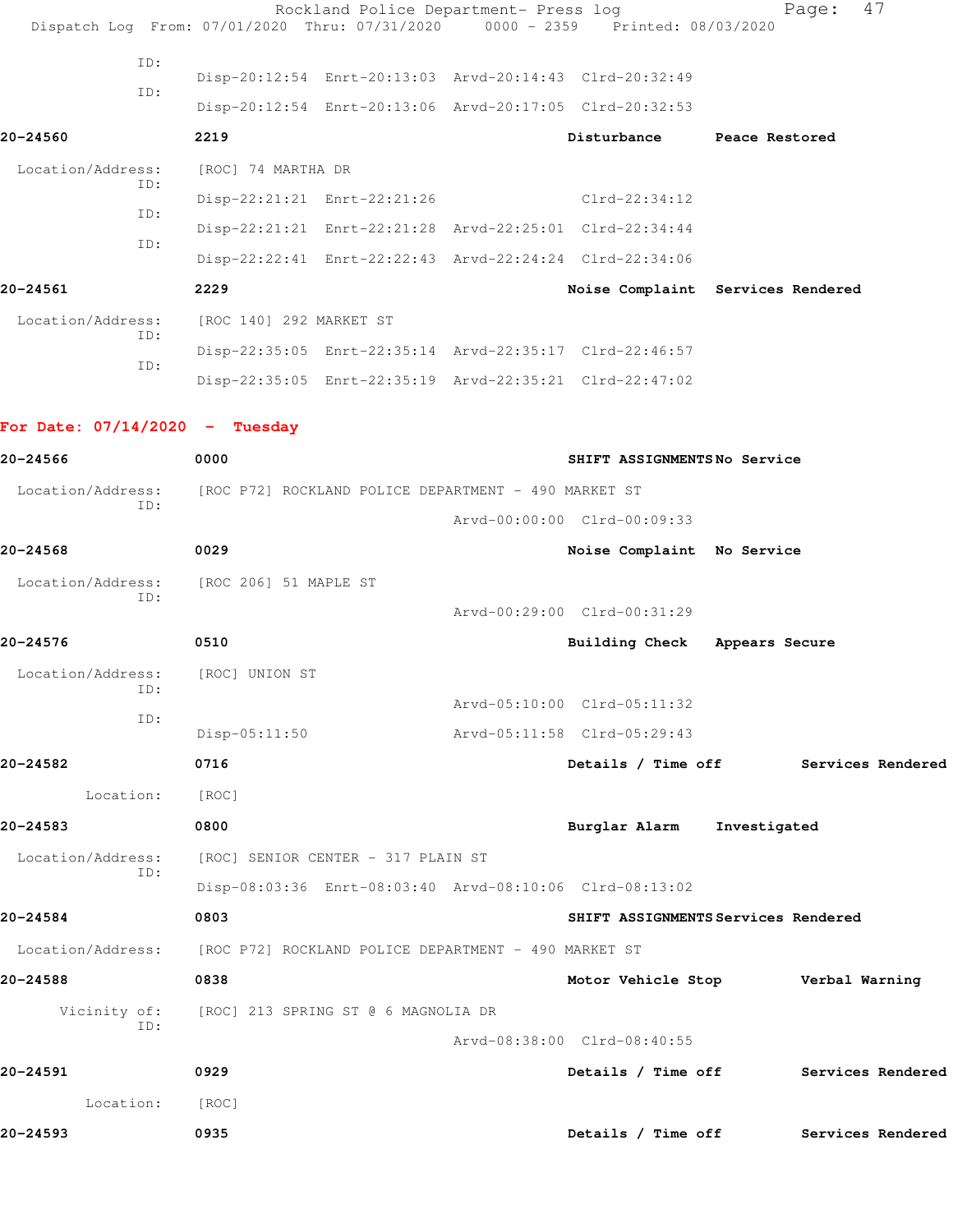| Location:         | [ROC]                                                      |                             |             |                                    |            |                   |
|-------------------|------------------------------------------------------------|-----------------------------|-------------|------------------------------------|------------|-------------------|
| 20-24594          | 0942                                                       |                             | <b>BOLO</b> |                                    |            | Services Rendered |
| Location/Address: | [ROC P72] ROCKLAND POLICE DEPARTMENT - 490 MARKET ST       |                             |             |                                    |            |                   |
| ID:               | Disp-09:44:27                                              |                             |             | Clrd-09:44:39                      |            |                   |
| ID:               | Disp-09:44:27                                              |                             |             | Clrd-09:44:43                      |            |                   |
| ID:               | Disp-09:44:27                                              |                             |             | $Clrd-09:44:47$                    |            |                   |
| ID:               | Disp-09:44:27                                              |                             |             | $Clrd-09:44:50$                    |            |                   |
| ID:               | Disp-09:44:27                                              |                             |             | $Clrd-09:44:53$                    |            |                   |
| 20-24597          | 0957                                                       |                             |             | Animal Complaint Services Rendered |            |                   |
| Location/Address: | [ROC] 62 MARTHA DR Apt. #C                                 |                             |             |                                    |            |                   |
| ID:               |                                                            | Arvd-09:57:00 Clrd-10:03:28 |             |                                    |            |                   |
| 20-24599          | 1028                                                       |                             |             | Animal Complaint Services Rendered |            |                   |
| Location/Address: | [ROC] 99 HARTSUFF ST                                       |                             |             |                                    |            |                   |
| ID:               |                                                            | Arvd-10:28:00 Clrd-10:42:35 |             |                                    |            |                   |
| 20-24603          | 1044                                                       |                             |             | Animal Complaint Services Rendered |            |                   |
| Location/Address: | [ROC] 493 LIBERTY ST                                       |                             |             |                                    |            |                   |
| ID:               | Disp-10:45:05 Enrt-10:45:09 Arvd-10:45:10 Clrd-10:49:12    |                             |             |                                    |            |                   |
| 20-24604          | 1057                                                       |                             |             | Details / Time off                 |            | Services Rendered |
| Location:         | [ROC]                                                      |                             |             |                                    |            |                   |
| 20-24606          | 1118                                                       |                             | <b>BOLO</b> |                                    |            | Services Rendered |
| Location/Address: | [ROC P72] ROCKLAND POLICE DEPARTMENT - 490 MARKET ST       |                             |             |                                    |            |                   |
| ID:               | Disp-11:19:59                                              |                             |             | Clrd-11:20:15                      |            |                   |
| ID:               | Disp-11:19:59                                              |                             |             | $Clrd-11:20:22$                    |            |                   |
| ID:               | Disp-11:19:59                                              |                             |             | Clrd-11:20:39                      |            |                   |
| ID:               | $Disp-11:19:59$                                            |                             |             | $Clrd-11:20:44$                    |            |                   |
| ID:               | Disp-11:19:59                                              |                             |             | $Clrd-11:20:49$                    |            |                   |
| 20-24608          | 1123                                                       |                             |             | General Info                       | No Service |                   |
| Location/Address: | [ROC 9] SULLIVAN TIRE AND AUTO SERVICE - 1 VFW DR          |                             |             |                                    |            |                   |
| 20-24610          | 1137                                                       |                             |             | 911 Accidental                     |            | Services Rendered |
| Location/Address: | [HOL 3916] PERFORMANCE ELECTRICAL - 275 CENTRE ST Apt. #14 |                             |             |                                    |            |                   |
| ID:               | Disp-11:38:21 Enrt-11:39:02 Arvd-11:43:15 Clrd-11:44:49    |                             |             |                                    |            |                   |
| ID:               | Disp-11:38:37                                              |                             |             | Clrd-11:39:25                      |            |                   |
| 20-24611          | 1138                                                       |                             |             | Suspicious Activity                |            | Gone on arrival   |
| Location/Address: | [ROC] CENTRE AVE                                           |                             |             |                                    |            |                   |
| ID:               | Disp-11:39:38 Enrt-11:39:40 Arvd-11:39:42 Clrd-11:45:18    |                             |             |                                    |            |                   |
|                   |                                                            |                             |             |                                    |            |                   |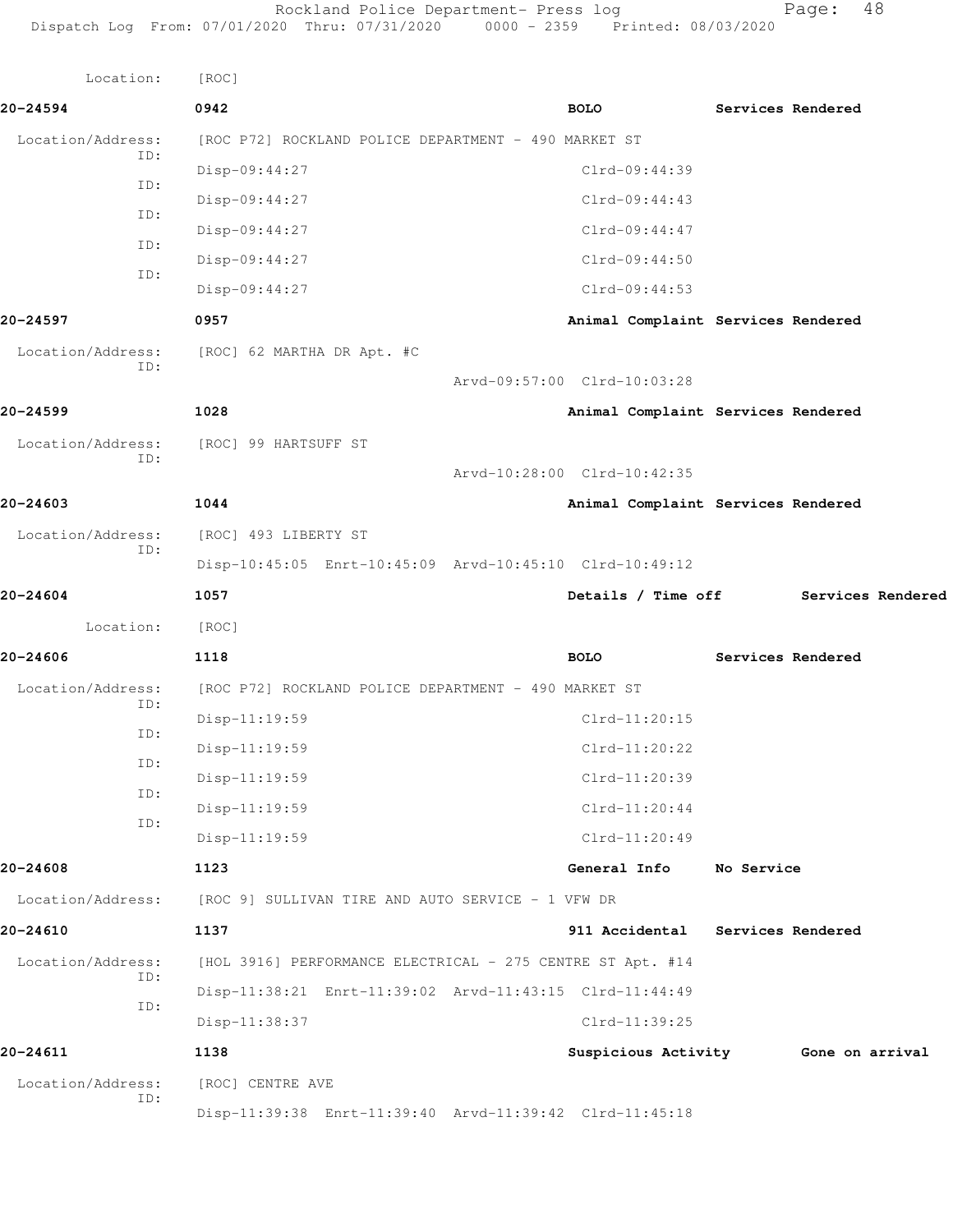Rockland Police Department- Press log Fage: 49

 Dispatch Log From: 07/01/2020 Thru: 07/31/2020 0000 - 2359 Printed: 08/03/2020 **20-24618 1228 Details / Time off Services Rendered** Location: [ROC] **20-24630 1331 Assist Public Advised to Court** Location/Address: [ROC] 27 CHURCH ST Apt. #2 ID: Disp-13:41:16 Arvd-13:41:22 Clrd-13:41:27 **20-24637 1416 Emergency Medical Transported to Hospital** Location/Address: [ROC] 538 MARKET ST ID: Disp-14:20:00 Clrd-14:19:00 ID: Disp-14:20:05 Enrt-14:20:12 Arvd-14:20:27 Clrd-14:20:35<br>Fire Unit: ROCKEN3-Pumper-Rockland Engine 3 ROCKEN3-Pumper-Rockland Engine 3 Disp-14:20:30 Enrt-14:22:05 Arvd-14:25:32 Clrd-14:29:33 InQrtsUnavl-14:29:38 InSrvce-14:29:38 EMS Unit: HVRAMB2-Hanover Ambulance 2 Disp-14:20:49 Enrt-14:22:03 Clrd-14:23:27 InQrtsUnavl-14:23:27 InSrvce-14:23:27 EMS Unit: HVRAMB3-Hanover Ambulance 3 Disp-14:23:43 Enrt-14:23:44 Arvd-14:27:17 Clrd-14:29:42 Hosp-14:49:58 ClrHosp-16:11:08 InQrtsUnavl-16:11:08 InSrvce-16:11:08 **20-24638 1419 Health & Welfare Check Transported by other means**  Location/Address: [ROC] 538 MARKET ST ID: Enrt-14:20:12 Arvd-14:20:29 Clrd-14:29:11 ID: Disp-14:20:43 Enrt-14:20:45 Arvd-14:20:47 Clrd-14:29:08 **20-24639 1437 Details / Time off Services Rendered** Location: [ROC] **20-24640 1458 911 Accidental Services Rendered** Location/Address: [ROC P1] 99 RESTAURANT - 29 ACCORD PARK DR ID: Disp-14:58:49 Enrt-14:59:13 Arvd-15:11:04 Clrd-15:13:14 **20-24641 1505 911 Accidental Investigated** Location/Address: [ROC P108] SOUTH SHORE BMW - 1040 HINGHAM ST ID: Disp-15:08:23 Enrt-15:08:52 Clrd-15:10:00 ID: Disp-15:10:06 Enrt-15:10:09 Clrd-15:13:29 ID: Disp-15:13:25 Enrt-15:13:32 Arvd-15:16:05 Clrd-15:24:00 **20-24645 1531 General Info Services Rendered**

Location/Address: [ROC P72] ROCKLAND POLICE DEPARTMENT - 490 MARKET ST

**20-24646 1533 Details / Time off Services Rendered** Location: [ROC] **20-24650 1601 SHIFT ASSIGNMENTS Services Rendered** Location/Address: [ROC P72] ROCKLAND POLICE DEPARTMENT - 490 MARKET ST ID: Disp-16:03:34 Clrd-16:03:57 **20-24655 1634 IMMEDIATE THREAT SERVICE No Service**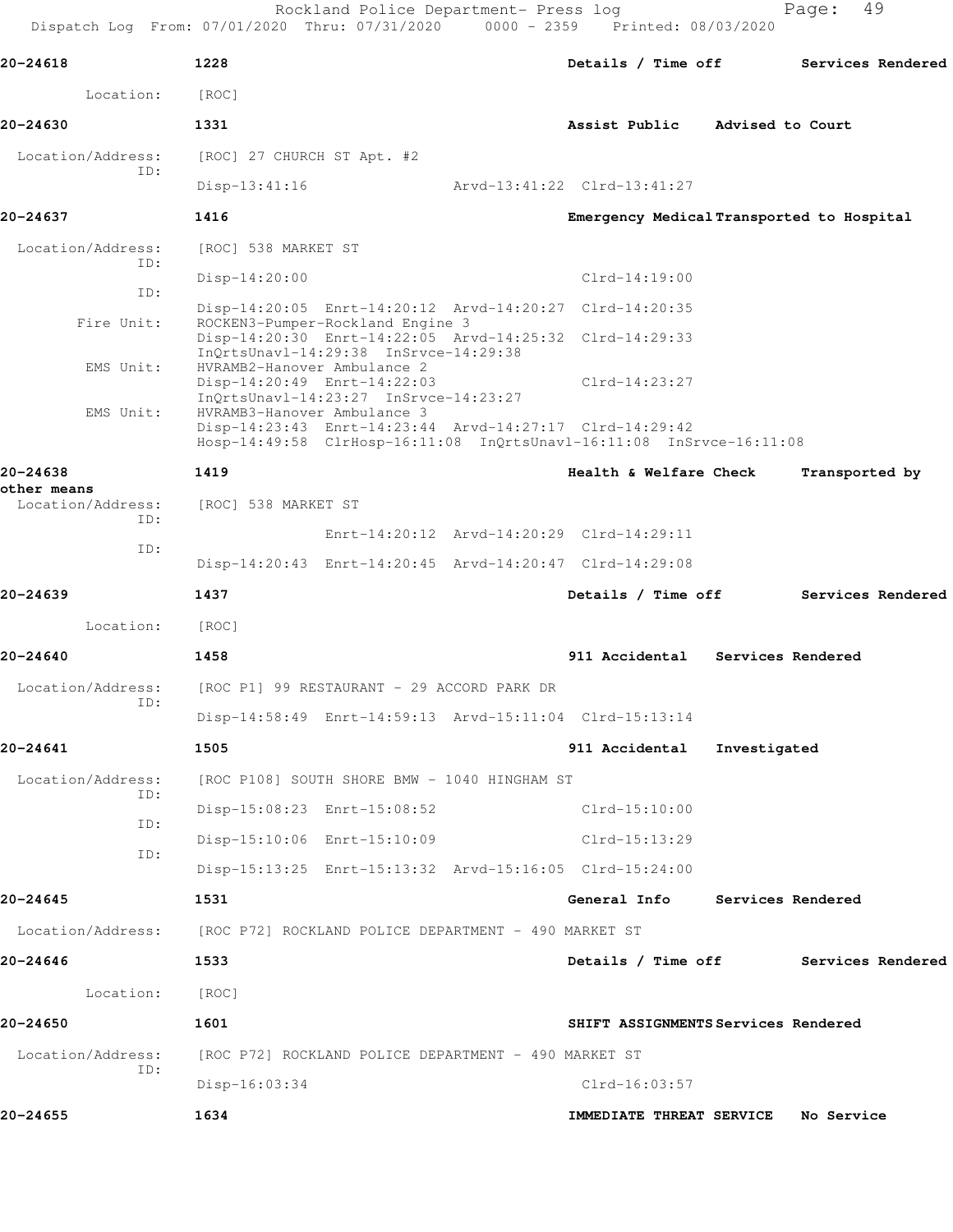|                                    | Rockland Police Department- Press log<br>Dispatch Log From: 07/01/2020 Thru: 07/31/2020 0000 - 2359 Printed: 08/03/2020 |                                     | 50<br>Page:                          |
|------------------------------------|-------------------------------------------------------------------------------------------------------------------------|-------------------------------------|--------------------------------------|
| Location/Address:                  | [ROC] 157 EAST WATER ST                                                                                                 |                                     |                                      |
| ID:                                | Disp-16:37:56 Enrt-16:38:02 Arvd-16:45:40 Clrd-16:45:44                                                                 |                                     |                                      |
| 20-24658                           | 1645                                                                                                                    | IMMEDIATE THREAT SERVICE No Service |                                      |
| Location/Address:                  | [ROC] 19 GLEN ST Apt. #1                                                                                                |                                     |                                      |
| ID:                                | $Disp-16:47:54$                                                                                                         | Arvd-16:48:01 Clrd-16:52:07         |                                      |
| 20-24661                           | 1702                                                                                                                    |                                     | Details / Time off Services Rendered |
| Location:                          | [ROC]                                                                                                                   |                                     |                                      |
| 20-24664                           | 1740                                                                                                                    |                                     | Details / Time off Services Rendered |
| Location:                          | [ROC]                                                                                                                   |                                     |                                      |
| 20-24665                           | 1759                                                                                                                    |                                     | Suspicious Activity 6one on arrival  |
| Location/Address:                  | [ROC] REED ST                                                                                                           |                                     |                                      |
| ID:                                | Disp-18:02:06 Enrt-18:02:11 Arvd-18:05:35 Clrd-18:11:29                                                                 |                                     |                                      |
| 20-24670                           | 1910                                                                                                                    | Animal Complaint Services Rendered  |                                      |
| Location/Address:                  | [ROC] PAYSON AVE                                                                                                        |                                     |                                      |
| ID:                                | Disp-19:11:57 Enrt-19:12:42 Arvd-19:14:04 Clrd-19:22:29                                                                 |                                     |                                      |
| 20-24673                           | 1937                                                                                                                    |                                     | Details / Time off Services Rendered |
| Location:                          | [ROC]                                                                                                                   |                                     |                                      |
| 20-24677                           | 2011                                                                                                                    | Details / Time off                  | Services Rendered                    |
| Location:                          | [ROC]                                                                                                                   |                                     |                                      |
| 20-24685                           | 2227                                                                                                                    | IMMEDIATE THREAT SERVICE No Service |                                      |
| Location/Address:                  | [ROC] 157 EAST WATER ST                                                                                                 |                                     |                                      |
| ID:                                | Disp-22:29:10                                                                                                           | Arvd-22:29:17 Clrd-22:31:13         |                                      |
| 20-24689                           | 2310                                                                                                                    | Burglar Alarm                       | Services Rendered                    |
| Location/Address:<br>ID:           | [ROC 84] HARMON GOLF & FITNESS CLUB - 168 CONCORD ST                                                                    |                                     |                                      |
| ID:                                | Disp-23:13:15 Enrt-23:13:20 Arvd-23:14:52 Clrd-23:24:10                                                                 |                                     |                                      |
| ID:                                | $Disp-23:16:12$                                                                                                         | Arvd-23:16:15 Clrd-23:24:07         |                                      |
|                                    | $Disp-23:19:05$                                                                                                         | Arvd-23:19:10 Clrd-23:24:04         |                                      |
| For Date: $07/15/2020 -$ Wednesday |                                                                                                                         |                                     |                                      |
| 20-24693                           | 0001                                                                                                                    | General Info                        | Services Rendered                    |
| Location/Address:                  | [ROC P72] ROCKLAND POLICE DEPARTMENT - 490 MARKET ST                                                                    |                                     |                                      |
| ID:                                | Disp-00:09:34                                                                                                           | Clrd-00:09:39                       |                                      |
| 20-24696                           | 0101                                                                                                                    | Motor Vehicle Complaint             | <b>Vehicle Towed</b>                 |
| Location/Address:                  | [ROC 60] SPRING GATE APARTMENTS - 52 HANNAH WAY                                                                         |                                     |                                      |
| ID:                                | Disp-01:03:29                                                                                                           | $Clrd-01:03:37$                     |                                      |
| 20-24703                           | 0333                                                                                                                    | Burglar Alarm                       | Building Checked/Secured             |
|                                    |                                                                                                                         |                                     |                                      |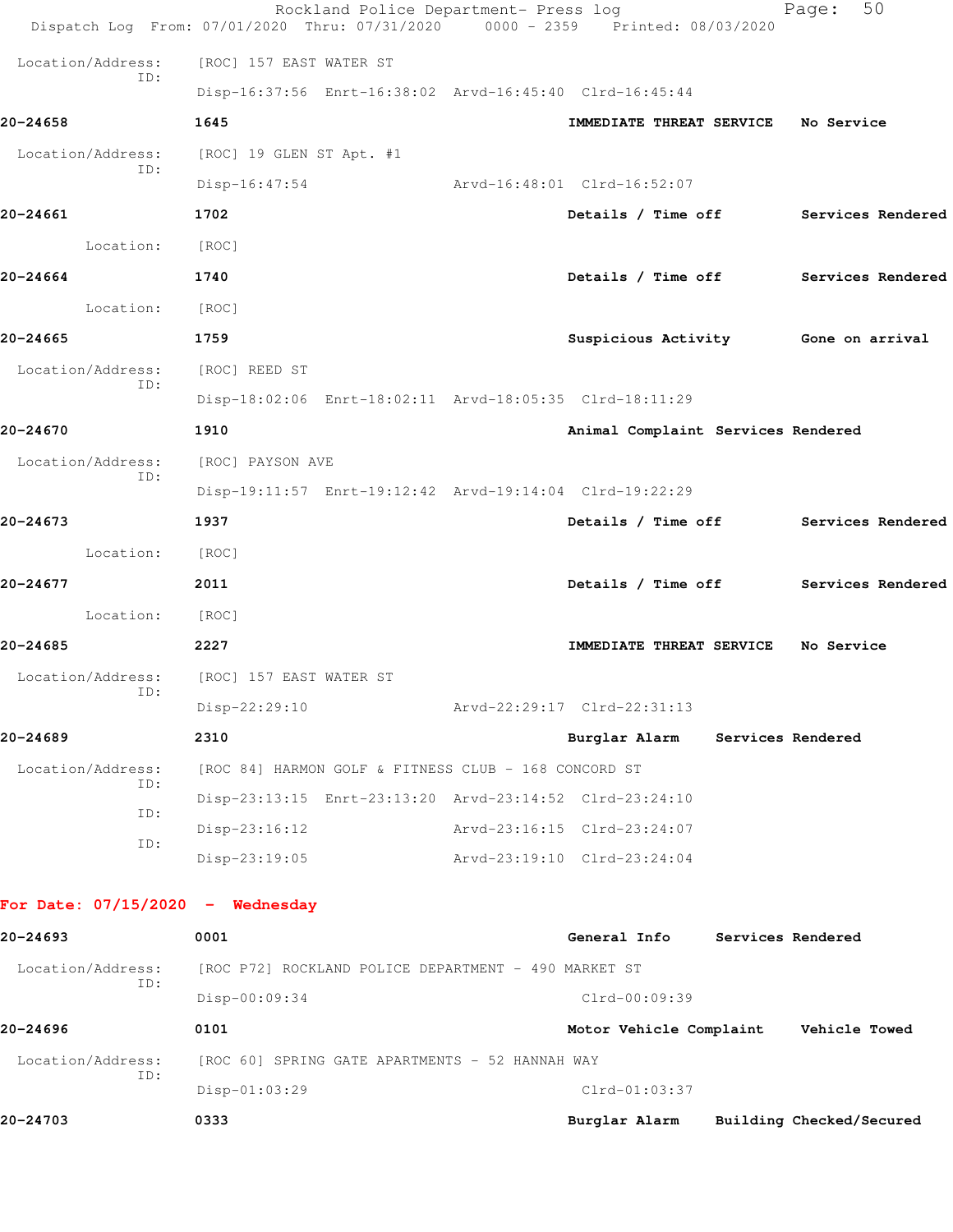|                          | Rockland Police Department- Press log<br>Dispatch Log From: 07/01/2020 Thru: 07/31/2020 | 0000 - 2359 Printed: 08/03/2020      |                    | 51<br>Page:       |  |
|--------------------------|-----------------------------------------------------------------------------------------|--------------------------------------|--------------------|-------------------|--|
| Location/Address:        | [ROC P84] PLAYERS SPORTS BAR - 86 VFW DR                                                |                                      |                    |                   |  |
| ID:                      | Disp-03:34:05 Enrt-03:34:11 Arvd-03:38:23 Clrd-03:42:42                                 |                                      |                    |                   |  |
| ID:                      | Disp-03:34:27 Enrt-03:34:34 Arvd-03:38:41 Clrd-03:42:32                                 |                                      |                    |                   |  |
| 20-24706                 | 0517                                                                                    | Building Check Appears Secure        |                    |                   |  |
| Location/Address:        | [ROC 61] UNION ST BUSINESS DISTRICT - UNION ST                                          |                                      |                    |                   |  |
| ID:                      | Disp-05:17:59                                                                           | Arvd-05:18:04 Clrd-05:43:47          |                    |                   |  |
| 20-24710                 | 0653                                                                                    | Details / Time off No Service        |                    |                   |  |
| Location:                | [ROC]                                                                                   |                                      |                    |                   |  |
| 20-24711                 | 0728                                                                                    | Details / Time off Services Rendered |                    |                   |  |
| Location:                | [ROC]                                                                                   |                                      |                    |                   |  |
| 20-24716                 | 0808                                                                                    | SHIFT ASSIGNMENTS Services Rendered  |                    |                   |  |
| Location/Address:        | [ROC P72] ROCKLAND POLICE DEPARTMENT - 490 MARKET ST                                    |                                      |                    |                   |  |
| 20-24720                 | 0819                                                                                    | Assist Public Advised to Court       |                    |                   |  |
| Location/Address:        | [ROC] 57 CHURCH ST Apt. #2                                                              |                                      |                    |                   |  |
| ID:                      | Disp-08:26:39                                                                           | Arvd-08:26:49 Clrd-09:00:00          |                    |                   |  |
| 20-24735                 | 1044                                                                                    | Animal Complaint Report Follows      |                    |                   |  |
| Location/Address:<br>ID: | [ROC] 74 MARTHA DR                                                                      |                                      |                    |                   |  |
| ID:                      | Disp-10:44:37 Enrt-10:44:40 Arvd-10:48:57 Clrd-11:03:05                                 |                                      |                    |                   |  |
|                          |                                                                                         | Arvd-10:48:32 Clrd-11:01:26          |                    |                   |  |
| 20-24744                 | 1151                                                                                    | General Info                         | No Action Required |                   |  |
| Location/Address:        | [ROC P72] ROCKLAND POLICE DEPARTMENT - 490 MARKET ST                                    |                                      |                    |                   |  |
| 20-24743                 | 1153                                                                                    | Details / Time off Services Rendered |                    |                   |  |
| Location:                | [ROC]                                                                                   |                                      |                    |                   |  |
| 20-24746                 | 1201                                                                                    | <b>BOLO</b>                          | Services Rendered  |                   |  |
| Location/Address:<br>ID: | [ROC P72] ROCKLAND POLICE DEPARTMENT - 490 MARKET ST                                    |                                      |                    |                   |  |
| ID:                      | $Disp-12:02:45$                                                                         | $Clrd-12:03:15$                      |                    |                   |  |
|                          | $Disp-12:02:45$                                                                         | $Clrd-12:03:11$                      |                    |                   |  |
| 20-24747                 | 1215                                                                                    | Details / Time off                   |                    | Services Rendered |  |
| Location:                | [ROC]                                                                                   |                                      |                    |                   |  |
| 20-24751<br>No Service   | 1227                                                                                    | Motor Vehicle Collision W/PI         |                    |                   |  |
| Location/Address:<br>ID: | [ROC] BILL DELAHUNT PKWY                                                                |                                      |                    |                   |  |
| ID:                      | Disp-12:31:17 Enrt-12:31:20 Arvd-12:33:41 Clrd-12:36:17                                 |                                      |                    |                   |  |
|                          | Disp-12:31:38 Enrt-12:31:44 Arvd-12:33:38 Clrd-12:36:26                                 |                                      |                    |                   |  |
| 20-24758                 | 1306                                                                                    | Details / Time off                   |                    | Services Rendered |  |
| Location:                | [ROC]                                                                                   |                                      |                    |                   |  |
| 20-24762                 | 1354                                                                                    | Details / Time off                   |                    | Services Rendered |  |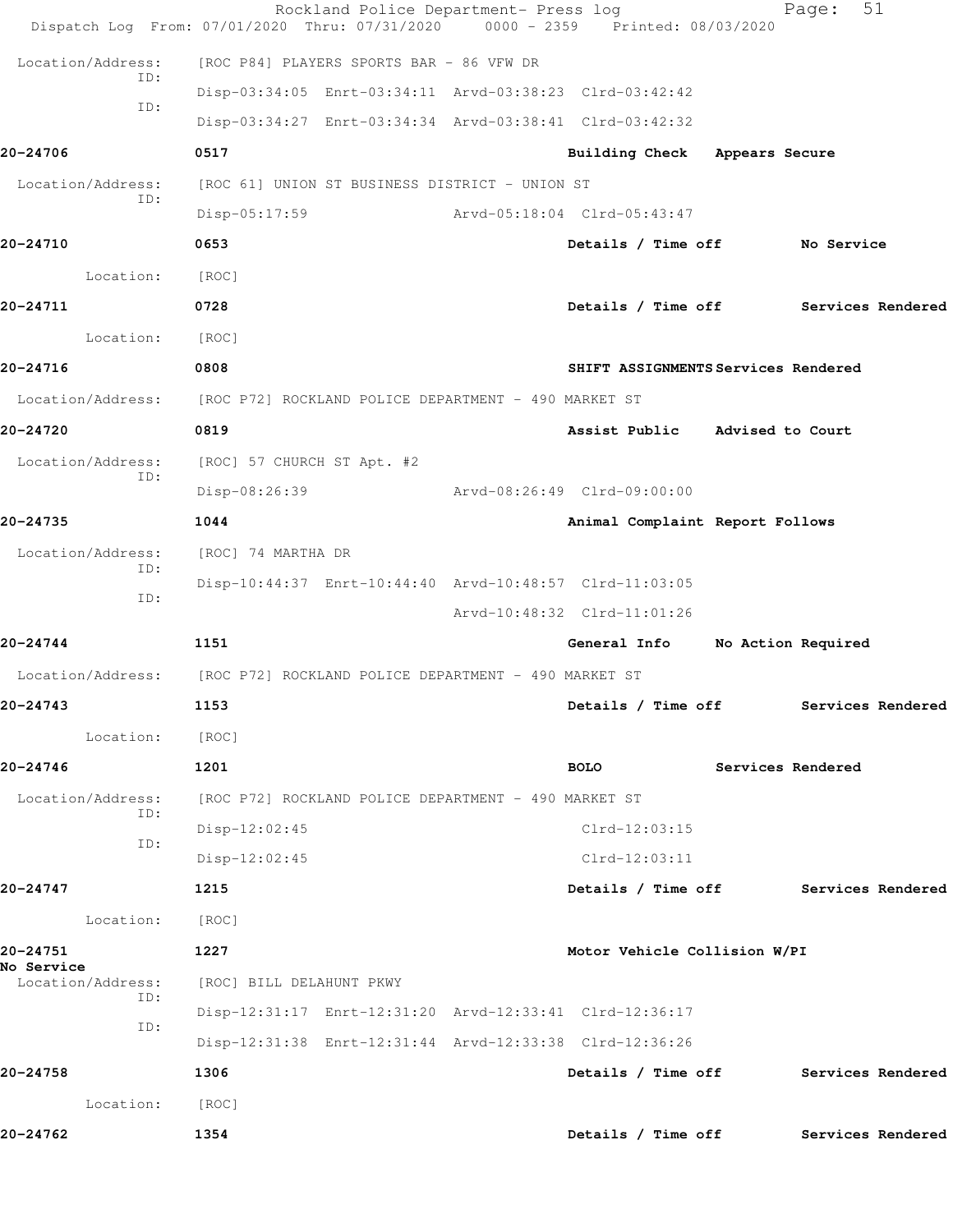| Dispatch Log From: 07/01/2020 Thru: 07/31/2020 0000 - 2359 Printed: 08/03/2020 |                                                      | Rockland Police Department- Press log |                                                         |             | 52<br>Page:                                |
|--------------------------------------------------------------------------------|------------------------------------------------------|---------------------------------------|---------------------------------------------------------|-------------|--------------------------------------------|
| Location:                                                                      | [ROC]                                                |                                       |                                                         |             |                                            |
| 20-24764                                                                       | 1403                                                 |                                       | Disturbance                                             |             | Services Rendered                          |
| Location/Address:                                                              | [ROC] 342 UNION ST                                   |                                       |                                                         |             |                                            |
| ID:                                                                            |                                                      |                                       | Disp-14:05:35 Enrt-14:05:44 Arvd-14:13:42 Clrd-14:25:12 |             |                                            |
| 20-24765                                                                       | 1412                                                 |                                       | 911 Accidental Services Rendered                        |             |                                            |
| Location/Address:                                                              | [ROC] 119 GROVE ST Apt. #264                         |                                       |                                                         |             |                                            |
| ID:                                                                            |                                                      |                                       | Disp-14:14:11 Enrt-14:14:15 Arvd-14:20:13 Clrd-14:25:35 |             |                                            |
| 20-24767                                                                       | 1420                                                 |                                       | Assist Fire Department                                  |             | Transported to                             |
| Hospital<br>Location/Address:                                                  | [ROC P45] COMFORT INN - 850 HINGHAM ST Apt. #212     |                                       |                                                         |             |                                            |
| ID:                                                                            |                                                      |                                       | Disp-14:20:50 Enrt-14:20:55 Arvd-14:25:26 Clrd-14:44:01 |             |                                            |
| ID:                                                                            |                                                      |                                       | Disp-14:22:53 Enrt-14:22:54 Arvd-14:25:29 Clrd-14:44:14 |             |                                            |
| 20-24774                                                                       | 1515                                                 |                                       | Details / Time off                                      |             | Services Rendered                          |
| Location:                                                                      | [ROC]                                                |                                       |                                                         |             |                                            |
| 20-24782                                                                       | 1601                                                 |                                       | SHIFT ASSIGNMENTS Services Rendered                     |             |                                            |
| Location/Address:                                                              | [ROC P72] ROCKLAND POLICE DEPARTMENT - 490 MARKET ST |                                       |                                                         |             |                                            |
| 20-24792                                                                       | 1725                                                 |                                       |                                                         |             | Larceny / Forgery/ Fraud Services Rendered |
| Location/Address:                                                              | [ROC] 5 BOXBERRY LN                                  |                                       |                                                         |             |                                            |
| ID:                                                                            | $Disp-17:33:02$                                      |                                       | $Clrd-17:33:13$                                         |             |                                            |
| 20-24797                                                                       | 1805                                                 |                                       | O.D FOLLOW UP                                           |             | Services Rendered                          |
| Location/Address:                                                              | [ROC P72] ROCKLAND POLICE DEPARTMENT - 490 MARKET ST |                                       |                                                         |             |                                            |
| 20-24798                                                                       | 1811                                                 |                                       | VACATION DAY                                            |             | Services Rendered                          |
| Location:                                                                      | [ROC]                                                |                                       |                                                         |             |                                            |
| 20-24801                                                                       | 1827                                                 |                                       | Disturbance                                             |             | Services Rendered                          |
| Location/Address:<br>ID:                                                       | [ROC P93] THE BANNER - 167 UNION ST                  |                                       |                                                         |             |                                            |
| ID:                                                                            |                                                      |                                       | Disp-18:30:17 Enrt-18:30:35 Arvd-18:31:31 Clrd-18:54:46 |             |                                            |
|                                                                                |                                                      |                                       | Disp-18:30:40 Enrt-18:30:43 Arvd-18:33:10 Clrd-18:54:48 |             |                                            |
| 20-24804                                                                       | 1853                                                 |                                       | Disturbance                                             | Sent On Way |                                            |
| Location/Address:<br>ID:                                                       | [ROC 138] 67 EAST WATER ST                           |                                       |                                                         |             |                                            |
| ID:                                                                            |                                                      |                                       | Disp-18:55:36 Enrt-18:56:03 Arvd-18:58:24 Clrd-19:06:21 |             |                                            |
|                                                                                |                                                      |                                       | Disp-18:55:36 Enrt-18:56:04 Arvd-18:56:10 Clrd-19:06:28 |             |                                            |
| 20-24808                                                                       | 1925                                                 |                                       | Disturbance                                             |             | Services Rendered                          |
| Location/Address:<br>ID:                                                       | [ROC] 340 CENTRE AVE Apt. #21                        |                                       |                                                         |             |                                            |
| ID:                                                                            |                                                      |                                       | Disp-19:25:43 Enrt-19:25:53 Arvd-19:25:54 Clrd-19:53:51 |             |                                            |
| ID:                                                                            |                                                      |                                       | Disp-19:25:48 Enrt-19:25:50 Arvd-19:25:51 Clrd-19:52:54 |             |                                            |
|                                                                                |                                                      |                                       | Disp-19:35:18 Enrt-19:35:20 Arvd-19:35:22 Clrd-19:43:09 |             |                                            |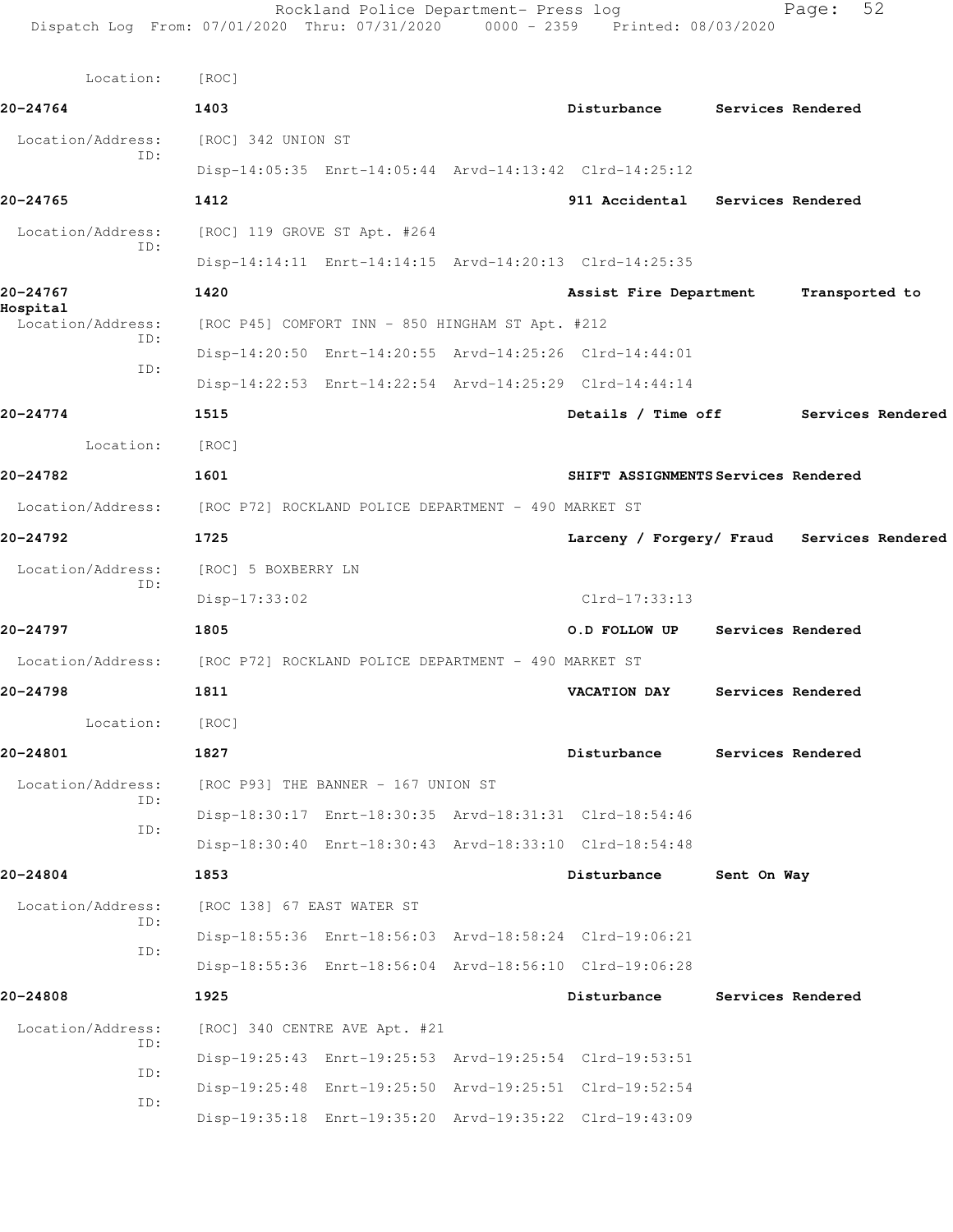|                                   | Dispatch Log From: 07/01/2020 Thru: 07/31/2020 0000 - 2359 Printed: 08/03/2020 | Rockland Police Department- Press log |                                         |                   | 53<br>Page:       |
|-----------------------------------|--------------------------------------------------------------------------------|---------------------------------------|-----------------------------------------|-------------------|-------------------|
| 20-24809                          | 1933                                                                           |                                       | Motor Vehicle Complaint                 |                   | Gone on arrival   |
| Vicinity of:                      | [ROC] STUDLEY CT @ MARTHA DR                                                   |                                       |                                         |                   |                   |
| ID:                               | Disp-19:35:04 Enrt-19:35:09 Arvd-19:37:07 Clrd-19:41:02                        |                                       |                                         |                   |                   |
| 20-24814                          | 1948                                                                           |                                       | Assist Other Agency                     |                   | Services Rendered |
| Location/Address:<br>ID:          | [ROC] 504 LIBERTY ST                                                           |                                       |                                         |                   |                   |
|                                   | Disp-19:50:52 Enrt-19:50:57 Arvd-19:53:07 Clrd-19:58:20                        |                                       |                                         |                   |                   |
| 20-24817                          | 2008                                                                           |                                       | Vandalism                               | Services Rendered |                   |
| Location/Address:<br>ID:          | [ROC] 101 CENTRAL ST                                                           |                                       |                                         |                   |                   |
|                                   | Disp-20:39:11 Enrt-20:39:14 Arvd-20:39:16 Clrd-20:39:19                        |                                       |                                         |                   |                   |
| 20-24821                          | 2032                                                                           |                                       | Assist Other Agency                     |                   | Services Rendered |
| Location/Address:<br>ID:          | [ROC] 96 CAREY ST                                                              |                                       |                                         |                   |                   |
|                                   |                                                                                |                                       | Arvd-20:32:00 Clrd-20:59:39             |                   |                   |
| 20-24823                          | 2056                                                                           |                                       | Motor Vehicle Complaint Gone on arrival |                   |                   |
| Location/Address:<br>ID:          | [ROC] PLAIN ST                                                                 |                                       |                                         |                   |                   |
|                                   | $Disp-21:03:09$                                                                |                                       | $Clrd-21:03:26$                         |                   |                   |
| 20-24828                          | 2208                                                                           |                                       | Disturbance                             | Services Rendered |                   |
| Location/Address:<br>ID:          | [ROC P75] UNION POINT - BILL DELAHUNT PKWY                                     |                                       |                                         |                   |                   |
|                                   |                                                                                |                                       | Arvd-22:08:00 Clrd-22:20:38             |                   |                   |
| 20-24831                          | 2239                                                                           |                                       | Health & Welfare Check                  |                   | Services Rendered |
| Location/Address:<br>TD:          | [ROC] 9 OLD MARKET ST                                                          |                                       |                                         |                   |                   |
| ID:                               | Disp-22:40:29 Enrt-22:40:36                                                    |                                       | $Clrd-23:00:52$                         |                   |                   |
|                                   | Disp-22:49:41 Enrt-22:49:51                                                    |                                       | Clrd-22:49:56                           |                   |                   |
| 20-24835                          | 2335                                                                           |                                       | Disturbance                             | Services Rendered |                   |
| Location/Address:<br>ID:          | [ROC] 29 CHURCH ST Apt. #2                                                     |                                       |                                         |                   |                   |
| ID:                               | Disp-23:35:34 Enrt-23:35:38                                                    |                                       | Clrd-23:37:28                           |                   |                   |
| ID:                               | Disp-23:37:23 Enrt-23:37:31 Arvd-23:37:33 Clrd-23:41:14                        |                                       |                                         |                   |                   |
|                                   | Disp-23:37:25 Enrt-23:37:30 Arvd-23:37:32 Clrd-23:41:17                        |                                       |                                         |                   |                   |
| For Date: $07/16/2020 -$ Thursday |                                                                                |                                       |                                         |                   |                   |
| 20-24838                          | 0001                                                                           |                                       | General Info                            | Services Rendered |                   |
| Location/Address:                 | [ROC P72] ROCKLAND POLICE DEPARTMENT - 490 MARKET ST                           |                                       |                                         |                   |                   |
| 20-24841                          | 0017                                                                           |                                       | Assist Public                           | Investigated      |                   |
| Location/Address:                 | [ROC] 29 CHURCH ST                                                             |                                       |                                         |                   |                   |
| ID:                               | Disp-00:18:29 Enrt-00:18:39 Arvd-00:19:06 Clrd-00:21:52                        |                                       |                                         |                   |                   |
| ID:<br>Original Call #:           | Disp-00:15:52 Enrt-00:18:22 Arvd-00:18:58 Clrd-00:22:01<br>$20 - 24840$        |                                       |                                         |                   |                   |
| 20-24840                          | 0028                                                                           |                                       | Noise Complaint Peace Restored          |                   |                   |
|                                   |                                                                                |                                       |                                         |                   |                   |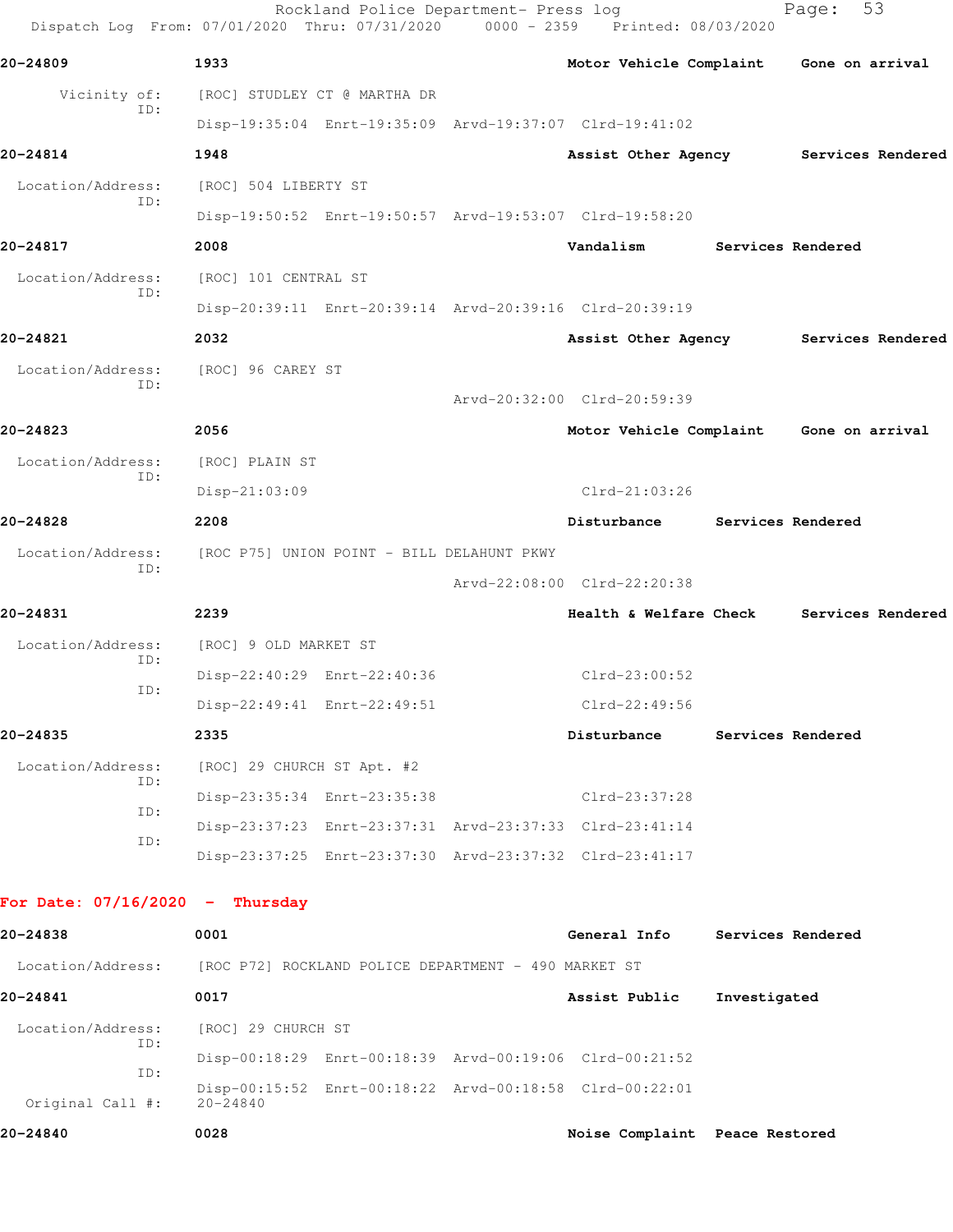| Dispatch Log From: 07/01/2020 Thru: 07/31/2020 0000 - 2359 Printed: 08/03/2020 |                     | Rockland Police Department- Press log    |                                                         | 54<br>Page:       |
|--------------------------------------------------------------------------------|---------------------|------------------------------------------|---------------------------------------------------------|-------------------|
| Location/Address:                                                              | [ROC] 29 CHURCH ST  |                                          |                                                         |                   |
| ID:                                                                            |                     |                                          | Disp-00:29:10 Enrt-00:29:12 Arvd-00:30:52 Clrd-00:36:10 |                   |
| ID:                                                                            |                     |                                          | Disp-00:30:48 Enrt-00:30:49 Arvd-00:36:02 Clrd-00:36:10 |                   |
| 20-24844                                                                       | 0138                |                                          | Disturbance                                             | Services Rendered |
| Location/Address:                                                              | [ROC] 51 HANNAH WAY |                                          |                                                         |                   |
| ID:                                                                            |                     |                                          | Disp-01:40:08 Enrt-01:40:31 Arvd-01:40:48 Clrd-01:47:05 |                   |
| ID:                                                                            |                     |                                          | Disp-01:40:08 Enrt-01:40:33 Arvd-01:40:46 Clrd-01:47:12 |                   |
| ID:                                                                            |                     |                                          | Disp-01:40:43 Enrt-01:40:44 Arvd-01:42:02 Clrd-01:47:08 |                   |
| 20-24850                                                                       | 0234                |                                          | Disturbance                                             | Peace Restored    |
| Location/Address:                                                              |                     | [ROC 114] 132 UNION ST Apt. #1           |                                                         |                   |
| ID:                                                                            |                     |                                          | Disp-02:36:42 Enrt-02:36:54 Arvd-02:37:50 Clrd-02:42:45 |                   |
| ID:                                                                            |                     |                                          | Disp-02:36:50 Enrt-02:36:54 Arvd-02:40:41 Clrd-02:42:45 |                   |
| 20-24851                                                                       | 0300                |                                          | Larceny / Forgery/ Fraud                                | Investigated      |
| Location/Address:                                                              |                     | [ROC P55] HOME DEPOT - 1149 HINGHAM ST   |                                                         |                   |
| ID:                                                                            |                     |                                          | Disp-03:02:30 Enrt-03:02:41 Arvd-03:07:56 Clrd-03:09:46 |                   |
| 20-24852                                                                       | 0310                |                                          | Unwanted Party                                          | Sent On Way       |
| Location/Address:                                                              |                     | [ROC] 105 MARKET ST Apt. #7              |                                                         |                   |
| ID:                                                                            |                     |                                          | Disp-03:13:38 Enrt-03:15:21 Arvd-03:24:38 Clrd-03:25:45 |                   |
| ID:                                                                            |                     | Disp-03:15:57 Enrt-03:16:14              | Clrd-03:24:35                                           |                   |
| ID:<br>ID:                                                                     |                     |                                          | Disp-03:16:01 Enrt-03:16:17 Arvd-03:24:32 Clrd-03:25:45 |                   |
|                                                                                |                     |                                          | Disp-03:16:06 Enrt-03:16:10 Arvd-03:24:41 Clrd-03:25:45 |                   |
| 20-24853                                                                       | 0336                |                                          | Details / Time off COMP TIME                            |                   |
| Services Rendered<br>Location:                                                 | [ROC]               |                                          |                                                         |                   |
| 20-24856                                                                       | 0352                |                                          | Burglar Alarm                                           | Appears Secure    |
| Location/Address:                                                              |                     | [ROC P84] PLAYERS SPORTS BAR - 86 VFW DR |                                                         |                   |
| ID:                                                                            |                     |                                          | Disp-03:56:55 Enrt-03:56:57 Arvd-03:59:45 Clrd-03:59:52 |                   |
| 20-24860                                                                       | 0416                |                                          | Suspicious Activity                                     | Investigated      |
| Location/Address:                                                              | [ROC] 379 UNION ST  |                                          |                                                         |                   |
| ID:<br>ID:                                                                     |                     |                                          | Disp-04:18:03 Enrt-04:18:15 Arvd-04:18:16 Clrd-04:26:52 |                   |
| ID:                                                                            |                     |                                          | Disp-04:18:05 Enrt-04:18:14 Arvd-04:18:17 Clrd-04:26:52 |                   |
|                                                                                |                     |                                          | Disp-04:18:09 Enrt-04:18:13 Arvd-04:18:19 Clrd-04:26:52 |                   |
| 20-24861                                                                       | 0427                |                                          | <b>Building Check</b>                                   | Appears Secure    |
| Location/Address:                                                              | [ROC P75] UNION ST  |                                          |                                                         |                   |
| ID:                                                                            | $Disp-04:27:59$     |                                          | Arvd-04:28:05 Clrd-04:33:13                             |                   |
| 20-24864                                                                       | 0604                |                                          | Details                                                 | Services Rendered |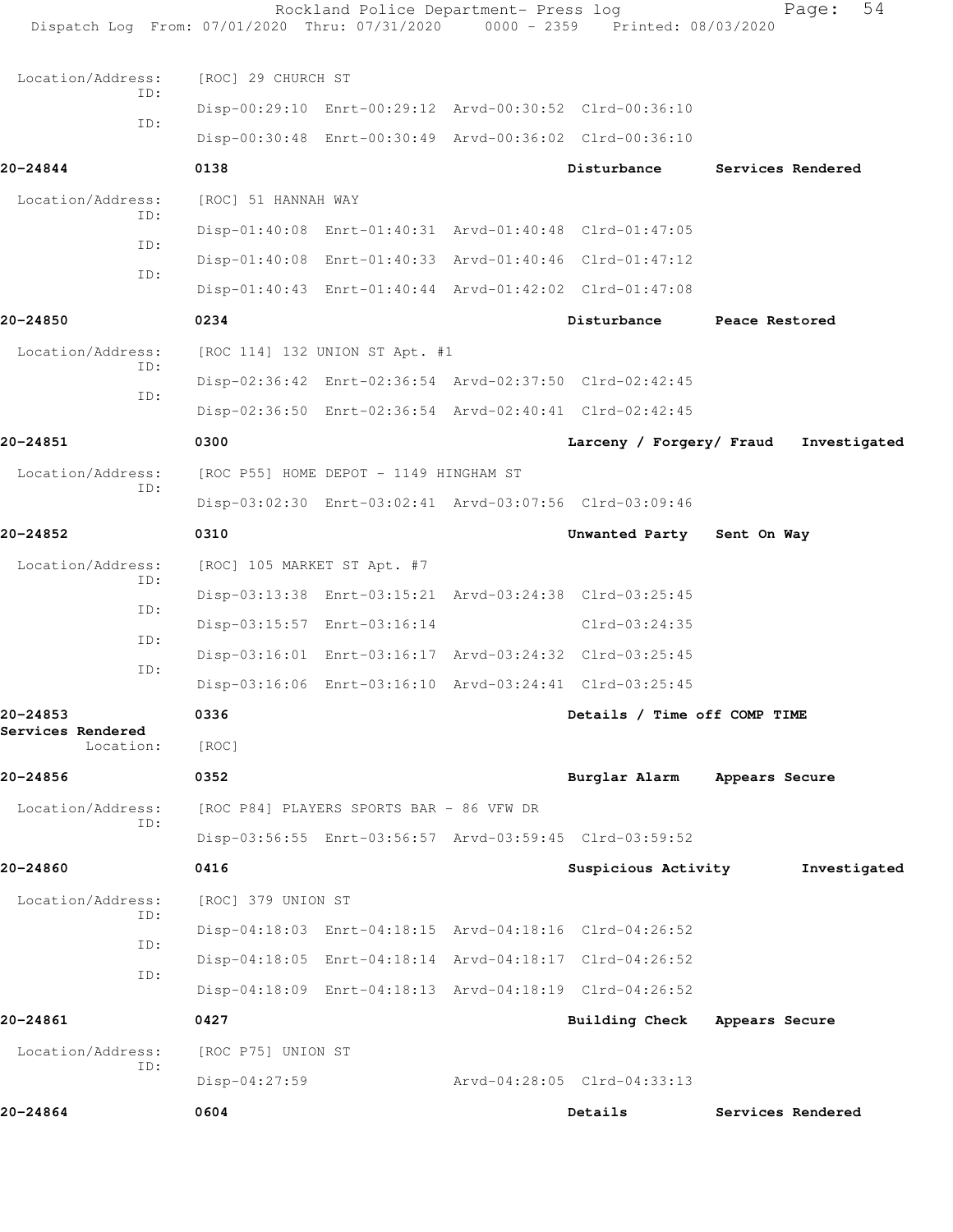|                          | Rockland Police Department- Press log<br>Dispatch Log From: 07/01/2020 Thru: 07/31/2020 0000 - 2359 Printed: 08/03/2020 |                                       |                   | Page:             | 55                |
|--------------------------|-------------------------------------------------------------------------------------------------------------------------|---------------------------------------|-------------------|-------------------|-------------------|
| Location:                | [ROC]                                                                                                                   |                                       |                   |                   |                   |
| 20-24865                 | 0639                                                                                                                    | Details / Time off COMP               |                   |                   | Services Rendered |
| Location:                | [ROC]                                                                                                                   |                                       |                   |                   |                   |
| 20-24871                 | 0805                                                                                                                    | SHIFT ASSIGNMENTS Services Rendered   |                   |                   |                   |
|                          | Location/Address: [ROC P72] ROCKLAND POLICE DEPARTMENT - 490 MARKET ST                                                  |                                       |                   |                   |                   |
| 20-24874                 | 0834                                                                                                                    | <b>CRUISER MAINTENANCE</b>            |                   |                   | Services Rendered |
|                          | Location/Address: [ROC P72] ROCKLAND POLICE DEPARTMENT - 490 MARKET ST                                                  |                                       |                   |                   |                   |
| 20-24875                 | 0851                                                                                                                    | General Info Services Rendered        |                   |                   |                   |
| Location/Address:<br>ID: | [ROC P72] ROCKLAND POLICE DEPARTMENT - 490 MARKET ST                                                                    |                                       |                   |                   |                   |
|                          |                                                                                                                         | Arvd-08:51:00 Clrd-09:50:43           |                   |                   |                   |
| 20-24879                 | 0949                                                                                                                    | 911 Hang Up                           | Gone on arrival   |                   |                   |
| Location/Address:<br>ID: | [ROC] BILL DELAHUNT PKWY                                                                                                |                                       |                   |                   |                   |
|                          | Disp-09:55:18 Enrt-09:55:25 Arvd-10:04:54 Clrd-10:15:33                                                                 |                                       |                   |                   |                   |
| 20-24880                 | 0950                                                                                                                    | Disturbance                           |                   | Services Rendered |                   |
| Location/Address:<br>ID: | [ROC] PARK OFFICE - 29 CRESTVIEW ST                                                                                     |                                       |                   |                   |                   |
| ID:                      | Disp-09:54:42 Enrt-09:55:27 Arvd-09:58:52 Clrd-10:16:07                                                                 |                                       |                   |                   |                   |
|                          | Disp-09:55:41 Enrt-09:55:44 Arvd-09:59:43 Clrd-10:15:29                                                                 |                                       |                   |                   |                   |
| 20-24885                 | 1021                                                                                                                    | Suspicious Activity Services Rendered |                   |                   |                   |
| Location/Address:<br>ID: | [ROC] 51 HANNAH WAY Apt. #B                                                                                             |                                       |                   |                   |                   |
|                          |                                                                                                                         | Arvd-10:22:12 Clrd-10:35:17           |                   |                   |                   |
| 20-24887                 | 1025                                                                                                                    | Disturbance                           |                   | Services Rendered |                   |
| Location/Address:<br>ID: | [ROC] 29 CRESTVIEW ST                                                                                                   |                                       |                   |                   |                   |
| ID:                      | Disp-10:27:58 Enrt-10:28:03 Arvd-10:32:03 Clrd-10:59:24                                                                 |                                       |                   |                   |                   |
|                          |                                                                                                                         | Arvd-10:32:35 Clrd-10:59:26           |                   |                   |                   |
| 20-24888                 | 1033                                                                                                                    | Details / Time off Services Rendered  |                   |                   |                   |
| Location:                | [ROC]                                                                                                                   |                                       |                   |                   |                   |
| 20-24892                 | 1127                                                                                                                    | Time off                              | Services Rendered |                   |                   |
| Location:                | [ROC]                                                                                                                   |                                       |                   |                   |                   |
| 20-24893                 | 1142                                                                                                                    | Details / Time off Services Rendered  |                   |                   |                   |
| Location:                | [ROC]                                                                                                                   |                                       |                   |                   |                   |
| 20-24897                 | 1224                                                                                                                    | Details                               |                   | Services Rendered |                   |
| Location:                | [ROC]                                                                                                                   |                                       |                   |                   |                   |
| 20-24899                 | 1250                                                                                                                    | Burglar Alarm Cancelled Enroute       |                   |                   |                   |
| Location/Address:<br>ID: | [ROC P84] PLAYERS SPORTS BAR - 86 VFW DR                                                                                |                                       |                   |                   |                   |
|                          | Disp-12:51:37 Enrt-12:51:55                                                                                             | $Clrd-12:54:38$                       |                   |                   |                   |
| 20-24910                 | 1327                                                                                                                    | General Info                          |                   | Services Rendered |                   |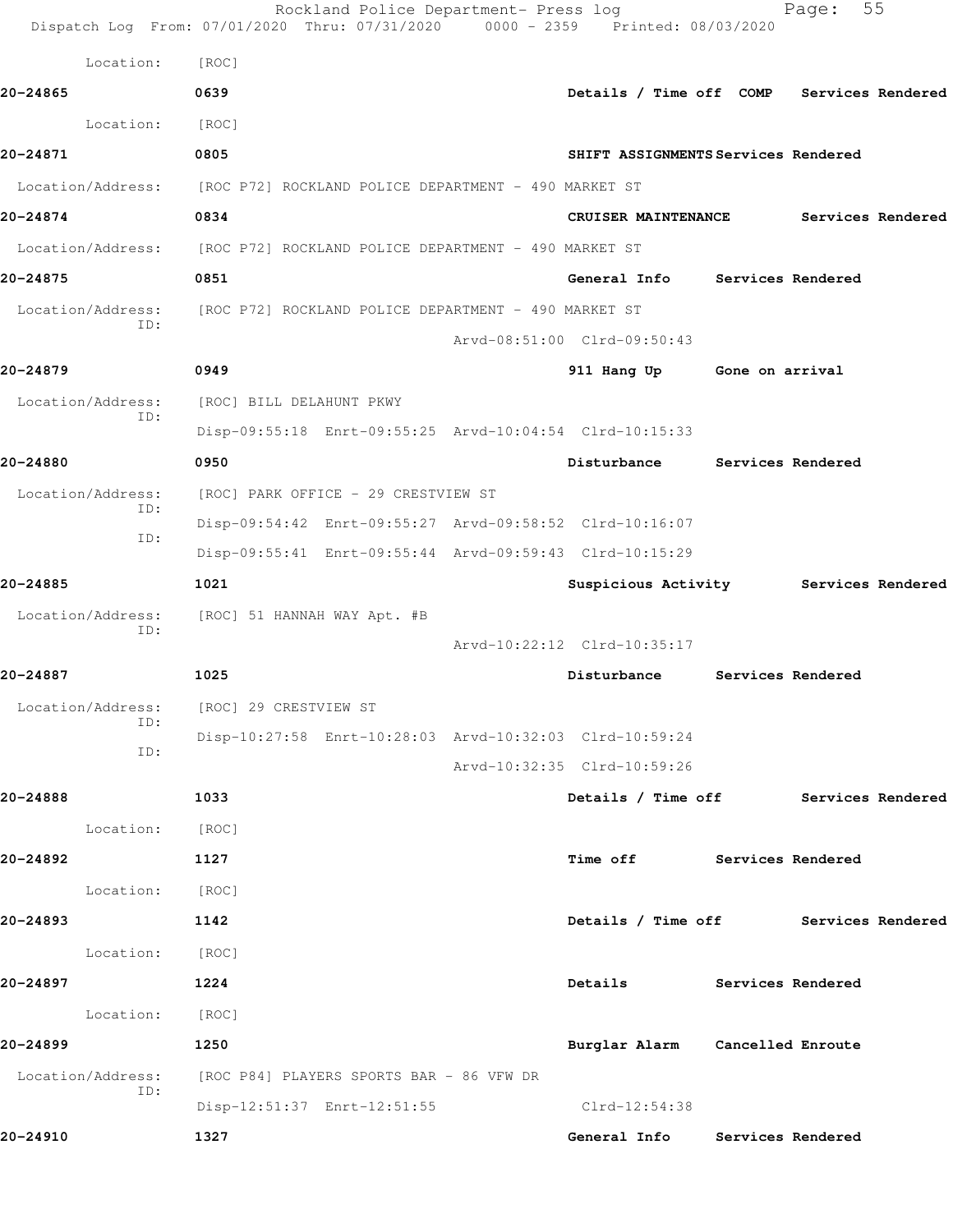|                                           | Rockland Police Department- Press log<br>Dispatch Log From: 07/01/2020 Thru: 07/31/2020 0000 - 2359 Printed: 08/03/2020              |                                            |                | Page:                 | 56 |
|-------------------------------------------|--------------------------------------------------------------------------------------------------------------------------------------|--------------------------------------------|----------------|-----------------------|----|
|                                           |                                                                                                                                      |                                            |                |                       |    |
|                                           | Location/Address: [ROC P72] ROCKLAND POLICE DEPARTMENT - 490 MARKET ST                                                               |                                            |                |                       |    |
| 20-24917                                  | 1431                                                                                                                                 | MVA Property Damage Only Report Follows    |                |                       |    |
| Location/Address:<br>ID:                  | [ROC] 329 SUMMER ST @ 40 BEECH ST                                                                                                    |                                            |                |                       |    |
| ID:                                       |                                                                                                                                      | Arvd-14:31:44 Clrd-14:53:43                |                |                       |    |
|                                           | Disp-14:31:58 Enrt-14:32:02 Arvd-14:50:58 Clrd-14:53:40                                                                              |                                            |                |                       |    |
| 20-24919                                  | 1446                                                                                                                                 | Larceny / Forgery/ Fraud Services Rendered |                |                       |    |
| Location/Address:                         | [ROC] 3 KASEY LANE                                                                                                                   |                                            |                |                       |    |
| ID:                                       | Disp-14:47:17 Enrt-14:47:20 Arvd-14:56:21 Clrd-15:07:39                                                                              |                                            |                |                       |    |
| 20-24920                                  | 1453                                                                                                                                 | 911 Hang Up Services Rendered              |                |                       |    |
| Location/Address:                         | [ROC] 19 PAYSON AVE                                                                                                                  |                                            |                |                       |    |
| ID:                                       | Disp-14:56:09 Enrt-14:56:13 Arvd-14:58:54 Clrd-15:02:29                                                                              |                                            |                |                       |    |
| 20-24929                                  | 1541                                                                                                                                 | Details / Time off Services Rendered       |                |                       |    |
| Location:                                 | [ROC]                                                                                                                                |                                            |                |                       |    |
| 20-24931                                  | 1614                                                                                                                                 | General Info                               |                | Services Not Required |    |
| Location/Address:                         | [ROC P72] ROCKLAND POLICE DEPARTMENT - 490 MARKET ST                                                                                 |                                            |                |                       |    |
| ID:                                       |                                                                                                                                      | Arvd-16:14:00 Clrd-16:18:05                |                |                       |    |
| 20-24935                                  | 1639                                                                                                                                 | General Info                               |                | Services Not Required |    |
| Location/Address:                         | [ROC P72] ROCKLAND POLICE DEPARTMENT - 490 MARKET ST                                                                                 |                                            |                |                       |    |
| ID:                                       |                                                                                                                                      | Arvd-16:39:00 Clrd-16:50:09                |                |                       |    |
| 20-24938                                  | 1723                                                                                                                                 | Motor Vehicle Collision W/PI               |                |                       |    |
| <b>Vehicle Towed</b><br>Location/Address: | [ROC P21] STATION LIQUORS - 21 EAST WATER ST                                                                                         |                                            |                |                       |    |
| Fire Unit:                                | ROCKEN3-Pumper-Rockland Engine 3<br>Disp-17:25:03 Enrt-17:27:28 Arvd-17:28:35 Clrd-17:36:48<br>InQrtsUnavl-17:38:57 InSrvce-17:45:10 |                                            |                |                       |    |
| ID:                                       | Disp-17:26:16 Enrt-17:26:19 Arvd-17:31:16 Clrd-17:45:38                                                                              |                                            |                |                       |    |
| EMS Unit:                                 | ROCKAM1-Rockland A1<br>$Disp-17:26:32$                                                                                               | Clrd-17:26:36                              |                |                       |    |
| EMS Unit:                                 | $InQrtsUnav1-17:26:39$ $InSrvce-17:26:39$<br>HVRAMB2-Hanover Ambulance 2                                                             |                                            |                |                       |    |
|                                           | Disp-17:26:44 Enrt-17:28:47<br>InQrtsUnavl-17:39:53 InSrvce-17:39:53                                                                 | $Clrd-17:29:55$                            |                |                       |    |
| ID:                                       | Disp-17:32:05 Enrt-17:32:08 Arvd-17:32:11 Clrd-18:20:24                                                                              |                                            |                |                       |    |
| Refer To Summons:<br>Summons:             | 20ROC-24938-AR<br>RAMOS SILVA MARQUES, SUELI                                                                                         |                                            |                |                       |    |
| Address:<br>Age:                          | 56 AUDUBON RD Apt. #205 WEYMOUTH, MA<br>48                                                                                           |                                            |                |                       |    |
| Charges:                                  | UNLICENSED OPERATION OF MV                                                                                                           |                                            |                |                       |    |
| 20-24947                                  | 1747                                                                                                                                 | Motor Vehicle Complaint                    |                | Gone on arrival       |    |
| Vicinity of:<br>ID:                       | [ROC] 490 MARKET ST<br>Disp-17:51:47 Enrt-17:52:01 Arvd-17:55:17 Clrd-18:00:20                                                       |                                            |                |                       |    |
| 20-24951                                  | 1829                                                                                                                                 | Disturbance                                | Peace Restored |                       |    |
|                                           |                                                                                                                                      |                                            |                |                       |    |
| Location/Address:<br>ID:                  | [ROC] 337 WEBSTER ST Apt. #R                                                                                                         |                                            |                |                       |    |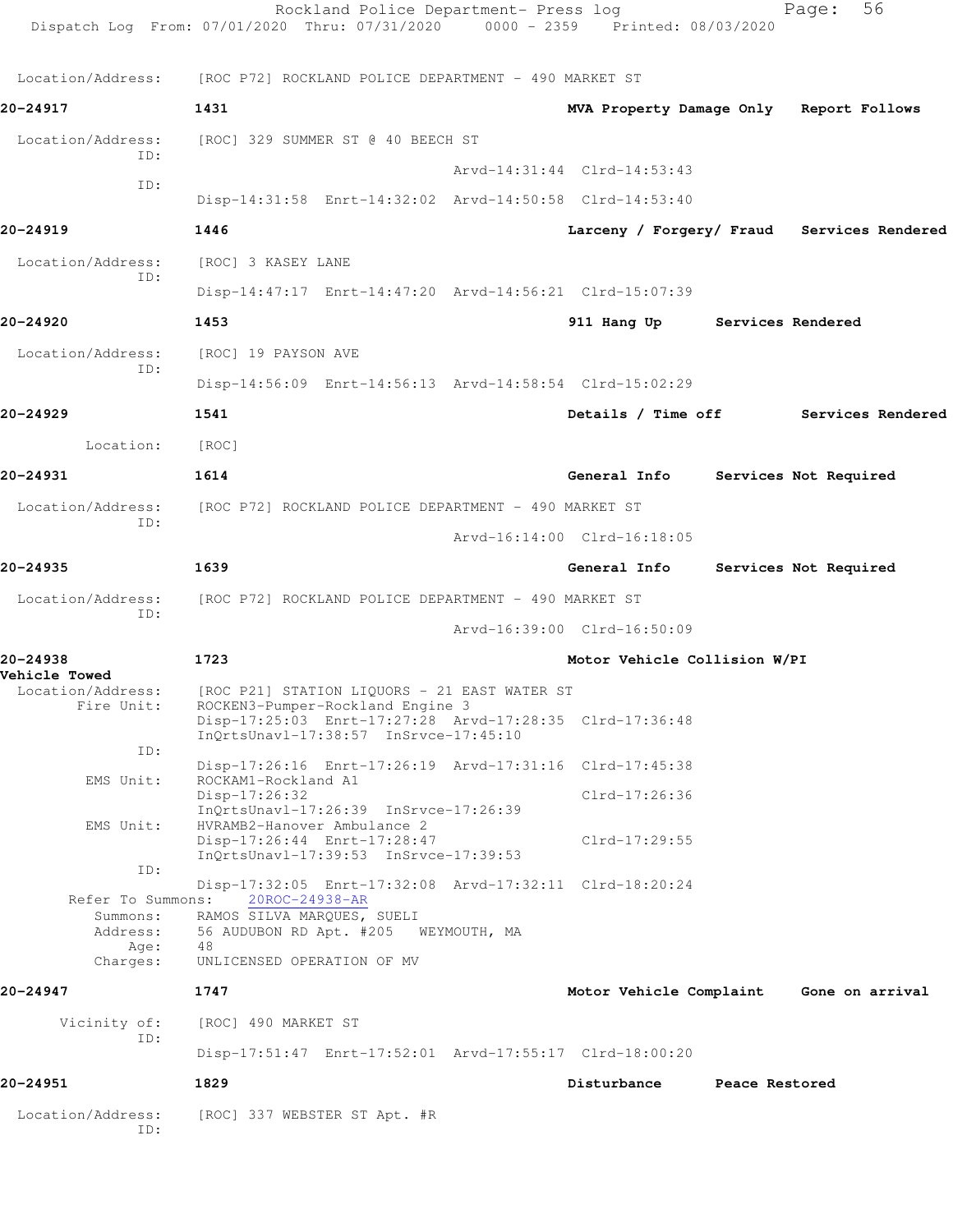| Dispatch Log From: 07/01/2020 Thru: 07/31/2020 0000 - 2359 Printed: 08/03/2020 |                                                                                                  |                                     | Rockland Police Department- Press log |                                                                                                                                 | 57<br>Page:                               |
|--------------------------------------------------------------------------------|--------------------------------------------------------------------------------------------------|-------------------------------------|---------------------------------------|---------------------------------------------------------------------------------------------------------------------------------|-------------------------------------------|
|                                                                                |                                                                                                  |                                     |                                       | Disp-18:31:58 Enrt-18:32:12 Arvd-18:36:02 Clrd-19:07:10                                                                         |                                           |
| ID:                                                                            |                                                                                                  |                                     |                                       | Disp-18:32:07 Enrt-18:32:12 Arvd-18:36:03 Clrd-19:07:12                                                                         |                                           |
| 20-24957                                                                       | 1956                                                                                             |                                     |                                       | Disturbance                                                                                                                     | Investigated                              |
| Location/Address:                                                              | [ROC] 160 MARTHA DR Apt. #E                                                                      |                                     |                                       |                                                                                                                                 |                                           |
| ID:                                                                            |                                                                                                  |                                     |                                       | Disp-19:59:52 Enrt-19:59:54 Arvd-20:17:08 Clrd-20:34:42                                                                         |                                           |
| 20-24958                                                                       | 2019                                                                                             |                                     |                                       | Details / Time off                                                                                                              | No Service                                |
| Location:                                                                      | [ROC]                                                                                            |                                     |                                       |                                                                                                                                 |                                           |
| 20-24962                                                                       | 2146                                                                                             |                                     |                                       | Assist Public                                                                                                                   | <b>Services Rendered</b>                  |
| Location/Address:<br>ID:                                                       | [ROC] 20 LIBERTY CT                                                                              |                                     |                                       |                                                                                                                                 |                                           |
| ID:                                                                            |                                                                                                  |                                     |                                       | $Arvd - 21:46:00$ $Clrd - 22:37:32$                                                                                             |                                           |
|                                                                                |                                                                                                  |                                     |                                       | Disp-21:58:33 Enrt-21:58:37 Arvd-21:58:39 Clrd-22:36:43                                                                         |                                           |
| 20-24963                                                                       | 2151                                                                                             |                                     |                                       | Burglar Alarm                                                                                                                   | Cancelled Enroute                         |
| Location/Address:<br>ID:                                                       | [ROC P84] PLAYERS SPORTS BAR - 86 VFW DR                                                         |                                     |                                       |                                                                                                                                 |                                           |
|                                                                                |                                                                                                  |                                     |                                       | Disp-21:52:48 Enrt-21:52:51 Arvd-21:54:13 Clrd-21:58:24                                                                         |                                           |
| $20 - 24964$                                                                   | 2159                                                                                             |                                     |                                       |                                                                                                                                 | Emergency Medical Transported to Hospital |
| Location/Address:<br>Fire Unit:                                                | [ROC] 20 LIBERTY CT<br>ROCKEN1-Pumper-Rockland Engine 1<br>InQrtsUnavl-22:57:53 InSrvce-22:57:56 |                                     |                                       | Disp-22:00:52 Enrt-22:00:59 Arvd-22:04:57 Clrd-22:33:50                                                                         |                                           |
| EMS Unit:                                                                      | ROCKAM1-Rockland A1                                                                              |                                     |                                       | Disp-22:00:52 Enrt-22:00:57 Arvd-22:05:00 Clrd-22:35:53<br>Hosp-22:41:03 ClrHosp-22:57:59 InQrtsUnavl-23:03:31 InSrvce-23:03:34 |                                           |
| ID:                                                                            | Disp-22:36:52                                                                                    |                                     |                                       | Arvd-22:36:55 Clrd-22:37:13                                                                                                     |                                           |
| 20-24966                                                                       | 2242                                                                                             |                                     |                                       | Disturbance                                                                                                                     | Services Rendered                         |
| Location/Address:                                                              |                                                                                                  | [ROC] COPLY GARDENS - 105 MARKET ST |                                       |                                                                                                                                 |                                           |
| ID:                                                                            |                                                                                                  |                                     |                                       | Arvd-22:42:00 Clrd-22:52:00                                                                                                     |                                           |
| ID:                                                                            |                                                                                                  |                                     |                                       | Disp-22:46:54 Enrt-22:46:57 Arvd-22:50:14 Clrd-22:51:58                                                                         |                                           |
| 20-24968                                                                       | 2259                                                                                             |                                     |                                       | Summons                                                                                                                         | No Service                                |
| Location/Address:                                                              | [ROC] 340 CENTRE AVE Apt. #21                                                                    |                                     |                                       |                                                                                                                                 |                                           |
| ID:                                                                            |                                                                                                  |                                     |                                       | Arvd-22:59:00 Clrd-23:01:09                                                                                                     |                                           |
| For Date: $07/17/2020 -$ Friday                                                |                                                                                                  |                                     |                                       |                                                                                                                                 |                                           |
| 20-24974                                                                       | 0000                                                                                             |                                     |                                       | General Info No Service                                                                                                         |                                           |
| Location/Address:                                                              | [ROC P72] ROCKLAND POLICE DEPARTMENT - 490 MARKET ST                                             |                                     |                                       |                                                                                                                                 |                                           |
| ID:                                                                            | $Disp-00:21:10$                                                                                  |                                     |                                       | $Clrd-00:21:16$                                                                                                                 |                                           |
| 20-24978                                                                       | 0153                                                                                             |                                     |                                       | Disturbance                                                                                                                     | Peace Restored                            |
| Location/Address:                                                              | [ROC] 137 J A DUNN MEM DR                                                                        |                                     |                                       |                                                                                                                                 |                                           |
| ID:                                                                            |                                                                                                  |                                     |                                       | Disp-01:56:45 Enrt-01:56:54 Arvd-01:57:54 Clrd-01:58:01                                                                         |                                           |
| ID:<br>ID:                                                                     | Disp-01:56:49 Enrt-01:56:51                                                                      |                                     |                                       | $Clrd-01:57:50$                                                                                                                 |                                           |
|                                                                                |                                                                                                  |                                     |                                       |                                                                                                                                 |                                           |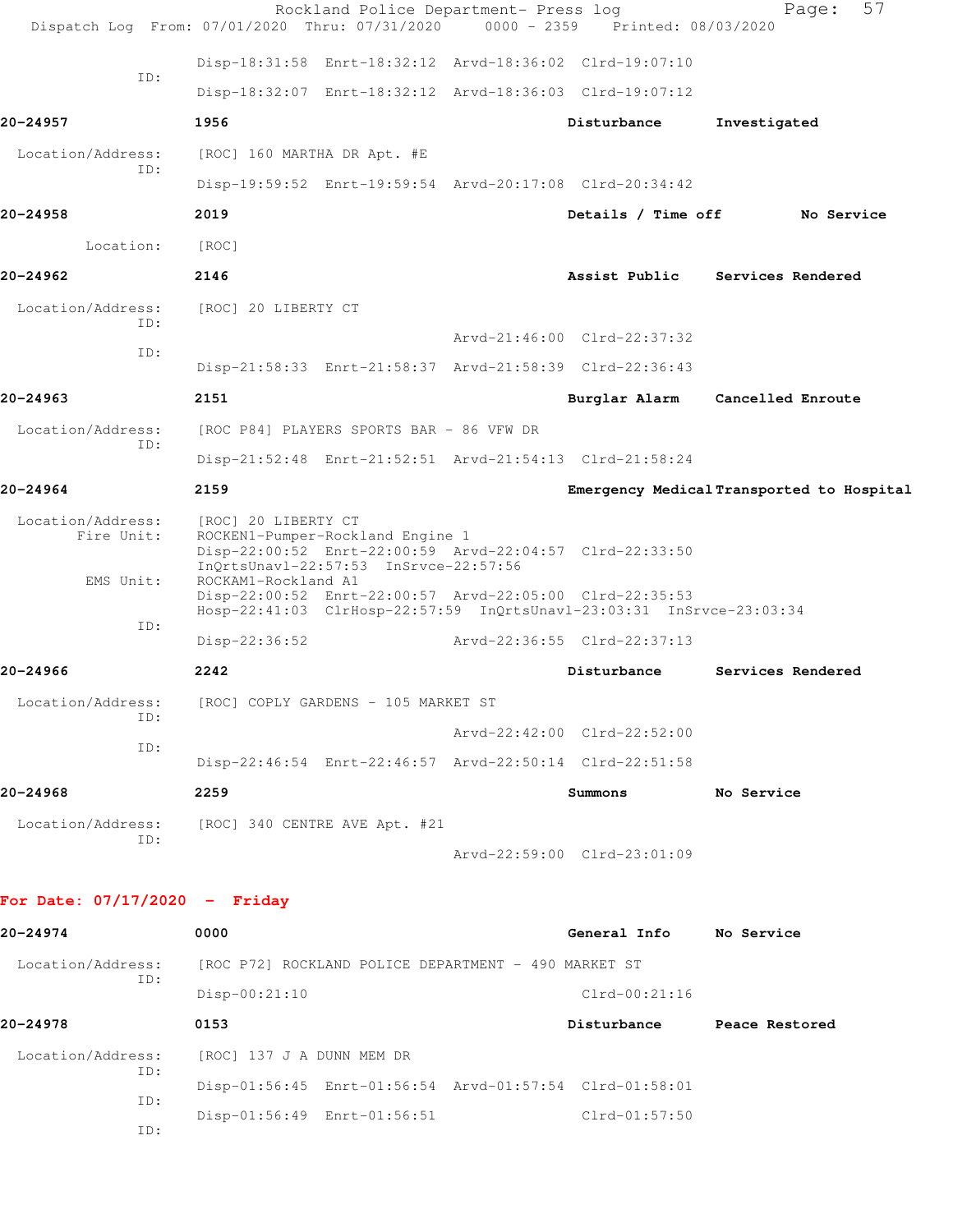|                          | Rockland Police Department- Press log<br>Dispatch Log From: 07/01/2020 Thru: 07/31/2020 0000 - 2359 Printed: 08/03/2020 |                    |                               |                   | 58<br>Page:                               |
|--------------------------|-------------------------------------------------------------------------------------------------------------------------|--------------------|-------------------------------|-------------------|-------------------------------------------|
|                          | Disp-01:57:43 Enrt-01:57:45 Arvd-01:57:47 Clrd-02:03:17                                                                 |                    |                               |                   |                                           |
| ID:                      | Disp-01:58:39                                                                                                           |                    | Arvd-01:58:42 Clrd-02:03:22   |                   |                                           |
| 20-24987                 | 0551                                                                                                                    |                    | Building Check Appears Secure |                   |                                           |
| Location/Address:        | [ROC] UNION ST                                                                                                          |                    |                               |                   |                                           |
| ID:                      |                                                                                                                         |                    | Arvd-05:51:46 Clrd-06:06:39   |                   |                                           |
| 20-24993                 | 0649                                                                                                                    |                    | Burglar Alarm                 |                   | Building Checked/Secured                  |
| Location/Address:<br>ID: | [ROC P84] PLAYERS SPORTS BAR - 86 VFW DR                                                                                |                    |                               |                   |                                           |
|                          | Disp-06:49:43 Enrt-06:49:45 Arvd-06:54:55 Clrd-06:57:40                                                                 |                    |                               |                   |                                           |
| 20-24999                 | 0801                                                                                                                    |                    | General Info                  | Services Rendered |                                           |
| Location/Address:        | [ROC P72] ROCKLAND POLICE DEPARTMENT - 490 MARKET ST                                                                    |                    |                               |                   |                                           |
| 20-25002                 | 0833                                                                                                                    |                    | Disturbance                   | Gone on arrival   |                                           |
| Location/Address:<br>ID: | [ROC] 26 WHEELER AVE                                                                                                    |                    |                               |                   |                                           |
| ID:                      | Disp-08:36:27 Enrt-08:37:23 Arvd-08:46:42 Clrd-09:12:26                                                                 |                    |                               |                   |                                           |
| ID:                      | Disp-08:39:24 Enrt-08:39:26                                                                                             |                    | Clrd-09:07:53                 |                   |                                           |
|                          | $Disp-08:46:53$                                                                                                         |                    | Arvd-08:46:58 Clrd-09:03:49   |                   |                                           |
| 20-25003                 | 0904                                                                                                                    | Details / Time off |                               | No Service        |                                           |
| Location:                | [ROC]                                                                                                                   |                    |                               |                   |                                           |
| 20-25006                 | 0926                                                                                                                    |                    | Summons                       |                   | Services Rendered                         |
| Location/Address:<br>ID: | [ROC] 340 CENTRE AVE Apt. #21                                                                                           |                    |                               |                   |                                           |
|                          |                                                                                                                         |                    | Arvd-09:26:00 Clrd-09:40:44   |                   |                                           |
| 20-25007                 | 0939                                                                                                                    |                    | Summons                       | No Service        |                                           |
| Location/Address:<br>ID: | [ROC] 29 CRESTVIEW ST                                                                                                   |                    |                               |                   |                                           |
|                          | $Disp-09:40:44$                                                                                                         |                    | Arvd-09:43:49 Clrd-10:16:27   |                   |                                           |
| 20-25012                 | 1008                                                                                                                    |                    | <b>Time off</b>               | No Service        |                                           |
| Location:                | [ROC]                                                                                                                   |                    |                               |                   |                                           |
| 20-25019                 | 1054                                                                                                                    |                    | Harassment                    |                   | Services Rendered                         |
| Location/Address:<br>ID: | [ROC] 26 BEAL CT                                                                                                        |                    |                               |                   |                                           |
|                          | Disp-11:03:13 Enrt-11:03:17 Arvd-11:11:26 Clrd-11:19:26                                                                 |                    |                               |                   |                                           |
| 20-25023                 | 1110                                                                                                                    |                    |                               |                   | Follow-Up Investigation Services Rendered |
| Location/Address:<br>ID: | [ROC P55] HOME DEPOT - 1149 HINGHAM ST                                                                                  |                    |                               |                   |                                           |
|                          | $Disp-11:16:26$                                                                                                         |                    | Arvd-11:20:35 Clrd-11:22:45   |                   |                                           |
| 20-25025                 | 1124                                                                                                                    |                    | Motor Vehicle Stop            |                   | Verbal Warning                            |
| Location/Address:<br>ID: | [ROC] EAST WATER ST                                                                                                     |                    |                               |                   |                                           |
|                          |                                                                                                                         |                    | Arvd-11:24:00 Clrd-11:26:57   |                   |                                           |
| 20-25030<br>Required     | 1206                                                                                                                    |                    | Police Information            |                   | No Action                                 |
| Location/Address:        | [ROC P72] ROCKLAND POLICE DEPARTMENT - 490 MARKET ST                                                                    |                    |                               |                   |                                           |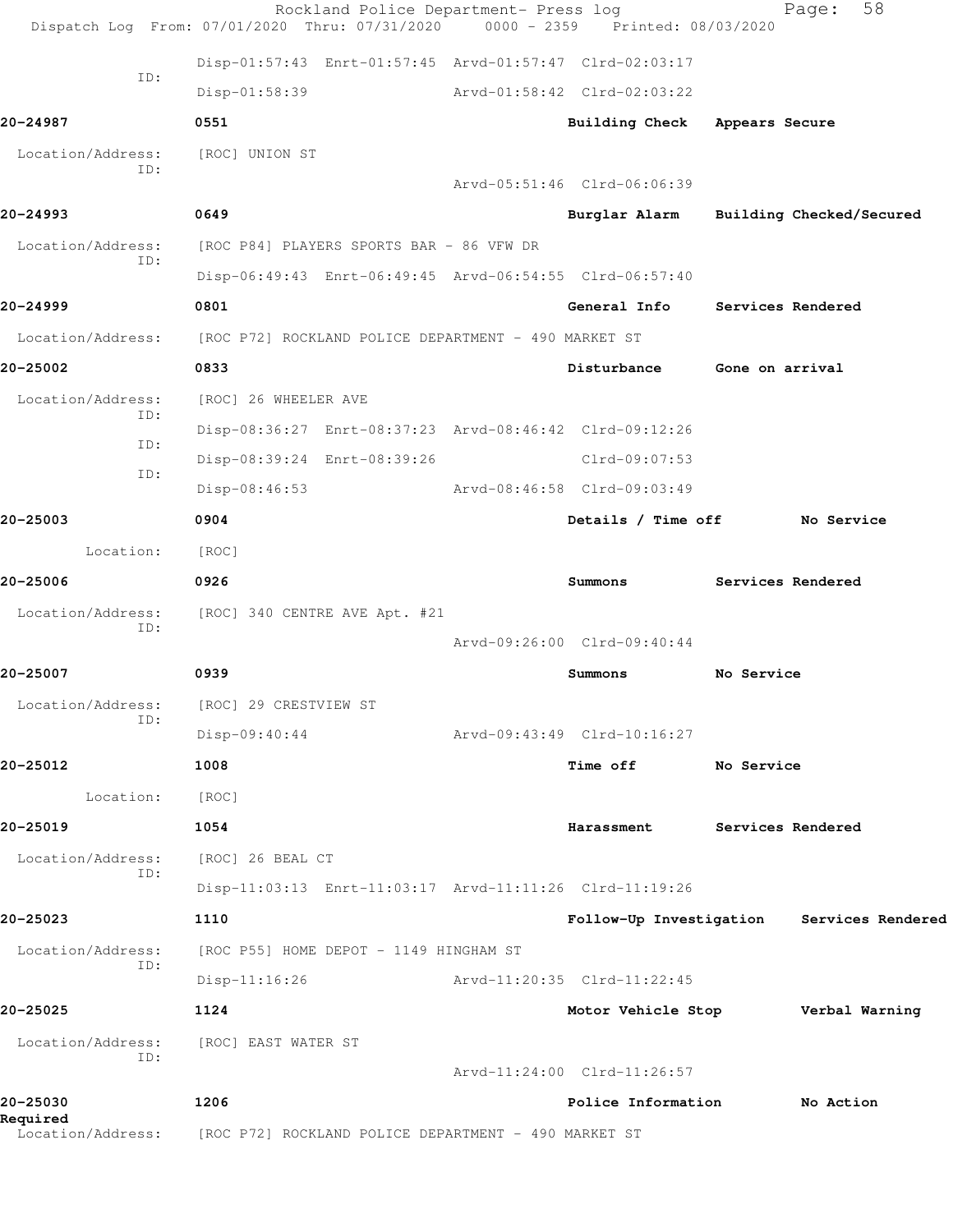|                                    | Rockland Police Department- Press log<br>Dispatch Log From: 07/01/2020 Thru: 07/31/2020 0000 - 2359 Printed: 08/03/2020 |                               |                          | 59<br>Page:                                |  |
|------------------------------------|-------------------------------------------------------------------------------------------------------------------------|-------------------------------|--------------------------|--------------------------------------------|--|
| ID:                                | Disp-12:09:32                                                                                                           | $Clrd-12:10:28$               |                          |                                            |  |
| 20-25037                           | 1330                                                                                                                    |                               |                          | MVA Property Damage Only Services Rendered |  |
| Location/Address:                  | [ROC 95] ROCKLAND TRUST - 288 UNION ST                                                                                  |                               |                          |                                            |  |
| ID:                                | Disp-13:32:57 Enrt-13:33:02 Arvd-13:36:29 Clrd-13:48:29                                                                 |                               |                          |                                            |  |
| ID:                                | Disp-13:38:06                                                                                                           | Arvd-13:40:20 Clrd-13:47:17   |                          |                                            |  |
| 20-25040                           | 1349                                                                                                                    | Threats                       | <b>Services Rendered</b> |                                            |  |
| Location/Address:                  | [ROC] 9 SUNNYBANK AVE @ 260 E WATER ST                                                                                  |                               |                          |                                            |  |
| ID:                                | Disp-13:50:22                                                                                                           | Arvd-13:54:53 Clrd-13:56:05   |                          |                                            |  |
| ID:                                | Disp-13:50:22                                                                                                           | Arvd-13:54:49 Clrd-13:56:01   |                          |                                            |  |
| 20-25044                           | 1413                                                                                                                    | Motor Vehicle Stop            |                          | Citation/Warning                           |  |
| Issued<br>Location/Address:        | [ROC] WEST WATER ST @ MONROE ST                                                                                         |                               |                          |                                            |  |
| ID:                                |                                                                                                                         | Arvd-14:13:00 Clrd-14:26:42   |                          |                                            |  |
| 20-25046                           | 1423                                                                                                                    | Motor Vehicle Stop            |                          | Services Rendered                          |  |
| Location/Address:                  | [ROC] MARKET ST                                                                                                         |                               |                          |                                            |  |
| ID:                                |                                                                                                                         | Arvd-14:23:00 Clrd-14:26:56   |                          |                                            |  |
| 20-25049                           | 1440                                                                                                                    | Threats                       | Investigated             |                                            |  |
| Location/Address:                  | [ROC 38] ALLSTATE GLASS - 53 AIR STATION INDUSTRIAL PARK                                                                |                               |                          |                                            |  |
| ID:                                | Disp-14:46:49 Enrt-14:56:29                                                                                             | Clrd-15:16:58                 |                          |                                            |  |
| 20-25054                           | 1451                                                                                                                    | 911 Accidental Arrest(s) Made |                          |                                            |  |
| Location/Address:                  | [ROC] 141 MARTHA DR Apt. #E                                                                                             |                               |                          |                                            |  |
| ID:                                | Disp-14:53:02 Enrt-14:56:23 Arvd-15:00:39 Clrd-15:39:02                                                                 |                               |                          |                                            |  |
| ID:<br>Refer To Arrest:<br>Arrest: | Disp-14:56:34 Enrt-14:56:36 Arvd-15:00:39 Clrd-15:23:01<br>20ROC-25054-AR<br>BARONE, SEANNA M                           |                               |                          |                                            |  |
| Age:<br>Charges:                   | Address: 141 MARTHA DR Apt. #E ROCKLAND, MA<br>30<br>Default Warrant<br>Straight Warrant                                |                               |                          |                                            |  |
| 20-25060                           | 1530                                                                                                                    | Vandalism                     | Investigated             |                                            |  |
| Location/Address:                  | [ROC P24] JMD REMODELING - 83 EAST WATER ST                                                                             |                               |                          |                                            |  |
| ID:                                | Disp-15:58:17 Enrt-15:58:25                                                                                             | $Clrd-15:59:00$               |                          |                                            |  |
| ID:                                | $Disp-16:20:09$                                                                                                         | Arvd-16:20:15 Clrd-16:20:21   |                          |                                            |  |
| 20-25061                           | 1533                                                                                                                    | Threats                       | Summons To Court         |                                            |  |
| Location/Address:<br>ID:           | [ROC] 48 CENTRE AVE                                                                                                     |                               |                          |                                            |  |
| ID:                                | Disp-15:35:10 Enrt-15:35:17 Arvd-15:35:19 Clrd-16:17:30                                                                 |                               |                          |                                            |  |
| ID:                                | Disp-15:35:10 Enrt-15:35:20 Arvd-15:38:39 Clrd-16:17:33                                                                 |                               |                          |                                            |  |
| ID:                                | Disp-15:35:10 Enrt-15:35:23 Arvd-15:38:33 Clrd-15:58:09                                                                 |                               |                          |                                            |  |
| Refer To Summons:                  | Disp-15:59:10<br>20ROC-25061-AR                                                                                         | Arvd-15:59:15 Clrd-16:06:11   |                          |                                            |  |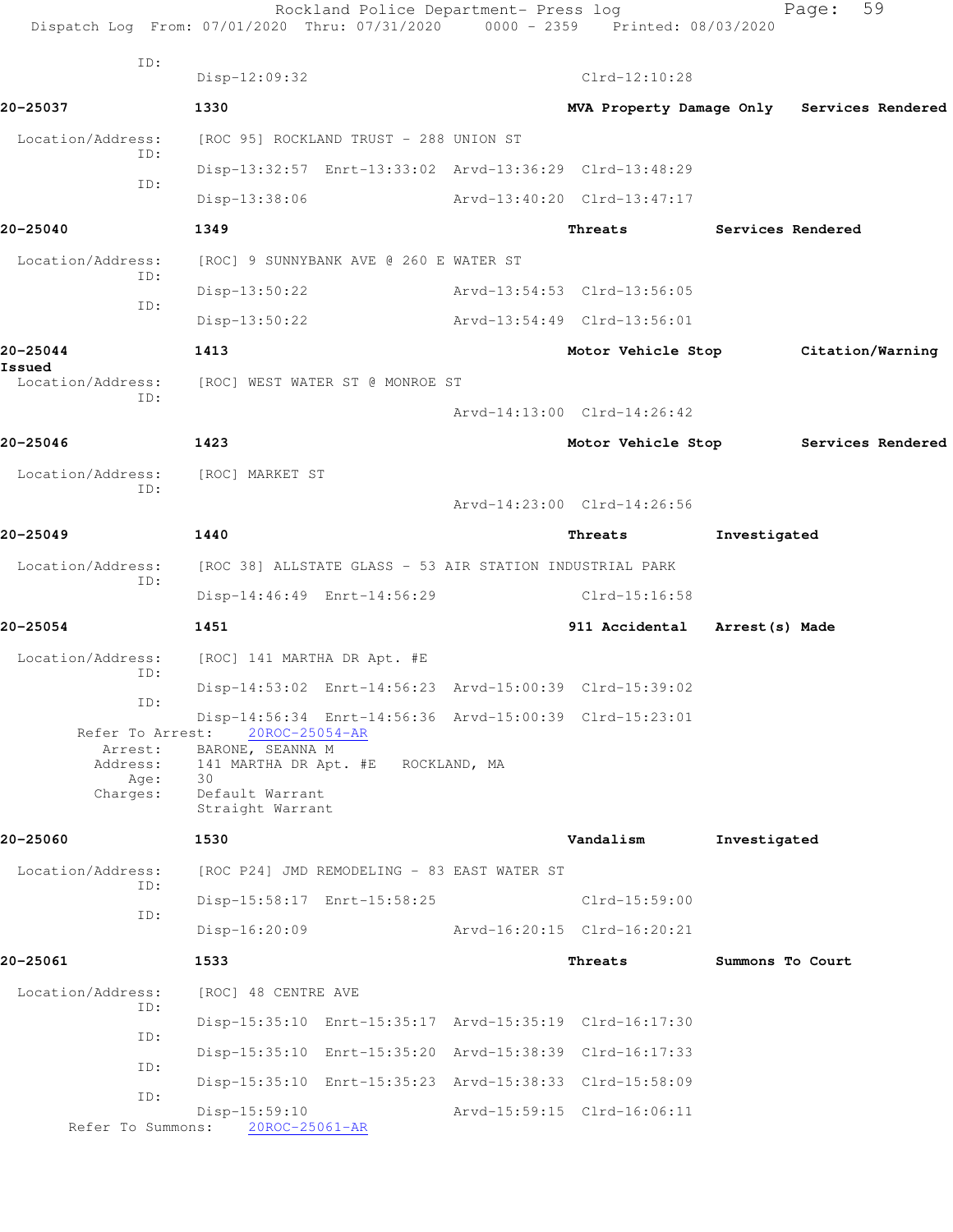| Dispatch Log From: 07/01/2020 Thru: 07/31/2020 0000 - 2359 Printed: 08/03/2020 |                                                                                            | Rockland Police Department- Press log |                                                         |                   | Page:             | 60                |
|--------------------------------------------------------------------------------|--------------------------------------------------------------------------------------------|---------------------------------------|---------------------------------------------------------|-------------------|-------------------|-------------------|
| Summons:<br>Address:<br>Age:<br>Charges:                                       | CEURVELS, MICHAEL WATSON<br>48 CENTRE AVE ROCKLAND, MA<br>36<br>ASSAULT W/DANGEROUS WEAPON |                                       |                                                         |                   |                   |                   |
| 20-25062                                                                       | 1539                                                                                       |                                       | Prisioner Transport Services Rendered                   |                   |                   |                   |
| Location/Address:                                                              | [HIN] HINGHAM DISTRICT - 28 GEORGE WASHINGTON BLVD                                         |                                       |                                                         |                   |                   |                   |
| ID:                                                                            |                                                                                            |                                       | Disp-15:41:32 Enrt-15:44:28 Arvd-16:18:03 Clrd-16:18:11 |                   |                   |                   |
| 20-25063                                                                       | 1550                                                                                       |                                       | 911 Hang Up                                             | Investigated      |                   |                   |
| Location/Address:                                                              | [ROC] 100 WEYMOUTH ST                                                                      |                                       |                                                         |                   |                   |                   |
| ID:                                                                            | $Disp-16:20:54$                                                                            |                                       | Arvd-16:21:01 Clrd-16:21:06                             |                   |                   |                   |
| 20-25064                                                                       | 1609                                                                                       |                                       | SHIFT ASSIGNMENTS Services Rendered                     |                   |                   |                   |
| Location/Address: [ROC P72] ROCKLAND POLICE DEPARTMENT - 490 MARKET ST         |                                                                                            |                                       |                                                         |                   |                   |                   |
| 20-25065                                                                       | 1621                                                                                       |                                       | Disturbance                                             | Peace Restored    |                   |                   |
| Location/Address:<br>ID:                                                       | [ROC] 294 HOWARD ST                                                                        |                                       |                                                         |                   |                   |                   |
| ID:                                                                            |                                                                                            |                                       | Disp-16:22:56 Enrt-16:23:03 Arvd-16:24:19 Clrd-16:42:56 |                   |                   |                   |
| ID:                                                                            |                                                                                            |                                       | Disp-16:22:56 Enrt-16:23:03 Arvd-16:39:01 Clrd-16:43:03 |                   |                   |                   |
| ID:                                                                            |                                                                                            |                                       | Disp-16:24:30 Enrt-16:24:33 Arvd-16:39:04 Clrd-16:42:58 |                   |                   |                   |
|                                                                                |                                                                                            | Disp-16:25:11 Enrt-16:25:16           | $Clrd-16:28:24$                                         |                   |                   |                   |
| 20-25067                                                                       | 1637                                                                                       |                                       | CRUISER MAINTENANCE                                     |                   |                   | Services Rendered |
| Location/Address:<br>ID:                                                       | [ROC P72] ROCKLAND POLICE DEPARTMENT - 490 MARKET ST                                       |                                       |                                                         |                   |                   |                   |
|                                                                                |                                                                                            |                                       | Arvd-16:37:00 Clrd-16:50:55                             |                   |                   |                   |
| 20-25068                                                                       | 1702                                                                                       |                                       | General Info                                            |                   | Services Rendered |                   |
| Location/Address:                                                              | [ROC P72] ROCKLAND POLICE DEPARTMENT - 490 MARKET ST                                       |                                       |                                                         |                   |                   |                   |
| 20-25076                                                                       | 1856                                                                                       |                                       | Health & Welfare Check                                  |                   |                   | Services Rendered |
| Location/Address:<br>ID:                                                       | [ROC] 10 WINTER CIR                                                                        |                                       |                                                         |                   |                   |                   |
|                                                                                |                                                                                            |                                       | Disp-18:57:00 Enrt-19:00:03 Arvd-19:00:04 Clrd-19:07:13 |                   |                   |                   |
| 20-25077                                                                       | 1857                                                                                       |                                       | Suspicious Activity Services Rendered                   |                   |                   |                   |
| Location/Address:<br>ID:                                                       | [ROC P55] HOME DEPOT - 1149 HINGHAM ST                                                     |                                       |                                                         |                   |                   |                   |
|                                                                                |                                                                                            |                                       | Disp-19:02:51 Enrt-19:02:53 Arvd-19:11:14 Clrd-19:20:49 |                   |                   |                   |
| 20-25079                                                                       | 1924                                                                                       |                                       | Assist Public                                           | Services Rendered |                   |                   |
| Location/Address:<br>ID:                                                       | [ROC] 294 HOWARD ST                                                                        |                                       |                                                         |                   |                   |                   |
|                                                                                |                                                                                            |                                       | Disp-19:29:53 Enrt-19:33:09 Arvd-19:33:11 Clrd-20:05:45 |                   |                   |                   |
| 20-25080                                                                       | 1957                                                                                       |                                       | Harassment                                              | Advised to Court  |                   |                   |
| Location/Address:<br>ID:                                                       | [ROC] 57 VINTON TER                                                                        |                                       |                                                         |                   |                   |                   |
|                                                                                | Disp-20:05:03                                                                              |                                       | Arvd-20:05:34 Clrd-20:07:25                             |                   |                   |                   |
| 20-25089                                                                       | 2043                                                                                       |                                       | Suspicious Activity                                     |                   |                   | Services Rendered |
| Location/Address:<br>ID:                                                       | [ROC] GROVE ST                                                                             |                                       |                                                         |                   |                   |                   |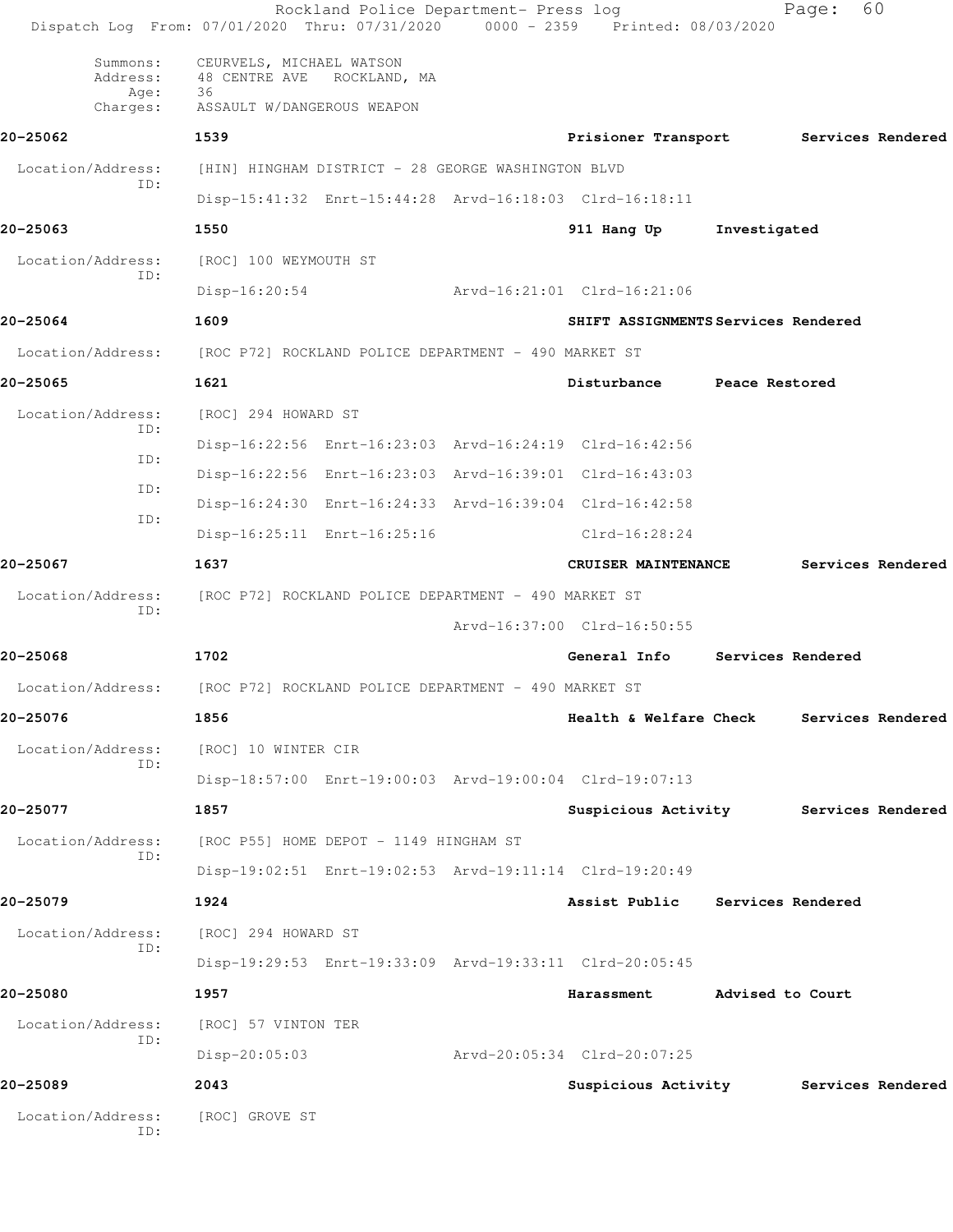|                                                                 |                | Rockland Police Department- Press log                                          |                                           | 61<br>Page: |  |
|-----------------------------------------------------------------|----------------|--------------------------------------------------------------------------------|-------------------------------------------|-------------|--|
|                                                                 |                | Dispatch Log From: 07/01/2020 Thru: 07/31/2020 0000 - 2359 Printed: 08/03/2020 |                                           |             |  |
| TD:                                                             |                | Disp-20:44:17 Enrt-20:44:53 Arvd-20:56:00 Clrd-21:08:24                        |                                           |             |  |
|                                                                 |                | Disp-20:53:12 Enrt-20:53:14 Arvd-20:56:02 Clrd-21:08:22                        |                                           |             |  |
| 20-25092                                                        | 2104           |                                                                                | Motor Vehicle Complaint Services Rendered |             |  |
| Location/Address:<br>ID:                                        |                | [ROC P75] UNION POINT - BILL DELAHUNT PKWY                                     |                                           |             |  |
|                                                                 |                | Disp-21:06:02 Enrt-21:06:15 Arvd-21:06:17 Clrd-21:06:20                        |                                           |             |  |
| 20-25099                                                        | 2157           |                                                                                | 911 Accidental Services Rendered          |             |  |
| Location/Address:<br>TD:                                        |                | [ROC 159] 111 MARKET ST Apt. #12                                               |                                           |             |  |
| TD:                                                             |                | Disp-22:03:27 Enrt-22:04:07                                                    | Clrd-22:05:36                             |             |  |
|                                                                 |                | Disp-22:05:33 Enrt-22:05:38 Arvd-22:05:39 Clrd-22:15:46                        |                                           |             |  |
| 20-25101                                                        | 2207           |                                                                                | Motor Vehicle Stop Verbal Warning         |             |  |
| Location/Address:<br>TD:                                        | [ROC] RICE AVE |                                                                                |                                           |             |  |
|                                                                 |                |                                                                                | Arvd-22:07:00 Clrd-22:13:34               |             |  |
| 20-25104                                                        | 2243           |                                                                                | Building Check Appears Secure             |             |  |
| Location/Address: [ROC P71] WCS AUTOMOTIVE - 1 BISHOP LN<br>ID: |                |                                                                                |                                           |             |  |
|                                                                 |                |                                                                                | Arvd-22:43:39 Clrd-22:43:52               |             |  |

**For Date: 07/18/2020 - Saturday**

| 20-25111                       | 0006                                                    | General Info                  | No Service                                 |
|--------------------------------|---------------------------------------------------------|-------------------------------|--------------------------------------------|
| Location/Address:              | [ROC P72] ROCKLAND POLICE DEPARTMENT - 490 MARKET ST    |                               |                                            |
| TD:                            | Disp-00:10:39                                           | $Clrd-00:10:47$               |                                            |
| 20-25114                       | 0034                                                    | Details / Time off 1 HR COMP  |                                            |
| Services Rendered<br>Location: | [ROC]                                                   |                               |                                            |
| 20-25116                       | 0045                                                    | Building Check Appears Secure |                                            |
| Location/Address:              | [ROC P71] WCS AUTOMOTIVE - 1 BISHOP LN                  |                               |                                            |
| TD:                            |                                                         | Arvd-00:46:05 Clrd-00:46:37   |                                            |
| 20-25121                       | 0249                                                    | Building Check Appears Secure |                                            |
| Location/Address:              | [ROC P71] WCS AUTOMOTIVE - 1 BISHOP LN                  |                               |                                            |
| TD:                            |                                                         | Arvd-02:50:13 Clrd-02:51:00   |                                            |
| 20-25126                       | 0424                                                    |                               | Larceny / Forgery/ Fraud Services Rendered |
| Location/Address:<br>TD:       | [ROC P72] ROCKLAND POLICE DEPARTMENT - 490 MARKET ST    |                               |                                            |
|                                | Disp-04:31:21                                           | $Clrd-04:31:32$               |                                            |
| 20-25129                       | 0538                                                    |                               | Suspicious Activity Services Rendered      |
| Location/Address:              | [ROC P108] SOUTH SHORE BMW - 1040 HINGHAM ST            |                               |                                            |
| ID:<br>ID:                     | Disp-05:41:31 Enrt-05:41:38 Arvd-05:47:28 Clrd-05:49:57 |                               |                                            |
|                                | Disp-05:41:31 Enrt-05:41:44 Arvd-05:47:30 Clrd-05:49:56 |                               |                                            |
| 20-25130                       | 0551                                                    | Building Check Appears Secure |                                            |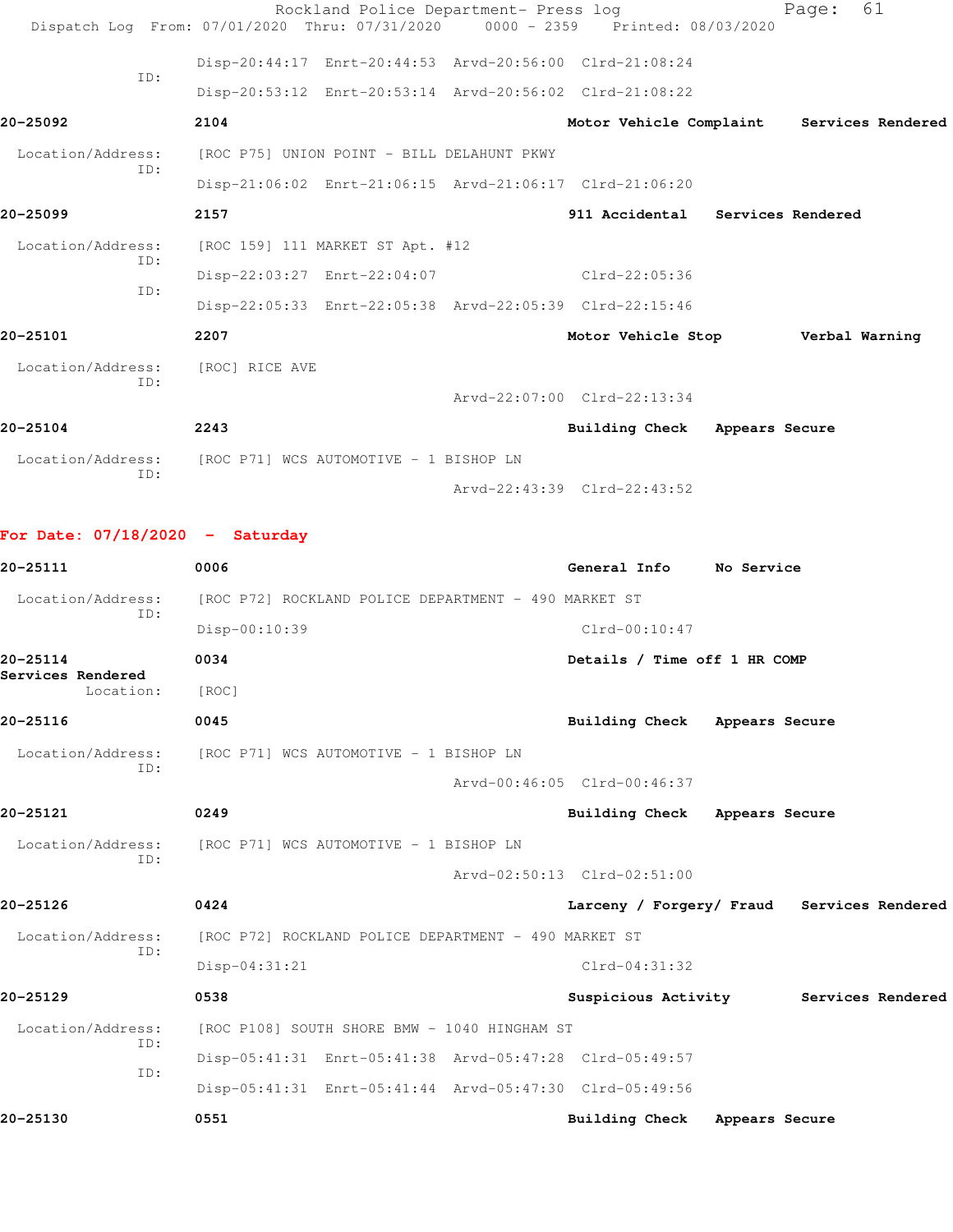|                          | Rockland Police Department- Press log<br>Dispatch Log From: 07/01/2020 Thru: 07/31/2020 0000 - 2359 Printed: 08/03/2020 |                                           |                | 62<br>Page:       |  |
|--------------------------|-------------------------------------------------------------------------------------------------------------------------|-------------------------------------------|----------------|-------------------|--|
| Location/Address:        | [ROC] UNION ST                                                                                                          |                                           |                |                   |  |
| ID:                      |                                                                                                                         | Arvd-05:52:54 Clrd-06:05:36               |                |                   |  |
| 20-25135                 | 0638                                                                                                                    | General Info                              | No Service     |                   |  |
| Location/Address:        | [ROC P72] ROCKLAND POLICE DEPARTMENT - 490 MARKET ST                                                                    |                                           |                |                   |  |
| ID:                      | Disp-06:41:43                                                                                                           | $Clrd-06:41:52$                           |                |                   |  |
| 20-25136                 | 0652                                                                                                                    | Suspicious Activity                       |                | Services Rendered |  |
| Location/Address:<br>TD: | [ROC] 46 WHEELER AVE                                                                                                    |                                           |                |                   |  |
| ID:                      | Disp-06:53:18 Enrt-06:53:34 Arvd-06:55:39 Clrd-06:56:59                                                                 |                                           |                |                   |  |
| ID:                      | Disp-06:53:25 Enrt-06:53:34 Arvd-06:55:06 Clrd-06:57:02                                                                 |                                           |                |                   |  |
|                          | Disp-06:53:29 Enrt-06:53:34 Arvd-06:54:41 Clrd-06:57:04                                                                 |                                           |                |                   |  |
| 20-25139                 | 0710                                                                                                                    | <b>Building Check</b>                     | Appears Secure |                   |  |
| Location/Address:<br>ID: | [ROC P71] WCS AUTOMOTIVE - 1 BISHOP LN                                                                                  |                                           |                |                   |  |
|                          |                                                                                                                         | Arvd-07:11:07 Clrd-07:11:37               |                |                   |  |
| 20-25142                 | 0743                                                                                                                    | 911 Accidental Services Rendered          |                |                   |  |
| Location/Address:<br>ID: | [ROC] 86 WILLOW POND DR                                                                                                 |                                           |                |                   |  |
|                          | Disp-07:44:57 Enrt-07:48:13 Arvd-07:48:15 Clrd-07:49:45                                                                 |                                           |                |                   |  |
| 20-25145                 | 0802                                                                                                                    | Information Call No Action Required       |                |                   |  |
| Location/Address:        | [ROC P72] ROCKLAND POLICE DEPARTMENT - 490 MARKET ST                                                                    |                                           |                |                   |  |
| 20-25148                 | 0848                                                                                                                    | Identity Theft Services Rendered          |                |                   |  |
| Location/Address:<br>ID: | [ROC] 45 COBB DR                                                                                                        |                                           |                |                   |  |
|                          | Disp-08:51:31                                                                                                           | Clrd-08:54:47                             |                |                   |  |
| 20-25149                 | 0905                                                                                                                    | Information Call No Action Required       |                |                   |  |
| Location/Address:        | [ROC P72] ROCKLAND POLICE DEPARTMENT - 490 MARKET ST                                                                    |                                           |                |                   |  |
| 20-25151                 | 0918                                                                                                                    | Motor Vehicle Stop                        |                | Verbal Warning    |  |
| Location/Address:        | [ROC] 458 MARKET ST @ 31 LIBERTY ST                                                                                     |                                           |                |                   |  |
| ID:                      |                                                                                                                         | Arvd-09:18:00 Clrd-09:21:22               |                |                   |  |
| 20-25155                 | 0944                                                                                                                    | Follow-Up Investigation Services Rendered |                |                   |  |
| Location/Address:<br>ID: | [WEY 1] SOUTH SHORE HOSPITAL - 55 FOGG RD                                                                               |                                           |                |                   |  |
|                          | Disp-09:46:26 Enrt-09:46:39 Arvd-11:38:44 Clrd-12:45:15                                                                 |                                           |                |                   |  |
| 20-25156                 | 0946                                                                                                                    | Information Call No Action Required       |                |                   |  |
| Location/Address:        | [ROC P72] ROCKLAND POLICE DEPARTMENT - 490 MARKET ST                                                                    |                                           |                |                   |  |
| 20-25165                 | 1027                                                                                                                    | Suspicious Activity                       |                | Services Rendered |  |
| Location/Address:        | [ROC] 16 JOHN BURKE DR                                                                                                  |                                           |                |                   |  |
| ID:<br>ID:               | Disp-10:32:19 Enrt-10:32:29 Arvd-10:33:45 Clrd-10:53:45                                                                 |                                           |                |                   |  |
| ID:                      | Disp-10:32:23 Enrt-10:32:29 Arvd-10:33:48 Clrd-10:53:43                                                                 |                                           |                |                   |  |
|                          | Disp-10:32:52 Enrt-10:32:55 Arvd-10:33:50 Clrd-10:53:47                                                                 |                                           |                |                   |  |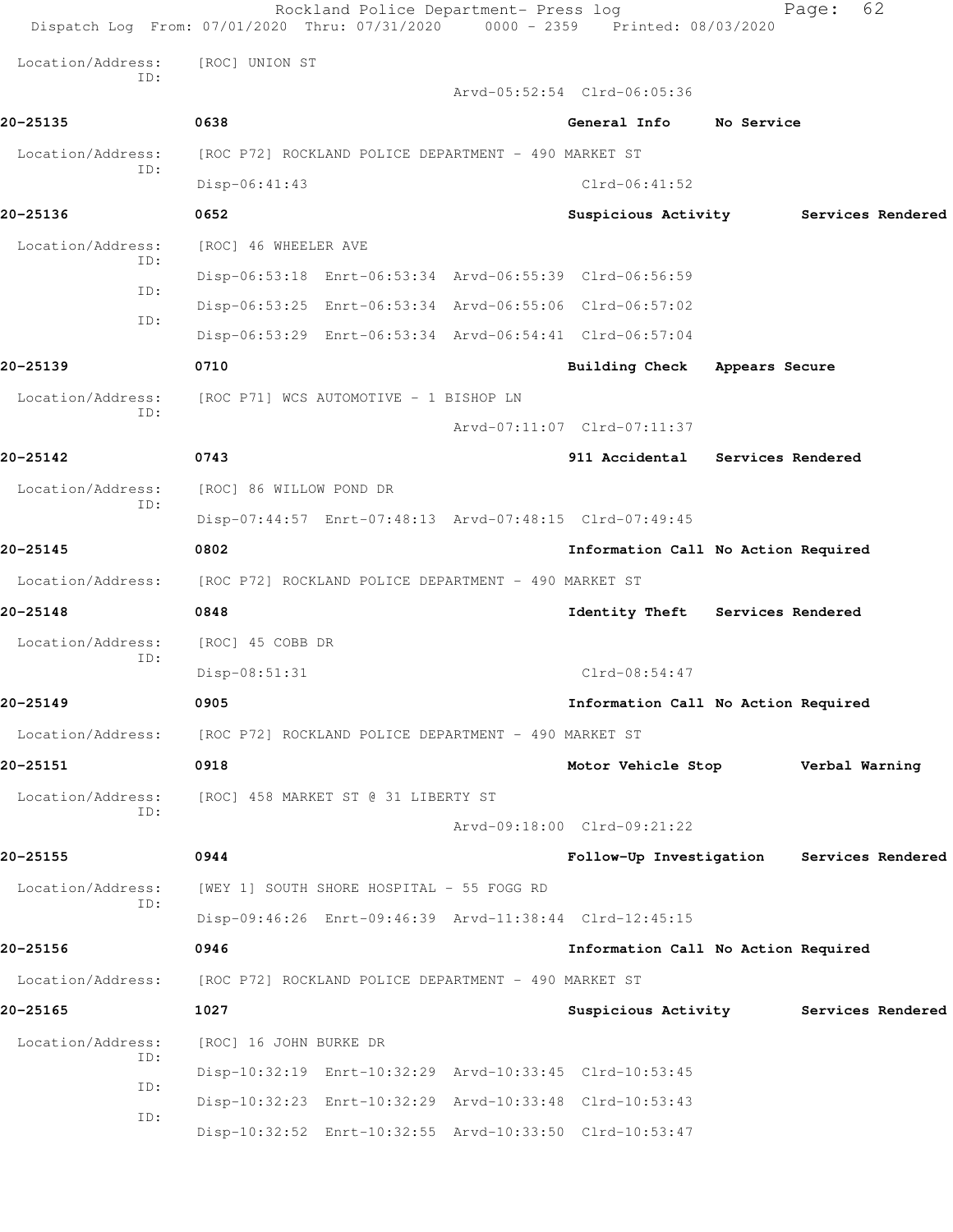|                   |     | Rockland Police Department- Press log<br>Dispatch Log From: 07/01/2020 Thru: 07/31/2020 0000 - 2359 Printed: 08/03/2020 |                                         |                   | 63<br>Page:     |
|-------------------|-----|-------------------------------------------------------------------------------------------------------------------------|-----------------------------------------|-------------------|-----------------|
| 20-25171          |     | 1109                                                                                                                    | 911 Accidental Services Rendered        |                   |                 |
| Vicinity of:      |     | [ROC] 1126 UNION ST                                                                                                     |                                         |                   |                 |
|                   | ID: | $Disp-11:10:15$                                                                                                         | Arvd-11:10:20 Clrd-11:12:39             |                   |                 |
| 20-25172          |     | 1126                                                                                                                    | MVA Property Damage Only Report Follows |                   |                 |
| Vicinity of:      | ID: | [ROC P55] HOME DEPOT - 1149 HINGHAM ST                                                                                  |                                         |                   |                 |
|                   | ID: | Disp-11:27:50 Enrt-11:27:54 Arvd-11:33:46 Clrd-12:17:55                                                                 |                                         |                   |                 |
|                   | ID: | $Disp-11:32:45$                                                                                                         | Arvd-11:32:48 Clrd-12:17:55             |                   |                 |
|                   |     | $Disp-11:33:44$                                                                                                         | Arvd-11:33:46 Clrd-12:17:55             |                   |                 |
| 20-25181          |     | 1255                                                                                                                    | Police Information                      |                   | Investigated    |
| Location/Address: | ID: | [ROC] 30 MARTHA DR                                                                                                      |                                         |                   |                 |
|                   |     | $Disp-12:57:27$                                                                                                         | Arvd-12:57:33 Clrd-13:27:41             |                   |                 |
| 20-25186          |     | 1343                                                                                                                    | Motor Vehicle Stop Verbal Warning       |                   |                 |
| Vicinity of:      | ID: | [ROC] 516 UNION ST                                                                                                      |                                         |                   |                 |
|                   |     |                                                                                                                         | Arvd-13:43:00 Clrd-13:47:00             |                   |                 |
| 20-25191          |     | 1512                                                                                                                    | Lockout                                 | Services Rendered |                 |
| Vicinity of:      | ID: | [ROC P81] OCEAN STATE JOB LOT - 360 MARKET ST                                                                           |                                         |                   |                 |
|                   |     |                                                                                                                         | Arvd-15:12:00 Clrd-15:18:27             |                   |                 |
| 20-25193          |     | 1536                                                                                                                    | 911 Hang Up                             | Services Rendered |                 |
| Location/Address: | ID: | [ROC] 10 FLORENCE ST                                                                                                    |                                         |                   |                 |
|                   |     | Disp-15:37:34 Enrt-15:42:16 Arvd-15:42:49 Clrd-15:50:34                                                                 |                                         |                   |                 |
| 20-25196          |     | 1600                                                                                                                    | General Info                            | No Service        |                 |
| Location/Address: | ID: | [ROC P72] ROCKLAND POLICE DEPARTMENT - 490 MARKET ST                                                                    |                                         |                   |                 |
|                   |     | Disp-16:03:16                                                                                                           | Clrd-16:03:23                           |                   |                 |
| 20-25198          |     | 1612                                                                                                                    | Motor Vehicle Complaint                 |                   | Gone on arrival |
| Vicinity of:      | ID: | [ROC] MARKET ST                                                                                                         |                                         |                   |                 |
|                   |     | Disp-16:17:12 Enrt-16:17:19 Arvd-16:17:23 Clrd-16:23:01                                                                 |                                         |                   |                 |

**20-25200 1626 Neighbor Disturbance Services Rendered**

 Location/Address: [ROC] 337 WEBSTER ST ID:

**20-25203 1646 Lost/Found Property Investigated**

 Location/Address: [ROC P72] ROCKLAND POLICE DEPARTMENT - 490 MARKET ST ID:

**20-25205 1656 Suspicious Activity Investigated**

 ID: Disp-17:00:22 Enrt-17:02:15 Arvd-17:02:18 Clrd-17:10:34

Location/Address: [ROC P72] ROCKLAND POLICE DEPARTMENT - 490 MARKET ST

Arvd-16:46:00 Clrd-17:18:58

Disp-16:29:26 Enrt-16:29:39 Arvd-16:34:21 Clrd-16:48:01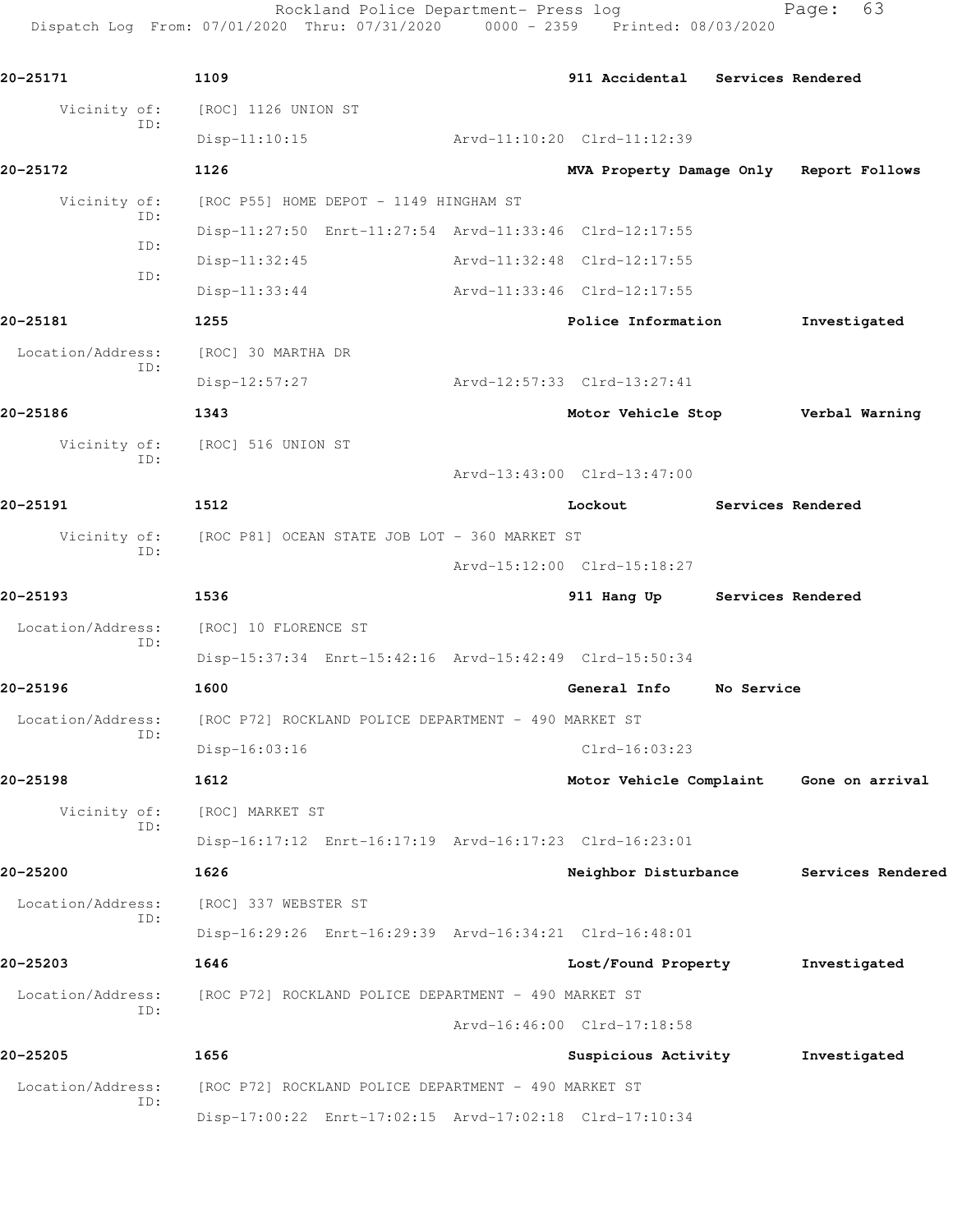Rockland Police Department- Press log Fage: 64 Dispatch Log From: 07/01/2020 Thru: 07/31/2020 0000 - 2359 Printed: 08/03/2020 **20-25206 1702 Motor Vehicle Complaint Services Rendered** Location/Address: [ROC] 27 CORN MILL LN ID: Disp-17:06:16 Enrt-17:06:27 Arvd-17:13:08 Clrd-17:18:44 **20-25209 1716 Unwanted Party Services Rendered** Location/Address: [ROC 114] 132 UNION ST Apt. #1 ID: Disp-17:18:40 Enrt-17:19:21 Arvd-17:21:14 Clrd-17:33:37 ID: Disp-17:19:18 Enrt-17:19:20 Arvd-17:21:15 Clrd-17:29:21 **20-25217 1842 911 Hang Up Investigated** Vicinity of: [ROC P52] 709 HINGHAM ST ID: Disp-18:43:45 Enrt-18:43:59 Arvd-18:55:08 Clrd-18:55:36 **20-25222 1912 Disturbance Services Rendered** Location/Address: [ROC] 164 MARTHA DR Apt. #C ID: Disp-19:13:56 Enrt-19:13:59 Arvd-19:18:37 Clrd-19:20:37 **20-25224 1920 Threats Services Rendered** Location/Address: [ROC] 110 MARTHA DR Apt. #E ID: Disp-19:21:52 Arvd-19:21:59 Clrd-19:35:47 **20-25227 1956 Larceny / Forgery/ Fraud Services Rendered** Location/Address: [ROC P72] ROCKLAND POLICE DEPARTMENT - 490 MARKET ST ID: Disp-20:11:19 Clrd-20:11:29 **20-25230 2028 General Info Services Rendered** Location/Address: [ROC] 83 DIVISION ST ID: Disp-20:35:11 Clrd-20:36:39 **20-25231 2037 Missing Person Report Follows** Location/Address: [ROC] 19 PACIFIC ST ID: Disp-20:39:15 Enrt-20:39:20 Arvd-20:45:50 Clrd-20:57:21 **20-25232 2041 Health & Welfare Check Services Rendered** Location/Address: [ROC] 74 MARTHA DR Apt. #D ID: Disp-20:44:11 Enrt-20:44:18 Arvd-20:50:12 Clrd-21:03:35 **20-25235 2107 Disturbance Report Follows** Location/Address: [ROC] 262 CENTRAL ST ID: Disp-21:09:17 Enrt-21:09:34 Arvd-21:10:50 Clrd-21:25:20 ID: Disp-21:09:28 Enrt-21:09:33 Arvd-21:10:49 Clrd-21:20:40 **20-25246 2333 Building Check Appears Secure** Location/Address: [ROC P71] WCS AUTOMOTIVE - 1 BISHOP LN ID: Arvd-23:34:12 Clrd-23:34:28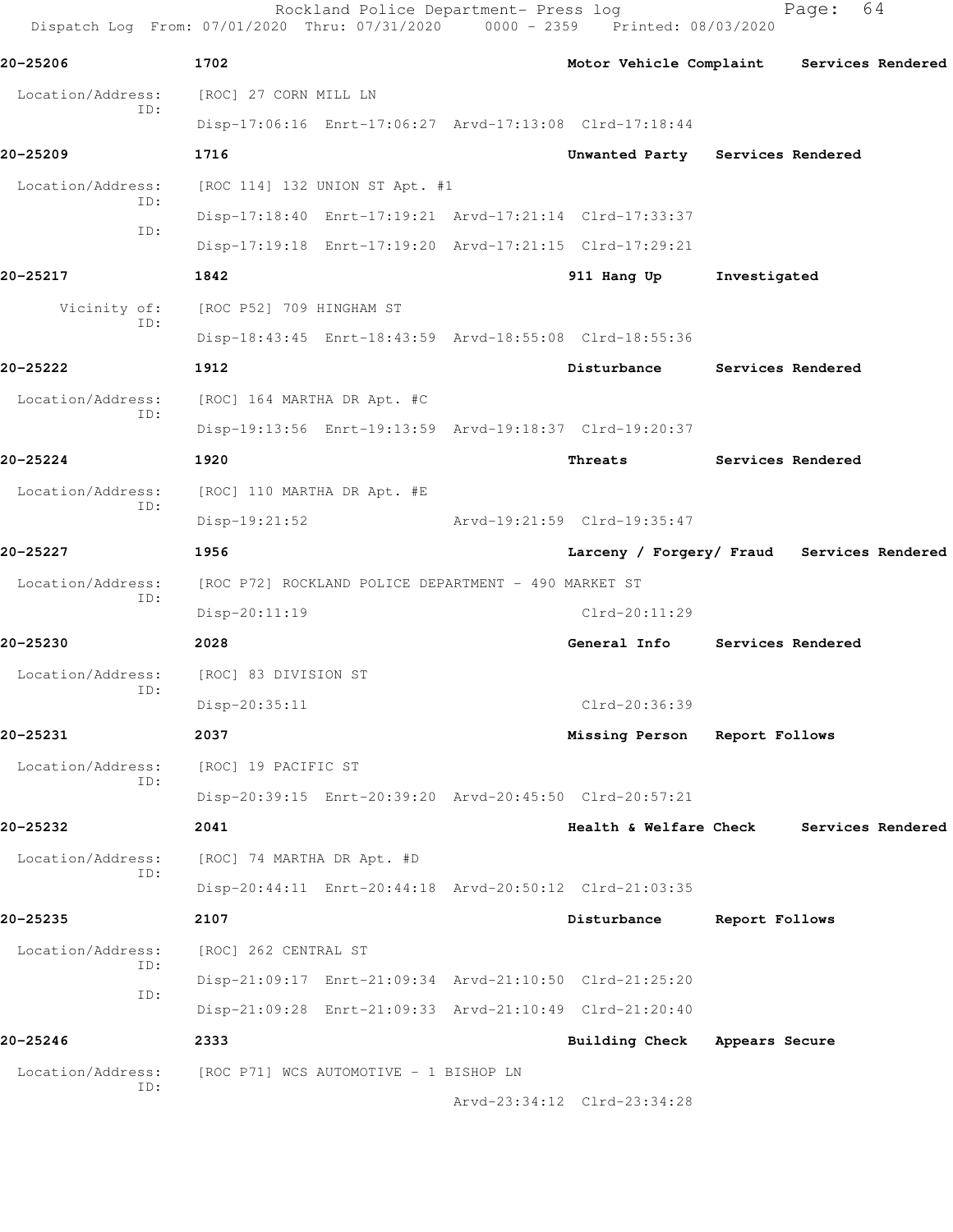Rockland Police Department- Press log entitled Page: 65 Dispatch Log From: 07/01/2020 Thru: 07/31/2020 0000 - 2359 Printed: 08/03/2020

**For Date: 07/19/2020 - Sunday**

| 20-25247                 | 0000                      |                                                      | SHIFT ASSIGNMENTS Services Rendered                     |                   |                |  |
|--------------------------|---------------------------|------------------------------------------------------|---------------------------------------------------------|-------------------|----------------|--|
| Location/Address:        |                           | [ROC P72] ROCKLAND POLICE DEPARTMENT - 490 MARKET ST |                                                         |                   |                |  |
| ID:                      | $Disp-00:01:57$           |                                                      | $Clrd-00:02:06$                                         |                   |                |  |
| 20-25258                 | 0041                      |                                                      | Assist Other Agency Services Rendered                   |                   |                |  |
| Location/Address:        | [ROC] CENTRAL ST          |                                                      |                                                         |                   |                |  |
| ID:                      | $Disp-00:43:10$           |                                                      | Arvd-00:43:17 Clrd-01:00:41                             |                   |                |  |
| ID:                      |                           |                                                      | Disp-00:53:47 Enrt-00:53:49 Arvd-00:56:32 Clrd-01:00:42 |                   |                |  |
| 20-25259                 | 0042                      |                                                      | Suspicious Activity Services Rendered                   |                   |                |  |
| Location/Address:        | [ROC] 20 PLAIN ST Apt. #2 |                                                      |                                                         |                   |                |  |
| ID:                      |                           |                                                      | Disp-00:45:25 Enrt-00:45:29 Arvd-00:46:34 Clrd-00:53:38 |                   |                |  |
| ID:                      |                           |                                                      | Disp-00:45:25 Enrt-00:45:30 Arvd-00:46:32 Clrd-00:53:34 |                   |                |  |
| 20-25263                 | 0155                      |                                                      | Burglar Alarm                                           | Report Follows    |                |  |
| Location/Address:        |                           | [ROC] BROWN BAG DELI - 125 WEYMOUTH ST               |                                                         |                   |                |  |
| ID:                      |                           |                                                      | Disp-01:56:56 Enrt-01:58:03 Arvd-02:05:26 Clrd-02:58:38 |                   |                |  |
| ID:                      |                           |                                                      | Disp-02:09:36 Enrt-02:09:40 Arvd-02:10:27 Clrd-02:42:49 |                   |                |  |
| 20-25264                 | 0200                      |                                                      | Burglar Alarm                                           | Investigated      |                |  |
| Location/Address:        |                           | [ROC P46] DUNKIN DONUTS - 851 HINGHAM ST             |                                                         |                   |                |  |
| ID:                      |                           |                                                      | Disp-02:02:31 Enrt-02:02:40 Arvd-02:05:24 Clrd-02:39:12 |                   |                |  |
| ID:                      |                           |                                                      | Disp-02:02:36 Enrt-02:02:39 Arvd-02:05:23 Clrd-02:09:22 |                   |                |  |
| 20-25267                 | 0242                      |                                                      | Disturbance                                             | Services Rendered |                |  |
| Location/Address:        |                           | [ROC P69] MCDONALD'S - 117 MARKET ST                 |                                                         |                   |                |  |
| ID:<br>ID:               |                           |                                                      | Disp-02:42:42 Enrt-02:42:59 Arvd-02:43:03 Clrd-02:51:57 |                   |                |  |
|                          |                           |                                                      | Disp-02:42:52 Enrt-02:42:55 Arvd-02:42:56 Clrd-02:51:59 |                   |                |  |
| 20-25278                 | 0540                      |                                                      | Building Check Appears Secure                           |                   |                |  |
| Location/Address:        | [ROC] UNION ST            |                                                      |                                                         |                   |                |  |
| ID:                      |                           |                                                      | Arvd-05:41:00 Clrd-05:54:45                             |                   |                |  |
| 20-25280                 | 0609                      |                                                      | Suspicious Activity                                     |                   | Report Follows |  |
| Location/Address:<br>ID: |                           | [ROC 9] SULLIVAN TIRE AND AUTO SERVICE - 1 VFW DR    |                                                         |                   |                |  |
| ID:                      |                           |                                                      | Disp-06:11:01 Enrt-06:11:12 Arvd-06:13:59 Clrd-06:59:07 |                   |                |  |
|                          |                           |                                                      | Disp-06:15:44 Enrt-06:15:45 Arvd-06:15:46 Clrd-06:59:19 |                   |                |  |
| 20-25286                 | 0800                      |                                                      | Information Call No Action Required                     |                   |                |  |
| Location/Address:        |                           | [ROC P72] ROCKLAND POLICE DEPARTMENT - 490 MARKET ST |                                                         |                   |                |  |
| 20-25300                 | 1027                      |                                                      | Details / Time off                                      |                   | No Action      |  |
| Required<br>Location:    | [ROC]                     |                                                      |                                                         |                   |                |  |
| 20-25305                 | 1136                      |                                                      | MVA Property Damage Only Cancelled Enroute              |                   |                |  |
|                          |                           |                                                      |                                                         |                   |                |  |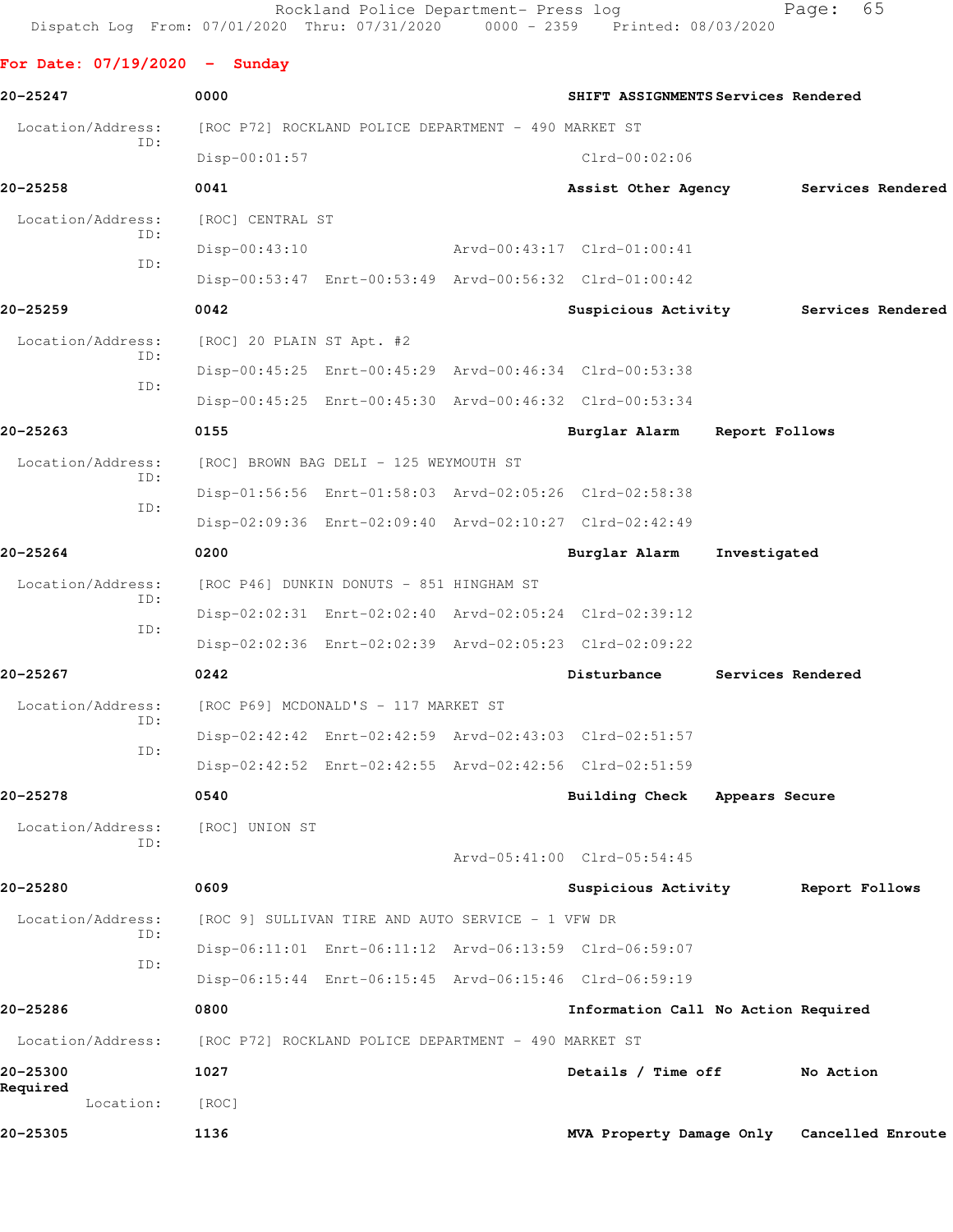|                             | Rockland Police Department- Press log<br>Dispatch Log From: 07/01/2020 Thru: 07/31/2020 0000 - 2359 Printed: 08/03/2020 |                                         | 66<br>Page:       |
|-----------------------------|-------------------------------------------------------------------------------------------------------------------------|-----------------------------------------|-------------------|
| Location/Address:           | [ROC] 136 PLAIN ST @ 152 W WATER ST                                                                                     |                                         |                   |
| ID:                         | Disp-11:38:00 Enrt-11:38:02 Arvd-11:40:57 Clrd-11:43:53                                                                 |                                         |                   |
| ID:                         | Disp-11:41:22 Enrt-11:41:27 Arvd-11:41:29 Clrd-11:45:02                                                                 |                                         |                   |
| ID:                         | Disp-11:44:10                                                                                                           | $Clrd-11:44:57$                         |                   |
| 20-25308                    | 1149                                                                                                                    | Motor Vehicle Stop                      | Citation/Warning  |
| Issued<br>Location/Address: | [ROC] WEST WATER ST @ SPRING ST                                                                                         |                                         |                   |
| ID:                         | $Disp-11:49:43$                                                                                                         | Arvd-11:49:47 Clrd-11:57:08             |                   |
| 20-25312                    | 1228                                                                                                                    | General Info                            | Services Rendered |
| Location/Address:           | [ROC P72] ROCKLAND POLICE DEPARTMENT - 490 MARKET ST                                                                    |                                         |                   |
| ID:                         | Disp-12:30:43                                                                                                           | $Clrd-12:30:52$                         |                   |
| ID:                         | $Disp-12:30:43$                                                                                                         | Clrd-12:30:56                           |                   |
| ID:                         | Disp-12:30:43                                                                                                           | $Clrd-12:31:00$                         |                   |
| ID:                         | Disp-12:30:43                                                                                                           | $Clrd-12:31:05$                         |                   |
| 20-25316                    | 1250                                                                                                                    | Suspicious Activity 6one on arrival     |                   |
| Location/Address:           | [ROC P55] HOME DEPOT - 1149 HINGHAM ST                                                                                  |                                         |                   |
| ID:                         | Disp-12:51:24 Enrt-12:51:27 Arvd-12:56:08 Clrd-13:00:42                                                                 |                                         |                   |
| ID:                         | Disp-12:53:33 Enrt-12:54:13 Arvd-12:54:36 Clrd-13:00:46                                                                 |                                         |                   |
| ID:                         | Disp-12:54:07 Enrt-12:54:13                                                                                             | $Clrd-12:55:30$                         |                   |
| 20-25329                    | 1300                                                                                                                    | Details / Time off                      | No Action         |
| Required<br>Location:       | [ROC]                                                                                                                   |                                         |                   |
| 20-25320                    | 1322                                                                                                                    | Motor Vehicle Complaint                 | Gone on arrival   |
| Location/Address:           | [ROC] 10 SHAW RD                                                                                                        |                                         |                   |
| ID:                         | Disp-13:24:35 Enrt-13:24:50 Arvd-13:27:07 Clrd-13:29:05                                                                 |                                         |                   |
| 20-25326                    | 1403                                                                                                                    | Suspicious Activity Marrest (s) Made    |                   |
| Location/Address:           | [ROC P81] OCEAN STATE JOB LOT - 360 MARKET ST                                                                           |                                         |                   |
| ID:                         | Disp-14:03:58 Enrt-14:04:08 Arvd-14:06:29 Clrd-14:19:16                                                                 |                                         |                   |
| ID:                         | Disp-14:04:03 Enrt-14:04:05 Arvd-14:04:19 Clrd-14:19:25                                                                 |                                         |                   |
| Refer To Arrest:<br>Arrest: | 20ROC-25326-AR<br>TARANTINO, MARC                                                                                       |                                         |                   |
| Age:                        | Address: 65 BONNEY HILL LN HANSON, MA<br>41                                                                             |                                         |                   |
| Charges:                    | LEWDNESS, OPEN AND GROSS<br>DISORDERLY CONDUCT                                                                          |                                         |                   |
| 20-25335                    | 1455                                                                                                                    | Larceny / Forgery/ Fraud Report Follows |                   |
| Location/Address:           | [ROC] 522 UNION ST                                                                                                      |                                         |                   |
| ID:                         | $Disp-15:00:09$                                                                                                         | $Clrd-15:02:36$                         |                   |
| 20-25336                    | 1505                                                                                                                    | Prisioner Transport                     | Services Rendered |
| Location:<br>ID:            | [ROC] HANSON POLICE STATION                                                                                             |                                         |                   |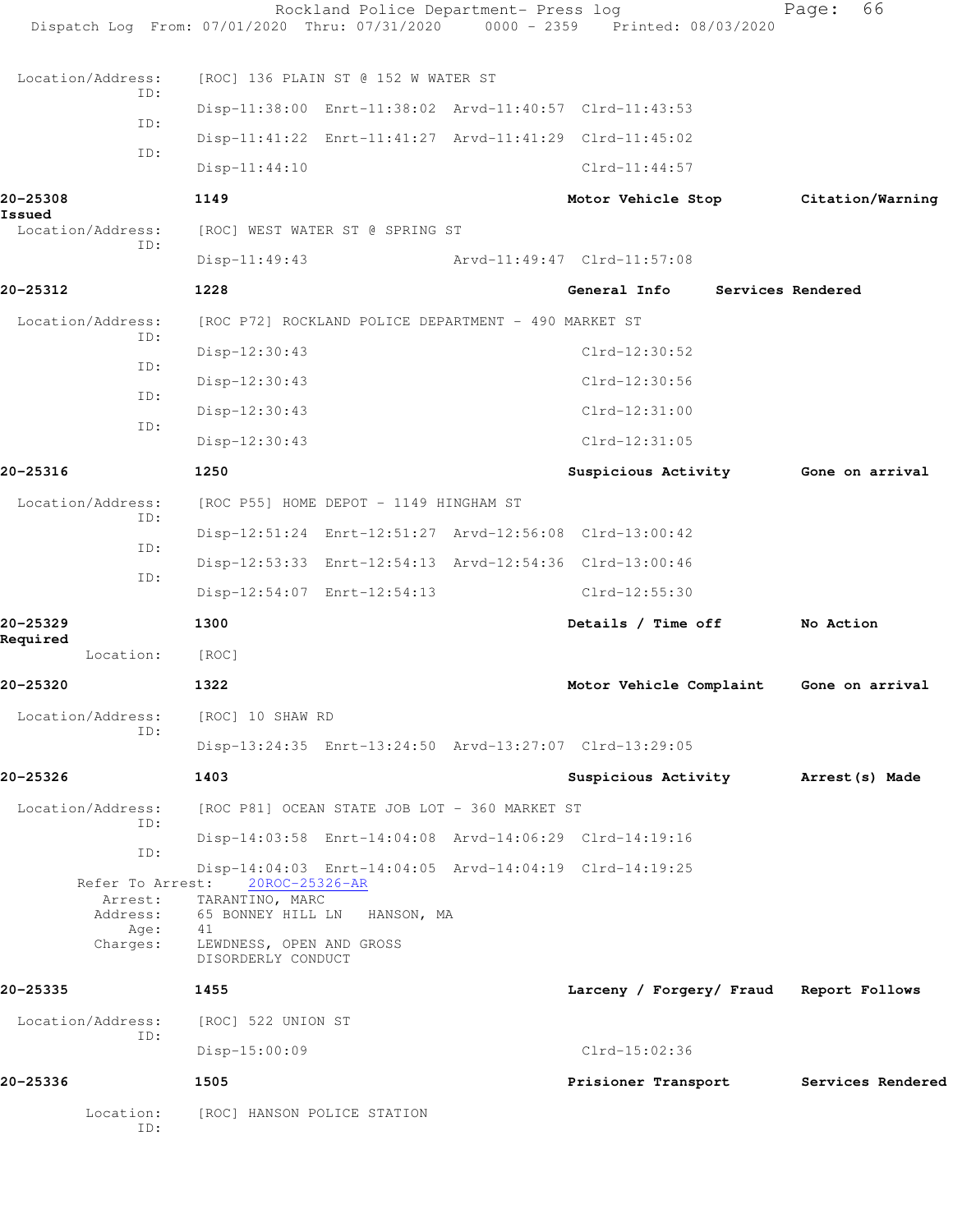|                               | Rockland Police Department- Press log<br>Dispatch Log From: 07/01/2020 Thru: 07/31/2020 0000 - 2359 Printed: 08/03/2020 |                                         |                | 67<br>Page:                               |
|-------------------------------|-------------------------------------------------------------------------------------------------------------------------|-----------------------------------------|----------------|-------------------------------------------|
|                               | Disp-15:19:09                                                                                                           | Arvd-15:19:15 Clrd-15:37:10             |                |                                           |
| 20-25339                      | 1534                                                                                                                    | VACATION DAY/ SERGEANT                  |                | No Action                                 |
| Required<br>Location/Address: | [ROC P72] ROCKLAND POLICE DEPARTMENT - 490 MARKET ST                                                                    |                                         |                |                                           |
| ID:                           |                                                                                                                         | Arvd-15:34:00 Clrd-15:36:57             |                |                                           |
| 20-25340                      | 1541                                                                                                                    | Suspicious Activity                     |                | Sent On Way                               |
| Location/Address:             | [ROC] 119 GROVE ST                                                                                                      |                                         |                |                                           |
| ID:                           | Disp-15:42:50 Enrt-15:42:55 Arvd-15:44:44 Clrd-15:51:30                                                                 |                                         |                |                                           |
| 20-25344                      | 1623                                                                                                                    | Animal Complaint Investigated           |                |                                           |
| Location/Address:<br>ID:      | [ROC P55] HOME DEPOT - 1149 HINGHAM ST                                                                                  |                                         |                |                                           |
|                               | Disp-16:34:51 Enrt-16:35:08 Arvd-16:35:12 Clrd-16:35:15                                                                 |                                         |                |                                           |
| 20-25350                      | 1657                                                                                                                    | General Info                            | Appears Secure |                                           |
| Location/Address:             | [ROC P72] ROCKLAND POLICE DEPARTMENT - 490 MARKET ST                                                                    |                                         |                |                                           |
| 20-25359                      | 1807                                                                                                                    | Building Check Appears Secure           |                |                                           |
| Location/Address:             | [ROC P71] WCS AUTOMOTIVE - 1 BISHOP LN                                                                                  |                                         |                |                                           |
| ID:                           |                                                                                                                         | Arvd-18:08:39 Clrd-18:09:03             |                |                                           |
| 20-25376                      | 2011                                                                                                                    | Detail                                  | Appears Secure |                                           |
| Location/Address:             | [ROC P72] ROCKLAND POLICE DEPARTMENT - 490 MARKET ST                                                                    |                                         |                |                                           |
| 20-25378                      | 2018                                                                                                                    | Building Check Appears Secure           |                |                                           |
| Location/Address:             | [ROC P71] WCS AUTOMOTIVE - 1 BISHOP LN                                                                                  |                                         |                |                                           |
| ID:                           |                                                                                                                         | Arvd-20:18:43 Clrd-20:19:25             |                |                                           |
| 20-25381                      | 2037                                                                                                                    | Details / Time off                      |                | Services Not                              |
| Required<br>Location:         | [ROC]                                                                                                                   |                                         |                |                                           |
| 20-25382                      | 2039                                                                                                                    | Lost/Found Property Assist Police       |                |                                           |
| Location/Address:             | [ROC] 198 WEST WATER ST                                                                                                 |                                         |                |                                           |
| 20-25383                      | 2040                                                                                                                    | Shoplifting Gone on arrival             |                |                                           |
| Location/Address:             | [ROC P86] MOBIL GAS STATION - 158 MARKET ST                                                                             |                                         |                |                                           |
| ID:                           | Disp-20:43:07 Enrt-20:43:20 Arvd-20:45:48 Clrd-20:59:49                                                                 |                                         |                |                                           |
| ID:                           | Disp-20:43:13 Enrt-20:43:17 Arvd-20:46:19 Clrd-20:59:46                                                                 |                                         |                |                                           |
| 20-25390                      | 2105                                                                                                                    | Larceny / Forgery/ Fraud Appears Secure |                |                                           |
| Location/Address:             | [ROC] 188 CENTRAL ST                                                                                                    |                                         |                |                                           |
| 20-25388                      | 2111                                                                                                                    |                                         |                | Motor Vehicle Complaint Services Rendered |
| Location/Address:             | [ROC] BEECH ST                                                                                                          |                                         |                |                                           |
| ID:                           | Disp-21:12:11 Enrt-21:12:18 Arvd-21:14:41 Clrd-21:20:45                                                                 |                                         |                |                                           |
| 20-25397                      | 2230                                                                                                                    |                                         |                | Suspicious Activity Services Rendered     |
| Location/Address:             | [ROC] 445 MARKET ST                                                                                                     |                                         |                |                                           |
| ID:                           | Disp-22:33:16 Enrt-22:33:26 Arvd-22:33:29 Clrd-22:48:02                                                                 |                                         |                |                                           |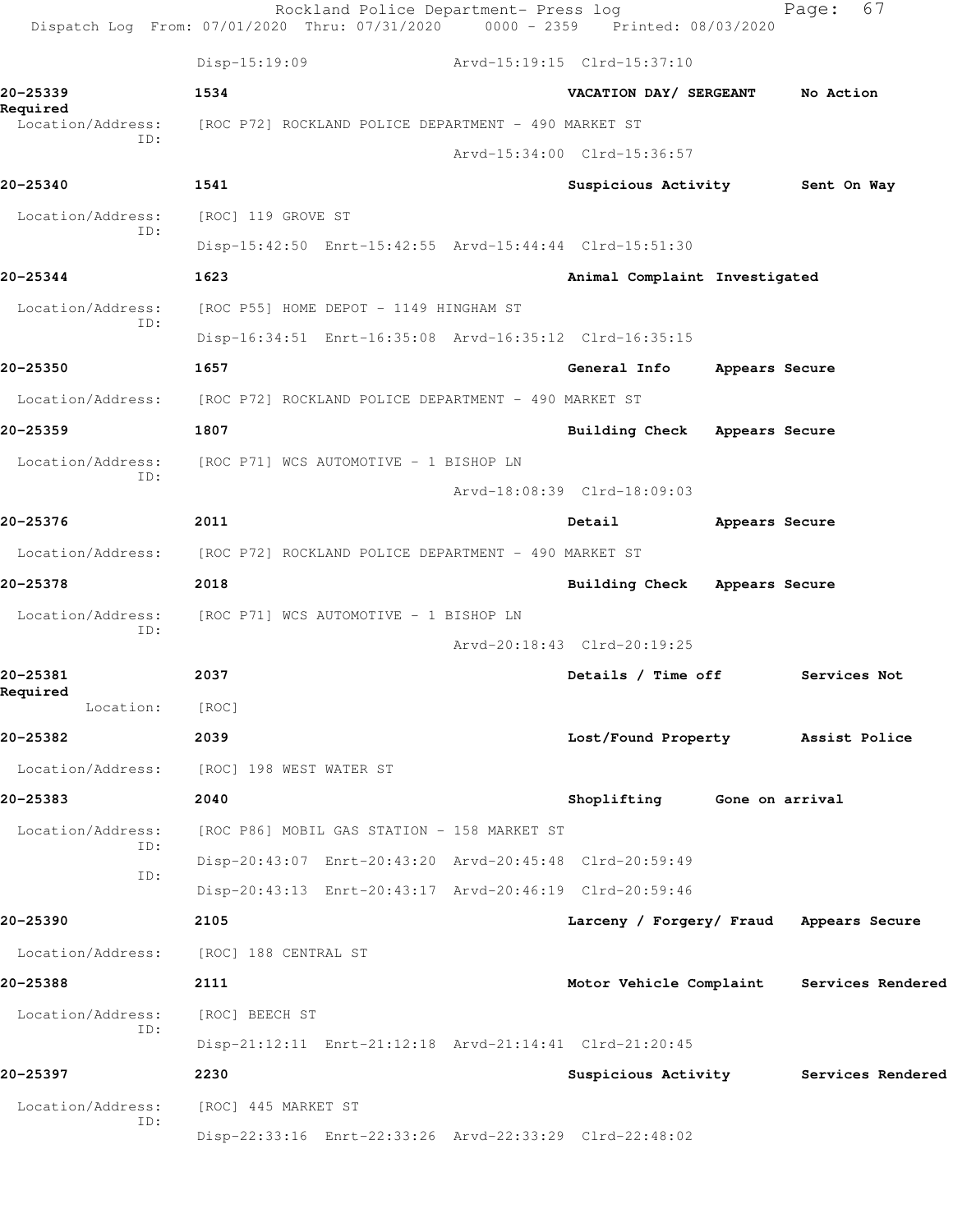Rockland Police Department- Press log extending Page: 68 Dispatch Log From: 07/01/2020 Thru: 07/31/2020 0000 - 2359 Printed: 08/03/2020

**20-25400 2329 Building Check Appears Secure** Location/Address: [ROC P71] WCS AUTOMOTIVE - 1 BISHOP LN ID: Arvd-23:29:48 Clrd-23:30:43 **20-25401 2331 Health & Welfare Check Services Rendered** Location/Address: [ROC] 141 MARTHA DR Apt. #E ID: Disp-23:33:17 Enrt-23:33:47 Arvd-23:48:49 Clrd-07/20/2020 @ 00:06:34 ID: Disp-00:04:30 Arvd-00:04:35 Clrd-07/20/2020 @ 00:06:35 **For Date: 07/20/2020 - Monday 20-25404 0002 SHIFT ASSIGNMENTS Services Rendered** Location/Address: [ROC P72] ROCKLAND POLICE DEPARTMENT - 490 MARKET ST ID: Disp-00:04:57 Clrd-00:05:04 **20-25410 0129 BOLO Services Rendered** Location/Address: [ROC P72] ROCKLAND POLICE DEPARTMENT - 490 MARKET ST ID: Disp-01:30:38 Clrd-01:31:00 ID: Disp-01:30:38 Clrd-01:31:03 ID: Disp-01:30:38 Clrd-01:31:08 **20-25412 0204 BOLO Services Rendered** Location/Address: [ROC P72] ROCKLAND POLICE DEPARTMENT - 490 MARKET ST ID: Disp-02:05:19 Clrd-02:05:49 ID: Disp-02:05:19 Clrd-02:05:54 ID: Disp-02:05:19 Clrd-02:05:58 **20-25415 0243 Burglar Alarm Appears Secure** Location/Address: [ROC P84] PLAYERS SPORTS BAR - 86 VFW DR ID: Disp-02:45:21 Enrt-02:45:29 Arvd-02:48:15 Clrd-02:51:03 ID: Disp-02:45:26 Enrt-02:45:29 Arvd-02:47:41 Clrd-02:51:03 **20-25416 0248 Neighbor Disturbance Services Rendered** Location/Address: [ROC] 99 CENTRE AVE ID: Disp-02:51:32 Enrt-02:51:40 Arvd-02:55:09 Clrd-03:01:58 ID: Disp-02:51:32 Enrt-02:51:44 Arvd-02:54:05 Clrd-03:01:58 **20-25420 0430 Burglar Alarm Investigated** Location/Address: [ROC P20] DUNKIN DONUTS - 21 EAST WATER ST ID: Disp-04:33:32 Enrt-04:33:37 Arvd-04:36:38 Clrd-04:41:37 **20-25423 0530 Building Check Services Rendered** Location/Address: [ROC] UNION ST ID: Disp-05:31:12 Arvd-05:31:28 Clrd-05:49:31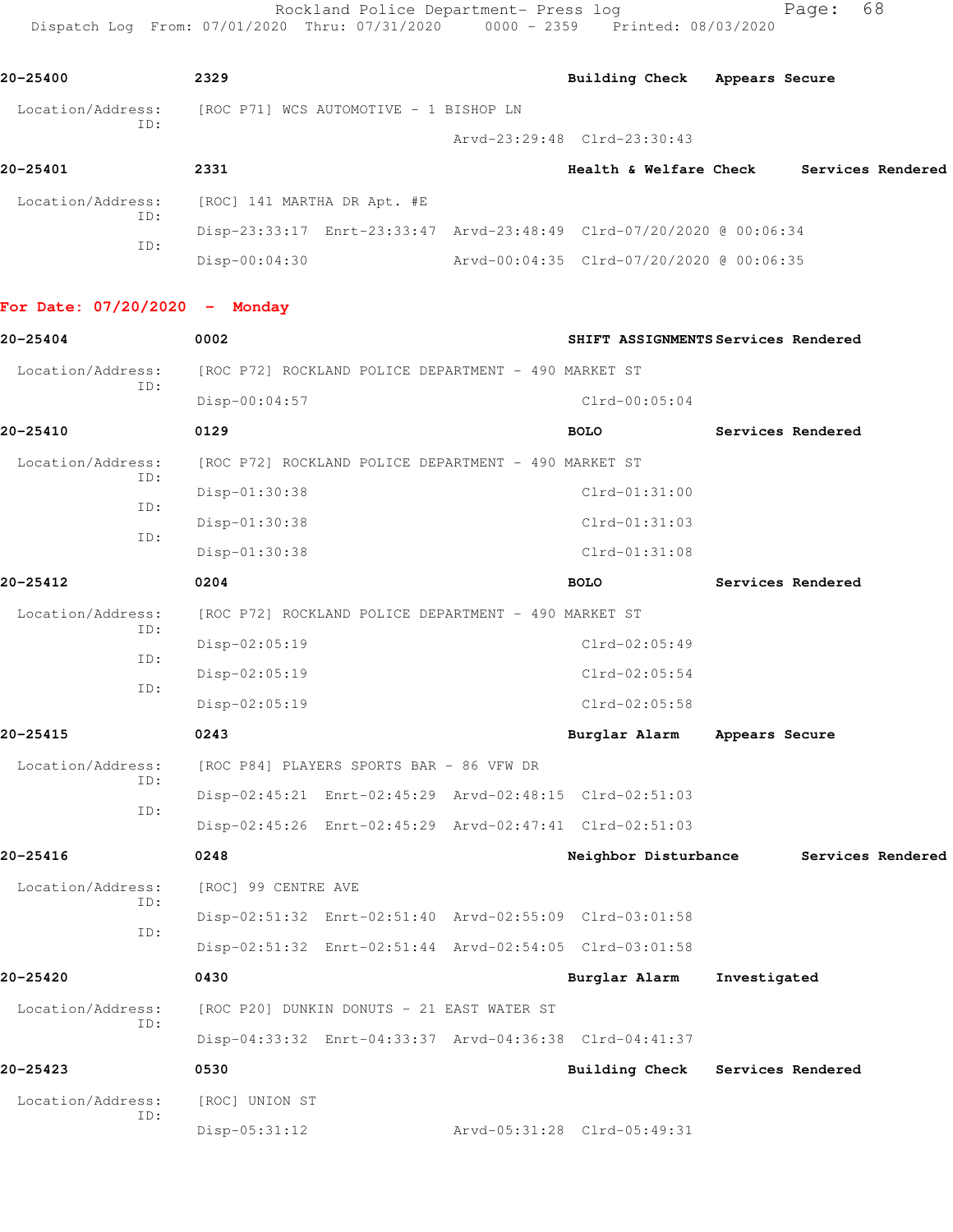Rockland Police Department- Press log entitled and Page: 69 Dispatch Log From: 07/01/2020 Thru: 07/31/2020 0000 - 2359 Printed: 08/03/2020

| 20-25427                      | 0551                                                    | <b>BOLO</b>                         | Services Rendered |                                           |
|-------------------------------|---------------------------------------------------------|-------------------------------------|-------------------|-------------------------------------------|
| Location/Address:<br>ID:      | [ROC P72] ROCKLAND POLICE DEPARTMENT - 490 MARKET ST    |                                     |                   |                                           |
| ID:                           | Disp-05:52:25                                           | $Clrd-05:52:37$                     |                   |                                           |
| ID:                           | Disp-05:52:25                                           | $Clrd-05:52:42$                     |                   |                                           |
|                               | $Disp-05:52:25$                                         | $Clrd-05:52:46$                     |                   |                                           |
| 20-25430                      | 0620                                                    | Motor Vehicle Stop                  |                   | Citation/Warning                          |
| Issued<br>Vicinity of:<br>ID: | [ROC] 187 POND ST @ 285 TURNER RD                       |                                     |                   |                                           |
|                               |                                                         | Arvd-06:20:00 Clrd-06:29:46         |                   |                                           |
| 20-25434                      | 0646                                                    | Details / Time off                  |                   | Services Rendered                         |
| Location:                     | [ROC]                                                   |                                     |                   |                                           |
| 20-25439                      | 0745                                                    | Health & Welfare Check              |                   | Services Rendered                         |
| Location/Address:             | [ROC] 50 CONCORD ST Apt. #2                             |                                     |                   |                                           |
| ID:                           | Disp-07:47:19 Enrt-07:48:29 Arvd-07:51:11 Clrd-07:59:35 |                                     |                   |                                           |
| 20-25442                      | 0803                                                    | SHIFT ASSIGNMENTS Services Rendered |                   |                                           |
| Location/Address:             | [ROC P72] ROCKLAND POLICE DEPARTMENT - 490 MARKET ST    |                                     |                   |                                           |
| 20-25444                      | 0810                                                    |                                     |                   | Suspicious Activity Services Rendered     |
| Location/Address:             | [ROC] 99 NORTH AVE                                      |                                     |                   |                                           |
| ID:                           | Disp-08:11:14 Enrt-08:11:21 Arvd-08:17:52 Clrd-08:24:06 |                                     |                   |                                           |
| ID:                           | Disp-08:24:23                                           | $Clrd-08:24:50$                     |                   |                                           |
| 20-25446                      | 0832                                                    | Animal Complaint Services Rendered  |                   |                                           |
| Location/Address:             | [ROC] 587 SUMMER ST                                     |                                     |                   |                                           |
| ID:                           |                                                         | Arvd-08:32:00 Clrd-08:47:43         |                   |                                           |
| 20–25453                      | 0941                                                    | Motor Vehicle Stop                  |                   | Verbal Warning                            |
| Location/Address:             | [ROC] 900 SUMMER ST                                     |                                     |                   |                                           |
| ID:                           |                                                         | Arvd-09:41:00 Clrd-09:46:06         |                   |                                           |
| 20-25460                      | 1007                                                    |                                     |                   | Details / Time off Services Rendered      |
| Location:                     | [ROC]                                                   |                                     |                   |                                           |
| 20-25466                      | 1104                                                    |                                     |                   | Follow-Up Investigation Services Rendered |
| Location/Address:             | [ROC] 51 HANNAH WAY Apt. #E                             |                                     |                   |                                           |
| ID:                           |                                                         | Arvd-11:04:00 Clrd-11:11:35         |                   |                                           |
| 20-25469                      | 1126                                                    | Summons                             | Services Rendered |                                           |
| Location/Address:             | [ROC] 82 WILLOW POND DR                                 |                                     |                   |                                           |
| ID:                           |                                                         | Arvd-11:26:00 Clrd-11:30:34         |                   |                                           |
| 20-25472                      | 1133                                                    | Animal Complaint Could Not Locate   |                   |                                           |
| Location/Address:<br>ID:      | [ROC] BEECHWOOD LN                                      |                                     |                   |                                           |
|                               |                                                         |                                     |                   |                                           |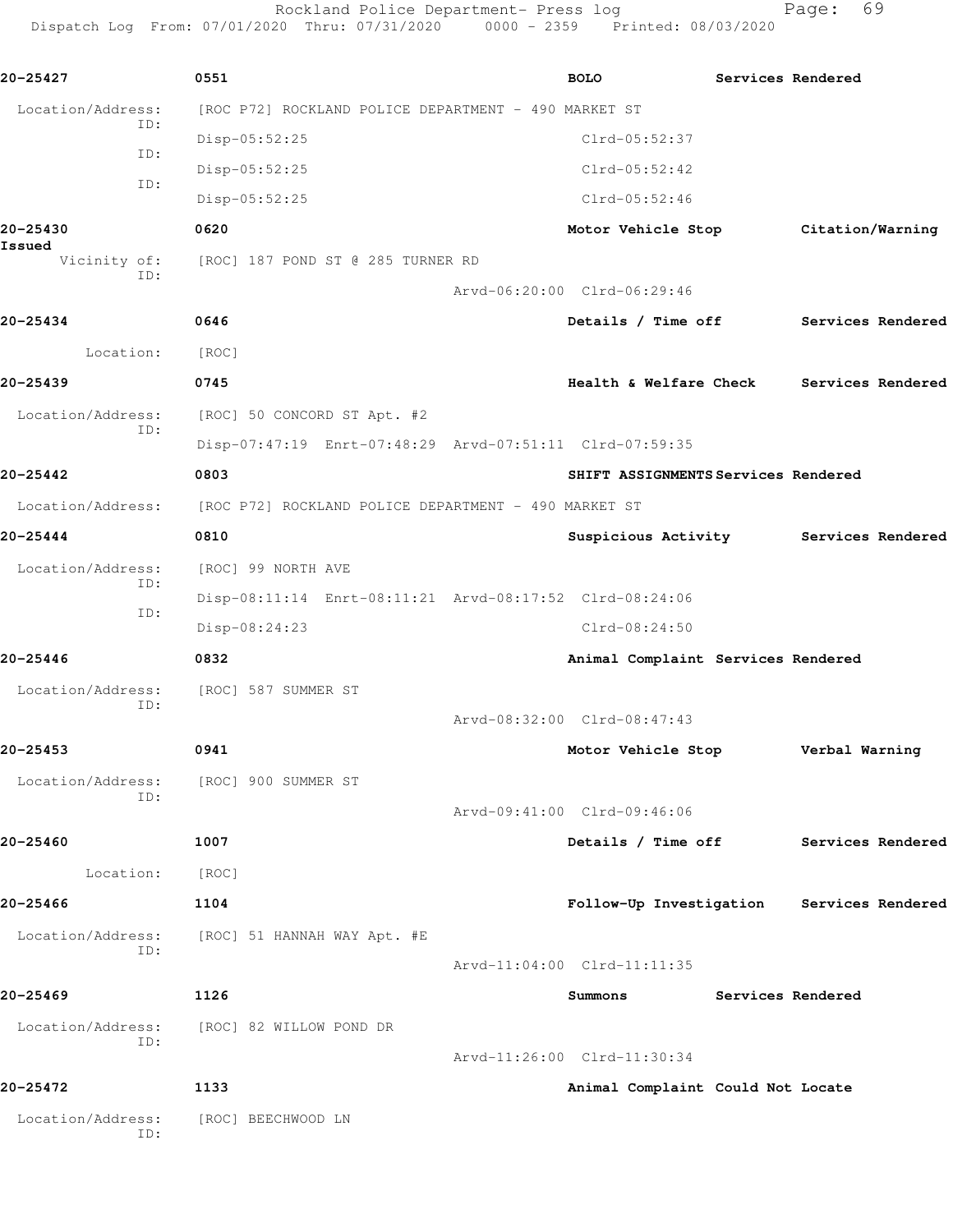|                             |                                                                        | Arvd-11:33:00 Clrd-12:09:04       |                   |                                          |
|-----------------------------|------------------------------------------------------------------------|-----------------------------------|-------------------|------------------------------------------|
| 20-25473                    | 1138                                                                   |                                   |                   | Details / Time off Services Rendered     |
| Location:                   | [ROC]                                                                  |                                   |                   |                                          |
| 20-25475                    | 1149                                                                   | Motor Vehicle Stop Verbal Warning |                   |                                          |
| Location/Address:<br>ID:    | [ROC] 329 SUMMER ST @ 40 BEECH ST                                      |                                   |                   |                                          |
|                             |                                                                        | Arvd-11:49:00 Clrd-11:54:32       |                   |                                          |
| 20-25477                    | 1159                                                                   | <b>BOLO</b>                       |                   | Services Rendered                        |
| Location/Address:           | [ROC P72] ROCKLAND POLICE DEPARTMENT - 490 MARKET ST                   |                                   |                   |                                          |
| ID:                         | Disp-12:00:15                                                          | $Clrd-12:00:24$                   |                   |                                          |
| ID:                         | Disp-12:00:15                                                          | $Clrd-12:00:28$                   |                   |                                          |
| 20-25480                    | 1228                                                                   | Motor Vehicle Stop Verbal Warning |                   |                                          |
|                             | Location/Address: [ROC] 414 BEECH ST @ 1 MILLBROOK DR                  |                                   |                   |                                          |
| ID:                         |                                                                        | Arvd-12:28:00 Clrd-12:32:59       |                   |                                          |
| 20-25486                    | 1257                                                                   |                                   |                   | Details / Time off Services Rendered     |
| Location:                   | [ROC]                                                                  |                                   |                   |                                          |
| 20-25488                    | 1326                                                                   | 911 Accidental Services Rendered  |                   |                                          |
| Location/Address:           | [ROC] 1 BAY PATH LN                                                    |                                   |                   |                                          |
| ID:                         | Disp-13:27:56 Enrt-13:28:40 Arvd-13:32:34 Clrd-13:39:48                |                                   |                   |                                          |
| ID:                         | Disp-13:30:03 Enrt-13:30:07 Arvd-13:32:31 Clrd-13:35:36                |                                   |                   |                                          |
| 20-25491                    | 1356                                                                   |                                   |                   | Suspicious Activity Services Rendered    |
| Location/Address:<br>ID:    | [ROC P81] OCEAN STATE JOB LOT - 360 MARKET ST                          |                                   |                   |                                          |
|                             |                                                                        | Arvd-13:56:00 Clrd-13:58:24       |                   |                                          |
| 20-25492                    | 1400                                                                   | <b>DETAIL</b>                     | Services Rendered |                                          |
|                             | Location/Address: [ROC P72] ROCKLAND POLICE DEPARTMENT - 490 MARKET ST |                                   |                   |                                          |
| 20-25493                    | 1410                                                                   |                                   |                   | Disabled Motor Vehicle Services Rendered |
| Location/Address:           | [ROC] VFW DR                                                           |                                   |                   |                                          |
| ID:                         |                                                                        | Arvd-14:10:00 Clrd-14:12:40       |                   |                                          |
| 20-25503                    | 1519                                                                   |                                   |                   | Motor Vehicle Stop Citation/Warning      |
| Issued<br>Location/Address: | [ROC] 158 MARKET ST @ 5 UNION ST                                       |                                   |                   |                                          |
| ID:                         |                                                                        | Arvd-15:19:00 Clrd-15:29:53       |                   |                                          |
| 20-25506                    | 1547                                                                   | <b>DETAIL</b>                     |                   | Services Rendered                        |
| Location/Address:           | [ROC P72] ROCKLAND POLICE DEPARTMENT - 490 MARKET ST                   |                                   |                   |                                          |
| 20-25524                    | 1600                                                                   | SHIFT ASSIGNMENTSNo Service       |                   |                                          |
|                             | Location/Address: [ROC P72] ROCKLAND POLICE DEPARTMENT - 490 MARKET ST |                                   |                   |                                          |
| 20-25508                    | 1621                                                                   | 911 Accidental Services Rendered  |                   |                                          |
| Location/Address:           | [ROC] 210 WEBSTER ST                                                   |                                   |                   |                                          |
|                             |                                                                        |                                   |                   |                                          |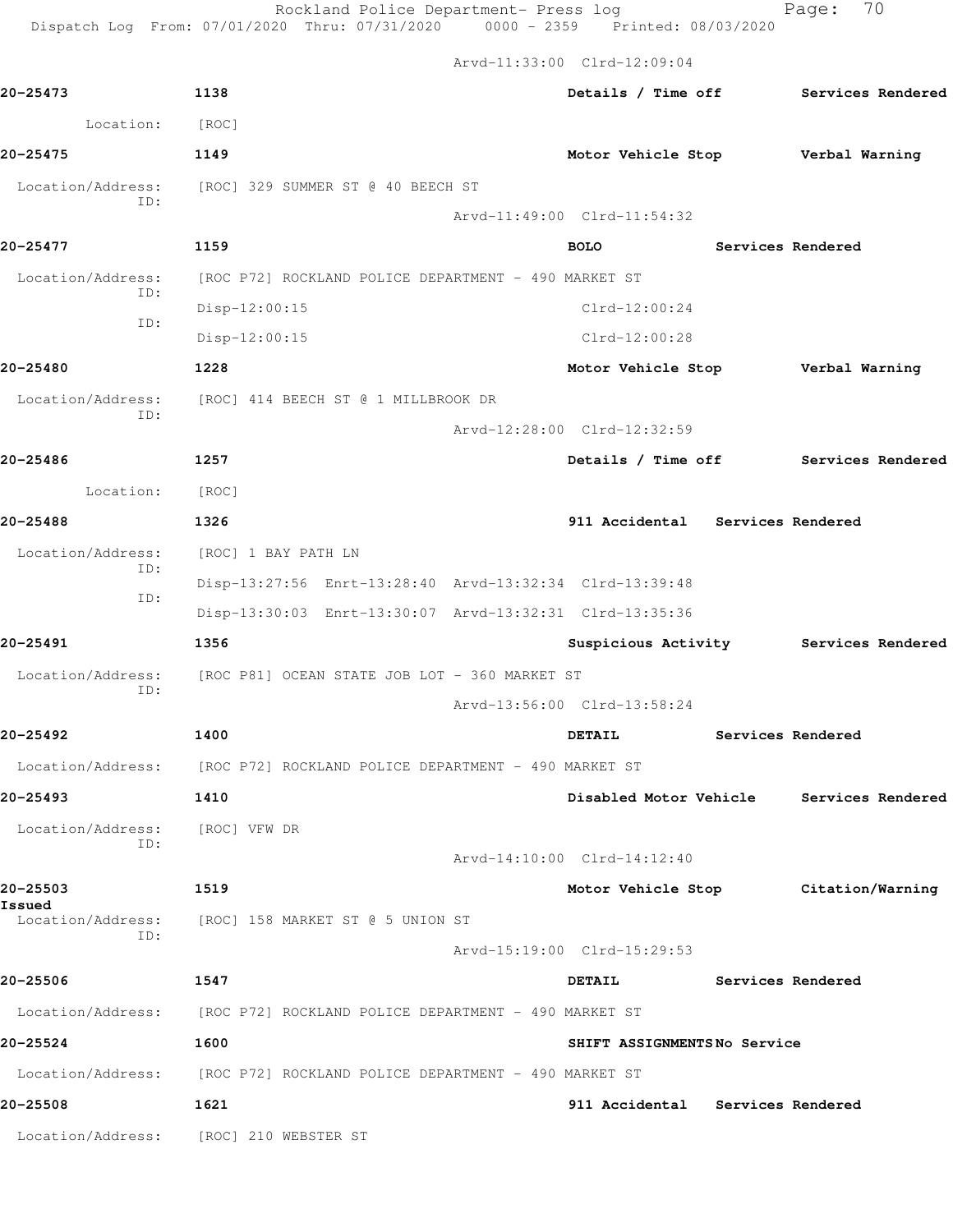|                   | Rockland Police Department- Press log<br>Dispatch Log From: 07/01/2020 Thru: 07/31/2020 0000 - 2359 Printed: 08/03/2020 |                                         |                   | 71<br>Page:  |  |
|-------------------|-------------------------------------------------------------------------------------------------------------------------|-----------------------------------------|-------------------|--------------|--|
| ID:               | Disp-16:22:17 Enrt-16:23:00 Arvd-16:27:41 Clrd-16:29:17                                                                 |                                         |                   |              |  |
| 20-25510          | 1627                                                                                                                    | Suspicious Activity 5ervices Rendered   |                   |              |  |
| Location/Address: | [ROC 17] E.T. WRIGHT SHOE FACTORY - 379 LIBERTY ST                                                                      |                                         |                   |              |  |
| ID:               | Disp-16:29:27 Enrt-16:29:30 Arvd-16:31:35 Clrd-16:44:30                                                                 |                                         |                   |              |  |
| ID:               | $Disp-16:31:31$                                                                                                         | Arvd-16:31:38 Clrd-16:42:40             |                   |              |  |
| ID:               | Disp-16:41:28 Enrt-16:41:31 Arvd-16:41:34 Clrd-16:44:33                                                                 |                                         |                   |              |  |
| 20-25514          | 1643                                                                                                                    | General Info                            | <b>No Service</b> |              |  |
| Location/Address: | [ROC P72] ROCKLAND POLICE DEPARTMENT - 490 MARKET ST                                                                    |                                         |                   |              |  |
| 20-25517          | 1657                                                                                                                    | Warrant                                 | No Service        |              |  |
| Location/Address: | [ROC P72] ROCKLAND POLICE DEPARTMENT - 490 MARKET ST                                                                    |                                         |                   |              |  |
| ID:               | $Disp-17:01:44$                                                                                                         | $Clrd-17:04:00$                         |                   |              |  |
| 20-25519          | 1706                                                                                                                    | MVA Property Damage Only Paper Exchange |                   |              |  |
| Location/Address: | [ROC] 196 UNION ST @ 4 LINDEN ST                                                                                        |                                         |                   |              |  |
| ID:               | Disp-17:07:07 Enrt-17:07:10 Arvd-17:10:04 Clrd-17:29:14                                                                 |                                         |                   |              |  |
| 20-25522          | 1720                                                                                                                    | Animal Complaint Services Rendered      |                   |              |  |
| Location/Address: | [ROC P55] HOME DEPOT - 1149 HINGHAM ST                                                                                  |                                         |                   |              |  |
| ID:               | Disp-17:21:14 Enrt-17:21:17                                                                                             | Clrd-17:30:52                           |                   |              |  |
| 20-25523          | 1720                                                                                                                    | Road Obstruction No Service             |                   |              |  |
| Location/Address: | [ROC] ROCKLAND DUMP - BEECH ST                                                                                          |                                         |                   |              |  |
| ID:               | Disp-17:30:52 Enrt-17:35:00 Arvd-17:43:44 Clrd-17:50:30                                                                 |                                         |                   |              |  |
| 20-25526          | 1732                                                                                                                    | LETTER OF REVOCATION                    |                   | No Service   |  |
| Location/Address: | [ROC] 71 WARREN AVE                                                                                                     |                                         |                   |              |  |
| ID:               | Disp-17:35:12 Enrt-17:35:51 Arvd-17:37:03 Clrd-17:37:09                                                                 |                                         |                   |              |  |
| 20-25530          | 1739                                                                                                                    | Details / Time off                      |                   | No Service   |  |
| Location:         | [ROC]                                                                                                                   |                                         |                   |              |  |
| 20-25536          | 1909                                                                                                                    | Disturbance                             | Services Rendered |              |  |
| Location/Address: | [ROC P100] LUKE'S LIQUORS - 167 MARKET ST                                                                               |                                         |                   |              |  |
| ID:               | Disp-19:10:58 Enrt-19:11:01 Arvd-19:12:58 Clrd-19:22:34                                                                 |                                         |                   |              |  |
| ID:               | Disp-19:12:56 Enrt-19:12:59 Arvd-19:14:42 Clrd-19:22:35                                                                 |                                         |                   |              |  |
| ID:               | $Disp-19:13:08$                                                                                                         | Arvd-19:13:11 Clrd-19:22:32             |                   |              |  |
| 20-25538          | 1922                                                                                                                    | Follow-Up Investigation                 |                   | Investigated |  |
| Location/Address: | [ROC 216] 62 CONCORD ST                                                                                                 |                                         |                   |              |  |
| ID:               |                                                                                                                         | Arvd-19:22:00 Clrd-19:26:19             |                   |              |  |
| ID:               | Disp-19:24:40 Enrt-19:24:42 Arvd-19:26:14 Clrd-19:26:16                                                                 |                                         |                   |              |  |
| 20-25539          | 1925                                                                                                                    | Follow-Up Investigation                 |                   | Investigated |  |
|                   |                                                                                                                         |                                         |                   |              |  |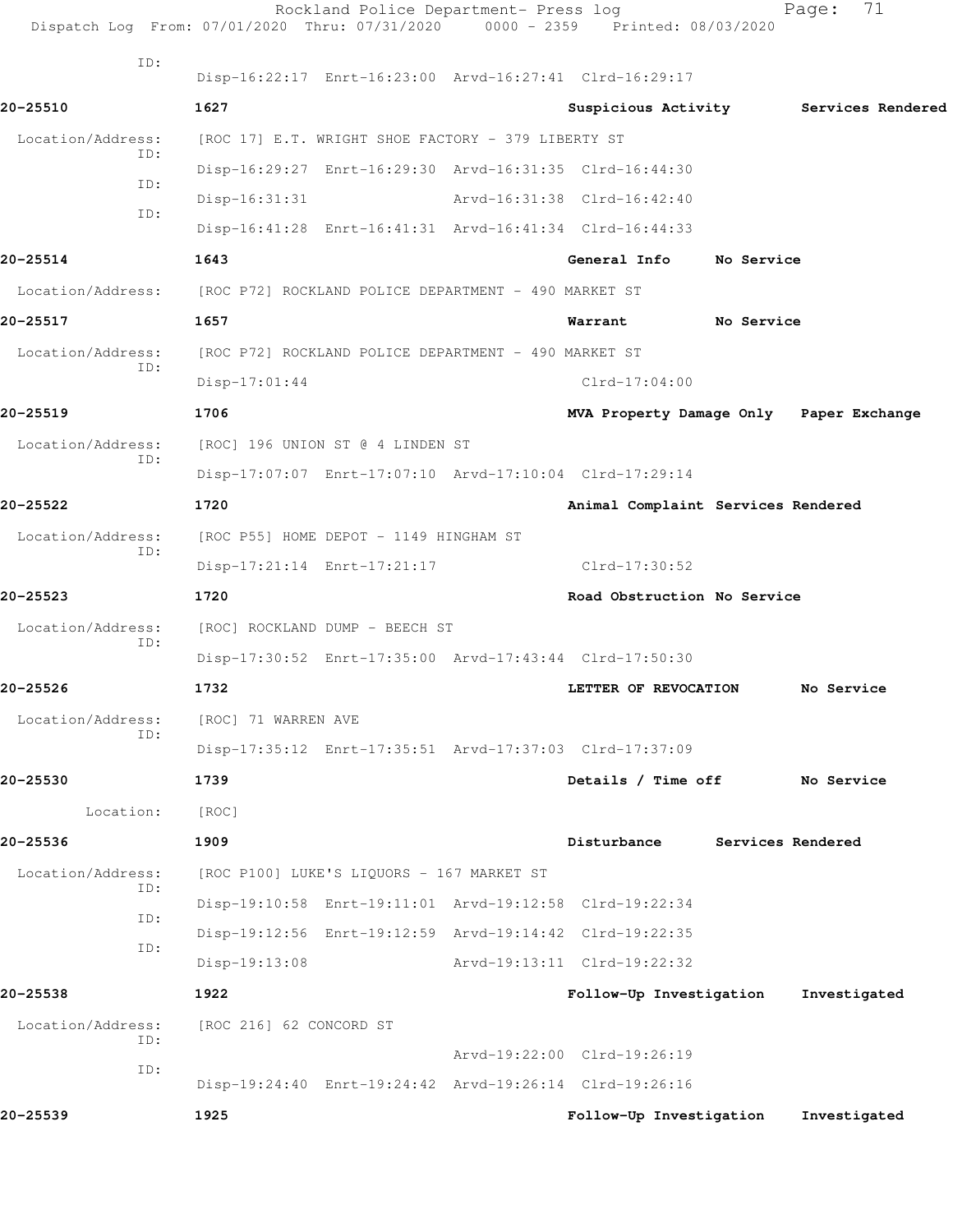|                   | Rockland Police Department- Press log                                  | Dispatch Log From: 07/01/2020 Thru: 07/31/2020 0000 - 2359 Printed: 08/03/2020 | 72<br>Page:    |
|-------------------|------------------------------------------------------------------------|--------------------------------------------------------------------------------|----------------|
| ID:               | Location/Address: [ROC] 212 MARTHA DR Apt. #B                          |                                                                                |                |
|                   |                                                                        | Arvd-19:25:00 Clrd-19:25:44                                                    |                |
| 20-25544          | 2001                                                                   | Follow-Up Investigation No Service                                             |                |
|                   | Location/Address: [ROC P72] ROCKLAND POLICE DEPARTMENT - 490 MARKET ST |                                                                                |                |
| ID:               | $Disp-20:05:56$                                                        | $Clrd-20:20:12$                                                                |                |
| $20 - 25546$      | 2010                                                                   | NEW SHIFT ASSIGNMENTS                                                          | No Service     |
|                   | Location/Address: [ROC P72] ROCKLAND POLICE DEPARTMENT - 490 MARKET ST |                                                                                |                |
| $20 - 25552$      | 2049                                                                   | Information Call Unfounded                                                     |                |
| Location/Address: | [ROC P83] ROCKLAND GOLF COURSE - 276 PLAIN ST                          |                                                                                |                |
| ID:               | Disp-20:55:03                                                          | $Clrd-20:55:12$                                                                |                |
| 20-25556          | 2123                                                                   | Motor Vehicle Stop                                                             | Verbal Warning |
|                   | Vicinity of: [ROC] EAST WATER ST @ FRANKLIN AVE                        |                                                                                |                |
| TD:               |                                                                        | Arvd-21:23:00 Clrd-21:32:13                                                    |                |

**For Date: 07/21/2020 - Tuesday**

| 20-25565                                                               | 0002                |  | General Info                                            | No Service                           |  |
|------------------------------------------------------------------------|---------------------|--|---------------------------------------------------------|--------------------------------------|--|
| Location/Address: [ROC P72] ROCKLAND POLICE DEPARTMENT - 490 MARKET ST |                     |  |                                                         |                                      |  |
| 20-25567                                                               | 0011                |  | Details / Time off COMP 1HOUR                           |                                      |  |
| Services Rendered<br>Location:                                         | [ROC]               |  |                                                         |                                      |  |
| 20-25575                                                               | 0358                |  | Building Check Investigated                             |                                      |  |
| Location/Address:                                                      | [ROC] 39 WEBSTER ST |  |                                                         |                                      |  |
| ID:                                                                    |                     |  | Disp-04:01:16 Enrt-04:01:21 Arvd-04:04:10 Clrd-04:07:05 |                                      |  |
| 20-25577                                                               | 0456                |  | Building Check Appears Secure                           |                                      |  |
| Location/Address: [ROC 61] UNION ST BUSINESS DISTRICT - UNION ST       |                     |  |                                                         |                                      |  |
| ID:                                                                    | $Disp-05:10:28$     |  | Arvd-05:10:33 Clrd-05:22:03                             |                                      |  |
| 20-25582                                                               | 0639                |  | 911 Accidental                                          | Investigated                         |  |
| Location/Address:                                                      | [ROC] 687 UNION ST  |  |                                                         |                                      |  |
| ID:                                                                    |                     |  | Disp-06:42:19 Enrt-06:42:25 Arvd-06:46:36 Clrd-06:49:04 |                                      |  |
| TD:                                                                    |                     |  | Disp-06:43:01 Enrt-06:43:03 Arvd-06:46:40 Clrd-06:49:37 |                                      |  |
| 20-25583                                                               | 0704                |  |                                                         | Details / Time off Services Rendered |  |
| Location:                                                              | [ROC]               |  |                                                         |                                      |  |
| 20-25584                                                               | 0719                |  |                                                         | Assist Public Gone on arrival        |  |
| Location/Address:<br>ID:                                               | [ROC] WHEELER AVE   |  |                                                         |                                      |  |
| ID:                                                                    |                     |  | Disp-07:22:03 Enrt-07:22:17 Arvd-07:23:55 Clrd-07:38:14 |                                      |  |
|                                                                        |                     |  | Disp-07:22:08 Enrt-07:22:15 Arvd-07:23:56 Clrd-07:38:18 |                                      |  |
| 20-25587                                                               | 0800                |  |                                                         | SHIFT ASSIGNMENTS Services Rendered  |  |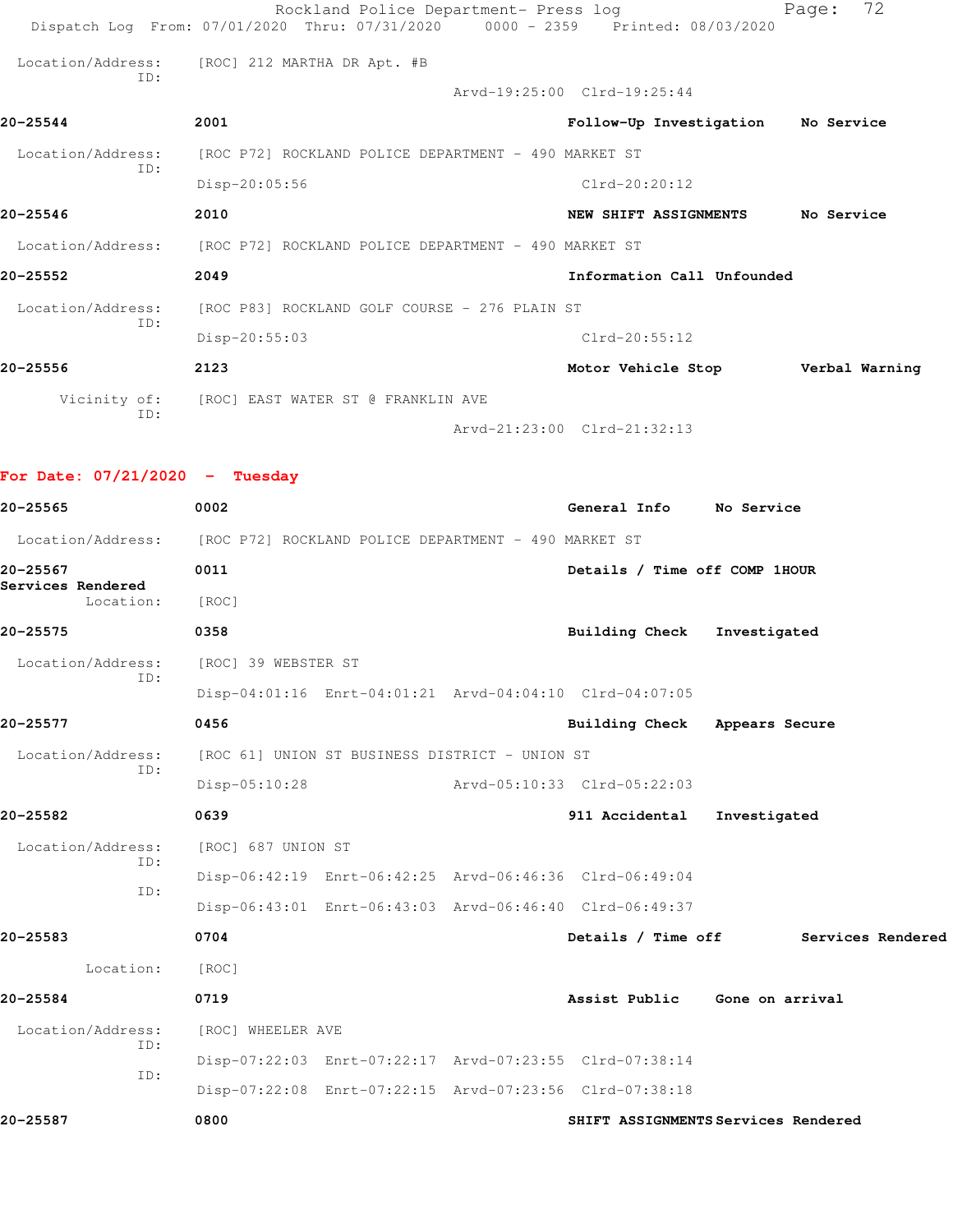|                                             | Rockland Police Department- Press log<br>Dispatch Log From: 07/01/2020 Thru: 07/31/2020 0000 - 2359 Printed: 08/03/2020 |                                           |                   | Page:             | 73                |
|---------------------------------------------|-------------------------------------------------------------------------------------------------------------------------|-------------------------------------------|-------------------|-------------------|-------------------|
|                                             | Location/Address: [ROC P72] ROCKLAND POLICE DEPARTMENT - 490 MARKET ST                                                  |                                           |                   |                   |                   |
| 20-25590                                    | 0854                                                                                                                    | Follow-Up Investigation Services Rendered |                   |                   |                   |
| Location/Address:<br>ID:                    | [ROC P72] ROCKLAND POLICE DEPARTMENT - 19 PACIFIC ST                                                                    |                                           |                   |                   |                   |
|                                             | Disp-08:55:36 Enrt-08:55:57 Clrd-09:56:31                                                                               |                                           |                   |                   |                   |
| 20-25599                                    | 1002                                                                                                                    | Suspicious Activity Services Rendered     |                   |                   |                   |
| Location/Address: [ROC] 21 NORTH AVE<br>ID: |                                                                                                                         |                                           |                   |                   |                   |
|                                             | Disp-10:04:14 Enrt-10:04:23 Arvd-10:09:23 Clrd-10:23:42<br>Refer To Summons: 20ROC-25599-AR                             |                                           |                   |                   |                   |
|                                             | Summons: FAVAZZA, ANTHONY K<br>Address: 98 CASA BELLA WAY PLYMOUTH, MA                                                  |                                           |                   |                   |                   |
| Age:<br>Charges:                            | 35<br>LEAVE SCENE OF PROPERTY DAMAGE                                                                                    |                                           |                   |                   |                   |
|                                             | LEAVE SCENE OF PROPERTY DAMAGE                                                                                          |                                           |                   |                   |                   |
| 20-25602                                    | 1025                                                                                                                    | COMP Time off Services Rendered           |                   |                   |                   |
| Location: [ROC]                             |                                                                                                                         |                                           |                   |                   |                   |
| 20-25603                                    | 1028                                                                                                                    | VACATION Time off Services Rendered       |                   |                   |                   |
| Location:                                   | [ROC]                                                                                                                   |                                           |                   |                   |                   |
| 20-25604                                    | 1030                                                                                                                    | COMP Time off Services Rendered           |                   |                   |                   |
| Location: [ROC]                             |                                                                                                                         |                                           |                   |                   |                   |
| 20-25607                                    | 1040                                                                                                                    | General Info Services Rendered            |                   |                   |                   |
|                                             | Location/Address: [ROC P72] ROCKLAND POLICE DEPARTMENT - 490 MARKET ST                                                  |                                           |                   |                   |                   |
| 20-25610                                    | 1056                                                                                                                    | VAC Time off Services Rendered            |                   |                   |                   |
| Location:                                   | [ROC]                                                                                                                   |                                           |                   |                   |                   |
| 20-25611                                    | 1057                                                                                                                    | OUT SICK                                  |                   | Services Rendered |                   |
|                                             | Location/Address: [ROC P72] ROCKLAND POLICE DEPARTMENT - 490 MARKET ST                                                  |                                           |                   |                   |                   |
| 20-25621                                    | 1151                                                                                                                    | Neighbor Disturbance                      |                   |                   | Services Rendered |
| Location/Address:                           | [ROC] 294 HOWARD ST                                                                                                     |                                           |                   |                   |                   |
| ID:                                         | Disp-11:54:53 Enrt-11:55:19 Arvd-12:02:04 Clrd-12:14:00                                                                 |                                           |                   |                   |                   |
| 20-25623                                    | 1248                                                                                                                    | 911 Accidental Services Rendered          |                   |                   |                   |
| Location/Address:                           | [ROC] 60 DURBECK RD                                                                                                     |                                           |                   |                   |                   |
| ID:                                         | Disp-12:51:10 Enrt-12:51:16 Arvd-12:57:59 Clrd-13:00:53                                                                 |                                           |                   |                   |                   |
| 20-25628                                    | 1313                                                                                                                    | Detail                                    |                   | Services Rendered |                   |
| Location/Address:                           | [ROC P72] ROCKLAND POLICE DEPARTMENT - 490 MARKET ST                                                                    |                                           |                   |                   |                   |
| 20-25640                                    | 1410                                                                                                                    | 911 Accidental                            | Services Rendered |                   |                   |
| Location/Address:                           | [ROC 136] 25 TAUNTON AVE                                                                                                |                                           |                   |                   |                   |
| ID:                                         | Disp-14:12:49 Enrt-14:13:28                                                                                             | Clrd-14:14:04                             |                   |                   |                   |
| ID:                                         | Disp-14:14:12 Enrt-14:14:26 Arvd-14:14:29 Clrd-14:21:17                                                                 |                                           |                   |                   |                   |
| 20-25642                                    | 1416                                                                                                                    | 911 Accidental Services Rendered          |                   |                   |                   |
| Location/Address:                           | [ROC 222] SERONO LABS - 1 TECHNOLOGY PL                                                                                 |                                           |                   |                   |                   |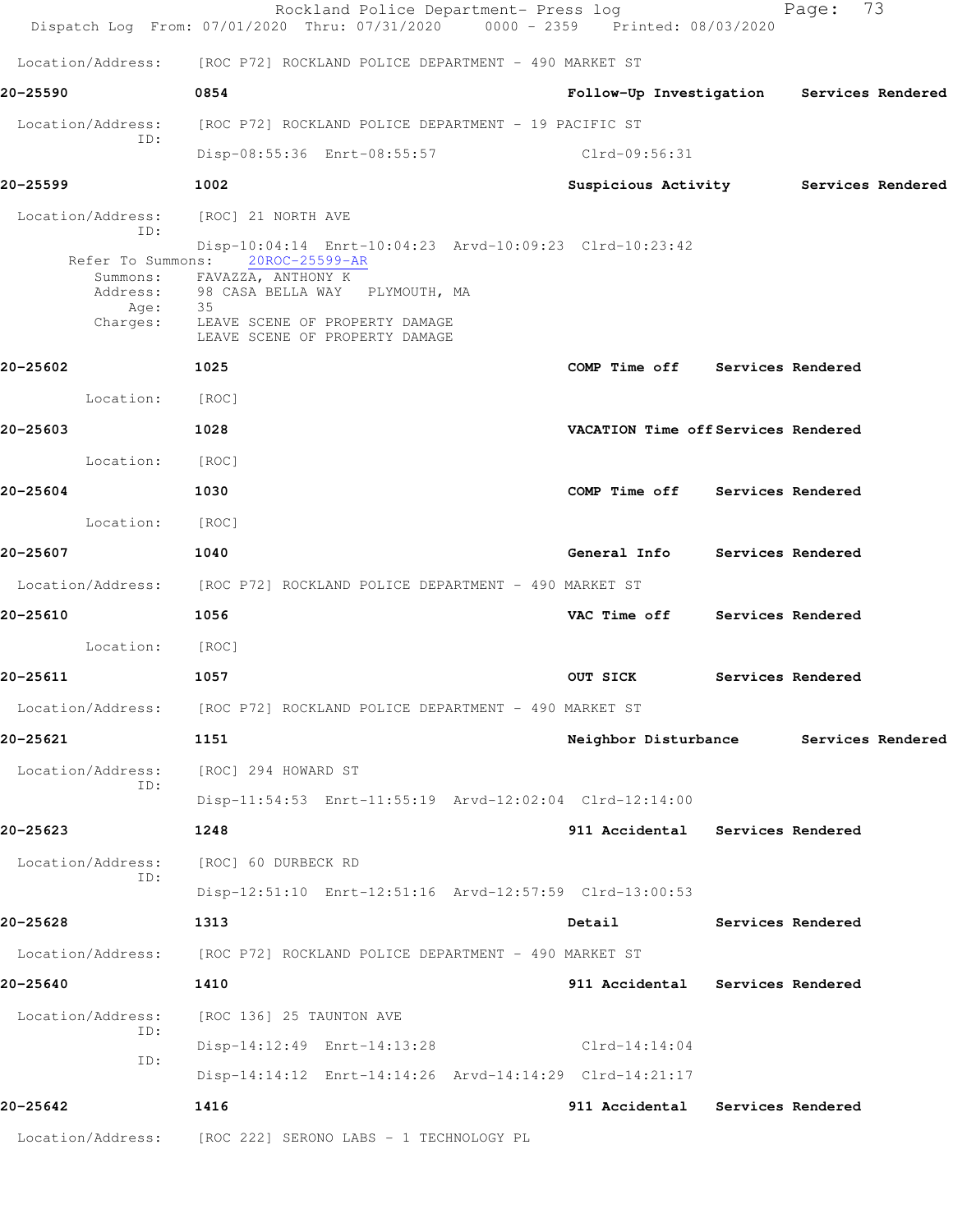Rockland Police Department- Press log entitled Page: 74 Dispatch Log From: 07/01/2020 Thru: 07/31/2020 0000 - 2359 Printed: 08/03/2020

| 20-25645                           | 1447                                                                   | Vandalism                           |                          | Services Rendered                        |
|------------------------------------|------------------------------------------------------------------------|-------------------------------------|--------------------------|------------------------------------------|
| Location/Address:                  | [ROC] 57 CHURCH ST Apt. #3                                             |                                     |                          |                                          |
| ID:                                | Disp-14:49:00 Enrt-14:50:34 Arvd-14:56:29 Clrd-15:16:46                |                                     |                          |                                          |
| ID:                                | Disp-14:57:18 Enrt-14:57:22 Arvd-14:59:43 Clrd-15:16:49                |                                     |                          |                                          |
| 20-25650                           | 1527                                                                   | Lockout                             | <b>Services Rendered</b> |                                          |
| Location/Address:                  | [ROC] 337R WEBSTER ST                                                  |                                     |                          |                                          |
| ID:                                | Disp-15:30:36 Enrt-15:31:22                                            | $Clrd-15:32:49$                     |                          |                                          |
| ID:                                | Disp-15:31:52 Enrt-15:31:55 Arvd-15:36:36 Clrd-15:59:59                |                                     |                          |                                          |
| 20-25659                           | 1604                                                                   | SHIFT ASSIGNMENTS Services Rendered |                          |                                          |
|                                    | Location/Address: [ROC P72] ROCKLAND POLICE DEPARTMENT - 490 MARKET ST |                                     |                          |                                          |
| 20-25661                           | 1609                                                                   | Details                             | Services Rendered        |                                          |
| Location:                          | [ROC]                                                                  |                                     |                          |                                          |
| 20-25667                           | 1639                                                                   | Lockout                             | No Service               |                                          |
|                                    | Location/Address: [ROC] 337 WEBSTER ST Apt. #R                         |                                     |                          |                                          |
| ID:                                | $Disp-16:44:05$                                                        | Arvd-16:49:18 Clrd-16:54:21         |                          |                                          |
| 20-25673                           | 1744                                                                   |                                     |                          | Disabled Motor Vehicle Services Rendered |
|                                    | Vicinity of: [ROC P105] HOADLEY PLUMBING - 672 UNION ST                |                                     |                          |                                          |
| ID:                                | $Disp-17:45:41$                                                        | Arvd-17:45:50 Clrd-17:47:11         |                          |                                          |
| 20-25678                           | 1839                                                                   | 911 Accidental Services Rendered    |                          |                                          |
| Location/Address:                  | [ROC] 69 SOUTH DOUGLAS ST                                              |                                     |                          |                                          |
| ID:                                | Disp-18:40:45 Enrt-18:41:35 Arvd-18:45:13 Clrd-18:45:36                |                                     |                          |                                          |
| 20-25680                           | 1915                                                                   | Suspicious Activity                 |                          | Services Rendered                        |
| Location/Address:                  | [ROC 62] JEFFERSON SCHOOL - 63 GEORGE ST                               |                                     |                          |                                          |
| ID:                                | Disp-19:21:28                                                          | $Clrd-19:21:42$                     |                          |                                          |
| 20-25684                           | 1946                                                                   | Motor Vehicle Stop                  |                          | Citation/Warning                         |
| Issued<br>Vicinity of:             | [ROC] 64 BEECH ST @ 1 BAY PATH LN                                      |                                     |                          |                                          |
| ID:                                |                                                                        | Arvd-19:46:00 Clrd-19:49:59         |                          |                                          |
| 20-25688                           | 2025                                                                   | <b>BOLO</b>                         | Gone on arrival          |                                          |
| Location/Address:                  | [ROC] WEBSTER ST                                                       |                                     |                          |                                          |
| ID:                                | Disp-20:45:27                                                          | Arvd-20:45:30 Clrd-20:46:26         |                          |                                          |
| 20-25692                           | 2046                                                                   | Burglar Alarm                       |                          | Building Checked/Secured                 |
| Location/Address:                  | [ROC P108] SOUTH SHORE BMW - 1040 HINGHAM ST                           |                                     |                          |                                          |
| ID:                                | Disp-20:48:09 Enrt-20:48:22 Arvd-20:53:09 Clrd-21:06:11                |                                     |                          |                                          |
| ID:                                | Disp-20:48:09 Enrt-20:48:17 Arvd-20:53:20 Clrd-21:06:15                |                                     |                          |                                          |
| 20-25695<br><b>Checked/Secured</b> | 2105                                                                   | Suspicious Activity                 |                          | Building                                 |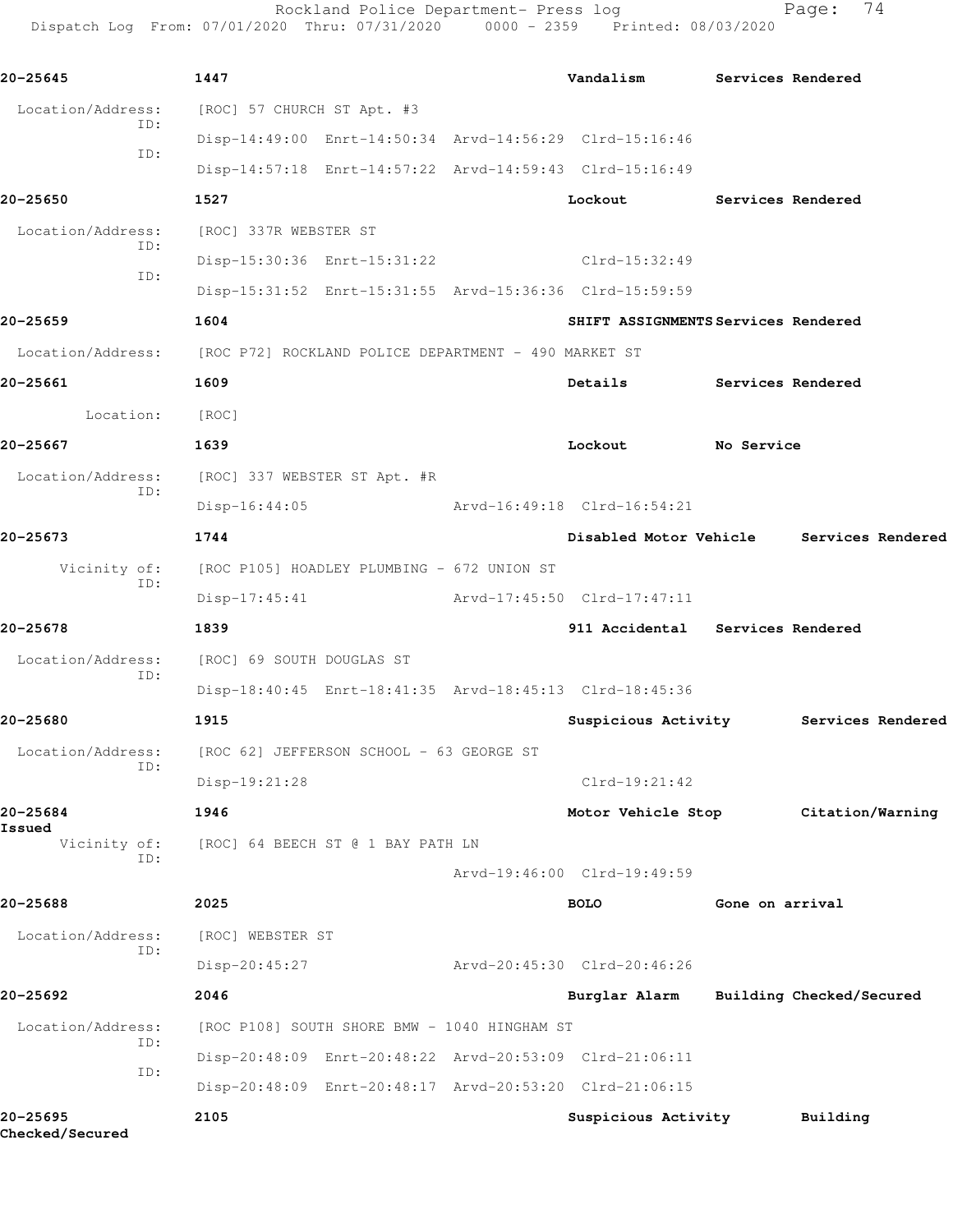|                                  | Rockland Police Department- Press log<br>Dispatch Log From: 07/01/2020 Thru: 07/31/2020 0000 - 2359 Printed: 08/03/2020 |                                    |              | 75<br>Page:      |
|----------------------------------|-------------------------------------------------------------------------------------------------------------------------|------------------------------------|--------------|------------------|
| Location/Address:                | [ROC] VOLVO - 1030 HINGHAM ST                                                                                           |                                    |              |                  |
| ID:                              | $Disp-21:06:23$                                                                                                         | Arvd-21:06:36 Clrd-21:08:49        |              |                  |
| ID:                              | Disp-21:06:29                                                                                                           | Arvd-21:06:33 Clrd-21:08:46        |              |                  |
| 20-25710                         | 2354                                                                                                                    | 911 Hang Up                        | Investigated |                  |
| Location/Address:                | [ROC] 57 DIVISION ST                                                                                                    |                                    |              |                  |
| ID:                              | Disp-23:59:44 Enrt-23:59:46 Arvd-00:01:12 Clrd-07/22/2020 @ 00:03:27                                                    |                                    |              |                  |
| For Date: 07/22/2020 - Wednesday |                                                                                                                         |                                    |              |                  |
| 20-25712                         | 0001                                                                                                                    | General Info Services Rendered     |              |                  |
|                                  | Location/Address: [ROC P72] ROCKLAND POLICE DEPARTMENT - 490 MARKET ST                                                  |                                    |              |                  |
| 20-25716                         | 0047                                                                                                                    | Motor Vehicle Complaint No Service |              |                  |
| Location/Address:                | [ROC 60] SPRING GATE APARTMENTS - 52 HANNAH WAY                                                                         |                                    |              |                  |
| ID:                              | Disp-00:51:07                                                                                                           | $Clrd-00:51:11$                    |              |                  |
| 20-25720                         | 0134                                                                                                                    | Disturbance Peace Restored         |              |                  |
| Location/Address:                | [ROC] CHURCH ST                                                                                                         |                                    |              |                  |
| ID:                              | Disp-01:34:53 Enrt-01:35:03 Arvd-01:35:09 Clrd-01:42:14                                                                 |                                    |              |                  |
| ID:<br>ID:                       | Disp-01:34:53 Enrt-01:35:03 Arvd-01:35:09 Clrd-01:42:10                                                                 |                                    |              |                  |
|                                  | Disp-01:34:53 Enrt-01:35:03 Arvd-01:35:09 Clrd-01:44:38                                                                 |                                    |              |                  |
| 20-25727                         | 0456                                                                                                                    | Building Check Appears Secure      |              |                  |
| Location/Address:<br>ID:         | [ROC 61] UNION ST BUSINESS DISTRICT - UNION ST                                                                          |                                    |              |                  |
|                                  | $Disp-05:01:55$                                                                                                         | Arvd-05:01:58 Clrd-05:19:55        |              |                  |
| 20-25729                         | 0556                                                                                                                    | Suspicious Activity                |              | Appears Secure   |
| Location/Address:<br>ID:         | [ROC] 231 MYRTLE ST                                                                                                     |                                    |              |                  |
|                                  | Disp-05:57:39 Enrt-05:57:43 Arvd-06:00:55 Clrd-06:03:45                                                                 |                                    |              |                  |
| 20-25731                         | 0714                                                                                                                    | Details / Time off                 |              | No Service       |
| Location:                        | [ROC]                                                                                                                   |                                    |              |                  |
| 20-25768                         | 0800                                                                                                                    | General Info Services Rendered     |              |                  |
| Location/Address:                | [ROC P72] ROCKLAND POLICE DEPARTMENT - 490 MARKET ST                                                                    |                                    |              |                  |
| 20-25735                         | 1129                                                                                                                    | Follow-Up Investigation            |              | Investigated     |
| Location/Address:<br>ID:         | [ROC] 725 MARKET ST                                                                                                     |                                    |              |                  |
|                                  | $Disp-11:29:25$                                                                                                         | Arvd-11:29:40 Clrd-11:33:44        |              |                  |
| 20-25736                         | 1141                                                                                                                    | Follow-Up Investigation            |              | Investigated     |
| Location/Address:<br>ID:         | [ROC] 18 PACIFIC ST Apt. #1                                                                                             |                                    |              |                  |
| ID:                              | $Disp-11:41:14$                                                                                                         | $Clrd-11:45:22$                    |              |                  |
|                                  | $Disp-11:41:00$                                                                                                         | Arvd-11:41:00 Clrd-11:45:00        |              |                  |
| 20-25737<br>Issued               | 1413                                                                                                                    | Motor Vehicle Stop                 |              | Citation/Warning |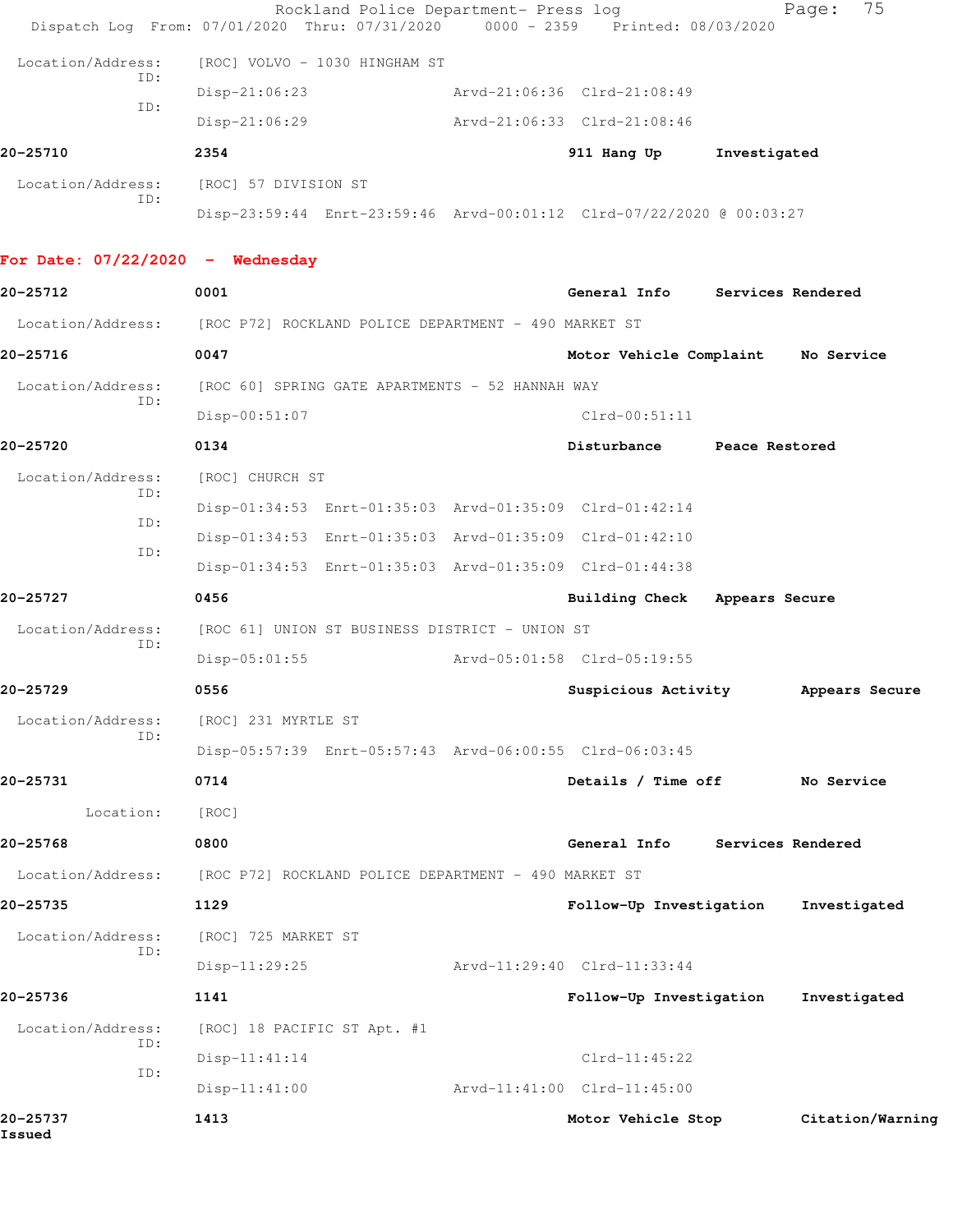|                          | Rockland Police Department- Press log<br>Dispatch Log From: 07/01/2020 Thru: 07/31/2020 0000 - 2359 Printed: 08/03/2020 |                                  | 76<br>Page:           |
|--------------------------|-------------------------------------------------------------------------------------------------------------------------|----------------------------------|-----------------------|
| Vicinity of:             | [ROC] WEST WATER ST                                                                                                     |                                  |                       |
| ID:                      | Disp-14:15:13                                                                                                           | Clrd-14:15:57                    |                       |
| ID:                      | Disp-14:41:13 Enrt-14:41:17 Arvd-14:41:19 Clrd-14:41:29                                                                 |                                  |                       |
| 20-25739                 | 1419                                                                                                                    | Motor Vehicle Complaint          | Services Rendered     |
| Location/Address:        | [ROC] 30 MONCRIEF RD                                                                                                    |                                  |                       |
| ID:                      | Disp-14:26:05 Enrt-14:27:15 Arvd-14:27:18 Clrd-14:29:33                                                                 |                                  |                       |
| ID:                      | Disp-14:27:09 Enrt-14:27:16 Arvd-14:27:20 Clrd-14:29:29                                                                 |                                  |                       |
| 20-25740                 | 1423                                                                                                                    | 911 Accidental Services Rendered |                       |
| Location/Address:        | [ROC] 386 EAST WATER ST                                                                                                 |                                  |                       |
| ID:                      | Disp-14:23:00 Enrt-14:23:00 Arvd-14:27:10 Clrd-14:28:10                                                                 |                                  |                       |
| 20-25757                 | 1442                                                                                                                    | 911 Accidental Services Rendered |                       |
| Location/Address:<br>ID: | [ROC 109] ACCORD PARK OFFICE BUILDING - 55 ACCORD PARK DR                                                               |                                  |                       |
|                          | Disp-14:44:05 Enrt-14:44:09 Arvd-14:44:11 Clrd-14:44:13                                                                 |                                  |                       |
| 20-25763                 | 1449                                                                                                                    | Suspicious Activity              | Gone on arrival       |
| Location/Address:<br>ID: | [ROC 66] REEDS POND PARK - 80 MARKET ST                                                                                 |                                  |                       |
|                          | Disp-14:51:21 Enrt-14:51:28 Arvd-14:51:29 Clrd-14:51:30                                                                 |                                  |                       |
| 20-25770                 | 1455                                                                                                                    | General Info                     | Services Rendered     |
|                          | Location/Address: [ROC P72] ROCKLAND POLICE DEPARTMENT - 490 MARKET ST                                                  |                                  |                       |
| 20-25773                 | 1456                                                                                                                    | Details / Time off               | No Service            |
| Location:                | [ROC]                                                                                                                   |                                  |                       |
| 20-25776                 | 1457                                                                                                                    | General Info                     | Services Rendered     |
| Location/Address:        | [ROC P72] ROCKLAND POLICE DEPARTMENT - 490 MARKET ST                                                                    |                                  |                       |
| 20-25777                 | 1458                                                                                                                    | General Info Services Rendered   |                       |
|                          | Location/Address: [ROC P72] ROCKLAND POLICE DEPARTMENT - 490 MARKET ST                                                  |                                  |                       |
| 20-25783                 | 1502                                                                                                                    | General Info                     | Services Rendered     |
|                          | Location/Address: [ROC P72] ROCKLAND POLICE DEPARTMENT - 490 MARKET ST                                                  |                                  |                       |
| 20-25795                 | 1608                                                                                                                    | General Info                     | Services Not Required |
| Location/Address:<br>ID: | [ROC P72] ROCKLAND POLICE DEPARTMENT - 490 MARKET ST                                                                    |                                  |                       |
|                          |                                                                                                                         | Arvd-16:08:00 Clrd-16:11:13      |                       |
| 20-25798<br>Required     | 1639                                                                                                                    | Details / Time off               | No Action             |
| Location:                | [ROC]                                                                                                                   |                                  |                       |
| 20-25799                 | 1654                                                                                                                    | 911 Hang Up Investigated         |                       |
| Location/Address:<br>ID: | [ROC P95] HOLY FAMILY CHURCH - 403 UNION ST                                                                             |                                  |                       |
|                          | Disp-16:55:14 Enrt-16:55:21                                                                                             | Clrd-17:02:18                    |                       |
| 20-25800                 | 1658                                                                                                                    | Time off                         | Services Rendered     |
| Location:                | [ROC]                                                                                                                   |                                  |                       |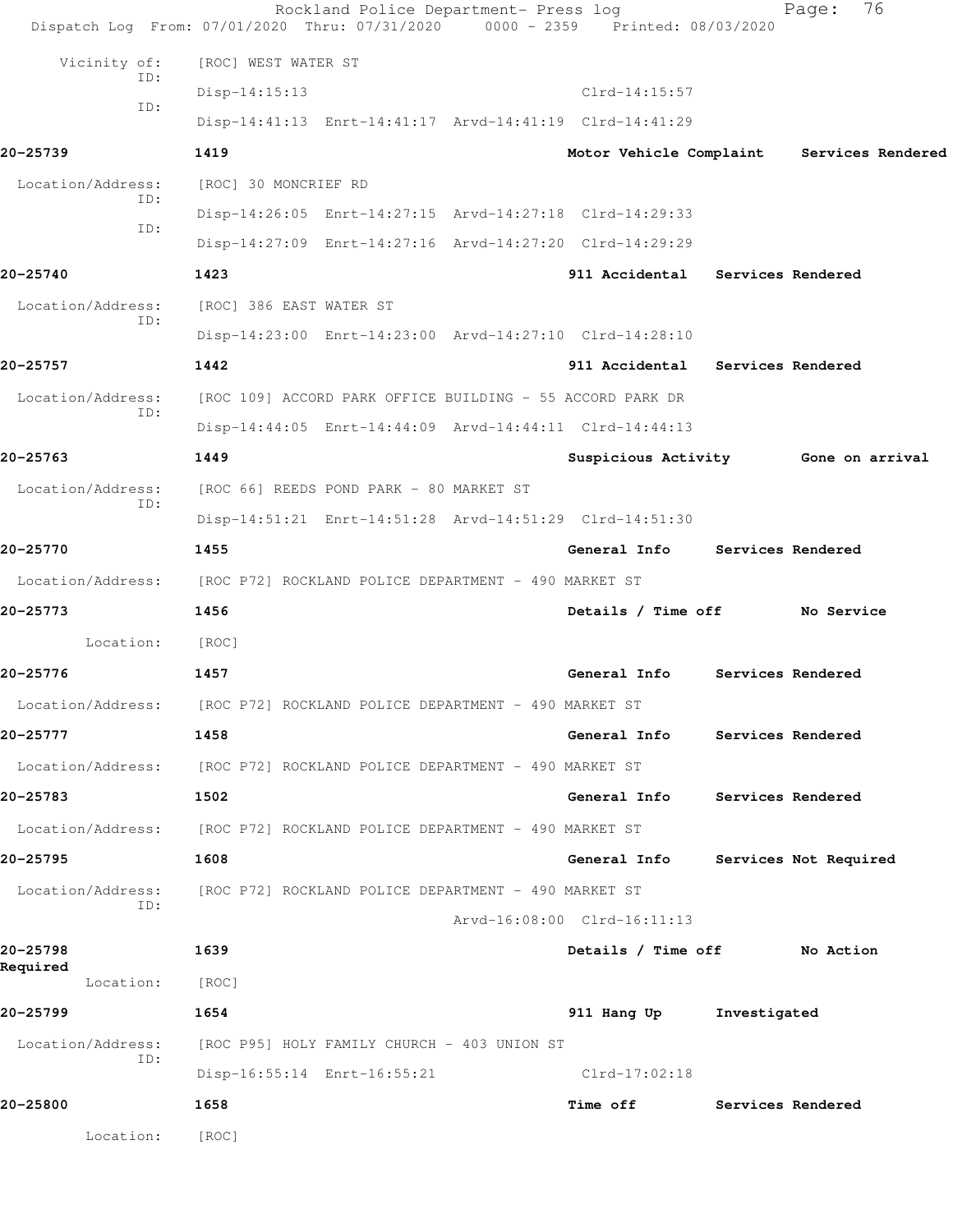Rockland Police Department- Press log entitled Page: 77

| Location:         |     | [ROC]                       |                                                         |                                             |              |                   |  |
|-------------------|-----|-----------------------------|---------------------------------------------------------|---------------------------------------------|--------------|-------------------|--|
| 20-25808          |     | 1736                        |                                                         | REPORT OF DK MALETransported by other means |              |                   |  |
| Location/Address: | TD: | [ROC] 11 STUDLEY CT         |                                                         |                                             |              |                   |  |
| EMS Unit:         |     | ABIA2-Abington Ambulance 2  |                                                         | Arvd-17:36:00 Clrd-17:50:46                 |              |                   |  |
|                   | ID: | Disp-17:38:10 Enrt-17:38:14 | InOrtsUnavl-17:39:38 InSrvce-17:39:38                   | Clrd-17:39:36                               |              |                   |  |
|                   |     |                             | Disp-17:40:04 Enrt-17:40:06 Arvd-17:40:07 Clrd-17:50:26 |                                             |              |                   |  |
| 20-25810          |     | 1742                        |                                                         | Details / Time off                          |              | No Service        |  |
| Location:         |     | [ROC]                       |                                                         |                                             |              |                   |  |
| 20-25811          |     | 1755                        |                                                         | Vehicle Maintenance                         |              | Services Rendered |  |
| Location/Address: |     | [ROC] J A DUNN MEM DR       |                                                         |                                             |              |                   |  |
|                   | ID: |                             |                                                         | Arvd-17:55:00 Clrd-17:57:05                 |              |                   |  |
| 20-25822          |     | 1935                        |                                                         | Missing Person Services Rendered            |              |                   |  |
| Location/Address: |     | [ROC] 51 HANNAH WAY Apt. #A |                                                         |                                             |              |                   |  |
|                   | TD: |                             |                                                         | Arvd-19:35:00 Clrd-20:28:17                 |              |                   |  |
|                   | ID: |                             | Disp-19:52:23 Enrt-19:52:37 Arvd-19:55:07 Clrd-20:28:14 |                                             |              |                   |  |
| 20-25825          |     | 2019                        |                                                         | 911 Hang Up                                 | Investigated |                   |  |
| Location/Address: |     | [ROC] 58 HOWARD ST          |                                                         |                                             |              |                   |  |
|                   | ID: |                             | Disp-20:20:24 Enrt-20:20:51                             | Clrd-20:21:29                               |              |                   |  |
|                   | ID: |                             | Disp-20:21:21 Enrt-20:21:32 Arvd-20:27:00 Clrd-20:32:14 |                                             |              |                   |  |
| 20-25830          |     | 2054                        |                                                         | General Info                                |              | Services Rendered |  |
| Location/Address: |     |                             | [ROC] INDUSTRIAL PARK WAY - BEECH ST                    |                                             |              |                   |  |
|                   | ID: |                             |                                                         | Arvd-20:54:00 Clrd-21:13:28                 |              |                   |  |
| 20-25831          |     | 2108                        |                                                         | Suspicious Activity                         |              | Services Rendered |  |
| Location/Address: |     |                             | [ROC P46] DUNKIN DONUTS - 851 HINGHAM ST                |                                             |              |                   |  |
|                   | ID: |                             | Disp-21:10:40 Enrt-21:10:42                             | $Clrd-21:12:31$                             |              |                   |  |
|                   | ID: |                             | Disp-21:10:51 Enrt-21:10:53 Arvd-21:14:39 Clrd-21:23:04 |                                             |              |                   |  |
|                   | ID: |                             | Disp-21:11:05 Enrt-21:11:08 Arvd-21:12:16 Clrd-21:23:01 |                                             |              |                   |  |
|                   | ID: |                             | Disp-21:15:20 Enrt-21:15:23 Arvd-21:15:25 Clrd-21:23:09 |                                             |              |                   |  |
| 20-25834          |     | 2203                        |                                                         | Missing Person                              |              | Services Rendered |  |
| Location/Address: |     |                             | [ROC P72] ROCKLAND POLICE DEPARTMENT - 490 MARKET ST    |                                             |              |                   |  |
|                   | ID: |                             |                                                         | Arvd-22:03:00 Clrd-22:07:46                 |              |                   |  |
| 20-25836          |     | 2233                        |                                                         | Motor Vehicle Stop                          |              | Verbal Warning    |  |
| Location/Address: |     | [ROC] 592 UNION ST          |                                                         |                                             |              |                   |  |
|                   | ID: |                             |                                                         | Arvd-22:33:00 Clrd-22:47:42                 |              |                   |  |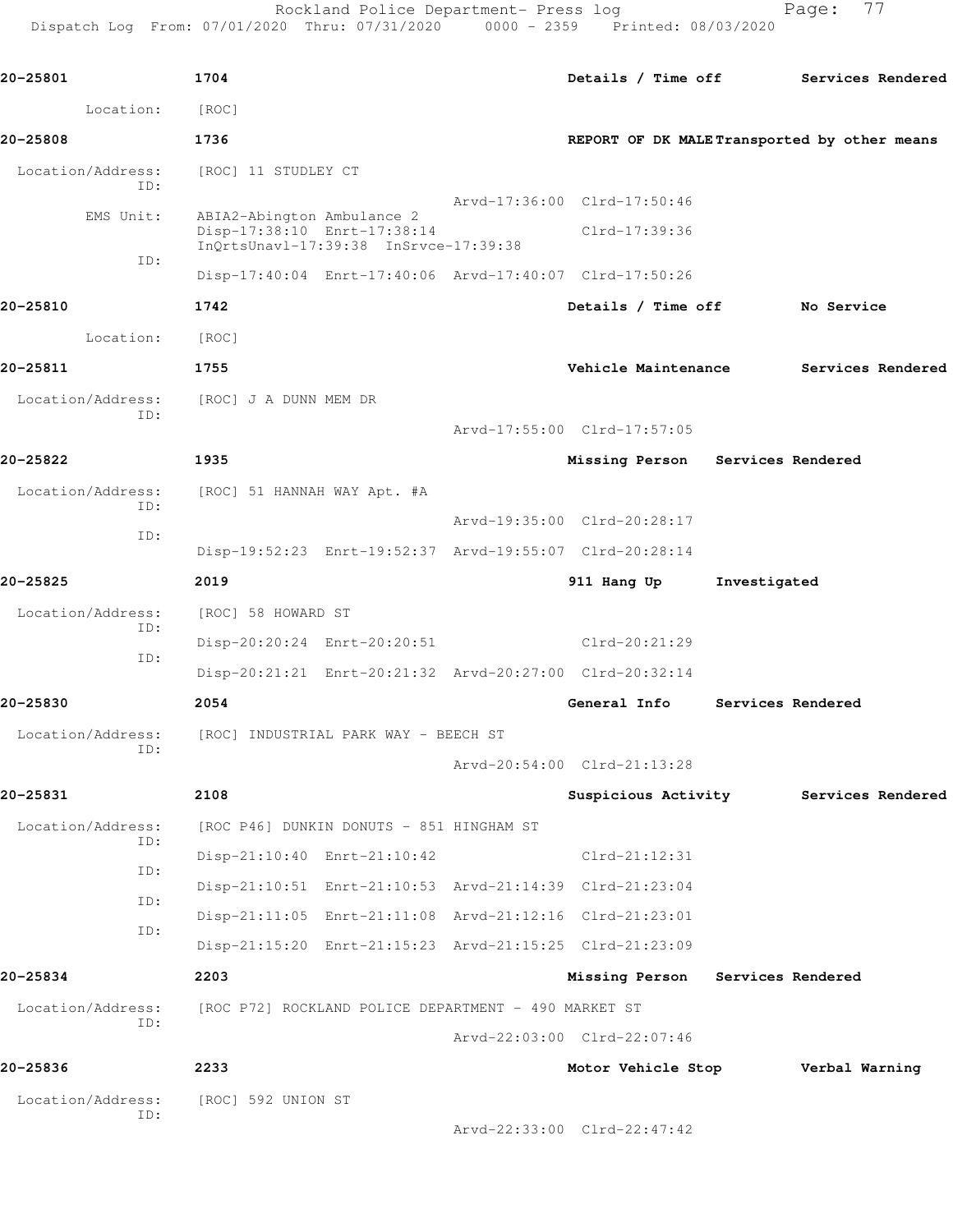**For Date: 07/23/2020 - Thursday 20-25842 0008 General Info No Service** Location/Address: [ROC P72] ROCKLAND POLICE DEPARTMENT - 490 MARKET ST ID: Disp-00:10:47 Clrd-00:10:56 **20-25843 0018 Details / Time off No Service** Location: [ROC] **20-25847 0054 Details / Time off No Service** Location: [ROC] **20-25848 0127 General Info Services Rendered** Location/Address: [ROC] 51 HANNAH WAY Apt. #A **20-25849 0134 Burglar Alarm Building Checked/Secured** Location/Address: [ROC P113] NATIONAL COATING - 105 INDUSTRIAL WAY ID: Disp-01:37:08 Enrt-01:37:15 Arvd-01:41:35 Clrd-01:44:16 ID: Disp-01:37:08 Enrt-01:37:18 Arvd-01:38:30 Clrd-01:44:14 **20-25856 0504 Burglar Alarm Building Checked/Secured** Location/Address: [ROC P113] NATIONAL COATING - 105 INDUSTRIAL WAY ID: Disp-05:05:14 Enrt-05:05:22 Arvd-05:11:18 Clrd-05:15:19 ID: Disp-05:05:14 Enrt-05:05:20 Arvd-05:11:18 Clrd-05:15:06 **20-25860 0549 Building Check Appears Secure** Location/Address: [ROC] UNION ST ID: Arvd-05:52:12 Clrd-06:09:01 **20-25871 0736 Lost/Found Property Services Rendered** Location/Address: [ROC P72] ROCKLAND POLICE DEPARTMENT - 490 MARKET ST ID: Disp-07:41:24 Clrd-07:44:22 **20-25874 0820 General Info No Service** Location/Address: [ROC P72] ROCKLAND POLICE DEPARTMENT - 490 MARKET ST **20-25875 0826 Details / Time off No Service** Location: [ROC] **20-25876 0834 General Info No Service** Location/Address: [ROC P72] ROCKLAND POLICE DEPARTMENT - 490 MARKET ST **20-25877 0836 Motor Vehicle Collision W/PI Patient Refusal**  Location/Address: [ROC] 76 SUMMIT ST EMS Unit: ROCKAM1-Rockland A1 Disp-08:37:10 Enrt-08:38:51 Arvd-08:39:06 Clrd-08:56:04 InQrtsUnavl-08:58:05 InSrvce-08:58:05 Fire Unit: ROCKEN1-Pumper-Rockland Engine 1 Disp-08:37:28 Enrt-08:38:53 Arvd-08:40:52 Clrd-08:56:06 InQrtsUnavl-08:58:33 InSrvce-08:58:33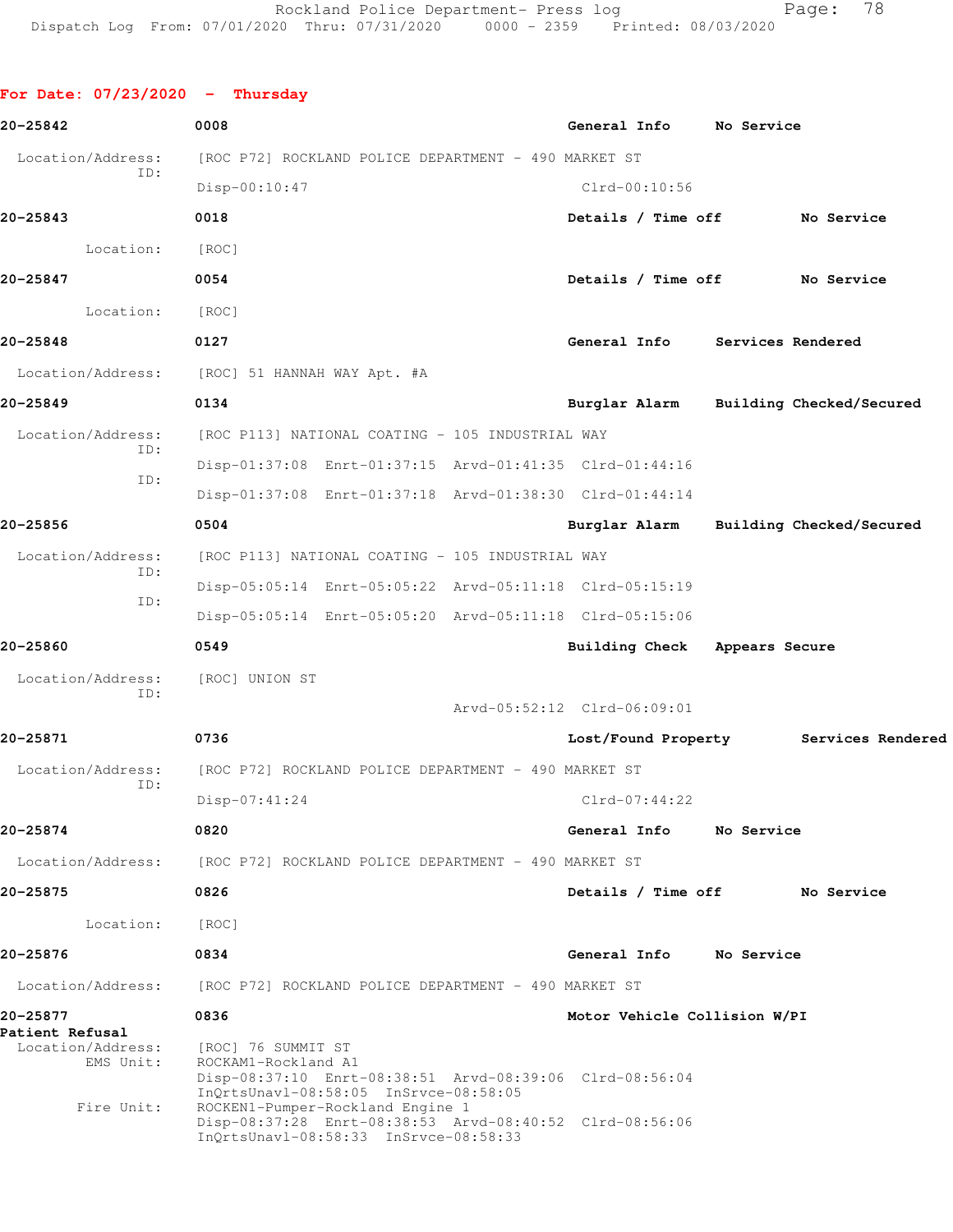|                                                   | Rockland Police Department- Press log<br>Dispatch Log From: 07/01/2020 Thru: 07/31/2020 0000 - 2359 Printed: 08/03/2020                                                        |                                   |              | 79<br>Page:       |
|---------------------------------------------------|--------------------------------------------------------------------------------------------------------------------------------------------------------------------------------|-----------------------------------|--------------|-------------------|
| ID:                                               |                                                                                                                                                                                |                                   |              |                   |
| ID:                                               | Disp-08:39:21 Enrt-08:39:23 Arvd-08:39:25 Clrd-08:42:00                                                                                                                        |                                   |              |                   |
|                                                   | Disp-08:39:46 Enrt-08:39:52 Arvd-08:39:54 Clrd-08:42:03                                                                                                                        |                                   |              |                   |
| 20-25878                                          | 0837                                                                                                                                                                           | General Info                      | No Service   |                   |
| Location/Address:                                 | [ROC] TAUNTON AVE                                                                                                                                                              |                                   |              |                   |
| 20-25879                                          | 0837                                                                                                                                                                           | MVA Property Damage Only          |              | Services Rendered |
| Vicinity of:<br>ID:                               | [ROC] 76 SUMMIT ST                                                                                                                                                             |                                   |              |                   |
| ID:                                               | Disp-08:42:08 Enrt-08:42:20 Arvd-08:42:30 Clrd-09:24:17                                                                                                                        |                                   |              |                   |
|                                                   | Disp-08:42:15 Enrt-08:42:17 Arvd-08:42:19 Clrd-08:42:21                                                                                                                        |                                   |              |                   |
| ID:                                               | Disp-08:42:25 Enrt-08:42:27 Arvd-08:42:28 Clrd-09:24:15                                                                                                                        |                                   |              |                   |
| Refer To Summons:<br>Summons:<br>Address:<br>Age: | 20ROC-25879-AR<br>GOLEMME, NICHOLAS J<br>7 LORETTA AVE<br>ROCKLAND, MA<br>41                                                                                                   |                                   |              |                   |
| Charges:                                          | OUI--DRUGS<br>NEGLIGENT OPERATION OF MOTOR VEHICLE<br>MARKED LANES VIOLATION                                                                                                   |                                   |              |                   |
| 20-25881                                          | 0906                                                                                                                                                                           | Fire , Brush                      | Extinguished |                   |
| Vicinity of:<br>Fire Unit:                        | [ROC] 54 BEAL ST @ 408 E WATER ST<br>ROCKEN1-Pumper-Rockland Engine 1<br>Disp-09:07:29 Enrt-09:09:27 Arvd-09:11:42 Clrd-10:25:29                                               |                                   |              |                   |
| Fire Unit:                                        | InOrtsUnavl-10:29:29 InSrvce-10:29:30<br>ROCKFF-Brush-Rockland Forest Fire<br>Disp-09:12:35 Enrt-09:13:01 Arvd-09:16:07 Clrd-09:47:44<br>InQrtsUnavl-09:51:10 InSrvce-09:51:10 |                                   |              |                   |
| ID:                                               | Disp-09:26:03 Enrt-09:26:12 Arvd-09:26:55 Clrd-09:26:57                                                                                                                        |                                   |              |                   |
| EMS Unit:                                         | ROCKAM1-Rockland A1<br>Disp-09:26:13 Enrt-09:29:25 Arvd-09:33:49 Clrd-09:43:40<br>$InQrtsUnav1-09:47:47 InSrvce-09:47:47$                                                      |                                   |              |                   |
| 20-25886                                          | 0924                                                                                                                                                                           | Assist Fire Department            |              | Services Rendered |
| Vicinity of:                                      | [ROC] EAST WATER ST @ BEAL ST EXT                                                                                                                                              |                                   |              |                   |
| ID:                                               | Disp-09:27:15 Enrt-09:27:24 Arvd-09:27:44 Clrd-10:22:53                                                                                                                        |                                   |              |                   |
| ID:                                               | Disp-09:27:21 Enrt-09:27:25 Arvd-09:27:45 Clrd-09:31:24                                                                                                                        |                                   |              |                   |
| ID:                                               | Disp-10:22:31                                                                                                                                                                  | Arvd-10:22:36 Clrd-10:25:59       |              |                   |
| 20-25887                                          | 0931                                                                                                                                                                           | General Info                      | No Service   |                   |
|                                                   | Location/Address: [ROC P72] ROCKLAND POLICE DEPARTMENT - 490 MARKET ST                                                                                                         |                                   |              |                   |
| 20-25888                                          | 0934                                                                                                                                                                           | General Info No Service           |              |                   |
|                                                   | Location/Address: [ROC P72] ROCKLAND POLICE DEPARTMENT - 490 MARKET ST                                                                                                         |                                   |              |                   |
| 20-25893                                          | 1010                                                                                                                                                                           | Motor Vehicle Stop Verbal Warning |              |                   |
| Location/Address:<br>ID:                          | [ROC] WEST WATER ST @ PLAIN ST                                                                                                                                                 |                                   |              |                   |
| ID:                                               |                                                                                                                                                                                | Arvd-10:10:00 Clrd-10:19:42       |              |                   |
|                                                   | Disp-10:12:14 Enrt-10:12:19 Arvd-10:12:42 Clrd-10:19:51                                                                                                                        |                                   |              |                   |
| 20-25899                                          | 1100                                                                                                                                                                           | Details / Time off                |              | No Service        |
| Location:                                         | [ROC]                                                                                                                                                                          |                                   |              |                   |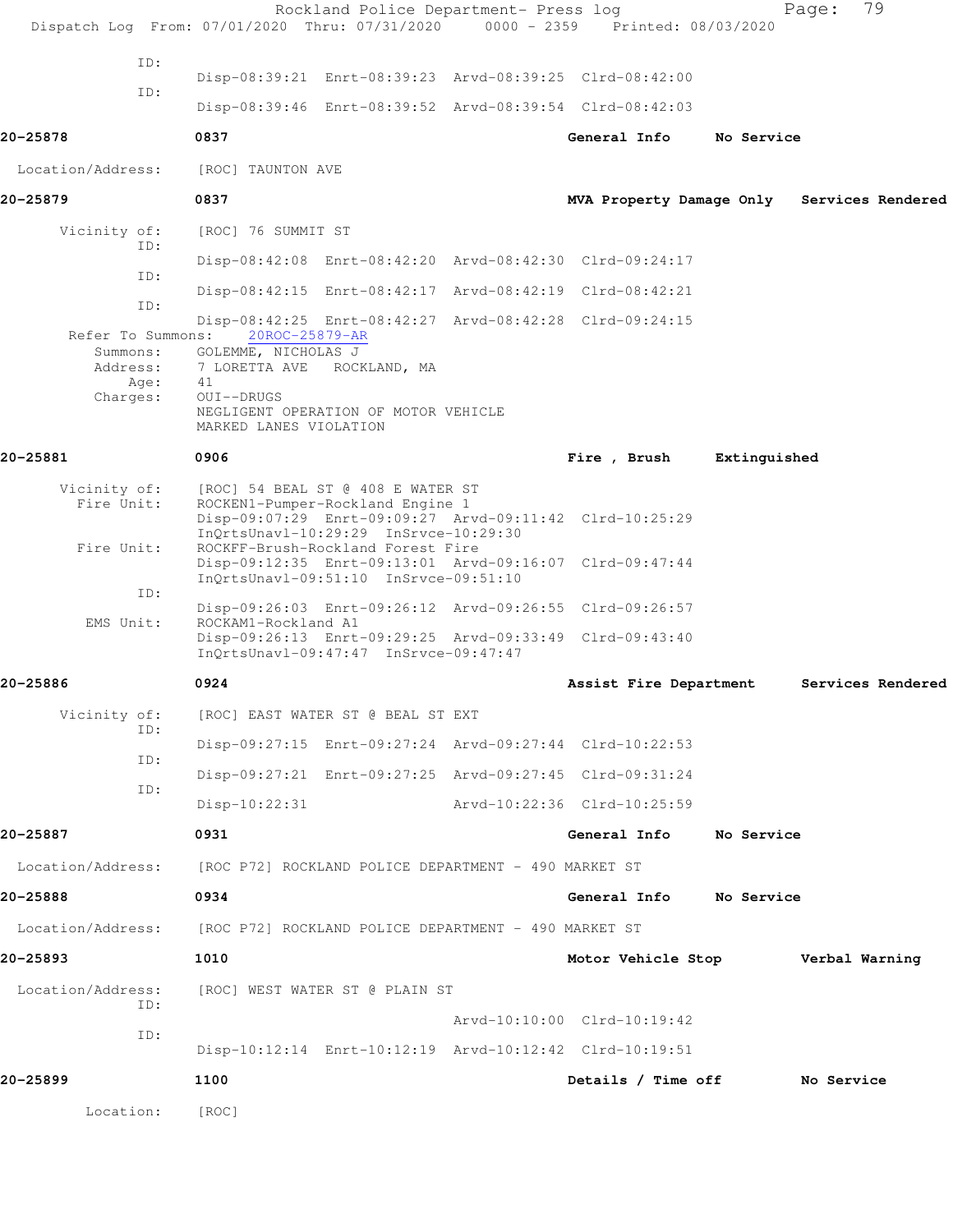Rockland Police Department- Press log Fage: 80 Dispatch Log From: 07/01/2020 Thru: 07/31/2020 0000 - 2359 Printed: 08/03/2020 **20-25900 1101 Harassment Services Rendered** Location/Address: [ROC] 296 HOWARD ST ID: Disp-11:07:47 Enrt-11:07:55 Arvd-11:07:59 Clrd-11:08:04 **20-25902 1119 General Info Services Rendered** Location/Address: [ROC] 93 CRESCENT ST **20-25903 1158 Burglar Alarm Services Rendered** Location/Address: [ROC 206] 51 MAPLE ST Apt. #114 ID: Disp-12:00:04 Enrt-12:00:30 Arvd-12:00:33 Clrd-12:13:14 ID: Disp-12:00:25 Enrt-12:00:37 Arvd-12:00:41 Clrd-12:13:10 **20-25909 1258 Details / Time off No Service** Location: [ROC] **20-25932 1536 General Info No Service** Location/Address: [ROC P72] ROCKLAND POLICE DEPARTMENT - 490 MARKET ST **20-25933 1546 General Info No Service** Location/Address: [ROC P72] ROCKLAND POLICE DEPARTMENT - 490 MARKET ST **20-25935 1602 General Info Services Rendered** Location/Address: [ROC P72] ROCKLAND POLICE DEPARTMENT - 490 MARKET ST **20-25940 1652 Details Services Not Required** Location: [ROC] **20-25945 1718 Identity Theft Services Rendered** Location/Address: [ROC] 27 CHURCH ST Apt. #5 ID: Disp-17:25:07 Clrd-17:25:34 **20-25943 1722 Building Check Appears Secure** Location/Address: [ROC P71] WCS AUTOMOTIVE - 1 BISHOP LN ID: Arvd-17:23:01 Clrd-17:23:30 **20-25946 1725 Assist Public Services Rendered** Location/Address: [ROC] TAUNTON AVE ID: Arvd-17:25:00 Clrd-17:33:18 **20-25958 1809 Details Services Not Required** Location: [ROC] **20-25959 1825 911 Accidental Investigated** Location/Address: [ROC] 25 THAYER TER ID: Disp-18:26:39 Enrt-18:26:41 Arvd-18:30:19 Clrd-18:31:29 **20-25963 1905 Warrant Report Follows** Location/Address: [ROC] 18 PACIFIC ST Apt. #4 ID: Disp-19:09:22 Enrt-19:13:15 Clrd-19:17:53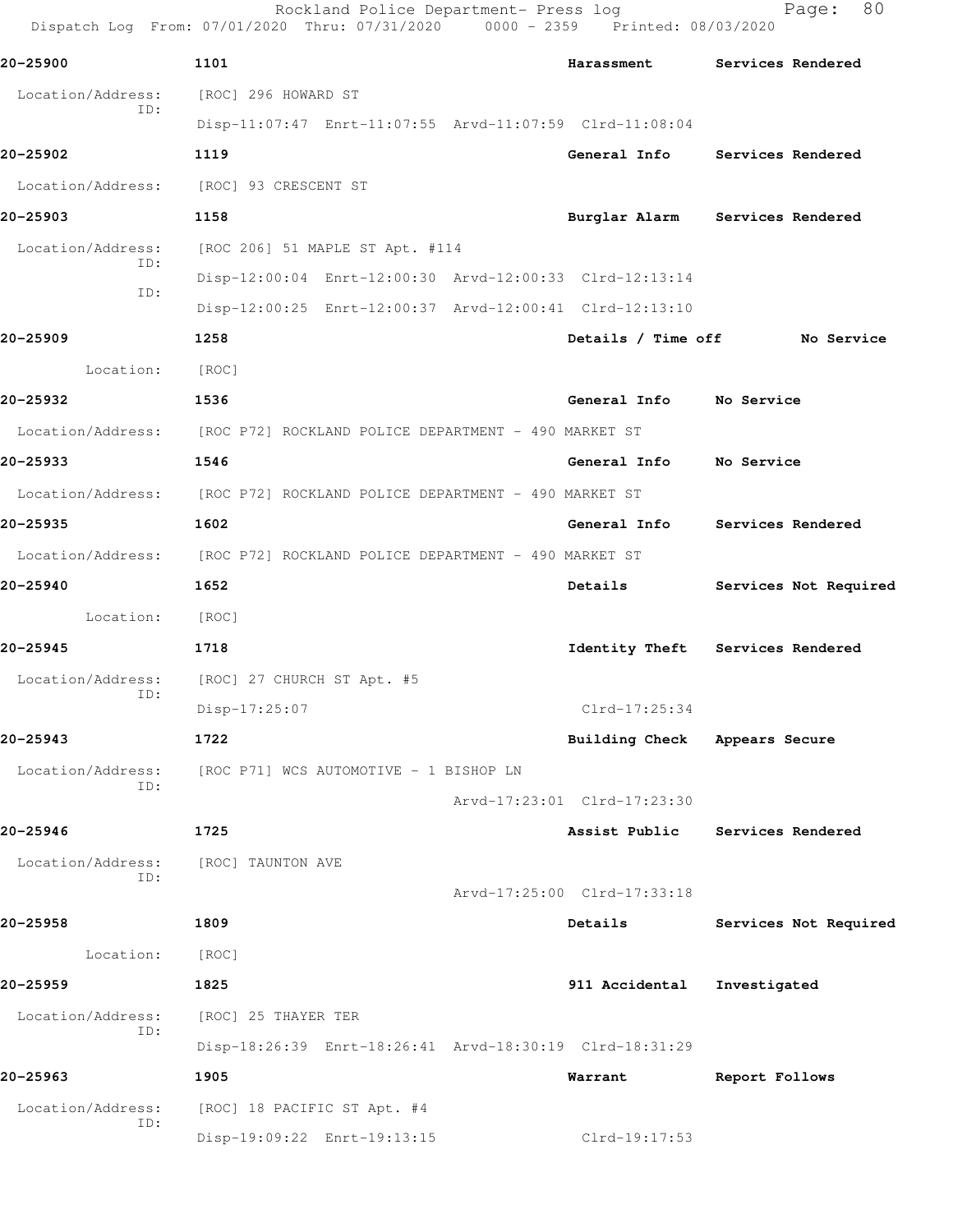Rockland Police Department- Press log Page: 81 Dispatch Log From: 07/01/2020 Thru: 07/31/2020 0000 - 2359 Printed: 08/03/2020 ID: Disp-19:09:22 Enrt-19:13:12 Clrd-19:17:53 ID: Disp-19:43:33 Enrt-19:43:37 Arvd-19:48:38 Clrd-20:08:29 Refer To Arrest: Juvenile Arrest Age: Charges: Straight Warrant Straight Warrant Straight Warrant **20-25966 1916 Unwanted Party Services Rendered** Location/Address: [ROC] 24 LINDEN ST ID: Disp-19:18:07 Enrt-19:18:20 Arvd-19:20:12 Clrd-19:42:48 ID: Disp-19:18:12 Enrt-19:18:20 Arvd-19:20:16 Clrd-19:43:06 ID: Disp-19:18:16 Enrt-19:18:20 Arvd-19:20:17 Clrd-19:43:13 **20-25968 1948 Assist Fire Department Services Rendered** Location/Address: [ROC] 153 UNION ST ID: Arvd-19:48:00 Clrd-20:07:53 **20-25971 2017 Prisoner Information Services Rendered** Location/Address: [ROC P72] ROCKLAND POLICE DEPARTMENT - 490 MARKET ST ID: Disp-20:19:13 Enrt-20:19:42 Arvd-20:19:45 Clrd-20:19:49 **20-25980 2141 Prisioner Transport Services Rendered** Location/Address: [BRO] BROCKTON YOUTH DIVISION - 320 MAIN ST ID: Arvd-21:41:00 Clrd-22:34:53 **20-25982 2206 BOLO Services Rendered** Location/Address: [ROC P72] ROCKLAND POLICE DEPARTMENT - 490 MARKET ST **20-25983 2206 Disturbance Services Rendered** Location/Address: [ROC P47] BEST WESTERN - 909 HINGHAM ST ID: Disp-22:08:23 Enrt-22:08:35 Arvd-22:14:25 Clrd-22:42:24 ID: Disp-22:08:23 Enrt-22:08:35 Arvd-22:14:22 Clrd-22:42:58 **20-25988 2250 Details / Time off COMP Services Rendered** Location: [ROC] **20-25992 2322 Building Check Appears Secure** Location/Address: [ROC P71] WCS AUTOMOTIVE - 1 BISHOP LN ID: Arvd-23:22:51 Clrd-23:26:55 **20-25995 2340 911 Accidental 911 Wireless call (Transfered)**  Location/Address: [ROC] 178 NORTH AVE ID: Disp-23:41:08 Enrt-23:41:12 Arvd-23:48:25 Clrd-07/24/2020 @ 00:14:34 ID: Disp-23:45:47 Enrt-23:45:50 Arvd-23:48:22 Clrd-07/24/2020 @ 00:14:34 ID: Disp-23:46:05 Enrt-23:46:07 Arvd-23:48:24 Clrd-23:55:51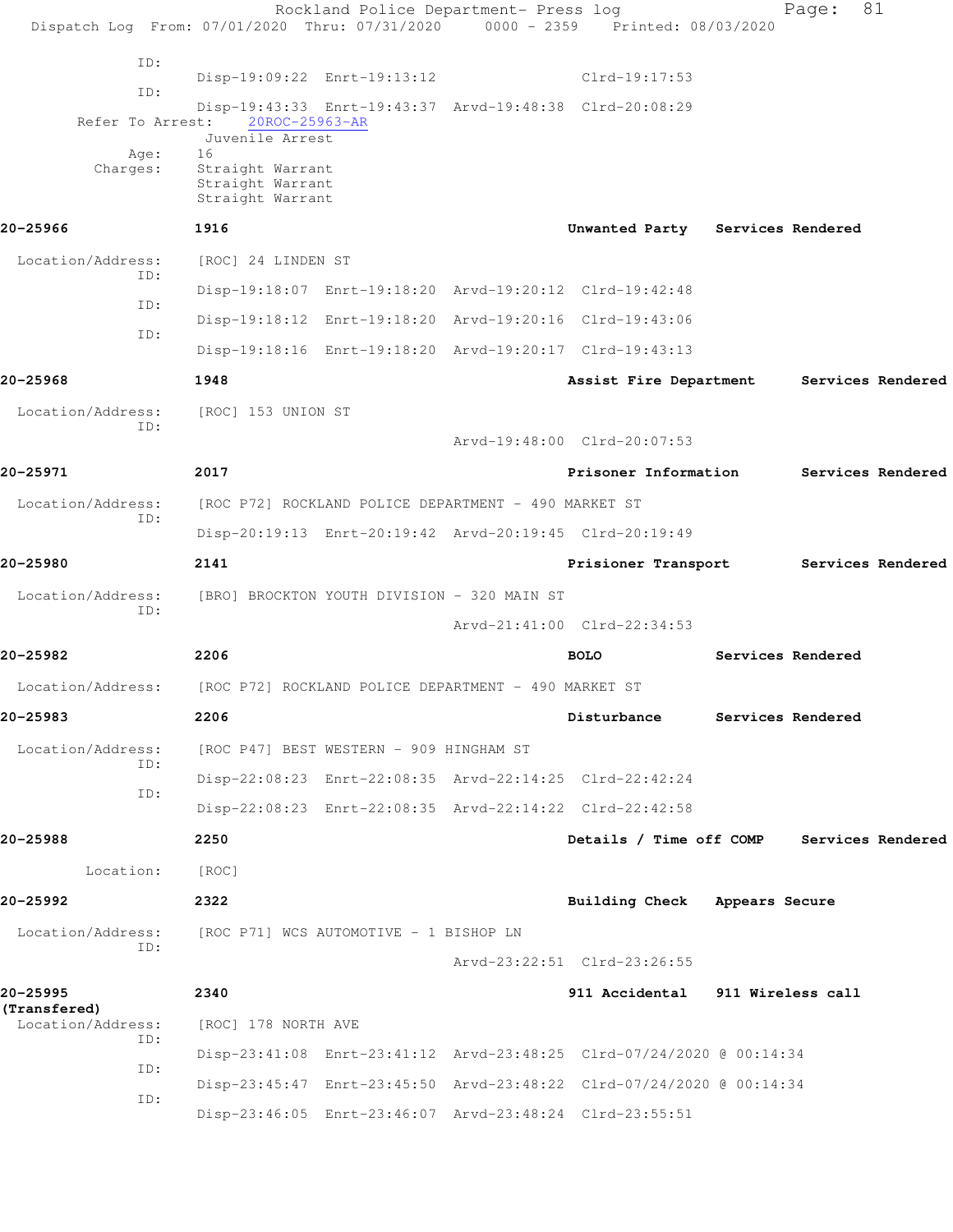# **For Date: 07/24/2020 - Friday 20-26007 0000 SHIFT ASSIGNMENTS No Service** Location/Address: [ROC P72] ROCKLAND POLICE DEPARTMENT - 490 MARKET ST ID: Arvd-00:00:00 Clrd-00:38:38 **20-26000 0002 Suspicious Activity Building Checked/Secured**  Location/Address: [ROC] 47 ARTHUR ST ID: Disp-00:04:03 Enrt-00:04:12 Arvd-00:07:24 Clrd-00:23:09 ID:

 Disp-00:04:07 Enrt-00:04:09 Arvd-00:07:21 Clrd-00:22:17 **20-26008 0117 Noise Complaint Investigated** Location/Address: [ROC 154] 11 PACIFIC ST Apt. #4 ID: Arvd-01:17:00 Clrd-01:33:20 ID: Disp-01:18:02 Enrt-01:18:44 Arvd-01:22:05 Clrd-01:33:20 **20-26019 0607 Building Check Building Checked/Secured** Location/Address: [ROC] UNION ST ID: Arvd-06:08:31 Clrd-06:18:15 **20-26020 0614 Burglar Alarm Building Checked/Secured** Location/Address: [ROC] 96 RESERVOIR PARK DR ID: Arvd-06:14:00 Clrd-06:26:46 **20-26021 0617 911 Accidental Services Rendered** Location/Address: [ROC 25] HI-WAY SAFETY SYSTEMS - 9 ROCKVIEW WAY ID: Disp-06:19:13 Enrt-06:19:16 Arvd-06:23:07 Clrd-06:23:09 **20-26023 0633 Details / Time off 1 HR COMP Services Rendered**  Location: [ROC] **20-26031 0803 SHIFT ASSIGNMENTS Services Rendered** Location/Address: [ROC P72] ROCKLAND POLICE DEPARTMENT - 490 MARKET ST **20-26033 0820 PARK DEPARTMENT Services Rendered** Location/Address: [ROC P72] ROCKLAND POLICE DEPARTMENT - 490 MARKET ST **20-26041 0943 Time off Services Rendered** Location: [ROC] **20-26042 0944 Time off Services Rendered** Location: [ROC] **20-26051 1105 ANIMAL COMPLAINT Services Rendered** Location/Address: [ROC] 105 MARKET ST **20-26053 1200 Motor Vehicle Complaint Gone on arrival**

 Vicinity of: [ROC] UNION ST ID: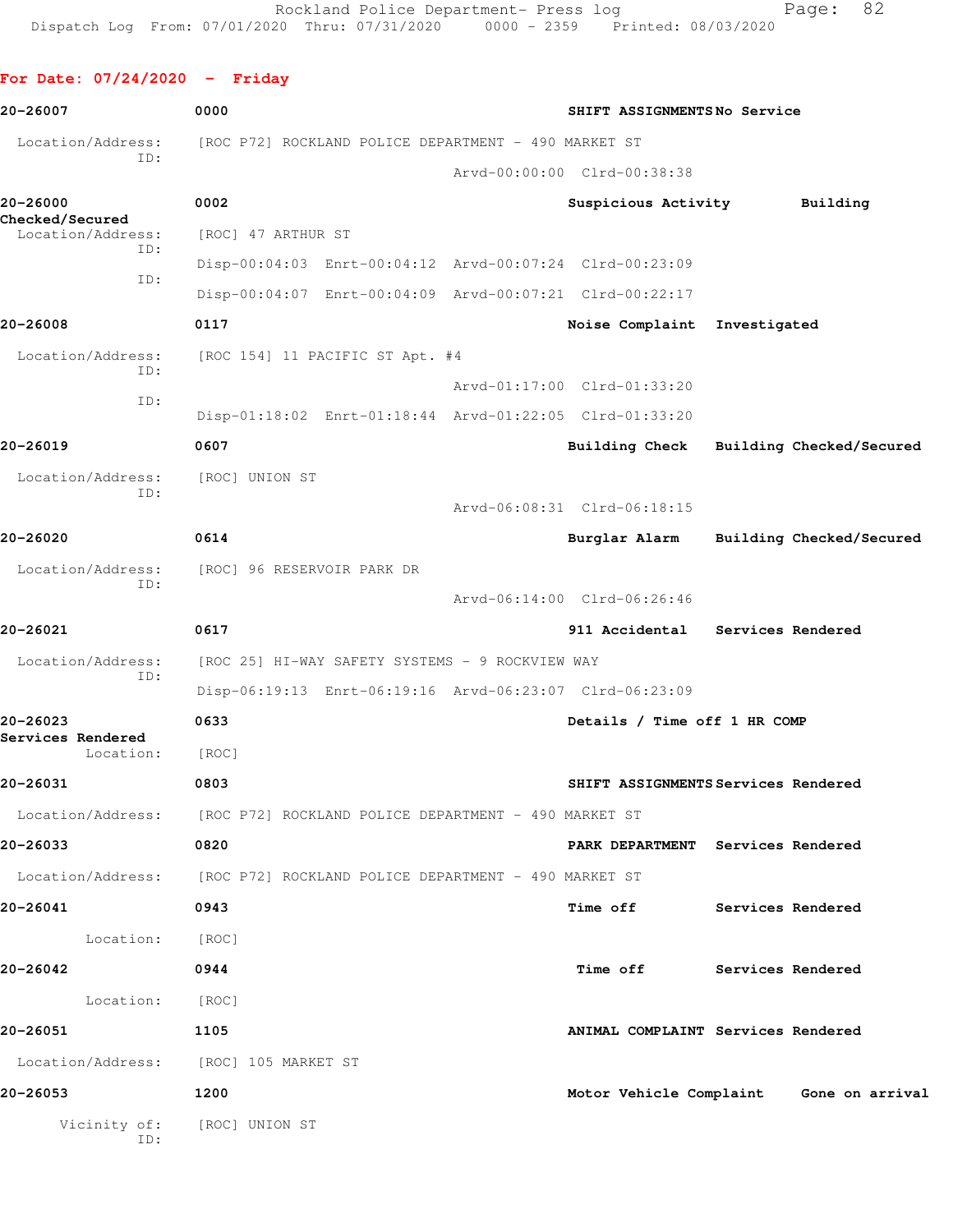|                                 | Rockland Police Department- Press log<br>Dispatch Log From: 07/01/2020 Thru: 07/31/2020 0000 - 2359 Printed: 08/03/2020           |                                         |                   | Page:          | 83 |
|---------------------------------|-----------------------------------------------------------------------------------------------------------------------------------|-----------------------------------------|-------------------|----------------|----|
|                                 |                                                                                                                                   | $Clrd-12:04:09$                         |                   |                |    |
| ID:                             | Disp-12:00:57 Enrt-12:01:22<br>Disp-12:00:57 Enrt-12:01:26                                                                        | $Clrd-12:04:20$                         |                   |                |    |
| ID:                             |                                                                                                                                   |                                         |                   |                |    |
| Fire Unit:                      | Disp-12:01:20 Enrt-12:01:24<br>WHIC3-Command-Whitman Car 3                                                                        | $Clrd-12:04:14$                         |                   |                |    |
|                                 | Disp-12:02:34<br>InQrtsUnavl-12:02:39 InSrvce-12:02:39                                                                            | $Clrd-12:02:39$                         |                   |                |    |
| 20-26070                        | 1412                                                                                                                              | Details                                 | Services Rendered |                |    |
| Location:                       | [ROC]                                                                                                                             |                                         |                   |                |    |
| 20-26073                        | 1439                                                                                                                              | Motor Vehicle Stop                      |                   | Verbal Warning |    |
| Location/Address:               | [ROC] HINGHAM ST                                                                                                                  |                                         |                   |                |    |
| ID:                             |                                                                                                                                   | Arvd-14:39:00 Clrd-15:58:47             |                   |                |    |
| 20-26079                        | 1602                                                                                                                              | SHIFT ASSIGNMENTS Services Rendered     |                   |                |    |
| Location/Address:               | [ROC P72] ROCKLAND POLICE DEPARTMENT - 490 MARKET ST                                                                              |                                         |                   |                |    |
| ID:                             | $Disp-16:04:15$                                                                                                                   | $Clrd-16:04:22$                         |                   |                |    |
| 20-26080                        | 1607                                                                                                                              | Emergency Medical Patient Refusal       |                   |                |    |
| Location/Address:<br>Fire Unit: | [WHI 4762] 877 AUBURNVILLE WAY Apt. #D6<br>WHIC3-Command-Whitman Car 3<br>Disp-16:09:15 Enrt-16:09:28 Arvd-16:14:34 Clrd-16:20:18 |                                         |                   |                |    |
| EMS Unit:                       | InQrtsUnavl-16:23:49 InSrvce-16:23:49<br>WHI249-Whitman Ambulance 249<br>Disp-16:09:22 Enrt-16:09:28 Arvd-16:14:31 Clrd-16:26:28  |                                         |                   |                |    |
| ID:                             | InQrtsUnavl-16:26:35 InSrvce-16:26:35                                                                                             |                                         |                   |                |    |
|                                 | Disp-19:20:05                                                                                                                     | $Clrd-19:20:12$                         |                   |                |    |
| 20-26081                        | 1610                                                                                                                              | <b>FRAUD</b>                            | Services Rendered |                |    |
| Location/Address:<br>ID:        | [ROC] 54 SOUTH DOUGLAS ST                                                                                                         |                                         |                   |                |    |
|                                 | $Disp-16:13:04$                                                                                                                   | $Clrd-16:13:16$                         |                   |                |    |
| 20-26085                        | 1628                                                                                                                              | Details / Time off Services Rendered    |                   |                |    |
| Location:                       | [ROC]                                                                                                                             |                                         |                   |                |    |
| 20-26087                        | 1646                                                                                                                              | WARRANT RECALL Services Rendered        |                   |                |    |
| Location/Address:<br>ID:        | [ROC P72] ROCKLAND POLICE DEPARTMENT - 490 MARKET ST                                                                              |                                         |                   |                |    |
|                                 | $Disp-16:46:51$                                                                                                                   | $Clrd-16:47:45$                         |                   |                |    |
| 20-26094                        | 1732                                                                                                                              | Details / Time off Services Rendered    |                   |                |    |
| Location:                       | [ROC]                                                                                                                             |                                         |                   |                |    |
| 20-26095                        | 1738                                                                                                                              | Burglar Alarm Appears Secure            |                   |                |    |
| Location/Address:               | [ROC] 160 WEYMOUTH ST                                                                                                             |                                         |                   |                |    |
| ID:                             | Disp-17:40:18 Enrt-17:40:25 Arvd-17:48:38 Clrd-17:53:57                                                                           |                                         |                   |                |    |
| 20-26103                        | 1807                                                                                                                              | 911 Accidental Gone on arrival          |                   |                |    |
| Location/Address:               | [ROC] R E LYONS - VFW DR                                                                                                          |                                         |                   |                |    |
| ID:                             | Disp-18:09:23 Enrt-18:09:27 Arvd-18:18:54 Clrd-18:22:41                                                                           |                                         |                   |                |    |
| 20-26106                        | 1918                                                                                                                              | Motor Vehicle Complaint Arrest (s) Made |                   |                |    |
|                                 |                                                                                                                                   |                                         |                   |                |    |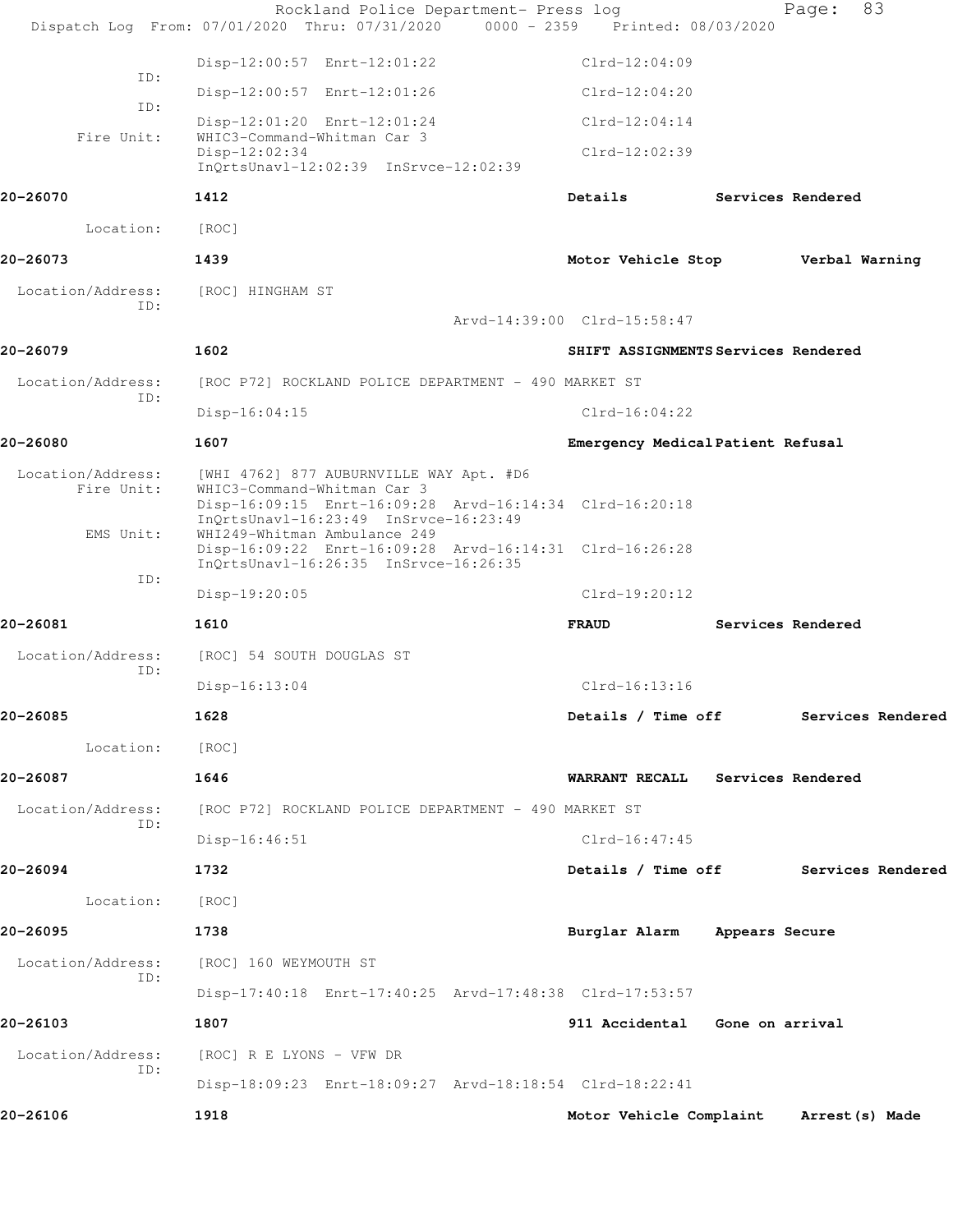| Dispatch Log From: 07/01/2020 Thru: 07/31/2020 0000 - 2359 Printed: 08/03/2020 |                                                                                                                                                                                  | Rockland Police Department- Press log |                                                         | 84<br>Page:                        |
|--------------------------------------------------------------------------------|----------------------------------------------------------------------------------------------------------------------------------------------------------------------------------|---------------------------------------|---------------------------------------------------------|------------------------------------|
| Location/Address:                                                              | [ROC P81] 311 MARKET ST                                                                                                                                                          |                                       |                                                         |                                    |
| ID:                                                                            |                                                                                                                                                                                  |                                       | Disp-19:19:58 Enrt-19:20:29 Arvd-19:22:24 Clrd-20:29:24 |                                    |
| ID:                                                                            |                                                                                                                                                                                  |                                       | Disp-19:20:22 Enrt-19:20:25 Arvd-19:22:27 Clrd-19:43:23 |                                    |
| ID:                                                                            |                                                                                                                                                                                  |                                       | Disp-19:24:43 Enrt-19:24:46 Arvd-19:24:49 Clrd-19:43:17 |                                    |
| Refer To Arrest:<br>Arrest:<br>Age:<br>Charges:                                | 20ROC-26106-AR<br>GABREE, DANIELLE<br>Address: 152 WILLOW ST Apt. #1 QUINCY, MA<br>41<br>A&B ON FAMILY / HOUSEHOLD MEMBER<br>A&B WITH DANGEROUS WEAPON<br>MARKED LANES VIOLATION | NEGLIGENT OPERATION OF MOTOR VEHICLE  |                                                         |                                    |
| 20-26109                                                                       | 1943                                                                                                                                                                             |                                       |                                                         | Unwanted Party Services Rendered   |
| Location/Address:                                                              | [ROC] 63 WEBSTER ST Apt. #3                                                                                                                                                      |                                       |                                                         |                                    |
| ID:<br>ID:                                                                     |                                                                                                                                                                                  |                                       | Disp-19:44:20 Enrt-19:44:23 Arvd-19:44:26 Clrd-19:45:43 |                                    |
|                                                                                |                                                                                                                                                                                  |                                       | Disp-19:44:40 Enrt-19:44:43 Arvd-19:44:49 Clrd-19:45:49 |                                    |
| 20-26111                                                                       | 2013                                                                                                                                                                             |                                       |                                                         | General Incident Services Rendered |
| Location/Address:<br>ID:                                                       | [ROC P72] ROCKLAND POLICE DEPARTMENT - 490 MARKET ST                                                                                                                             |                                       |                                                         |                                    |
|                                                                                | Disp-20:19:56                                                                                                                                                                    |                                       | $Clrd-20:20:12$                                         |                                    |
| 20-26119                                                                       | 2200                                                                                                                                                                             |                                       | 911 Hang Up Appears Secure                              |                                    |
| Location/Address:<br>ID:                                                       | [ROC] 286 NORTH AVE                                                                                                                                                              |                                       |                                                         |                                    |
| ID:                                                                            |                                                                                                                                                                                  | Disp-22:01:36 Enrt-22:01:41           | Clrd-22:21:18                                           |                                    |
|                                                                                | $Disp-22:16:08$                                                                                                                                                                  |                                       | Arvd-22:20:47 Clrd-22:21:09                             |                                    |
| 20-26124                                                                       | 2210                                                                                                                                                                             |                                       | <b>ADVICE</b>                                           | Services Rendered                  |
| Location/Address:<br>ID:                                                       | [ROC P72] ROCKLAND POLICE DEPARTMENT - 490 MARKET ST                                                                                                                             |                                       |                                                         |                                    |
|                                                                                | $Disp-22:16:28$                                                                                                                                                                  |                                       | Clrd-22:17:26                                           |                                    |
| 20-26129<br><b>Checked/Secured</b>                                             | 2235                                                                                                                                                                             |                                       | Suspicious Activity                                     | Building                           |
| Location/Address:<br>ID:                                                       | [ROC] 47 ARTHUR ST                                                                                                                                                               |                                       |                                                         |                                    |
| ID:                                                                            |                                                                                                                                                                                  |                                       | Disp-22:36:45 Enrt-22:37:03 Arvd-22:41:17 Clrd-22:49:30 |                                    |
| ID:                                                                            |                                                                                                                                                                                  |                                       | Disp-22:36:48 Enrt-22:37:01 Arvd-22:41:28 Clrd-22:55:44 |                                    |
|                                                                                |                                                                                                                                                                                  |                                       | Disp-22:49:48 Enrt-22:49:51 Arvd-22:49:55 Clrd-22:57:27 |                                    |
| 20-26130                                                                       | 2249                                                                                                                                                                             |                                       | Building Check                                          | Appears Secure                     |
| Location/Address:<br>ID:                                                       | [ROC P71] WCS AUTOMOTIVE - 1 BISHOP LN                                                                                                                                           |                                       |                                                         |                                    |
|                                                                                |                                                                                                                                                                                  |                                       | Arvd-22:50:08 Clrd-22:50:25                             |                                    |
| 20-26134                                                                       | 2326                                                                                                                                                                             |                                       | 911 Accidental                                          | Investigated                       |
| Location/Address:<br>ID:                                                       | [ROC] 511 PLAIN ST                                                                                                                                                               |                                       |                                                         |                                    |
| ID:                                                                            |                                                                                                                                                                                  |                                       | Disp-23:28:03 Enrt-23:28:09 Arvd-23:32:20 Clrd-23:35:25 |                                    |
|                                                                                | Disp-23:28:07                                                                                                                                                                    |                                       | $Clrd-23:28:22$                                         |                                    |
|                                                                                |                                                                                                                                                                                  |                                       |                                                         |                                    |

**For Date: 07/25/2020 - Saturday**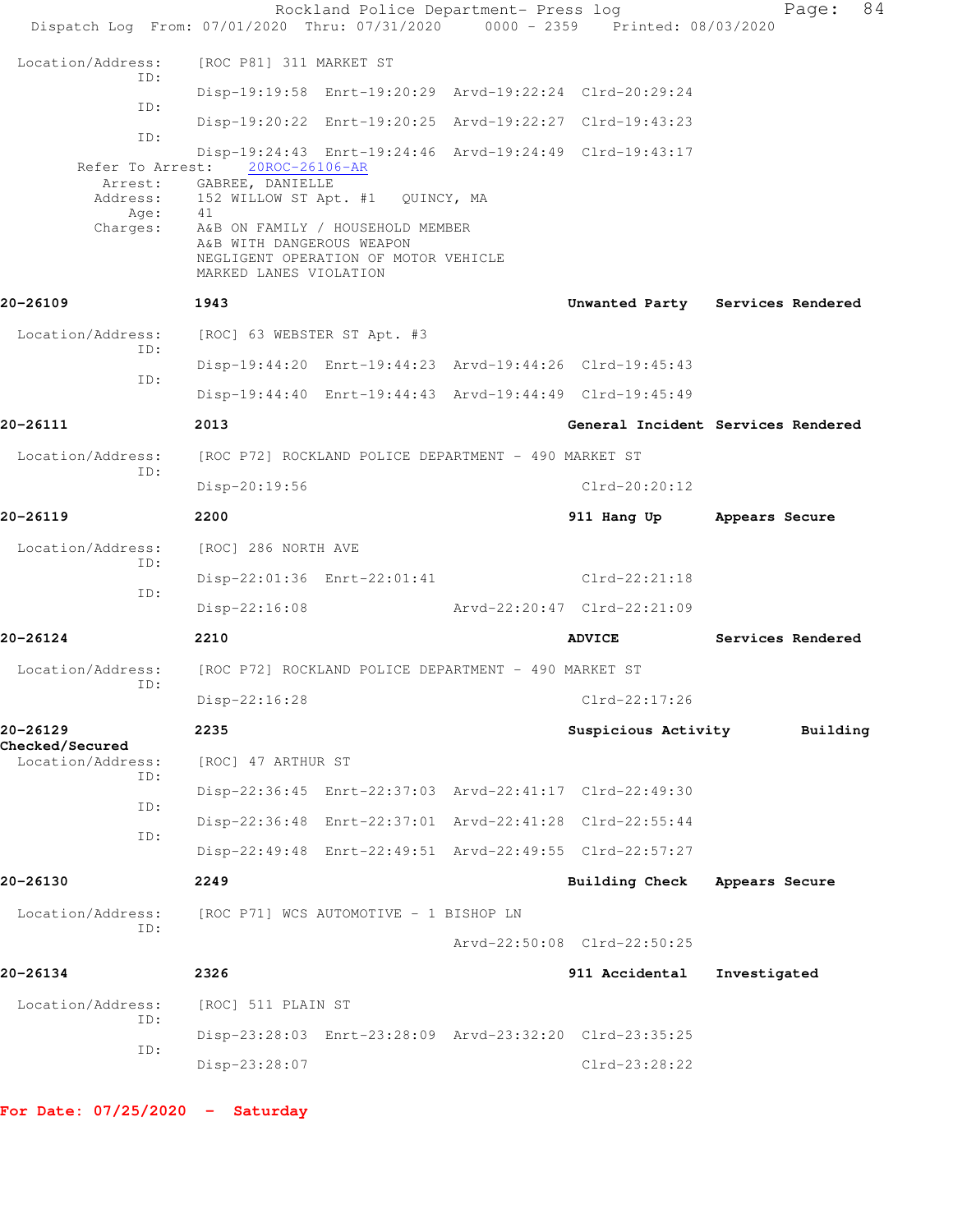Dispatch Log From: 07/01/2020 Thru: 07/31/2020 0000 - 2359 Printed: 08/03/2020 **20-26135 0000 SHIFT ASSIGNMENTS Services Rendered** Location/Address: [ROC P72] ROCKLAND POLICE DEPARTMENT - 490 MARKET ST ID: Disp-00:01:51 Clrd-00:01:57 **20-26138 0044 Suspicious Activity Investigated** Location/Address: [ROC P45] COMFORT INN - 850 HINGHAM ST ID: Disp-00:46:42 Enrt-00:47:04 Clrd-00:48:17 ID: Disp-00:46:42 Enrt-00:47:08 Arvd-00:50:52 Clrd-00:55:20 ID: Disp-00:48:27 Enrt-00:48:31 Arvd-00:50:54 Clrd-00:52:12 **20-26139 0050 MVA Property Damage Only Arrest(s) Made** Location/Address: [ROC P62] CHINA PLAZA - 35 MARKET ST ID: Disp-00:52:08 Enrt-00:52:21 Arvd-00:52:54 Clrd-01:51:53 ID: Disp-00:52:17 Enrt-00:52:21 Arvd-00:55:16 Clrd-01:51:53 ID: Disp-00:55:28 Enrt-00:55:30 Arvd-00:59:25 Clrd-01:51:53 Refer To Arrest: 20ROC-26139-AR Arrest: NEWMAN, MATEO J Address: 74 OLD COLONY LN MARSHFIELD, MA<br>Age: 23 Age: Charges: MARKED LANES VIOLATION NEGLIGENT OPERATION OF MOTOR VEHICLE OUI-LIQUOR OR .08% **20-26147 0500 Building Check Appears Secure** Location/Address: [ROC] UNION ST ID: Disp-05:01:16 Arvd-05:01:23 Clrd-05:19:01 **20-26154 0804 Information Call No Action Required** Location/Address: [ROC P72] ROCKLAND POLICE DEPARTMENT - 490 MARKET ST **20-26161 1044 Details / Time off No Action Required**  Location: [ROC] **20-26163 1052 Details / Time off No Action Required**  Location: [ROC] **20-26165 1055 Lockout Services Rendered** Location/Address: [ROC P81] OCEAN STATE JOB LOT - 360 MARKET ST ID: Disp-10:56:53 Clrd-10:57:43 ID: Disp-10:57:55 Enrt-10:58:19 Arvd-11:01:20 Clrd-11:06:38 **20-26167 1106 911 Accidental Services Rendered** Location/Address: [ROC] 54 EAST WATER ST ID: Disp-11:07:30 Enrt-11:09:44 Arvd-11:18:18 Clrd-11:18:21 **20-26168 1107 911 Accidental Services Rendered** Vicinity of: [ROC] 40 WILLIAMS ST ID: Disp-11:08:36 Enrt-11:08:42 Arvd-11:13:06 Clrd-11:13:11

Rockland Police Department- Press log Fage: 85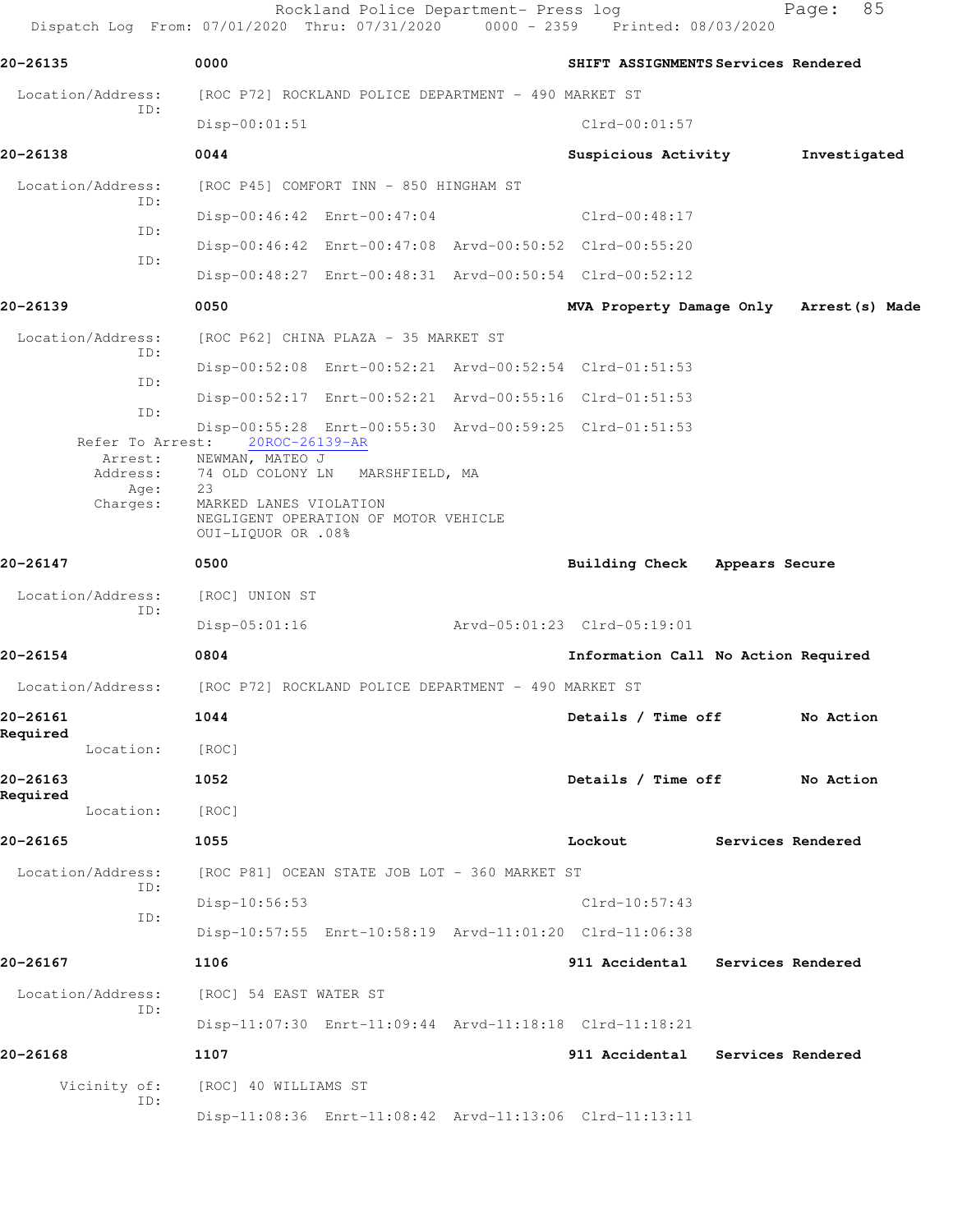|                          | Rockland Police Department- Press log<br>Dispatch Log From: 07/01/2020 Thru: 07/31/2020 0000 - 2359 Printed: 08/03/2020 |                                      | 86<br>Page:       |
|--------------------------|-------------------------------------------------------------------------------------------------------------------------|--------------------------------------|-------------------|
| 20-26188                 | 1425                                                                                                                    | Details / Time off No Action         |                   |
| Required<br>Location:    | [ROC]                                                                                                                   |                                      |                   |
| 20-26200                 | 1603                                                                                                                    | Assist Public Services Rendered      |                   |
| Location/Address:<br>ID: | [ROC] 178 VERNON ST                                                                                                     |                                      |                   |
|                          | $Disp-17:45:00$                                                                                                         | Clrd-17:45:16                        |                   |
| 20-26201                 | 1612                                                                                                                    | SHIFT ASSIGNMENTS Services Rendered  |                   |
| Location/Address:        | [ROC P72] ROCKLAND POLICE DEPARTMENT - 490 MARKET ST                                                                    |                                      |                   |
| 20-26202                 | 1616                                                                                                                    | 911 Accidental<br>Investigated       |                   |
| Location/Address:<br>ID: | [ROC] 12 HERITAGE DR                                                                                                    |                                      |                   |
| ID:                      | Disp-16:18:29 Enrt-16:18:34                                                                                             | Clrd-16:27:23                        |                   |
|                          | Disp-16:27:13 Enrt-16:27:17 Arvd-16:28:20 Clrd-16:32:41                                                                 |                                      |                   |
| 20-26206                 | 1636                                                                                                                    | Details / Time off                   | Services Rendered |
| Location:                | [ROC]                                                                                                                   |                                      |                   |
| 20-26210                 | 1727                                                                                                                    | Building Check Appears Secure        |                   |
| Location/Address:        | [ROC] WAR MEMORIAL - TAUNTON AVE                                                                                        |                                      |                   |
| ID:                      |                                                                                                                         | Arvd-17:28:45 Clrd-17:29:01          |                   |
| 20-26211                 | 1736                                                                                                                    | Animal Complaint Sent On Way         |                   |
| Location/Address:        | [ROC P81] OCEAN STATE JOB LOT - 360 MARKET ST                                                                           |                                      |                   |
| ID:                      | Disp-17:40:05 Enrt-17:40:09 Arvd-17:42:41 Clrd-17:50:14                                                                 |                                      |                   |
| 20-26212                 | 1741                                                                                                                    | Details / Time off                   | No Service        |
| Location:                | [ROC]                                                                                                                   |                                      |                   |
| 20-26213                 | 1751                                                                                                                    | Building Check Appears Secure        |                   |
| Location:                | [ROC] LINCOLN SCHOOL                                                                                                    |                                      |                   |
| ID:                      | Disp-17:52:23 Enrt-17:52:34 Arvd-18:09:41 Clrd-18:09:44                                                                 |                                      |                   |
| ID:                      | Disp-17:52:30 Enrt-17:52:38 Arvd-18:09:48 Clrd-18:09:51                                                                 |                                      |                   |
| 20-26215                 | 1757                                                                                                                    | General Info No Service              |                   |
|                          | Location/Address: [ROC P72] ROCKLAND POLICE DEPARTMENT - 490 MARKET ST                                                  |                                      |                   |
| 20-26217                 | 1803                                                                                                                    | Details / Time off Services Rendered |                   |
| Location:                | [ROC]                                                                                                                   |                                      |                   |
| 20-26218                 | 1804                                                                                                                    | Details / Time off Services Rendered |                   |
| Location:                | [ ROC ]                                                                                                                 |                                      |                   |
| 20-26219                 | 1829                                                                                                                    | Building Check Appears Secure        |                   |
|                          | Location/Address: [ROC P71] WCS AUTOMOTIVE - 1 BISHOP LN                                                                |                                      |                   |
| ID:                      |                                                                                                                         | Arvd-18:29:41 Clrd-18:29:54          |                   |
| 20-26220                 | 1840                                                                                                                    | CRUISER OUT OF TOWN                  | No Action         |
| Required                 | Location/Address: [ROC P72] ROCKLAND POLICE DEPARTMENT - 490 MARKET ST                                                  |                                      |                   |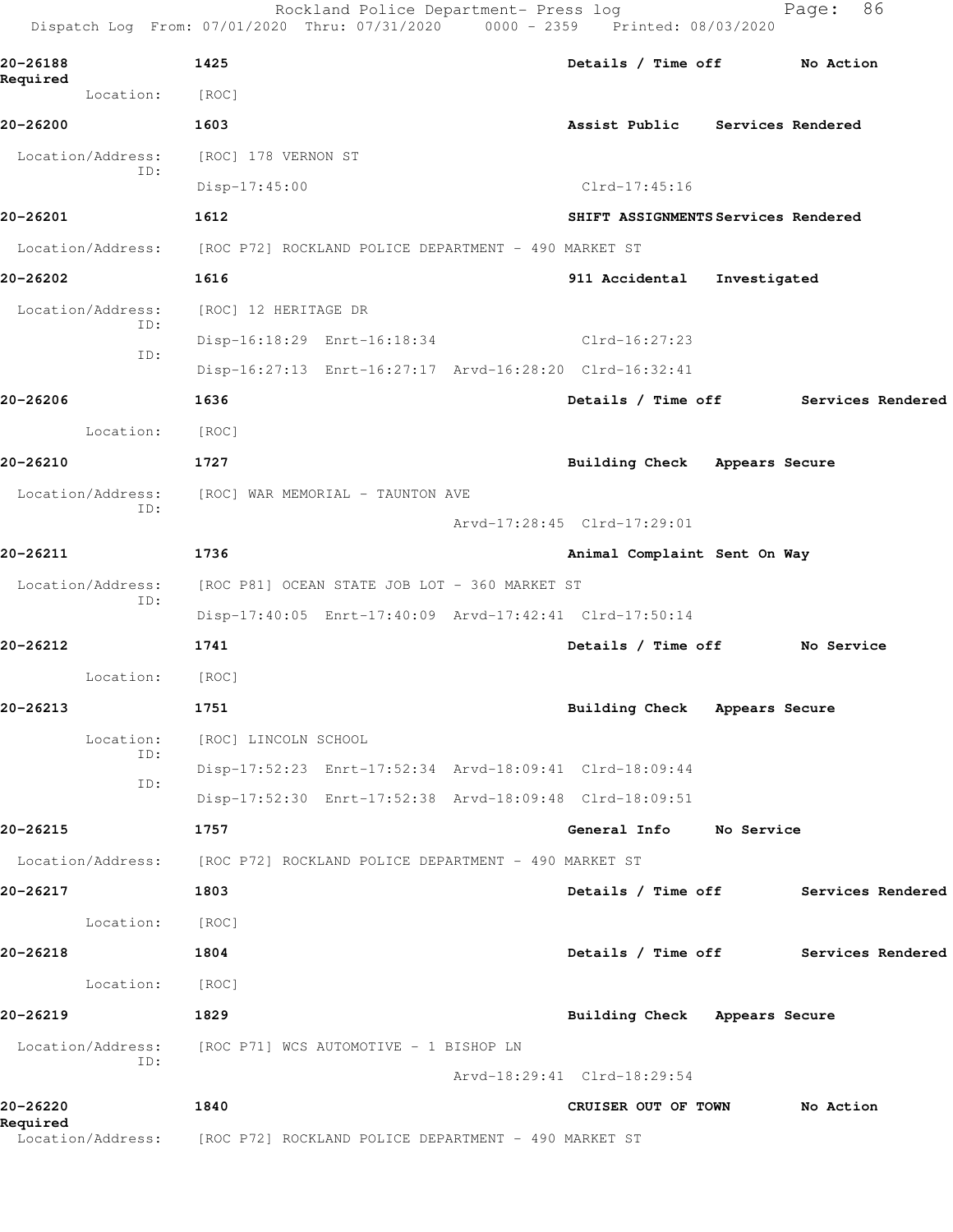|                                 | Rockland Police Department- Press log<br>Dispatch Log From: 07/01/2020 Thru: 07/31/2020 0000 - 2359 Printed: 08/03/2020 |                                | 87<br>Page:                         |
|---------------------------------|-------------------------------------------------------------------------------------------------------------------------|--------------------------------|-------------------------------------|
| ID:                             |                                                                                                                         |                                |                                     |
| 20-26224                        | 1942                                                                                                                    | Arvd-18:40:35 Clrd-18:43:29    | Appears Secure                      |
|                                 |                                                                                                                         | <b>Building Check</b>          |                                     |
| Location/Address:<br>TD:        | [ROC] WAR MEMORIAL - TAUNTON AVE                                                                                        |                                |                                     |
|                                 |                                                                                                                         | Arvd-19:42:36 Clrd-19:43:01    |                                     |
| 20-26229                        | 2135                                                                                                                    |                                | Suspicious Activity 6one on arrival |
| Location/Address:<br>ID:        | [ROC 140] 292 MARKET ST                                                                                                 |                                |                                     |
| ID:                             | Disp-21:36:32 Enrt-21:36:36 Arvd-21:41:26 Clrd-21:42:24                                                                 |                                |                                     |
|                                 | Disp-21:38:10 Enrt-21:38:15 Arvd-21:41:11 Clrd-21:42:18                                                                 |                                |                                     |
| 20-26230                        | 2148                                                                                                                    |                                | Emergency Medical Services Rendered |
| Location/Address:<br>Fire Unit: | [CAN F120] BRIGHTVIEW OF CANTON - 125 TURNPIKE ST Apt. #306<br>CANENG4-Pumper-Canton Engine 4                           |                                |                                     |
|                                 | Disp-21:48:50 Enrt-21:50:03 Arvd-21:52:45 Clrd-22:12:02<br>InOrtsUnav1-22:13:36 InSrvce-22:13:36                        |                                |                                     |
| EMS Unit:                       | CANAMB2-Canton Ambulance 2<br>Disp-21:48:50 Enrt-21:50:03 Arvd-21:52:47 Clrd-22:12:03                                   |                                |                                     |
| ID:                             | $InQrtsUnav1-22:14:43 InSrvce-22:14:43$                                                                                 |                                |                                     |
|                                 | Disp-21:57:39                                                                                                           | Clrd-21:57:46                  |                                     |
| 20-26231                        | 2148                                                                                                                    | <b>Building Check</b>          | Appears Secure                      |
| Location/Address:               | [ROC P71] WCS AUTOMOTIVE - 1 BISHOP LN                                                                                  |                                |                                     |
| ID:                             |                                                                                                                         | Arvd-21:48:48 Clrd-21:49:08    |                                     |
| 20-26232                        | 2156                                                                                                                    | 911 Accidental                 | Investigated                        |
| Location/Address:               | [ROC] 600 MARKET ST                                                                                                     |                                |                                     |
| ID:                             | Disp-21:57:52 Enrt-21:59:28 Arvd-22:01:31 Clrd-22:01:37                                                                 |                                |                                     |
| 20-26237                        | 2210                                                                                                                    | Noise Complaint Peace Restored |                                     |
| Location/Address:               | [ROC] 476 LIBERTY ST                                                                                                    |                                |                                     |
| ID:                             | Disp-22:11:17 Enrt-22:11:28 Arvd-22:15:10 Clrd-22:20:07                                                                 |                                |                                     |
| 20-26238                        | 2233                                                                                                                    | Building Check Appears Secure  |                                     |
| Location/Address:               | [ROC] VETERAN MEMORIAL - TAUNTON AVE                                                                                    |                                |                                     |
| ID:                             |                                                                                                                         | Arvd-22:33:56 Clrd-22:34:17    |                                     |
|                                 |                                                                                                                         |                                |                                     |
| 20-26243                        | 2348                                                                                                                    |                                | 911 Accidental Services Rendered    |
| Location/Address:<br>ID:        | [ROC] 58 ALBION ST                                                                                                      |                                |                                     |
|                                 | Disp-23:58:38 Enrt-23:58:41 Arvd-00:01:28 Clrd-07/26/2020 @ 00:02:20                                                    |                                |                                     |
| For Date: $07/26/2020 -$ Sunday |                                                                                                                         |                                |                                     |
| 20-26245                        | 0003                                                                                                                    |                                | SHIFT ASSIGNMENTS Services Rendered |
| Location/Address:               | [ROC P72] ROCKLAND POLICE DEPARTMENT - 490 MARKET ST                                                                    |                                |                                     |
| 20-26248                        | 0056                                                                                                                    | Building Check Appears Secure  |                                     |
| Location/Address:<br>ID:        | [ROC P71] WCS AUTOMOTIVE - 1 BISHOP LN                                                                                  |                                |                                     |

Arvd-00:57:35 Clrd-00:58:03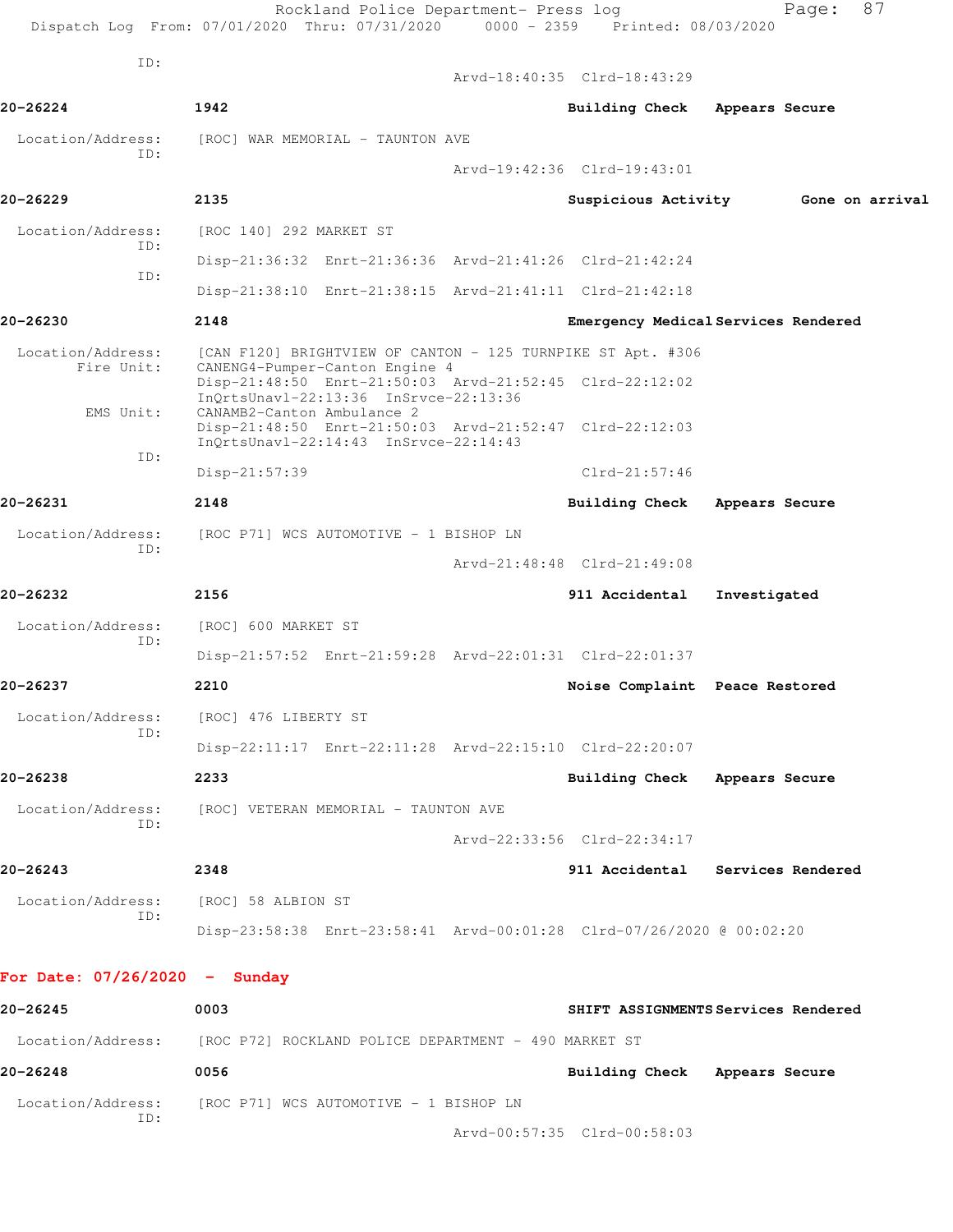Rockland Police Department- Press log Fage: 88 Dispatch Log From: 07/01/2020 Thru: 07/31/2020 0000 - 2359 Printed: 08/03/2020 **20-26251 0115 Noise Complaint Services Rendered** Location/Address: [ROC] 34 GREEN ST ID: Disp-01:16:01 Enrt-01:17:37 Arvd-01:18:35 Clrd-01:33:23 ID: Disp-01:16:04 Arvd-01:17:35 Clrd-01:26:56 ID: Disp-01:21:07 Arvd-01:21:14 Clrd-01:26:54 **20-26259 0532 Building Check Building Checked/Secured** Location/Address: [ROC] UNION ST ID: Disp-05:33:55 Arvd-05:34:04 Clrd-06:04:39 **20-26261 0616 Building Check Appears Secure** Location/Address: [ROC P71] WCS AUTOMOTIVE - 1 BISHOP LN ID: Arvd-06:16:53 Clrd-06:17:13 **20-26263 0643 911 Accidental Services Rendered** Location/Address: [ROC P72] ROCKLAND POLICE DEPARTMENT - 490 MARKET ST ID: Disp-06:45:47 Clrd-06:49:29 ID:

**20-26265 0800 SHIFT ASSIGNMENTS Services Rendered** Location/Address: [ROC P72] ROCKLAND POLICE DEPARTMENT - 490 MARKET ST **20-26267 0839 911 Accidental Investigated** Location/Address: [ROC] WEBSTER ST ID: Disp-08:40:38 Enrt-08:40:44 Arvd-08:49:01 Clrd-08:51:02

Disp-06:47:26 Arvd-06:47:39 Clrd-06:49:34

**20-26269 0847 911 Accidental Services Rendered** Location/Address: [ROC] 115 J A DUNN MEM DR Apt. #1C ID: Disp-08:48:43 Enrt-08:48:46 Arvd-08:59:07 Clrd-09:04:50

**20-26272 0934 Police Information Services Rendered** Location/Address: [ROC] 31 WARDSON CIR ID: Disp-09:35:41 Enrt-09:47:50 Arvd-09:58:35 Clrd-09:58:38 **20-26273 0948 COMP Time off Services Rendered** Location: [ROC] **20-26275 1004 911 Accidental Investigated**

Location/Address: [ROC] 30 RESERVOIR PARK DR ID: Disp-10:05:14 Enrt-10:05:18 Arvd-10:06:59 Clrd-10:08:01 ID: Disp-10:06:27 Enrt-10:06:29 Clrd-10:06:39 **20-26277 1009 Detail Services Rendered** Location/Address: [ROC P72] ROCKLAND POLICE DEPARTMENT - 490 MARKET ST **20-26278 1052 Disturbance Gone on arrival**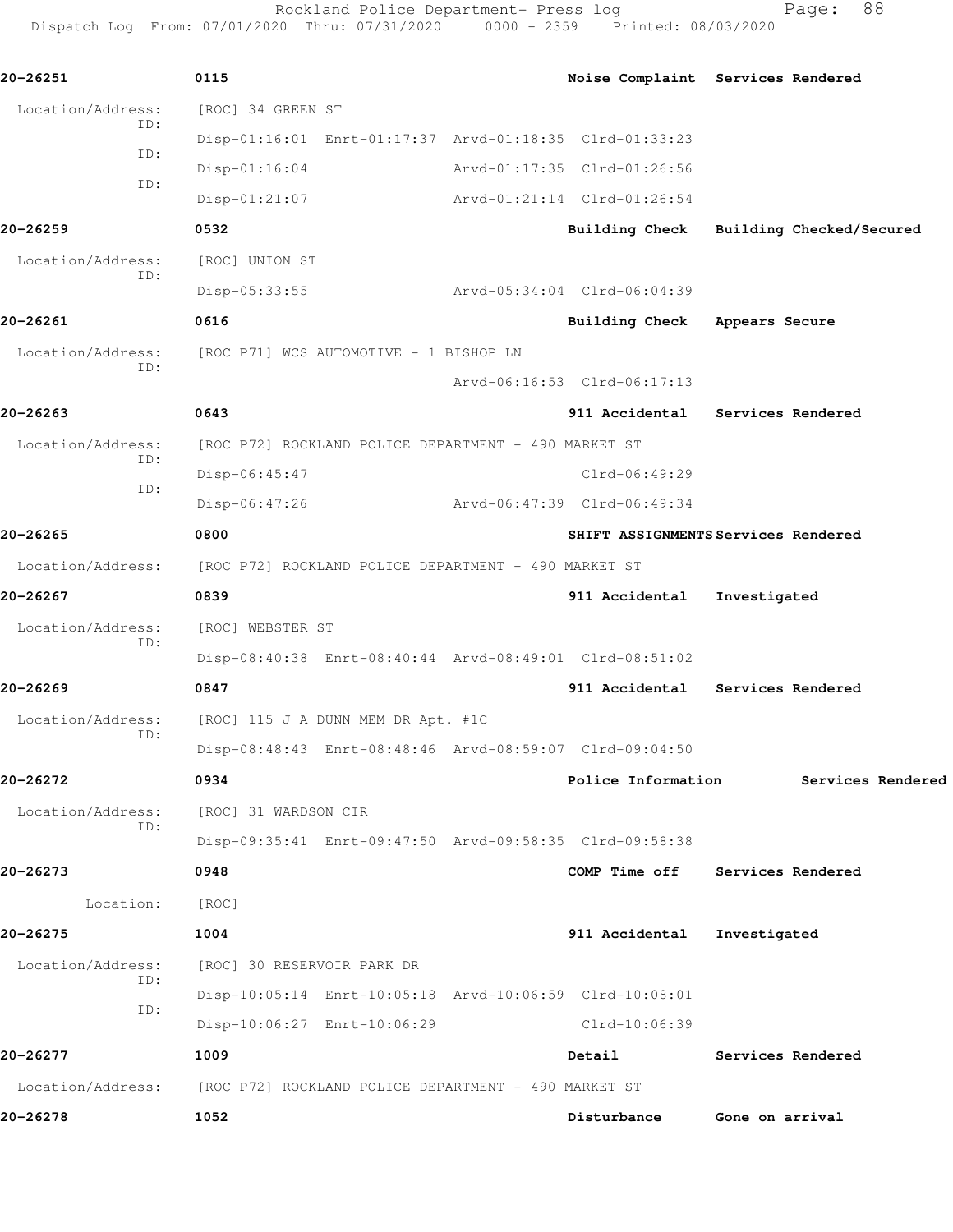| Location/Address:        | [ROC P72] ROCKLAND POLICE DEPARTMENT - 490 MARKET ST                                                                    |                                         |                       |
|--------------------------|-------------------------------------------------------------------------------------------------------------------------|-----------------------------------------|-----------------------|
| 20-26325                 | 1818                                                                                                                    | <b>BOLO</b>                             | No Action Required    |
| Location:                | [ROC]                                                                                                                   |                                         |                       |
| 20-26322                 | 1753                                                                                                                    | Details                                 | Services Not Required |
| ID:                      | Disp-17:38:37                                                                                                           | Arvd-17:38:47 Clrd-17:41:11             |                       |
| Location/Address:        | [ROC] 200 WEBSTER ST @ 354 LIBERTY ST                                                                                   |                                         |                       |
| 20-26320                 | 1734                                                                                                                    | Health & Welfare Check                  | Services Rendered     |
| ID:                      | $Disp-16:54:45$                                                                                                         | $Clrd-16:54:54$                         |                       |
| Location/Address:        | [ROC P72] ROCKLAND POLICE DEPARTMENT - 490 MARKET ST                                                                    |                                         |                       |
| 20-26310                 | 1604                                                                                                                    | SHIFT ASSIGNMENTS Services Not Required |                       |
| ID:                      | Disp-15:37:12 Enrt-15:37:20 Arvd-15:42:00 Clrd-16:01:05                                                                 |                                         |                       |
| ID:                      | Disp-15:37:10 Enrt-15:37:22 Arvd-15:39:17 Clrd-16:01:05                                                                 |                                         |                       |
| ID:                      | Disp-15:34:52 Enrt-15:34:56                                                                                             | Clrd-15:37:28                           |                       |
| Location/Address:        | [ROC] 16 WEBSTER ST Apt. #104                                                                                           |                                         |                       |
| 20-26309                 | 1533                                                                                                                    | Health & Welfare Check                  | Services Rendered     |
| ID:                      | Disp-15:25:19 Enrt-15:25:58 Arvd-15:34:02 Clrd-15:36:28                                                                 |                                         |                       |
| Location/Address:        | [ROC] 1021 UNION ST                                                                                                     |                                         |                       |
| 20-26308                 | 1524                                                                                                                    | Burglar Alarm Services Rendered         |                       |
| ID:                      | $Disp-15:13:27$                                                                                                         | Arvd-15:13:29 Clrd-15:24:22             |                       |
| ID:                      | Disp-15:12:50 Enrt-15:12:53 Arvd-15:13:34 Clrd-15:24:26                                                                 |                                         |                       |
| ID:                      | Disp-15:12:44 Enrt-15:12:53 Arvd-15:13:35 Clrd-15:24:24                                                                 |                                         |                       |
| Location/Address:        | [ROC 60] 32 MARTHA DR                                                                                                   |                                         |                       |
| 20-26305                 | 1508                                                                                                                    | Disturbance                             | Services Rendered     |
|                          | Location/Address: [ROC P72] ROCKLAND POLICE DEPARTMENT - 490 MARKET ST                                                  |                                         |                       |
| 20-26295                 | 1353                                                                                                                    | General Info Services Rendered          |                       |
| Location:                | [ROC]                                                                                                                   |                                         |                       |
| 20-26283                 | 1121                                                                                                                    | VACATION Time off Services Rendered     |                       |
| Location/Address:        | [ROC P72] ROCKLAND POLICE DEPARTMENT - 490 MARKET ST                                                                    |                                         |                       |
| 20-26282                 | Location/Address: [ROC P72] ROCKLAND POLICE DEPARTMENT - 490 MARKET ST<br>1113                                          | General Info Services Rendered          |                       |
| 20-26281                 | 1111                                                                                                                    | General Info Services Rendered          |                       |
|                          | $Disp-11:12:45$                                                                                                         | Arvd-11:12:52 Clrd-11:14:32             |                       |
| Location/Address:<br>ID: | [ROC P55] HOME DEPOT - 1149 HINGHAM ST                                                                                  |                                         |                       |
| 20-26280<br>Required     | 1108                                                                                                                    | MVA Property Damage Only No Action      |                       |
|                          | Disp-10:54:06 Enrt-10:54:10 Arvd-11:02:10 Clrd-11:07:56                                                                 |                                         |                       |
| Location/Address:<br>ID: | [ROC P46] DUNKIN DONUTS - 851 HINGHAM ST                                                                                |                                         |                       |
|                          | Rockland Police Department- Press log<br>Dispatch Log From: 07/01/2020 Thru: 07/31/2020 0000 - 2359 Printed: 08/03/2020 |                                         | 89<br>Page:           |
|                          |                                                                                                                         |                                         |                       |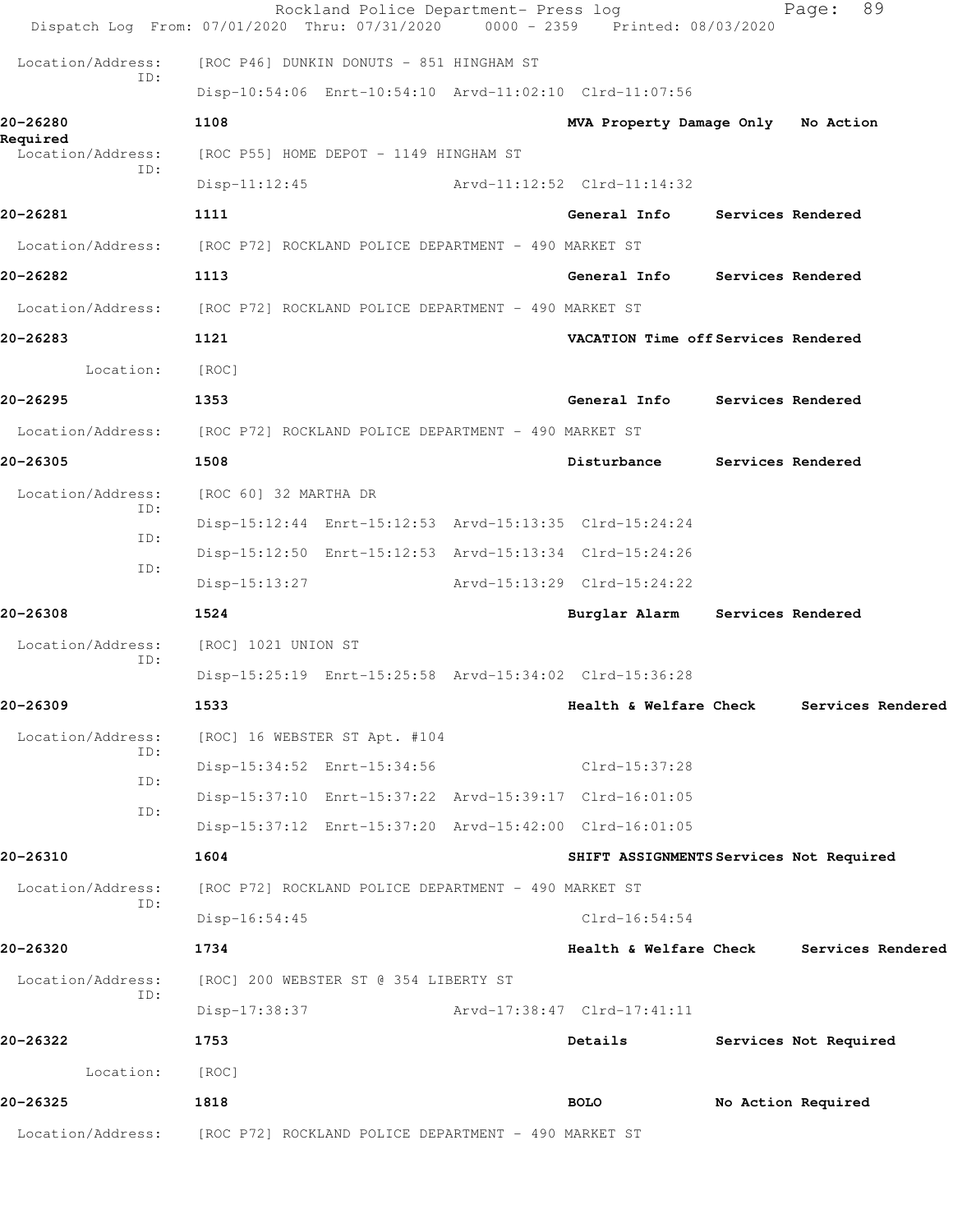Rockland Police Department- Press log Fage: 90 Dispatch Log From: 07/01/2020 Thru: 07/31/2020 0000 - 2359 Printed: 08/03/2020 ID: Disp-18:22:42 Clrd-18:22:50 **20-26330 1844 Unwanted Party Report Follows** Location/Address: [ROC] 313 EAST WATER ST ID: Disp-18:47:08 Enrt-18:47:16 Arvd-18:48:20 Clrd-19:12:26 ID: Disp-18:47:12 Enrt-18:47:16 Arvd-19:05:41 Clrd-19:12:24 Refer To Summons: 20ROC-26330-A-AR Summons: GOMEZ, JOHN A Address: 10 DOGWOOD LN COTUIT, MA<br>Age: 39 Age: Charges: THREAT TO COMMIT CRIME ASSAULT W/DANGEROUS WEAPON Refer To Summons: 20ROC-26330-AR Summons: VASAPOLLO, PATTI Address: 1 ALGONQUIN TER Apt. #G26 PLYMOUTH, MA Age: 46 Charges: ASSAULT W/DANGEROUS WEAPON THREAT TO COMMIT CRIME **20-26332 1902 MVA Property Damage Only Services Rendered** Location/Address: [ROC] 210 MARTHA DR Apt. #A ID: Disp-19:05:37 Enrt-19:08:23 Arvd-19:12:34 Clrd-19:19:25 **20-26337 1944 Disturbance Report Follows** Vicinity of: [ROC 259] 9 MAPLE STREET - 9 MAPLE ST ID: Disp-19:45:58 Enrt-19:46:32 Arvd-19:49:56 Clrd-20:44:08 ID: Disp-19:47:01 Enrt-19:47:03 Arvd-19:49:51 Clrd-21:07:08 ID: Disp-19:47:25 Enrt-19:47:28 Arvd-19:49:53 Clrd-21:07:04 Refer To Summons: 20ROC-26337-A-AR Summons: JOHNSON, MACK LEE Address: 9 MAPLE ST ROCKLAND, MA<br>Age: 60 Age: Charges: A&B ON FAMILY / HOUSEHOLD MEMBER A&B A&B WITH DANGEROUS WEAPON A&B WITH DANGEROUS WEAPON Refer To Summons: 20ROC-26337-AR Summons: JOHNSON, MACQWAN DONVONTY Address: 9 MAPLE ST ROCKLAND, MA<br>Age: 24 Age: Charges: A&B ASSAULT ON FAMILY / HOUSEHOLD MEMBER A&B WITH DANGEROUS WEAPON A&B WITH DANGEROUS WEAPON Refer To Summons: 20ROC-26337-B-AR Summons: HICKS JOHNSON, MACKIESS DAVON<br>Address: 9 MAPLE ST ROCKLAND, MA 9 MAPLE ST ROCKLAND, MA Age: 26 Charges: A&B ON FAMILY / HOUSEHOLD MEMBER A&B A&B WITH DANGEROUS WEAPON A&B WITH DANGEROUS WEAPON Refer To Summons: 20ROC-26337-C-AR Summons: HICKS-JOHNSON, DIAMOND Address: 9 MAPLE ST ROCKLAND, MA<br>Age: 28 Age: Charges: A&B ON FAMILY / HOUSEHOLD MEMBER A&B WITH DANGEROUS WEAPON A&B A&B WITH DANGEROUS WEAPON Refer To Summons: 20ROC-26337-D-AR Summons: REESE, ROLAND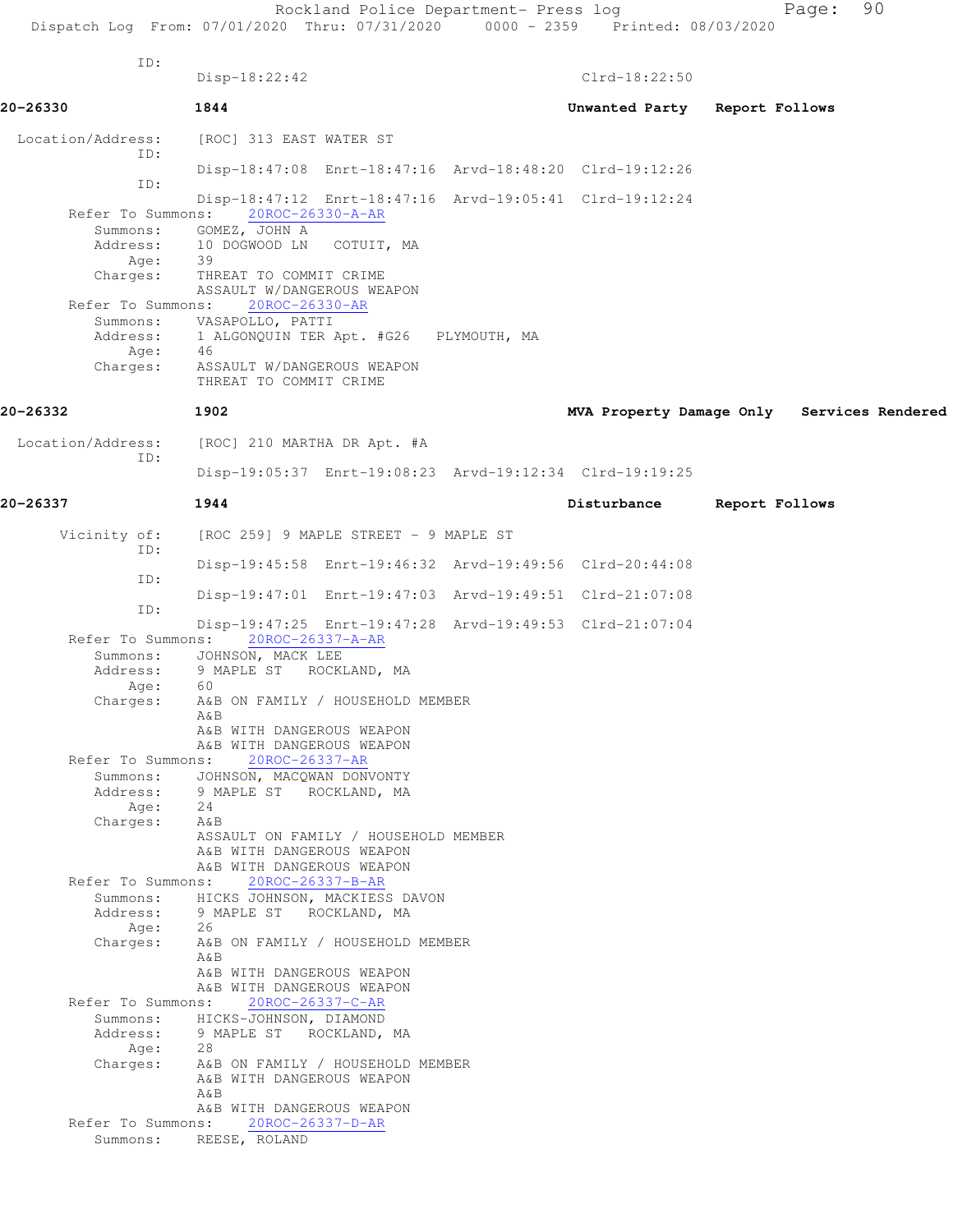|                                 | Rockland Police Department- Press log<br>$0000 - 2359$<br>Dispatch Log From: 07/01/2020 Thru: 07/31/2020                                               | Printed: 08/03/2020                       | 91<br>Page:       |
|---------------------------------|--------------------------------------------------------------------------------------------------------------------------------------------------------|-------------------------------------------|-------------------|
| Address:<br>Age:                | 57 GLADESIDE AVE<br>MATTAPAN, MA<br>49                                                                                                                 |                                           |                   |
| Charges:                        | MOTOR VEH, MALICIOUS DAMAGE TO c266 \$28(a)                                                                                                            |                                           |                   |
| 20-26341                        | 2041                                                                                                                                                   | 911 Hang Up                               | Services Rendered |
| Location/Address:<br>ID:        | [ROC] 30 RESERVOIR PARK DR                                                                                                                             |                                           |                   |
|                                 | Disp-20:44:11 Enrt-20:44:12 Arvd-20:49:48 Clrd-21:06:57                                                                                                |                                           |                   |
| 20-26350                        | 2217                                                                                                                                                   | Assist Other Agency                       | Gone on arrival   |
| Location/Address:<br>ID:        | [WEY] UNION POINT - PATRIOT PKWY                                                                                                                       |                                           |                   |
|                                 | Disp-22:18:24 Enrt-22:18:26 Arvd-22:18:27 Clrd-22:25:29                                                                                                |                                           |                   |
| 20-26351                        | 2251                                                                                                                                                   | Emergency Medical Transported to Hospital |                   |
| Location/Address:<br>EMS Unit:  | [ROC 206] 51 MAPLE ST Apt. #215<br>ROCKAM1-Rockland A1<br>$Disp-22:52:50$<br>$InQrtsUnav1-22:53:39$ $InSrvce-22:53:39$                                 | $Clrd-22:53:39$                           |                   |
| Fire Unit:                      | ROCKEN1-Pumper-Rockland Engine 1<br>Disp-22:53:52 Enrt-22:55:26 Arvd-22:58:23 Clrd-23:06:59<br>InOrtsUnav1-23:11:10 InSrvce-23:11:11                   |                                           |                   |
| EMS Unit:                       | ROCKAM2-Rockland A2<br>Disp-22:53:56 Enrt-22:55:25 Arvd-22:58:25 Clrd-23:06:57<br>Hosp-23:17:51 ClrHosp-23:31:46 InQrtsUnavl-23:37:46 InSrvce-23:37:46 |                                           |                   |
| ID:                             |                                                                                                                                                        | Arvd-23:28:00 Clrd-23:29:35               |                   |
| 20-26352                        | 2258                                                                                                                                                   | Motor Vehicle Complaint                   | Gone on arrival   |
| Location/Address:               | [ROC] HINGHAM ST                                                                                                                                       |                                           |                   |
| ID:                             | Disp-23:00:36 Enrt-23:04:03 Arvd-23:04:05 Clrd-23:04:09                                                                                                |                                           |                   |
| 20-26353                        | 2300                                                                                                                                                   | Suspicious Activity                       | Services Rendered |
| Vicinity of:<br>ID:             | [ROC P111] THEMIS PIZZA - 488 MARKET ST                                                                                                                |                                           |                   |
|                                 | Disp-23:01:58 Enrt-23:02:10 Arvd-23:02:12 Clrd-23:02:43                                                                                                |                                           |                   |
| For Date: $07/27/2020 -$ Monday |                                                                                                                                                        |                                           |                   |
| 20-26356                        | 0004                                                                                                                                                   | General Info Services Rendered            |                   |
|                                 | Location/Address: [ROC P72] ROCKLAND POLICE DEPARTMENT - 490 MARKET ST                                                                                 |                                           |                   |
| 20-26367                        | 0451                                                                                                                                                   | Building Check Appears Secure             |                   |
| Location/Address:               | [ROC 61] UNION ST BUSINESS DISTRICT - UNION ST                                                                                                         |                                           |                   |
| ID:                             | Disp-04:58:39                                                                                                                                          | Arvd-04:58:51 Clrd-05:20:11               |                   |
| 20-26369                        | 0628                                                                                                                                                   | Details / Time off Services Rendered      |                   |
| Location:                       | [ROC]                                                                                                                                                  |                                           |                   |
| 20-26370                        | 0629                                                                                                                                                   | Repossessed Motor Vehicle/Othe            |                   |
| No Service<br>Location:         | [ROC]                                                                                                                                                  |                                           |                   |
|                                 |                                                                                                                                                        |                                           |                   |

**20-26371 0636 General Info No Action Required** Location/Address: [ROC P72] ROCKLAND POLICE DEPARTMENT - 490 MARKET ST ID:

Disp-06:37:39 Clrd-06:37:55

**20-26374 0719 Details / Time off Services Rendered**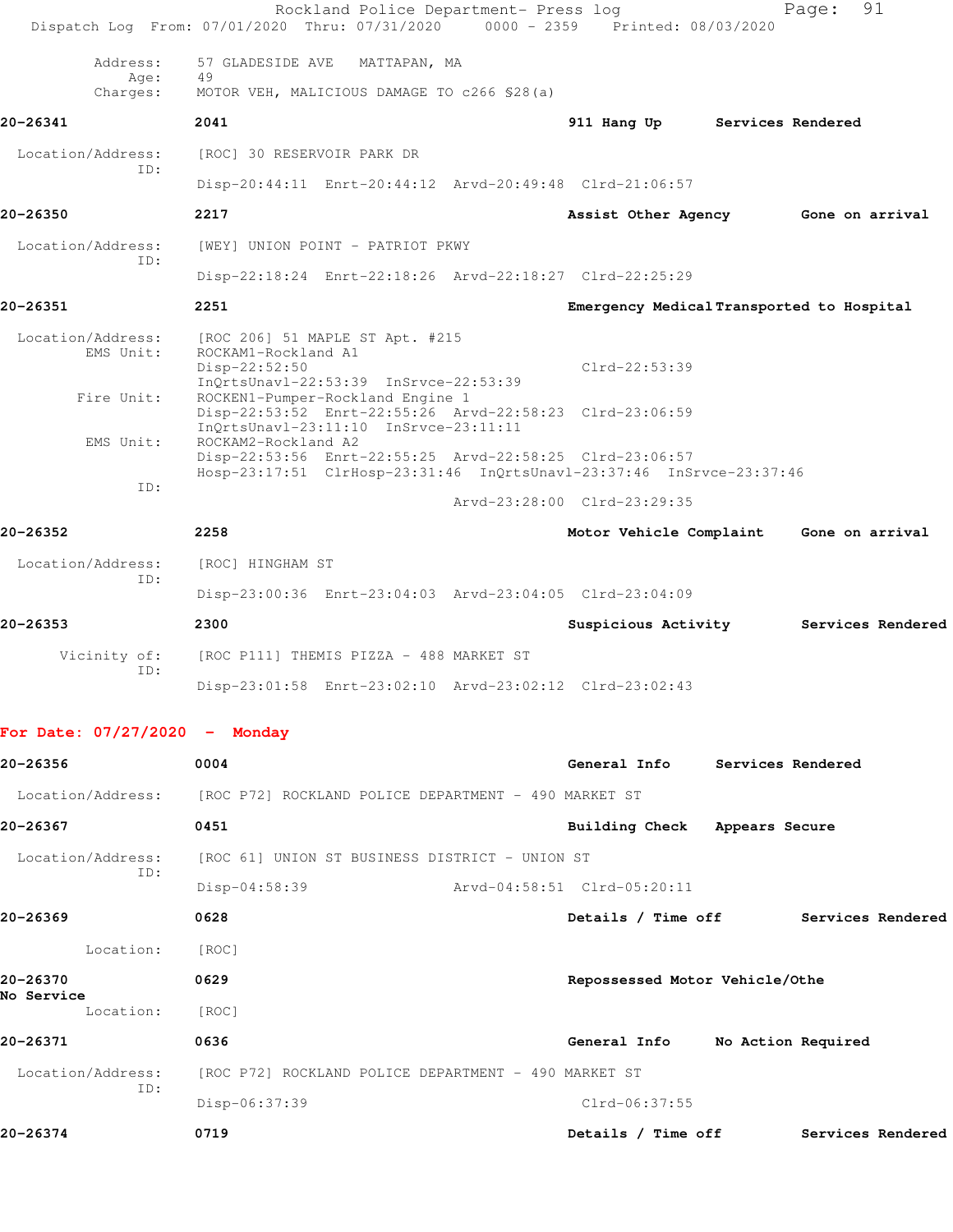|                                     | Rockland Police Department- Press log<br>Dispatch Log From: 07/01/2020 Thru: 07/31/2020 0000 - 2359 Printed: 08/03/2020 |                             | 92<br>Page:                                |
|-------------------------------------|-------------------------------------------------------------------------------------------------------------------------|-----------------------------|--------------------------------------------|
| Location:                           | [ROC]                                                                                                                   |                             |                                            |
| 20-26380                            | 0800                                                                                                                    |                             | SHIFT ASSIGNMENTS Services Rendered        |
|                                     | Location/Address: [ROC P72] ROCKLAND POLICE DEPARTMENT - 490 MARKET ST                                                  |                             |                                            |
| 20-26378                            | 0807                                                                                                                    | General Incident No Service |                                            |
| Location/Address:                   | [ROC] 195 NORTH AVE                                                                                                     |                             |                                            |
| 20-26379                            | 0814                                                                                                                    |                             | Burglar Alarm Cancelled Enroute            |
| Location/Address:                   | [ROC 53] 400 HINGHAM STREET - 400 HINGHAM ST                                                                            |                             |                                            |
| ID:                                 | Disp-08:15:26 Enrt-08:15:29                                                                                             | Clrd-08:15:48               |                                            |
| ID:                                 | Disp-08:15:36 Enrt-08:15:38                                                                                             | $Clrd-08:16:34$             |                                            |
| 20-26381                            | 0818                                                                                                                    |                             | COMP Time off Services Rendered            |
| Location:                           | [ROC]                                                                                                                   |                             |                                            |
| 20-26383                            | 0833                                                                                                                    |                             | MAL DAMAGE TO MV Services Rendered         |
| Location/Address: [ROC] COMMERCE RD |                                                                                                                         |                             |                                            |
| 20-26384                            | 0839                                                                                                                    |                             | General Info Inspection / Drill            |
|                                     | Location/Address: [ROC P72] ROCKLAND POLICE DEPARTMENT - 490 MARKET ST                                                  |                             |                                            |
| 20-26385                            | 0852                                                                                                                    |                             | Larceny / Forgery/ Fraud Services Rendered |
| Location/Address:                   | [ROC] 333 WEYMOUTH ST                                                                                                   |                             |                                            |
| ID:                                 | Disp-08:53:47 Enrt-08:53:50 Arvd-09:06:39 Clrd-10:04:36                                                                 |                             |                                            |
| 20-26391                            | 0948                                                                                                                    |                             | Animal Complaint Gone on arrival           |
| Location/Address:                   | [ROC] 108 BELMONT ST                                                                                                    |                             |                                            |
| ID:                                 | Disp-09:49:03 Enrt-09:49:08 Arvd-10:02:04 Clrd-10:03:07                                                                 |                             |                                            |
| 20-26396                            | 1003                                                                                                                    | COMP Time off               | Services Rendered                          |
| Location:                           | [ROC]                                                                                                                   |                             |                                            |
| 20-26397                            | 1006                                                                                                                    | Animal Complaint No Service |                                            |
| Location/Address:                   | [ROC] 250 REED ST                                                                                                       |                             |                                            |
| ID:                                 | $Disp-10:06:53$                                                                                                         | Arvd-10:06:55 Clrd-10:08:10 |                                            |
| 20-26399                            | 1014                                                                                                                    |                             | 911 Accidental Services Rendered           |
| Location/Address:                   | [ROC P47] BEST WESTERN - 909 HINGHAM ST                                                                                 |                             |                                            |
| ID:<br>ID:                          | $Disp-10:15:02$                                                                                                         | $Clrd-10:15:12$             |                                            |
|                                     | Disp-10:15:08 Enrt-10:15:30 Arvd-10:17:47 Clrd-10:24:57                                                                 |                             |                                            |
| 20-26404                            | 1107                                                                                                                    | Detail                      | Services Rendered                          |
| Location/Address:                   | [ROC P72] ROCKLAND POLICE DEPARTMENT - 490 MARKET ST                                                                    |                             |                                            |
| 20-26405                            | 1110                                                                                                                    |                             | 911 Accidental Services Rendered           |
| Location/Address:<br>ID:            | [ROC 222] SERONO LABS - 1 TECHNOLOGY PL                                                                                 |                             |                                            |
|                                     | Disp-11:10:34 Enrt-11:10:37 Arvd-11:12:35 Clrd-11:14:57                                                                 |                             |                                            |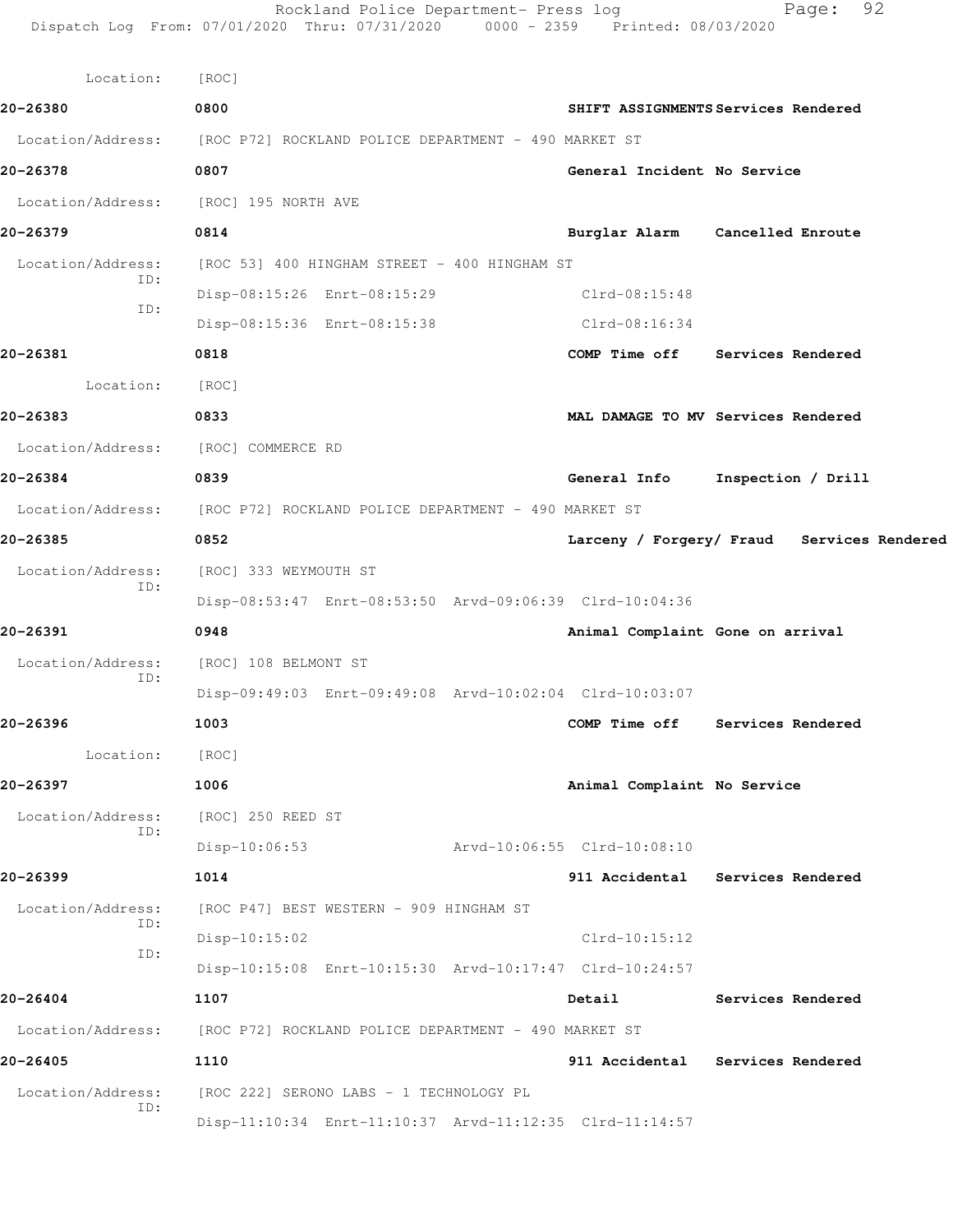|                          | Rockland Police Department- Press log<br>Dispatch Log From: 07/01/2020 Thru: 07/31/2020 | 0000 - 2359 Printed: 08/03/2020 | 93<br>Page:                                |
|--------------------------|-----------------------------------------------------------------------------------------|---------------------------------|--------------------------------------------|
| 20-26408                 | 1145                                                                                    |                                 | 911 Accidental Services Rendered           |
| Location/Address:<br>ID: | [ROC] 2 JACOB LOVELL LN                                                                 |                                 |                                            |
|                          | Disp-11:46:32 Enrt-11:46:36 Arvd-11:52:19 Clrd-11:53:11                                 |                                 |                                            |
| 20-26414                 | 1219                                                                                    |                                 | 911 Accidental Cancelled Enroute           |
| Location/Address:<br>ID: | [ROC 70] WEBSTER PARK NURSING AND REHAB - 56 WEBSTER ST                                 |                                 |                                            |
|                          | Disp-12:21:18 Enrt-12:21:20                                                             | Clrd-12:24:13                   |                                            |
| 20-26423                 | 1320                                                                                    | Warrant                         | Provided Assistance                        |
| Location/Address:        | [ROC] 9 MAPLE ST                                                                        |                                 |                                            |
| ID:                      | Disp-13:21:20 Enrt-13:23:16 Arvd-13:25:50 Clrd-13:50:26                                 |                                 |                                            |
| ID:                      | Disp-13:22:51 Enrt-13:23:16 Arvd-13:25:50 Clrd-13:42:42                                 |                                 |                                            |
| ID:<br>ID:               | Disp-13:22:57 Enrt-13:23:16 Arvd-13:25:50 Clrd-13:42:44                                 |                                 |                                            |
|                          | Disp-13:23:07 Enrt-13:23:16 Arvd-13:25:50 Clrd-13:42:47                                 |                                 |                                            |
| 20-26425                 | 1325                                                                                    |                                 | Larceny / Forgery/ Fraud Services Rendered |
| Location/Address:<br>ID: | [ROC] 3 MILLENNIUM WAY                                                                  |                                 |                                            |
|                          | $Disp-13:31:57$                                                                         | $Clrd-13:32:04$                 |                                            |
| 20-26428                 | 1344                                                                                    | General Info                    | Services Rendered                          |
| Location/Address:        | [ROC] 262 CENTRAL ST                                                                    |                                 |                                            |
| 20-26430                 | 1356                                                                                    |                                 | 911 Accidental Services Rendered           |
| Location/Address:<br>ID: | [ROC P108] SOUTH SHORE BMW - 1040 HINGHAM ST                                            |                                 |                                            |
| ID:                      | Disp-13:59:00 Enrt-13:59:02                                                             | Clrd-14:00:07                   |                                            |
|                          | Disp-14:00:25 Enrt-14:05:22 Arvd-14:17:24 Clrd-14:22:50                                 |                                 |                                            |
| 20-26431                 | 1356                                                                                    | <b>OFFICER SAFETY</b>           | Services Rendered                          |
| Location/Address:<br>ID: | [ROC P72] ROCKLAND POLICE DEPARTMENT - 490 MARKET ST                                    |                                 |                                            |
|                          | Disp-14:00:07                                                                           | $Clrd-14:00:21$                 |                                            |
| ID:                      | Disp-14:00:07                                                                           | $Clrd-14:00:25$                 |                                            |
| ID:<br>ID:               | Disp-14:00:07                                                                           | $Clrd-14:00:25$                 |                                            |
| ID:                      | Disp-14:00:07                                                                           | $Clrd-14:00:25$                 |                                            |
|                          | Disp-14:00:07                                                                           | $Clrd-14:00:25$                 |                                            |
| 20-26434                 | 1445                                                                                    | Disturbance                     | Services Rendered                          |
| Location/Address:<br>ID: | [ROC P100] LUKE'S LIQUORS - 167 MARKET ST                                               |                                 |                                            |
|                          | Disp-14:46:34 Enrt-14:46:39 Arvd-14:50:33 Clrd-14:55:15                                 |                                 |                                            |
| 20-26437                 | 1505                                                                                    | Detail                          | Services Rendered                          |
| Location/Address:        | [ROC P72] ROCKLAND POLICE DEPARTMENT - 490 MARKET ST                                    |                                 |                                            |
| 20-26444                 | 1557                                                                                    |                                 | SHIFT ASSIGNMENTS Services Rendered        |
|                          | Location/Address: [ROC P72] ROCKLAND POLICE DEPARTMENT - 490 MARKET ST                  |                                 |                                            |
| 20-26447                 | 1632                                                                                    |                                 | General Incident Services Rendered         |
|                          |                                                                                         |                                 |                                            |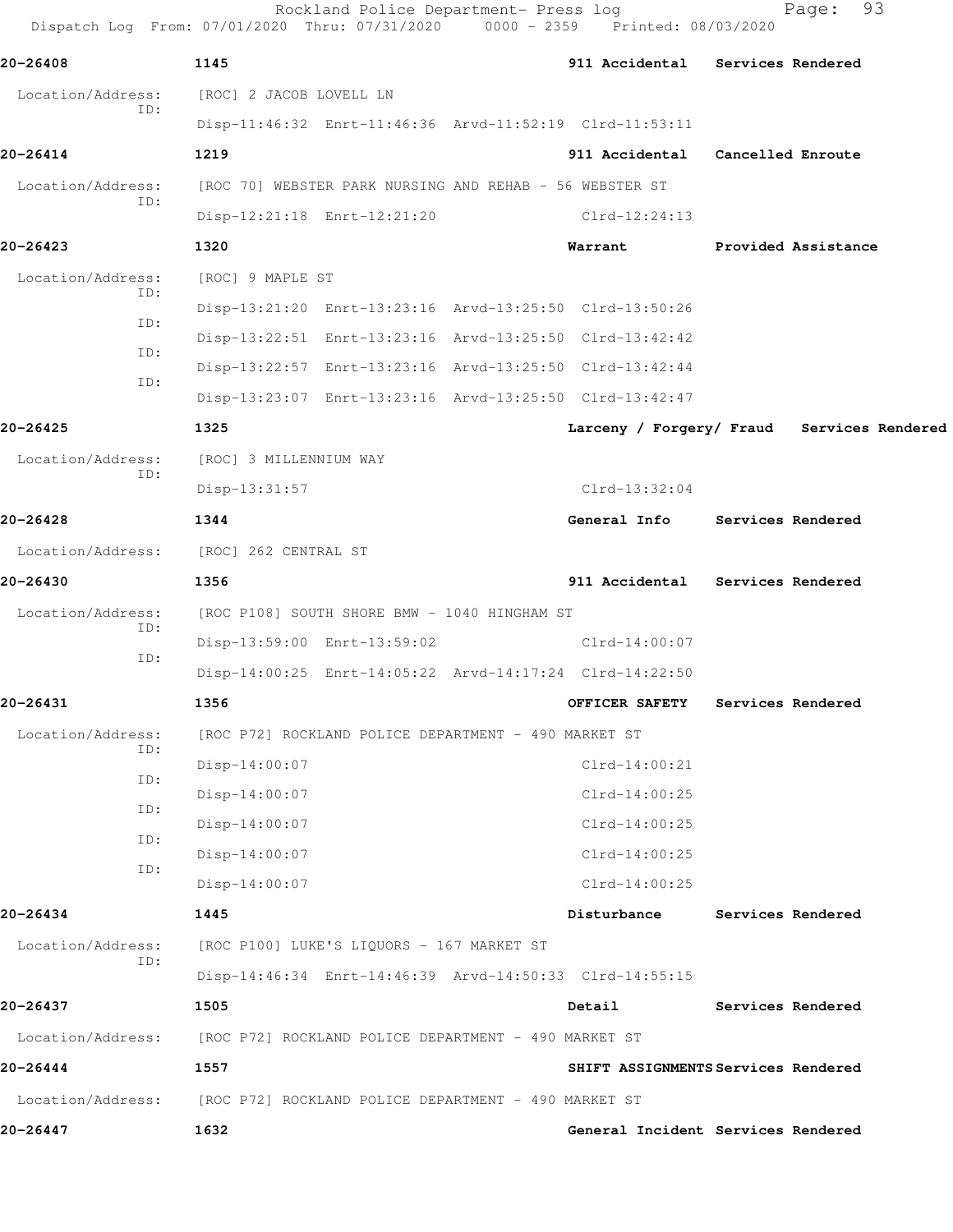| Location/Address:        | [ROC] 256 WEYMOUTH ST                                                                       |  |                                       |                          |                                     |
|--------------------------|---------------------------------------------------------------------------------------------|--|---------------------------------------|--------------------------|-------------------------------------|
| 20-26451                 | 1649                                                                                        |  | General Info                          |                          | Services Not Required               |
| Location/Address:        | [ROC P72] ROCKLAND POLICE DEPARTMENT - 490 MARKET ST                                        |  |                                       |                          |                                     |
| 20-26454                 | 1711                                                                                        |  | Assist Public                         |                          | Services Rendered                   |
| Location/Address:        | [ROC 54] HARTSTUFF PARK - HINGHAM ST                                                        |  |                                       |                          |                                     |
| ID:                      | Disp-17:13:18 Enrt-17:13:23 Arvd-17:13:26 Clrd-17:15:37                                     |  |                                       |                          |                                     |
| 20-26457                 | 1717                                                                                        |  | General Info                          |                          | Services Not Required               |
| Location/Address:        | [ROC 206] 51 MAPLE ST                                                                       |  |                                       |                          |                                     |
|                          |                                                                                             |  |                                       |                          |                                     |
| 20-26463                 | 1726                                                                                        |  |                                       |                          | Suspicious Activity Gone on arrival |
| Location/Address:<br>ID: | [ROC] HARTSTUFF PARK - 114 HINGHAM ST                                                       |  |                                       |                          |                                     |
|                          | Disp-17:58:00 Enrt-17:59:24 Arvd-18:01:15 Clrd-18:07:52                                     |  |                                       |                          |                                     |
| 20-26460<br>Sent On Way  | 1731                                                                                        |  | Motor Vehicle Collision W/PI          |                          |                                     |
| Location/Address:<br>ID: | [ROC] UNION STREET ORIENTAL EXPRESS - 8 WEST WATER ST                                       |  |                                       |                          |                                     |
|                          | Disp-17:35:57 Enrt-17:36:01 Arvd-17:36:05 Clrd-17:36:08                                     |  |                                       |                          |                                     |
| 20-26467                 | 1811                                                                                        |  | Emergency Medical Provided Assistance |                          |                                     |
| Location/Address:<br>ID: | [ROC] 47 CONCORD ST                                                                         |  |                                       |                          |                                     |
| ID:                      | Disp-18:12:25 Enrt-18:13:18                                                                 |  | Clrd-18:16:26                         |                          |                                     |
| ID:                      | Disp-18:15:40 Enrt-18:16:08 Arvd-18:16:21 Clrd-18:19:42                                     |  |                                       |                          |                                     |
|                          | Disp-18:16:04 Enrt-18:16:08 Arvd-18:16:18 Clrd-18:19:50                                     |  |                                       |                          |                                     |
| 20-26474                 | 1913                                                                                        |  | Assist Public                         |                          | Services Rendered                   |
| Location/Address:<br>ID: | [ROC] 262 CENTRAL ST                                                                        |  |                                       |                          |                                     |
|                          | $Disp-19:15:11$                                                                             |  | Arvd-19:22:31 Clrd-19:51:35           |                          |                                     |
| 20-26483                 | 2027                                                                                        |  | Assist Public                         | <b>Services Rendered</b> |                                     |
| Location/Address:<br>ID: | [ROC 155] 92 FRENCH RD                                                                      |  |                                       |                          |                                     |
|                          | Disp-20:28:50 Enrt-20:29:09 Arvd-20:29:13 Clrd-20:37:22                                     |  |                                       |                          |                                     |
| 20-26484                 | 2030                                                                                        |  | Assault Offenses Report Follows       |                          |                                     |
| Location/Address:<br>ID: | [ROC 59] RICE BUILDING - 346 UNION ST Apt. #19                                              |  |                                       |                          |                                     |
| ID:                      | Disp-20:33:55 Enrt-20:34:39 Arvd-20:37:12 Clrd-20:58:09                                     |  |                                       |                          |                                     |
|                          | Disp-20:34:06 Enrt-20:34:35 Arvd-20:37:02 Clrd-20:58:12<br>Refer To Summons: 20ROC-26484-AR |  |                                       |                          |                                     |
| Summons:<br>Address:     | BARROW, ANTIONETTE<br>346 UNION ST Apt. #9 ROCKLAND, MA                                     |  |                                       |                          |                                     |
| Age:<br>Charges:         | 68<br>A&B ON +60/DISABLED WITH INJURY                                                       |  |                                       |                          |                                     |
| 20-26490                 | 2140                                                                                        |  | Burglar Alarm                         | Appears Secure           |                                     |
| Location/Address:        | [ROC 9] SULLIVAN TIRE AND AUTO SERVICE - 1 VFW DR                                           |  |                                       |                          |                                     |
| ID:                      | Disp-21:41:02 Enrt-21:41:09 Arvd-21:46:51 Clrd-21:46:55                                     |  |                                       |                          |                                     |
|                          |                                                                                             |  | Details / Time off                    |                          |                                     |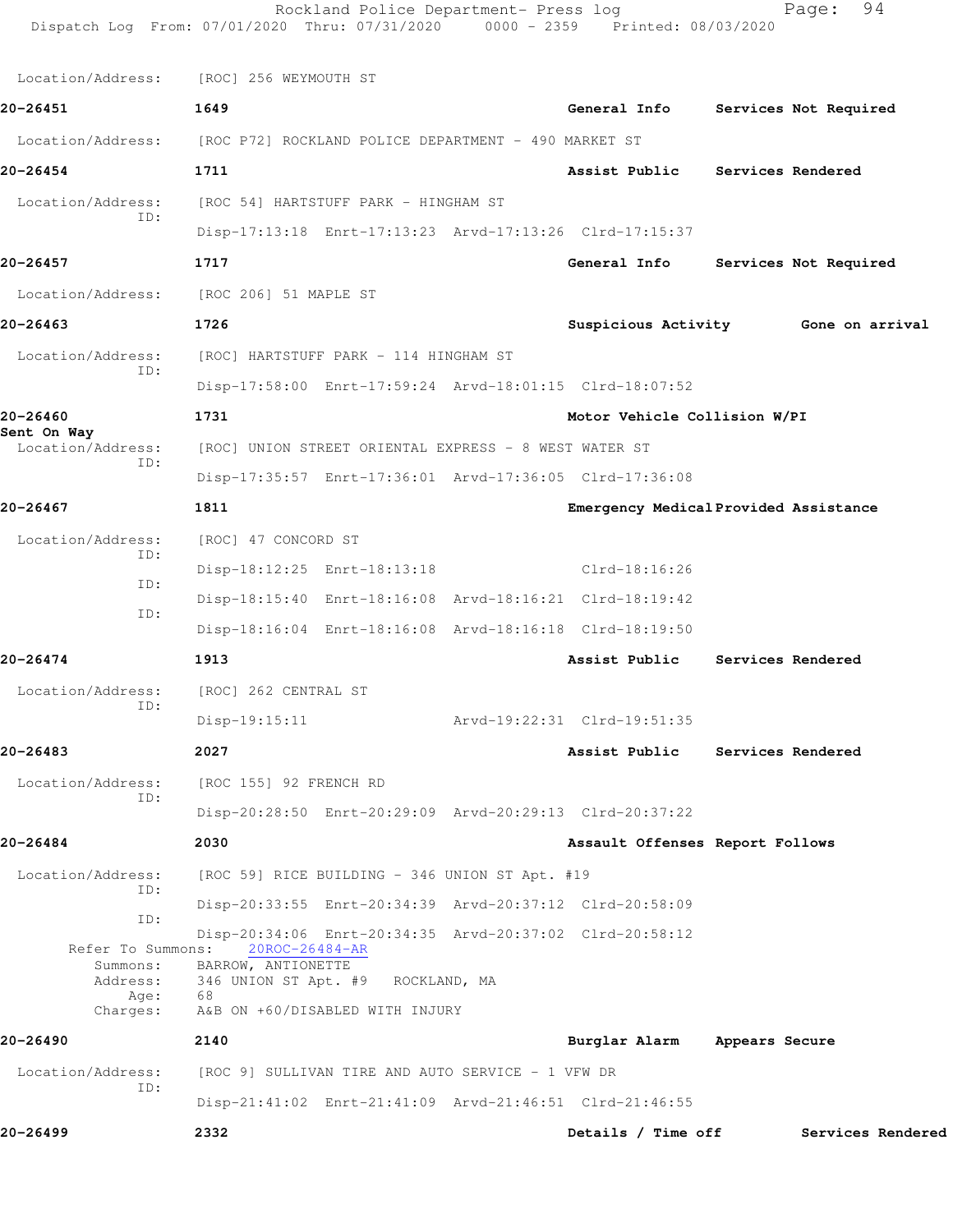Rockland Police Department- Press log Page: 95 Dispatch Log From: 07/01/2020 Thru: 07/31/2020 0000 - 2359 Printed: 08/03/2020

Location: [ROC]

## **For Date: 07/28/2020 - Tuesday 20-26500 0003 General Info No Service** Location/Address: [ROC P72] ROCKLAND POLICE DEPARTMENT - 490 MARKET ST ID: Disp-00:04:32 Clrd-00:04:38 **20-26501 0010 Details / Time off 1 HOUR COMP Services Rendered**  Location: [ROC] **20-26513 0600 Building Check Building Checked/Secured** Location/Address: [ROC] UNION ST ID: Arvd-06:01:26 Clrd-06:18:53 **20-26516 0658 Details / Time off Services Rendered** Location: [ROC] **20-26521 0800 General Info No Action Required** Location/Address: [ROC P72] ROCKLAND POLICE DEPARTMENT - 490 MARKET ST **20-26526 0913 Assist Public No Service** Location/Address: [ROC P72] ROCKLAND POLICE DEPARTMENT - 490 MARKET ST ID: Disp-09:16:01 Enrt-09:28:59 Arvd-09:32:04 Clrd-09:32:22 **20-26528 0922 Disabled Motor Vehicle Services Rendered** Location/Address: [ROC] VFW DR ID: Disp-09:23:34 Enrt-09:23:37 Arvd-09:23:39 Clrd-09:24:48 **20-26532 0938 Motor Vehicle Complaint Services Rendered** Location/Address: [ROC] ROCKLAND LIQUORS - 347 MARKET ST ID: Disp-09:40:21 Enrt-09:40:26 Arvd-09:46:32 Clrd-09:49:50 ID: Disp-09:40:31 Enrt-09:40:34 Arvd-09:46:31 Clrd-09:49:49 **20-26539 1043 Details / Time off Services Rendered** Location: [ROC] **20-26540 1044 Details / Time off Services Rendered** Location: [ROC] **20-26545 1110 Assist Other Agency Services Rendered** Location/Address: [ROC] 214 MARTHA DR Apt. #F ID: Disp-11:12:59 Arvd-11:16:26 Clrd-11:19:49 ID: Disp-11:13:16 Arvd-11:16:29 Clrd-11:16:33 ID: Disp-11:16:41 Arvd-11:16:45 Clrd-11:19:48 **20-26547 1141 Details / Time off Services Rendered** Location: [ROC]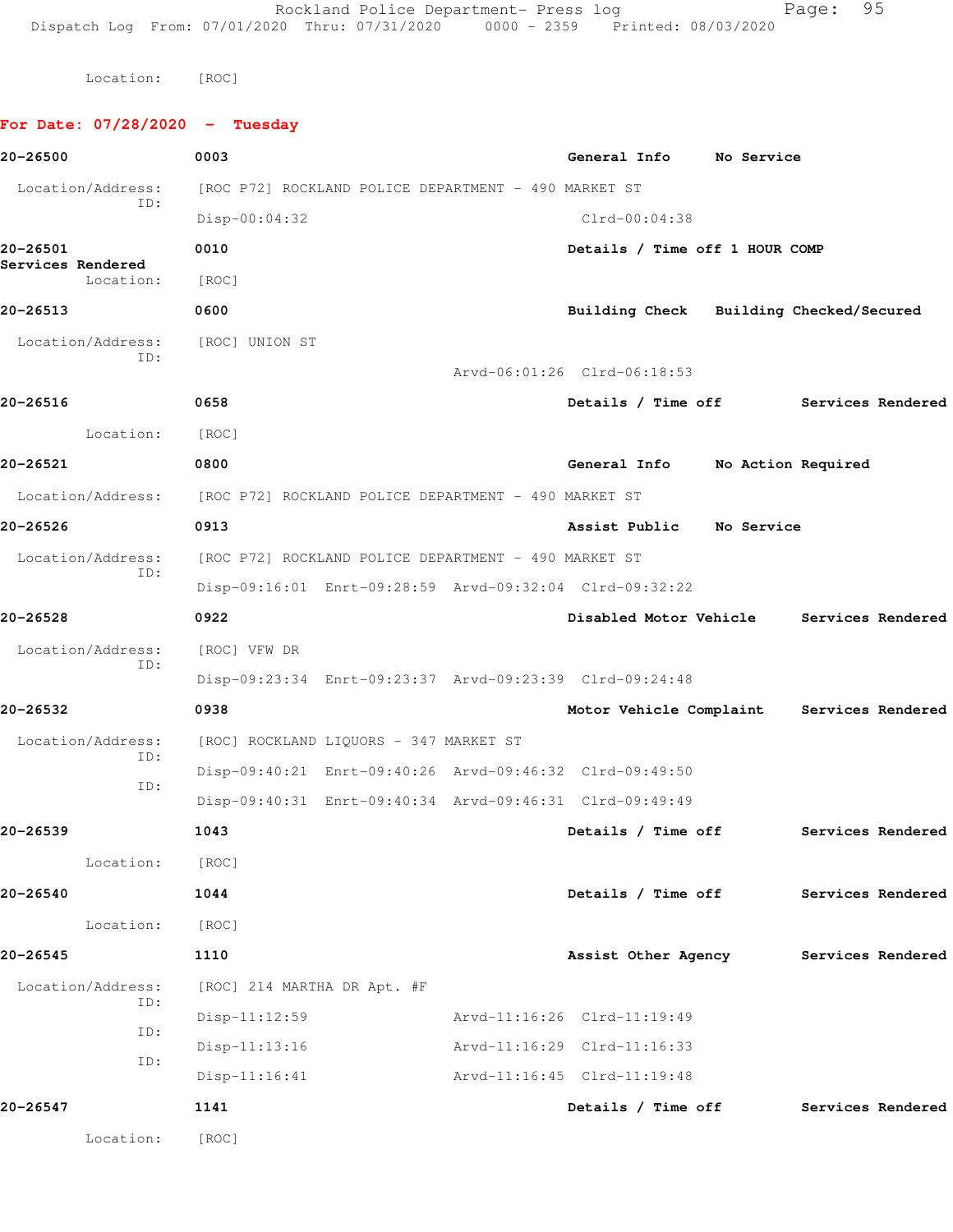Rockland Police Department- Press log entitled and Page: 96 Dispatch Log From: 07/01/2020 Thru: 07/31/2020 0000 - 2359 Printed: 08/03/2020

| 20-26548              | 1142                                                                                |                                     |                   | Details / Time off Services Rendered  |
|-----------------------|-------------------------------------------------------------------------------------|-------------------------------------|-------------------|---------------------------------------|
| Location:             | [ROC]                                                                               |                                     |                   |                                       |
| 20-26550              | 1143                                                                                | General Info Services Rendered      |                   |                                       |
|                       | Location/Address: [ROC P72] ROCKLAND POLICE DEPARTMENT - 490 MARKET ST              |                                     |                   |                                       |
| 20-26556              | 1201                                                                                | General Info Services Rendered      |                   |                                       |
|                       | Location/Address: [ROC 68] 204 MONCRIEF RD                                          |                                     |                   |                                       |
| ID:                   | Disp-12:24:17 Enrt-12:24:31 Arvd-12:24:34 Clrd-12:24:37                             |                                     |                   |                                       |
| 20-26554              | 1217                                                                                |                                     |                   | Suspicious Activity Services Rendered |
|                       | Location/Address: [ROC 68] 204 MONCRIEF RD                                          |                                     |                   |                                       |
| ID:                   | $Disp-12:18:42$                                                                     | $Clrd-12:18:50$                     |                   |                                       |
| 20-26560              | 1306                                                                                | General Info Services Rendered      |                   |                                       |
|                       | Location/Address: [ROC P72] ROCKLAND POLICE DEPARTMENT - 490 MARKET ST              |                                     |                   |                                       |
| 20-26561              | 1323                                                                                | 911 Hang Up Services Rendered       |                   |                                       |
| Location/Address:     | [ROC P64] CVS PHARMACY - 80 MARKET ST                                               |                                     |                   |                                       |
| ID:                   | Disp-13:24:42 Enrt-13:25:06 Arvd-13:29:35 Clrd-13:30:11                             |                                     |                   |                                       |
| 20-26562              | 1333                                                                                | Disturbance Peace Restored          |                   |                                       |
| Location/Address:     | [ROC] 5 LEAH DR                                                                     |                                     |                   |                                       |
| ID:                   | Disp-13:35:20 Enrt-13:35:30 Arvd-13:39:37 Clrd-13:46:09                             |                                     |                   |                                       |
| ID:                   | Disp-13:35:24 Enrt-13:35:30 Arvd-13:36:33 Clrd-13:46:44                             |                                     |                   |                                       |
| ID:                   | Disp-13:35:27 Enrt-13:35:30 Arvd-13:37:30 Clrd-13:46:08                             |                                     |                   |                                       |
| ID:                   | Disp-13:37:45                                                                       | Arvd-13:37:48 Clrd-13:46:11         |                   |                                       |
| ID:                   | $Disp-13:47:05$                                                                     | Clrd-13:47:29                       |                   |                                       |
| 20-26566              | 1404                                                                                | Information Call No Action Required |                   |                                       |
| Location/Address:     | [ROC P72] ROCKLAND POLICE DEPARTMENT - 490 MARKET ST                                |                                     |                   |                                       |
| 20-26570              | 1416                                                                                | Health & Welfare Check              |                   | No Service                            |
| Location/Address:     | [ROC] 203 GARDEN TER                                                                |                                     |                   |                                       |
| ID:                   | Disp-14:17:50 Enrt-14:18:43 Arvd-14:23:18 Clrd-14:23:21                             |                                     |                   |                                       |
| Fire Unit:            | ROCKEN1-Pumper-Rockland Engine 1<br>$Disp-14:19:38$                                 | $Clrd-14:24:30$                     |                   |                                       |
| EMS Unit:             | $InQrtsUnav1-14:24:30$ $InSrvce-14:24:30$<br>ROCKAM2-Rockland A2<br>$Disp-14:20:14$ | $Clrd-14:24:27$                     |                   |                                       |
|                       | InQrtsUnavl-14:24:27 InSrvce-14:24:27                                               |                                     |                   |                                       |
| 20-26572              | 1435                                                                                | Detail                              |                   | No Action Required                    |
| Location/Address:     | [ROC P72] ROCKLAND POLICE DEPARTMENT - 490 MARKET ST                                |                                     |                   |                                       |
| 20-26573              | 1452                                                                                | Details / Time off                  |                   | No Action                             |
| Required<br>Location: | [ROC]                                                                               |                                     |                   |                                       |
| 20-26576              | 1529                                                                                | Assist Public                       | Services Rendered |                                       |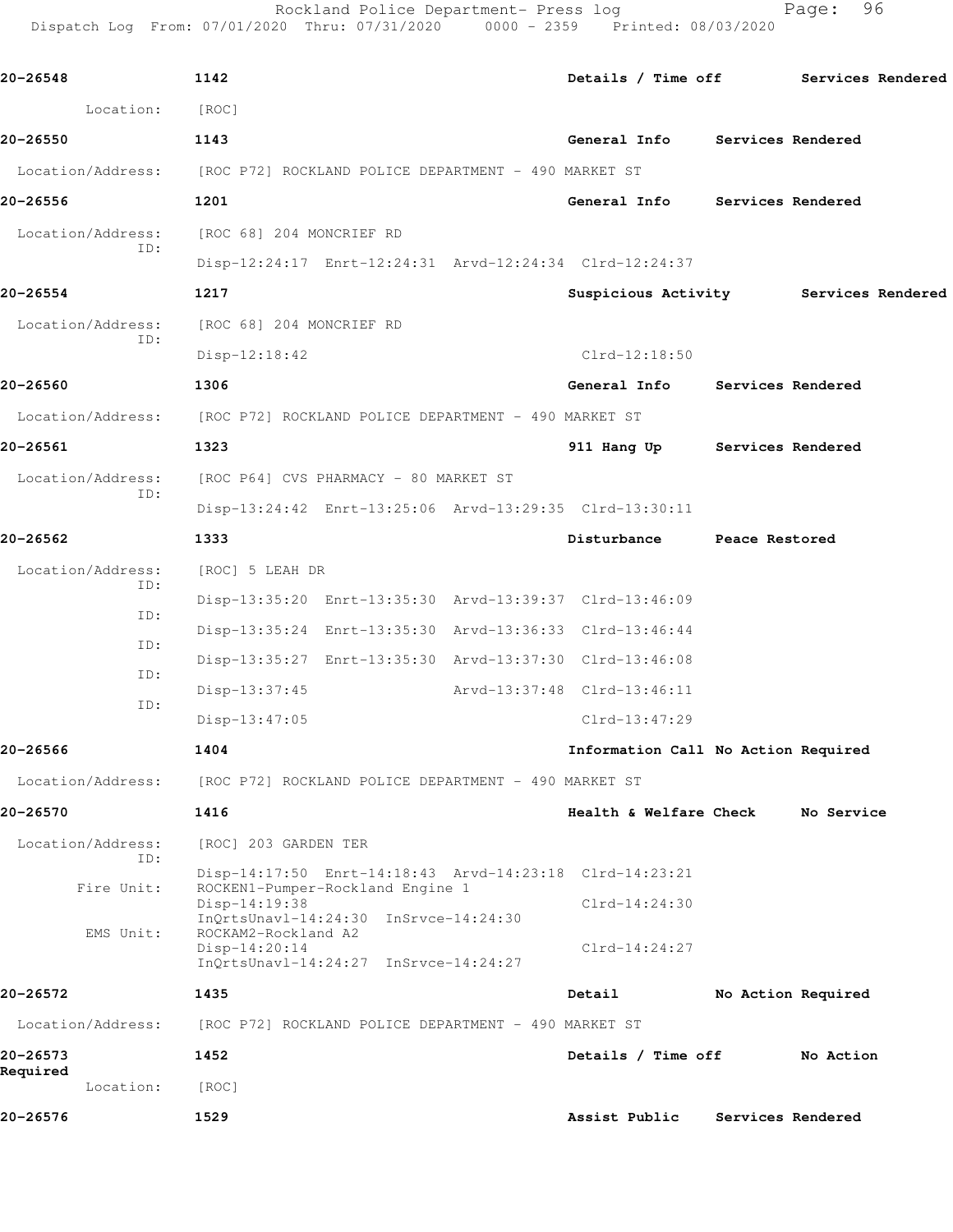|                             | Rockland Police Department- Press log<br>Dispatch Log From: 07/01/2020 Thru: 07/31/2020       | $0000 - 2359$ | Printed: 08/03/2020                     |                   | 97<br>Page:       |
|-----------------------------|-----------------------------------------------------------------------------------------------|---------------|-----------------------------------------|-------------------|-------------------|
| Location/Address:           | [ROC P86] MOBIL GAS STATION - 158 MARKET ST                                                   |               |                                         |                   |                   |
| ID:                         | Disp-15:36:51                                                                                 |               | $Clrd-15:44:37$                         |                   |                   |
| 20-26577                    | 1538                                                                                          |               | Assist Public                           | Services Rendered |                   |
| Location/Address:           | [ROC] 538 MARKET ST                                                                           |               |                                         |                   |                   |
| ID:                         | Disp-15:44:37                                                                                 |               | $Clrd-15:48:06$                         |                   |                   |
| 20-26599                    | 1600                                                                                          |               | SHIFT ASSIGNMENT Services Not Required  |                   |                   |
|                             | Location/Address: [ROC P72] ROCKLAND POLICE DEPARTMENT - 490 MARKET ST                        |               |                                         |                   |                   |
| 20-26584                    | 1630                                                                                          |               | Disturbance                             | Investigated      |                   |
| Location/Address:           | [ROC] 50 CONCORD ST Apt. #R1                                                                  |               |                                         |                   |                   |
| ID:                         | Disp-16:31:21 Enrt-16:31:32 Arvd-16:36:12 Clrd-16:46:15                                       |               |                                         |                   |                   |
| ID:                         | Disp-16:31:29 Enrt-16:31:31 Arvd-16:34:26 Clrd-16:46:09                                       |               |                                         |                   |                   |
| 20-26593                    | 1708                                                                                          |               | Details / Time off                      |                   | Services Not      |
| Required<br>Location:       | [ROC]                                                                                         |               |                                         |                   |                   |
| 20-26596                    | 1717                                                                                          |               | Motor Vehicle Complaint                 |                   | No Service        |
| Location/Address:<br>ID:    | [ROC] 206 EAST WATER ST                                                                       |               |                                         |                   |                   |
|                             | $Disp-17:21:28$                                                                               |               | $Clrd-17:22:09$                         |                   |                   |
| 20-26597<br>Required        | 1722                                                                                          |               | Details / Time off                      |                   | Services Not      |
| Location:                   | [ROC]                                                                                         |               |                                         |                   |                   |
| 20-26611                    | 1948                                                                                          |               | MVA Property Damage Only Report Follows |                   |                   |
| Location/Address:<br>ID:    | [ROC] 5 UNION ST @ 158 MARKET ST                                                              |               |                                         |                   |                   |
| ID:                         | Disp-19:48:56 Enrt-19:49:01 Arvd-19:49:03 Clrd-20:12:14                                       |               |                                         |                   |                   |
|                             | Disp-19:49:06 Enrt-19:49:08 Arvd-19:49:10 Clrd-20:40:08<br>Refer To Summons: 20ROC-26611-A-AR |               |                                         |                   |                   |
| Summons:<br>Address:        | DE OLIVEIRA HENKERT, ARLINDA<br>115 UNION ST Apt. #4 ROCKLAND, MA                             |               |                                         |                   |                   |
| Age:<br>Charges:            | 47<br>UNLICENSED OPERATION OF MV                                                              |               |                                         |                   |                   |
| Refer To Arrest:<br>Arrest: | 20ROC-26611-AR<br>TISH, SARAH ERIN                                                            |               |                                         |                   |                   |
| Address:<br>Age:            | 490 NORTH AVE Apt. #1 ROCKLAND, MA<br>20                                                      |               |                                         |                   |                   |
| Charges:                    | Default Warrant                                                                               |               |                                         |                   |                   |
| 20-26614                    | 2049                                                                                          |               | Assist Other Agency                     |                   | Services Rendered |
| Location/Address:<br>ID:    | [ROC] 55 PROSPECT ST                                                                          |               |                                         |                   |                   |
|                             |                                                                                               |               | Arvd-20:49:00 Clrd-20:53:09             |                   |                   |
| 20-26615                    | 2056                                                                                          |               | Details / Time off                      |                   | No Service        |
| Location:                   | [ROC]                                                                                         |               |                                         |                   |                   |
| 20-26618                    | 2153                                                                                          |               | Prisoner Information                    |                   | No Service        |
| Location/Address:<br>ID:    | [ROC P72] ROCKLAND POLICE DEPARTMENT - 490 MARKET ST                                          |               |                                         |                   |                   |
|                             |                                                                                               |               | Arvd-21:53:00 Clrd-23:07:15             |                   |                   |
| 20-26619                    | 2207                                                                                          |               | Animal Complaint No Action Required     |                   |                   |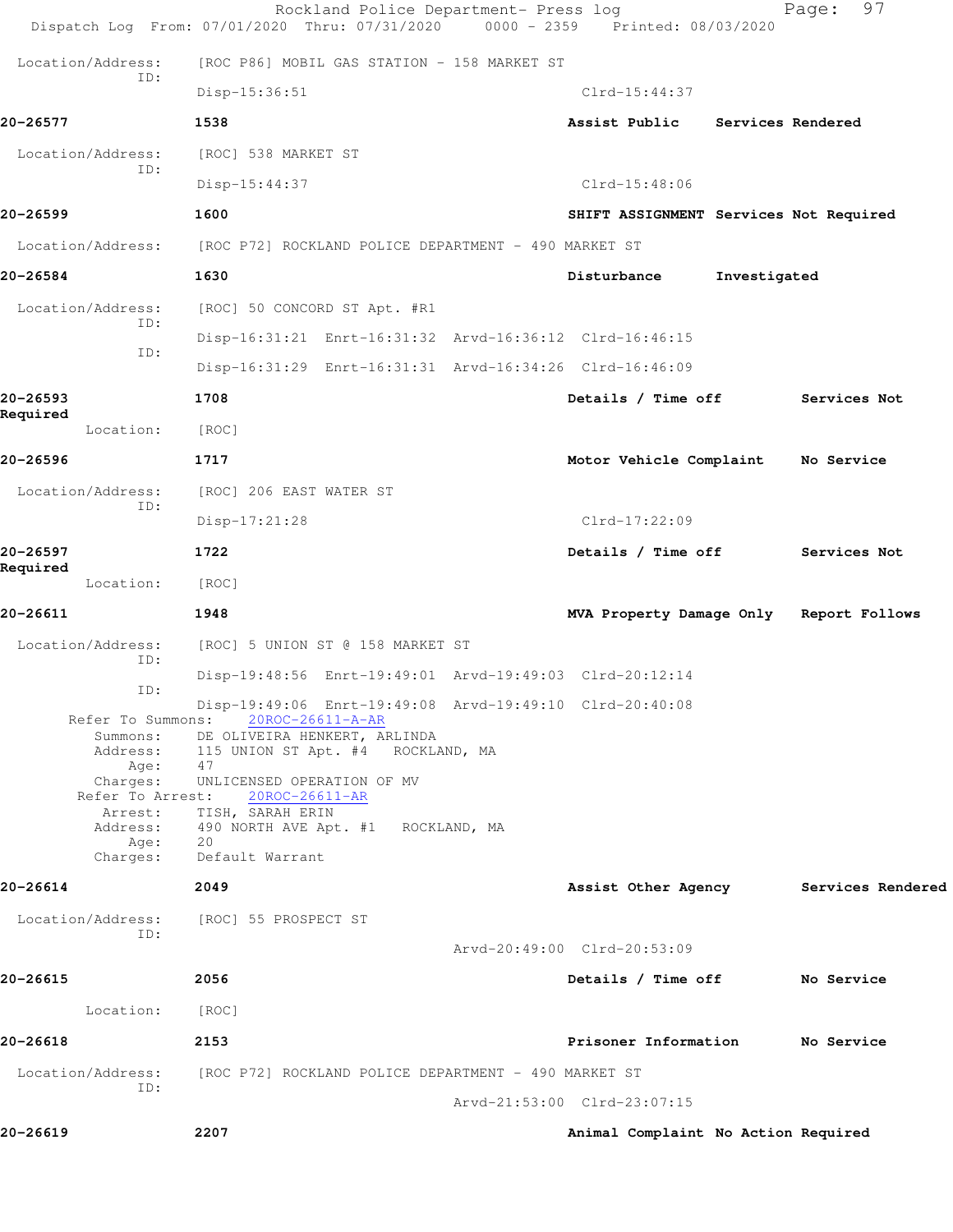Rockland Police Department- Press log Fage: 98 Dispatch Log From: 07/01/2020 Thru: 07/31/2020 0000 - 2359 Printed: 08/03/2020 Location/Address: [ROC] DAMON RD ID: Arvd-22:07:00 Clrd-22:46:00 **20-26623 2305 911 Accidental Investigated** Location/Address: [ROC] 125 PLAIN ST ID: Disp-23:08:07 Enrt-23:08:12 Arvd-23:10:44 Clrd-23:16:24 ID: Disp-23:09:12 Enrt-23:09:14 Arvd-23:09:51 Clrd-23:16:28 **20-26624 2323 Assist Police Department No Action Required**  Location/Address: [ROC] 66 HARTSUFF ST ID: Arvd-23:23:00 Clrd-23:40:25 **For Date: 07/29/2020 - Wednesday 20-26625 0000 SHIFT ASSIGNMENTS No Service** Location/Address: [ROC P72] ROCKLAND POLICE DEPARTMENT - 490 MARKET ST ID: Arvd-00:00:00 Clrd-00:13:46 **20-26626 0014 Details / Time off No Service** Location: [ROC] **20-26632 0239 Suspicious Activity Sent On Way** Location/Address: [ROC P47] BEST WESTERN - 909 HINGHAM ST ID: Arvd-02:39:00 Clrd-02:47:04 ID: Disp-02:40:54 Enrt-02:40:56 Arvd-02:44:10 Clrd-02:47:01 **20-26641 0600 Building Check Building Checked/Secured** Location/Address: [ROC] UNION ST ID: Arvd-06:01:28 Clrd-06:19:49 **20-26651 0800 General Info Services Rendered** Location/Address: [ROC P72] ROCKLAND POLICE DEPARTMENT - 490 MARKET ST ID: Disp-08:12:14 Enrt-08:12:20 Arvd-08:12:23 Clrd-08:12:33 **20-26654 0849 Details / Time off Services Rendered** Location: [ROC] **20-26663 0927 911 Hang Up Appears Secure** Vicinity of: [ROC] 39 SUNNYBANK AVE ID: Disp-09:28:43 Enrt-09:28:47 Arvd-09:33:01 Clrd-09:34:02 **20-26670 1054 Motor Vehicle Stop Citation/Warning Issued**  Location/Address: [ROC] HINGHAM ST ID: Arvd-10:54:00 Clrd-11:00:16 **20-26675 1125 911 Hang Up Appears Secure** Location/Address: [ROC] 71 SMITH LN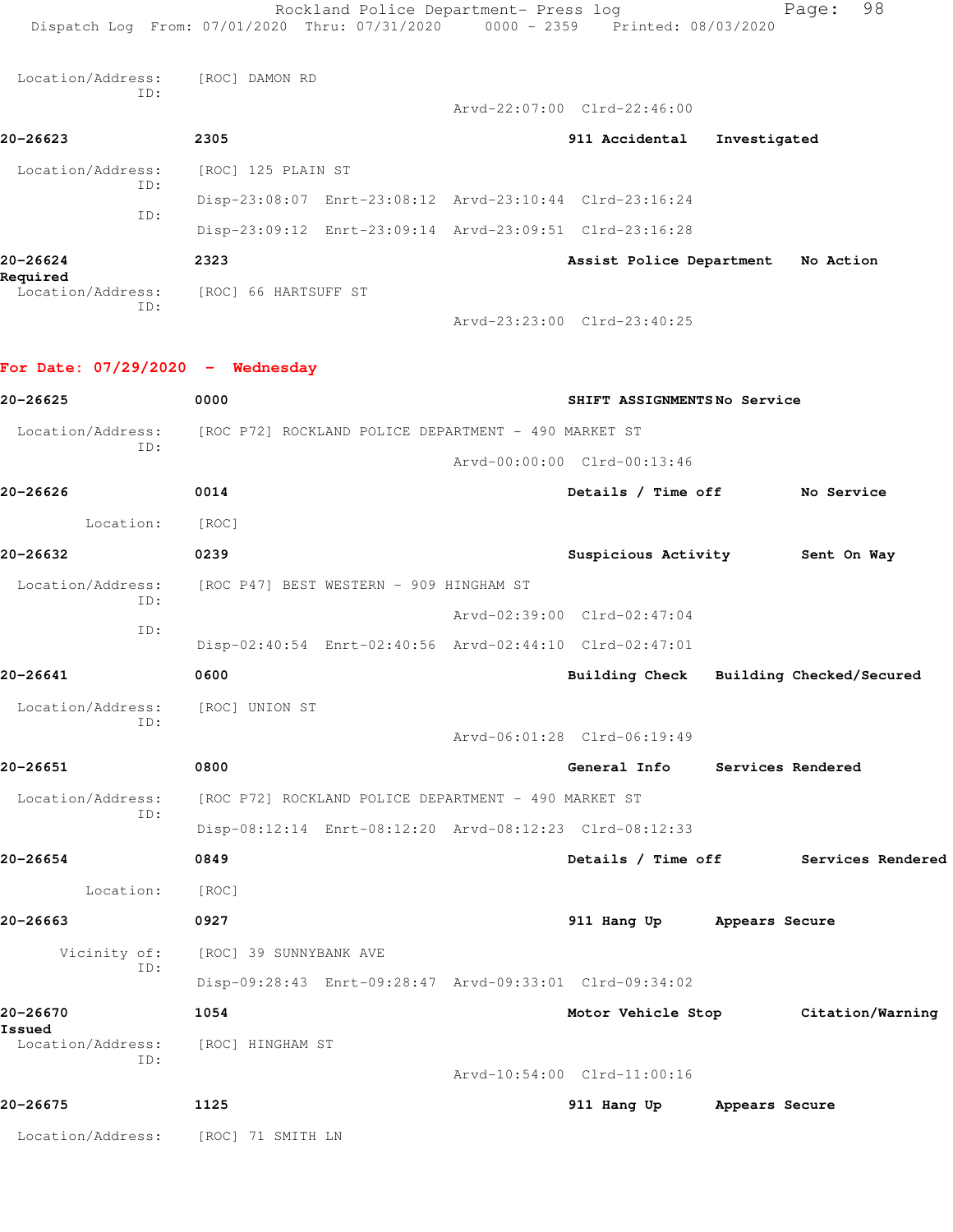|                                       | Rockland Police Department- Press log<br>Dispatch Log From: 07/01/2020 Thru: 07/31/2020 0000 - 2359 Printed: 08/03/2020 |                                         |                   | 99<br>Page:       |  |
|---------------------------------------|-------------------------------------------------------------------------------------------------------------------------|-----------------------------------------|-------------------|-------------------|--|
| ID:                                   |                                                                                                                         |                                         |                   |                   |  |
| ID:                                   | Disp-11:26:25 Enrt-11:26:52 Clrd-11:27:22                                                                               |                                         |                   |                   |  |
|                                       | Disp-11:27:13 Enrt-11:27:18 Arvd-11:30:49 Clrd-11:37:43                                                                 |                                         |                   |                   |  |
| 20-26676                              | 1129                                                                                                                    | Harassment                              | Services Rendered |                   |  |
| Location/Address:                     | [ROC] 28 WEST WATER ST Apt. #2                                                                                          |                                         |                   |                   |  |
| ID:                                   | Disp-11:34:40 Enrt-11:34:47 Arvd-11:34:50 Clrd-12:07:39                                                                 |                                         |                   |                   |  |
| 20-26677                              | 1136                                                                                                                    | Details / Time off Services Rendered    |                   |                   |  |
| Location:                             | [ROC]                                                                                                                   |                                         |                   |                   |  |
| 20-26678                              | 1137                                                                                                                    | Details / Time off Services Rendered    |                   |                   |  |
| Location: [ROC]                       |                                                                                                                         |                                         |                   |                   |  |
| 20-26688                              | 1310                                                                                                                    | Motor Vehicle Stop Services Rendered    |                   |                   |  |
| Location/Address:                     | [ROC] BILL DELAHUNT PKWY                                                                                                |                                         |                   |                   |  |
| ID:                                   |                                                                                                                         | Arvd-13:10:00 Clrd-14:25:00             |                   |                   |  |
| 20-26690                              | 1316                                                                                                                    | Building Check Building Checked/Secured |                   |                   |  |
| Location/Address:                     | [ROC] TAUNTON AVE                                                                                                       |                                         |                   |                   |  |
| ID:                                   |                                                                                                                         | Arvd-13:17:08 Clrd-13:17:24             |                   |                   |  |
| 20-26694                              | 1342                                                                                                                    | Details / Time off Services Rendered    |                   |                   |  |
| Location:                             | [ROC]                                                                                                                   |                                         |                   |                   |  |
| 20-26696                              | 1357                                                                                                                    | General Info Services Rendered          |                   |                   |  |
| Location/Address: [ROC] 50 CONCORD ST |                                                                                                                         |                                         |                   |                   |  |
| 20-26703                              | 1432                                                                                                                    | 911 Accidental Appears Secure           |                   |                   |  |
| Location/Address:                     | [ROC] 21 LEISUREWOODS DR                                                                                                |                                         |                   |                   |  |
| ID:                                   | Disp-14:34:04 Enrt-14:34:08 Arvd-14:36:35 Clrd-14:39:23                                                                 |                                         |                   |                   |  |
| 20-26704                              | 1450                                                                                                                    | Harassment                              |                   | Services Rendered |  |
|                                       |                                                                                                                         |                                         |                   |                   |  |
| Location/Address:<br>ID:              | [ROC] 57 CHURCH ST Apt. #2                                                                                              |                                         |                   |                   |  |
| Refer To Summons:                     | Disp-14:53:28<br>20ROC-26704-AR                                                                                         | Arvd-15:11:23 Clrd-15:11:26             |                   |                   |  |
| Summons:                              | COWART, VICTOR<br>Address: 1276 AUBURN ST<br>WHITMAN, MA                                                                |                                         |                   |                   |  |
| Age:<br>Charges:                      | 33<br>ABUSE PREVENTION ORDER, VIOLATE                                                                                   |                                         |                   |                   |  |
| 20-26705                              | 1454                                                                                                                    | Disturbance                             | Appears Secure    |                   |  |
| Location/Address:                     | [ROC] O - 261 CENTRE AVE                                                                                                |                                         |                   |                   |  |
| TD:                                   | Disp-14:55:40 Enrt-14:57:06 Arvd-14:58:29 Clrd-15:11:47                                                                 |                                         |                   |                   |  |
| ID:                                   | Disp-14:55:53 Enrt-14:56:55 Arvd-14:58:26 Clrd-15:11:44                                                                 |                                         |                   |                   |  |
| 20-26710                              | 1549                                                                                                                    | 911 Accidental                          | Appears Secure    |                   |  |
| Location/Address:                     | [ROC] WAYNE TILE NEW ENGLAND - 20 RESERVOIR PARK DR                                                                     |                                         |                   |                   |  |
| ID:                                   | Disp-15:50:36 Enrt-15:51:10 Arvd-15:54:25 Clrd-15:54:52                                                                 |                                         |                   |                   |  |
| 20-26712                              | 1621                                                                                                                    | SHIFT ASSIGNMENTS Services Not Required |                   |                   |  |
|                                       |                                                                                                                         |                                         |                   |                   |  |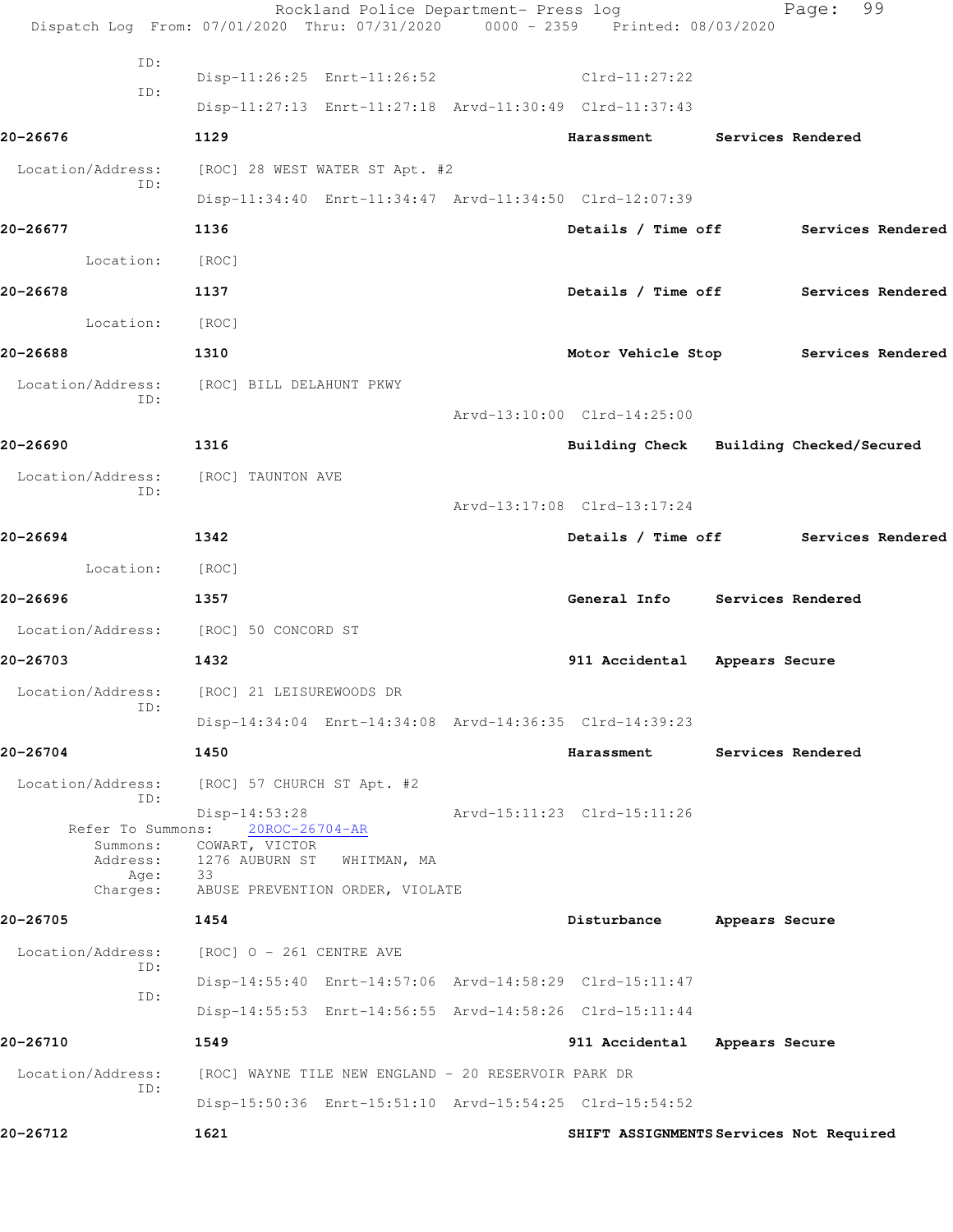| 20-26758<br>Location/Address:<br>ID: | 2143<br>[ROC] 150 MARTHA DR                                                                                             |                                 |            | Motor Vehicle Complaint Services Rendered   |
|--------------------------------------|-------------------------------------------------------------------------------------------------------------------------|---------------------------------|------------|---------------------------------------------|
|                                      | Location/Address: [ROC P72] ROCKLAND POLICE DEPARTMENT - 490 MARKET ST                                                  |                                 |            |                                             |
| 20-26757                             | 2139                                                                                                                    | General Info No Service         |            |                                             |
| ID:                                  |                                                                                                                         | Arvd-21:09:00 Clrd-21:36:25     |            |                                             |
| Issued                               | Vicinity of: [ROC] 400 UNION ST                                                                                         |                                 |            |                                             |
| 20-26756                             | Disp-20:29:00 Enrt-20:29:15 Arvd-20:39:50 Clrd-20:53:28<br>2109                                                         |                                 |            | Motor Vehicle Stop Citation/Warning         |
| Location/Address:<br>ID:             | [ROC] 590 SUMMER ST                                                                                                     |                                 |            |                                             |
| 20-26750                             | 2027                                                                                                                    |                                 |            | Suspicious Activity Mappears Secure         |
|                                      | Location/Address: [ROC P72] ROCKLAND POLICE DEPARTMENT - 490 MARKET ST                                                  |                                 |            |                                             |
| 20-26741                             | 1931                                                                                                                    |                                 |            | Police Information Services Rendered        |
|                                      | Disp-18:38:02 Enrt-18:39:26 Arvd-18:39:30 Clrd-18:43:01                                                                 |                                 |            |                                             |
| ID:                                  | Location/Address: [ROC] WEST WATER ST                                                                                   |                                 |            |                                             |
| 20-26733                             | 1837                                                                                                                    | MVA Property Damage Only No EMS |            |                                             |
| Location/Address:                    | [ROC] 490 MARKET ST                                                                                                     |                                 |            |                                             |
| 20-26734                             | 1834                                                                                                                    | Police Information              |            | Services Rendered                           |
|                                      | Disp-18:12:27 Enrt-18:18:06 Arvd-18:18:08 Clrd-18:23:10                                                                 |                                 |            |                                             |
| Location/Address:<br>ID:             | [ROC P9] NICE AND CLEAN CAR WASH - 320 CENTRE AVE                                                                       |                                 |            |                                             |
| 20-26731                             | 1808                                                                                                                    |                                 |            | Suspicious Package (SEEP) Services Rendered |
|                                      | Disp-18:05:25                                                                                                           | Clrd-18:07:34                   |            |                                             |
| Location/Address:<br>ID:             | [ROC] CRESTVIEW ST                                                                                                      |                                 |            |                                             |
| 20-26730                             | 1758                                                                                                                    | Vandalism                       | No Service |                                             |
| ID:                                  | Disp-16:59:23 Enrt-17:02:34 Arvd-17:07:54 Clrd-17:07:57                                                                 |                                 |            |                                             |
| Location/Address:                    | [ROC] 200 WEBSTER ST                                                                                                    |                                 |            |                                             |
| 20-26718                             | 1656                                                                                                                    | 911 Hang Up Services Rendered   |            |                                             |
| ID:                                  | Disp-17:16:00                                                                                                           | $Clrd-17:16:31$                 |            |                                             |
| Location/Address:                    | [ROC] 239 WEBSTER ST                                                                                                    |                                 |            |                                             |
| 20-26720                             | 1644                                                                                                                    | Assist Public Services Rendered |            |                                             |
| ID:                                  | Disp-16:36:51 Enrt-16:42:43 Arvd-16:53:43 Clrd-16:58:40                                                                 |                                 |            |                                             |
| Location/Address:                    | [ROC] 294 HOWARD ST                                                                                                     |                                 |            |                                             |
| 20-26714                             | 1634                                                                                                                    | Harassment Services Rendered    |            |                                             |
|                                      | Location/Address: [ROC P72] ROCKLAND POLICE DEPARTMENT - 490 MARKET ST                                                  |                                 |            |                                             |
| 20-26713                             | 1626                                                                                                                    | General Info                    |            | Services Not Required                       |
|                                      | Location/Address: [ROC P72] ROCKLAND POLICE DEPARTMENT - 490 MARKET ST                                                  |                                 |            |                                             |
|                                      | Rockland Police Department- Press log<br>Dispatch Log From: 07/01/2020 Thru: 07/31/2020 0000 - 2359 Printed: 08/03/2020 |                                 |            | Page: 100                                   |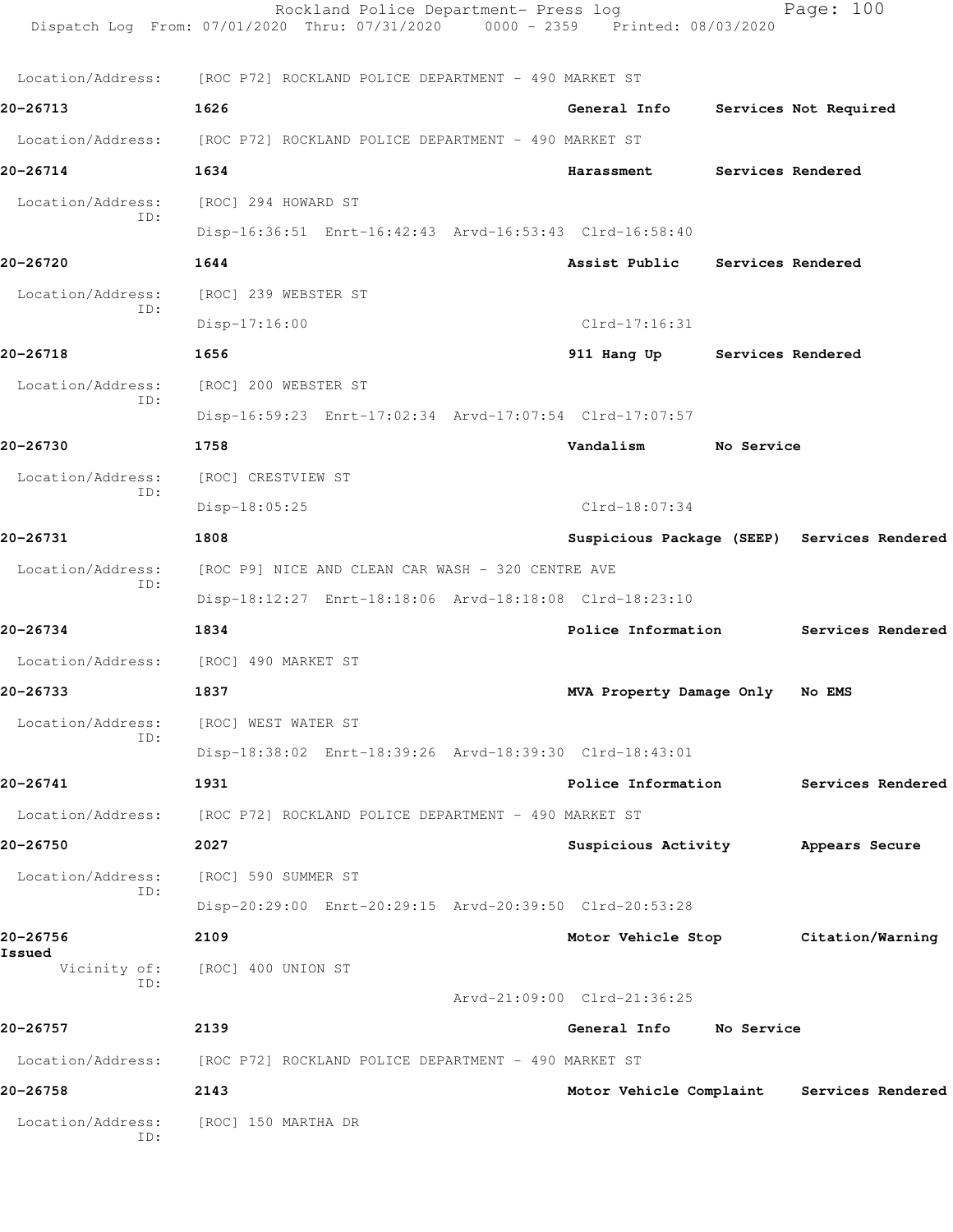|                                 | Rockland Police Department- Press log<br>Dispatch Log From: 07/01/2020 Thru: 07/31/2020 0000 - 2359 Printed: 08/03/2020 |                                     |            | Page: 101                                 |
|---------------------------------|-------------------------------------------------------------------------------------------------------------------------|-------------------------------------|------------|-------------------------------------------|
|                                 | Disp-21:45:59 Enrt-21:46:47 Arvd-21:59:16 Clrd-22:01:21                                                                 |                                     |            |                                           |
| 20-26760<br>Issued              | 2208                                                                                                                    |                                     |            | Motor Vehicle Stop Citation/Warning       |
| Location/Address:<br>ID:        | [ROC] BILL DELAHUNT PKWY                                                                                                |                                     |            |                                           |
|                                 |                                                                                                                         | Arvd-22:08:00 Clrd-22:28:06         |            |                                           |
| 20-26761                        | 2226                                                                                                                    |                                     |            | Motor Vehicle Complaint Services Rendered |
| Location/Address:<br>ID:        | [ROC] 177 MARTHA DR                                                                                                     |                                     |            |                                           |
|                                 | Disp-22:28:02 Enrt-22:28:15 Arvd-22:51:50 Clrd-22:52:26                                                                 |                                     |            |                                           |
| For Date: 07/30/2020 - Thursday |                                                                                                                         |                                     |            |                                           |
| 20-26789                        | 0001                                                                                                                    | SHIFT ASSIGNMENTSNo Service         |            |                                           |
| Location/Address:<br>ID:        | [ROC P72] ROCKLAND POLICE DEPARTMENT - 490 MARKET ST                                                                    |                                     |            |                                           |
|                                 |                                                                                                                         | Arvd-00:01:00 Clrd-06:36:46         |            |                                           |
| 20-26766                        | 0016                                                                                                                    | Assist Public                       | Unfounded  |                                           |
| Location/Address:<br>ID:        | [ROC] CHURCH ST                                                                                                         |                                     |            |                                           |
| ID:                             |                                                                                                                         | Arvd-00:16:00 Clrd-00:18:18         |            |                                           |
|                                 | $Disp-00:18:15$                                                                                                         | Arvd-00:20:18 Clrd-00:22:00         |            |                                           |
| 20-26767<br>Services Rendered   | 0022                                                                                                                    | Details / Time off COMP TIME        |            |                                           |
| Location:                       | [ROC]                                                                                                                   |                                     |            |                                           |
| 20-26772                        | 0055                                                                                                                    | Building Check Appears Secure       |            |                                           |
| Location/Address:<br>ID:        | [ROC 9] SULLIVAN TIRE AND AUTO SERVICE - 1 VFW DR                                                                       |                                     |            |                                           |
| ID:                             | Disp-00:56:20                                                                                                           | Arvd-00:56:31 Clrd-01:01:56         |            |                                           |
|                                 | Disp-00:56:27                                                                                                           | Arvd-00:56:31 Clrd-01:01:59         |            |                                           |
| 20-26778                        | 0224                                                                                                                    | Police Information                  |            | Services Rendered                         |
|                                 | Location/Address: [ROC P72] ROCKLAND POLICE DEPARTMENT - 490 MARKET ST                                                  |                                     |            |                                           |
| 20-26776                        | 0225                                                                                                                    | <b>BOLO</b>                         | No Service |                                           |
| Location/Address:<br>ID:        | [ROC P72] ROCKLAND POLICE DEPARTMENT - 490 MARKET ST                                                                    |                                     |            |                                           |
|                                 |                                                                                                                         | Arvd-02:25:00 Clrd-02:26:09         |            |                                           |
| 20-26783                        | 0548                                                                                                                    | Building Check Appears Secure       |            |                                           |
| Location/Address:<br>ID:        | [ROC 61] UNION ST BUSINESS DISTRICT - UNION ST                                                                          |                                     |            |                                           |
|                                 |                                                                                                                         | Arvd-05:54:17 Clrd-06:09:52         |            |                                           |
| 20-26787                        | 0621                                                                                                                    | Details / Time off No Service       |            |                                           |
| Location:                       | [ROC]                                                                                                                   |                                     |            |                                           |
| 20-26799                        | 0800                                                                                                                    | SHIFT ASSIGNMENTS Services Rendered |            |                                           |
|                                 | Location/Address: [ROC P72] ROCKLAND POLICE DEPARTMENT - 490 MARKET ST                                                  |                                     |            |                                           |
| 20-26803                        | 0900                                                                                                                    | Harassment                          |            | Services Rendered                         |
| Location/Address:<br>ID:        | [ROC] 30 EMERSON ST                                                                                                     |                                     |            |                                           |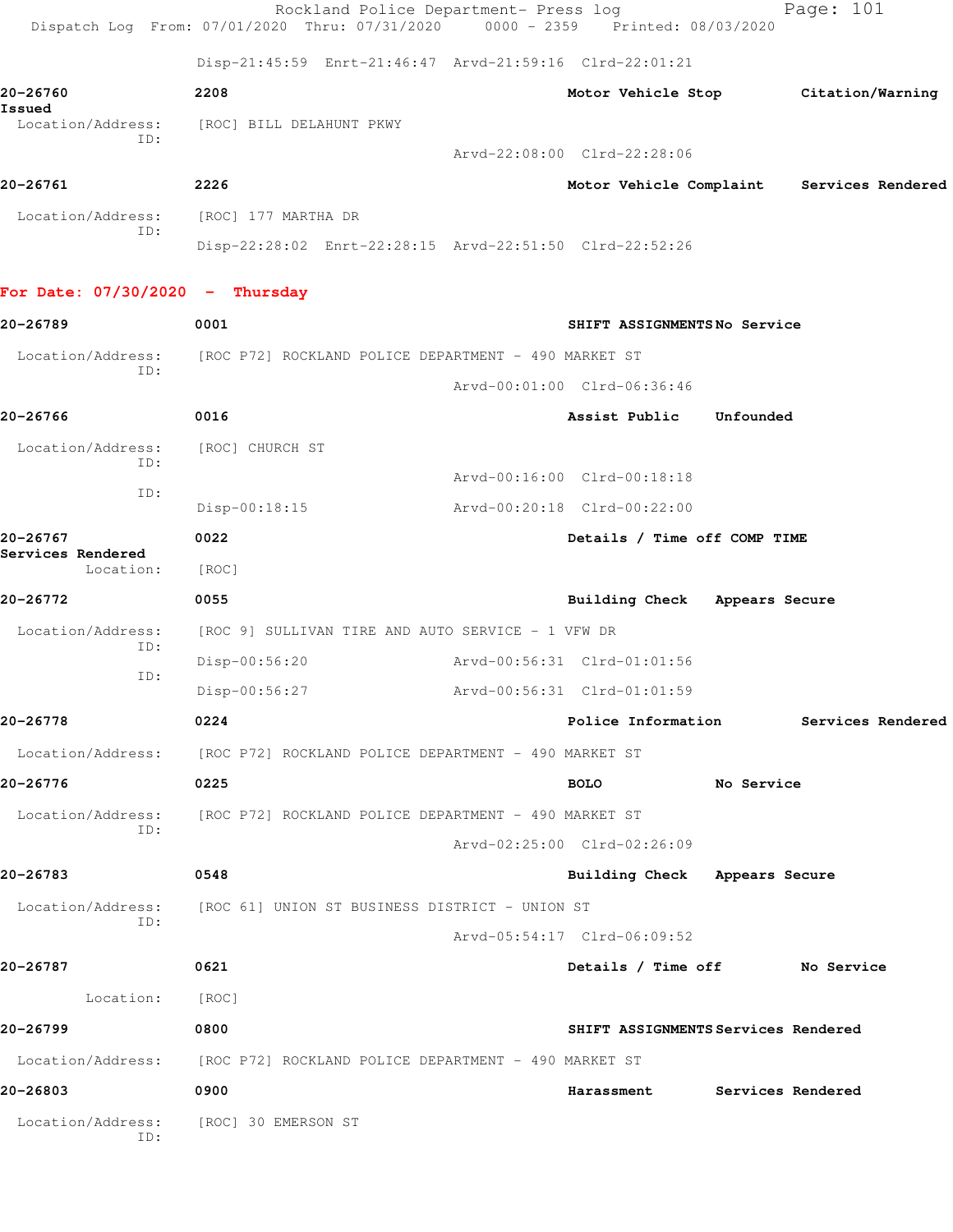|                             | Dispatch Log From: 07/01/2020 Thru: 07/31/2020 0000 - 2359 Printed: 08/03/2020 | Rockland Police Department- Press log |                                            |                   | Page: 102         |  |
|-----------------------------|--------------------------------------------------------------------------------|---------------------------------------|--------------------------------------------|-------------------|-------------------|--|
|                             | Disp-09:05:48                                                                  |                                       | $Clrd-09:18:40$                            |                   |                   |  |
| 20-26806                    | 0924                                                                           |                                       | 911 Accidental Services Rendered           |                   |                   |  |
| Location/Address:           | [ROC P22] N & R AUTOMOTIVE - 31 EAST WATER ST                                  |                                       |                                            |                   |                   |  |
| ID:                         | Disp-09:25:48 Enrt-09:26:59 Arvd-09:31:08 Clrd-09:33:11                        |                                       |                                            |                   |                   |  |
| 20-26807                    | 0929                                                                           |                                       | Motor Vehicle Complaint Verbal Warning     |                   |                   |  |
| Location/Address:           | [ROC 58] NORTH RIVER COLLABORATIVE SCHOOL - 525 BEECH ST                       |                                       |                                            |                   |                   |  |
| ID:                         | Disp-09:31:32 Enrt-09:31:38 Arvd-09:47:20 Clrd-09:52:40                        |                                       |                                            |                   |                   |  |
| 20-26808                    | 0947                                                                           |                                       | Time off                                   | Services Rendered |                   |  |
| Location:                   | [ROC]                                                                          |                                       |                                            |                   |                   |  |
| 20-26816                    | 1038                                                                           |                                       | Time off Services Rendered                 |                   |                   |  |
| Location: [ROC]             |                                                                                |                                       |                                            |                   |                   |  |
| 20-26821                    | 1104                                                                           |                                       | Motor Vehicle Stop Citation/Warning        |                   |                   |  |
| Issued<br>Location/Address: | [ROC] 399 MARKET ST                                                            |                                       |                                            |                   |                   |  |
| ID:                         | Disp-11:05:14 Enrt-11:05:19 Arvd-11:05:21 Clrd-11:20:15                        |                                       |                                            |                   |                   |  |
| ID:                         | Disp-11:14:26 Enrt-11:14:28 Arvd-11:14:29 Clrd-11:19:12                        |                                       |                                            |                   |                   |  |
| 20-26822                    | 1126                                                                           |                                       | Disabled Motor Vehicle Services Rendered   |                   |                   |  |
| Location/Address:<br>ID:    | [ROC] 304 UNION ST                                                             |                                       |                                            |                   |                   |  |
|                             | Disp-11:27:30 Enrt-11:27:34 Arvd-11:27:36 Clrd-11:31:14                        |                                       |                                            |                   |                   |  |
| 20-26829                    | 1200                                                                           |                                       | Road Obstruction Services Rendered         |                   |                   |  |
| Location/Address:           | [ROC] 40 BEECH ST @ 329 SUMMER ST                                              |                                       |                                            |                   |                   |  |
| ID:                         | Disp-12:02:06 Enrt-12:02:10 Arvd-12:09:34 Clrd-12:19:00                        |                                       |                                            |                   |                   |  |
| 20-26832                    | 1219                                                                           |                                       | <b>Time off</b>                            | No Service        |                   |  |
| Location:                   | [ROC]                                                                          |                                       |                                            |                   |                   |  |
| 20-26848                    | 1431                                                                           |                                       | Motor Vehicle Complaint Services Rendered  |                   |                   |  |
| ID:                         | Location/Address: [ROC] 314 UNION ST @ 18 REED ST                              |                                       |                                            |                   |                   |  |
|                             |                                                                                |                                       | Arvd-14:31:00 Clrd-14:31:50                |                   |                   |  |
| 20-26855                    | 1519                                                                           |                                       | MVA Property Damage Only Services Rendered |                   |                   |  |
| Location/Address:<br>ID:    | [ROC P81] OCEAN STATE JOB LOT - 360 MARKET ST                                  |                                       |                                            |                   |                   |  |
| ID:                         | Disp-15:20:40                                                                  |                                       | $Clrd-15:22:38$                            |                   |                   |  |
|                             | Disp-15:22:27                                                                  |                                       | Arvd-15:22:32 Clrd-15:32:15                |                   |                   |  |
| 20-26861                    | 1536                                                                           |                                       | Larceny / Forgery/ Fraud Services Rendered |                   |                   |  |
|                             | Location/Address: [ROC] 425 CONCORD ST                                         |                                       |                                            |                   |                   |  |
| 20-26869                    | 1600                                                                           |                                       | SHIFT ASSIGNMENTS Services Rendered        |                   |                   |  |
|                             | Location/Address: [ROC P72] ROCKLAND POLICE DEPARTMENT - 490 MARKET ST         |                                       |                                            |                   |                   |  |
| 20-26867                    | 1605                                                                           |                                       | Health & Welfare Check                     |                   | Services Rendered |  |
|                             | Location/Address: [ROC] 44 STUDLEY CT                                          |                                       |                                            |                   |                   |  |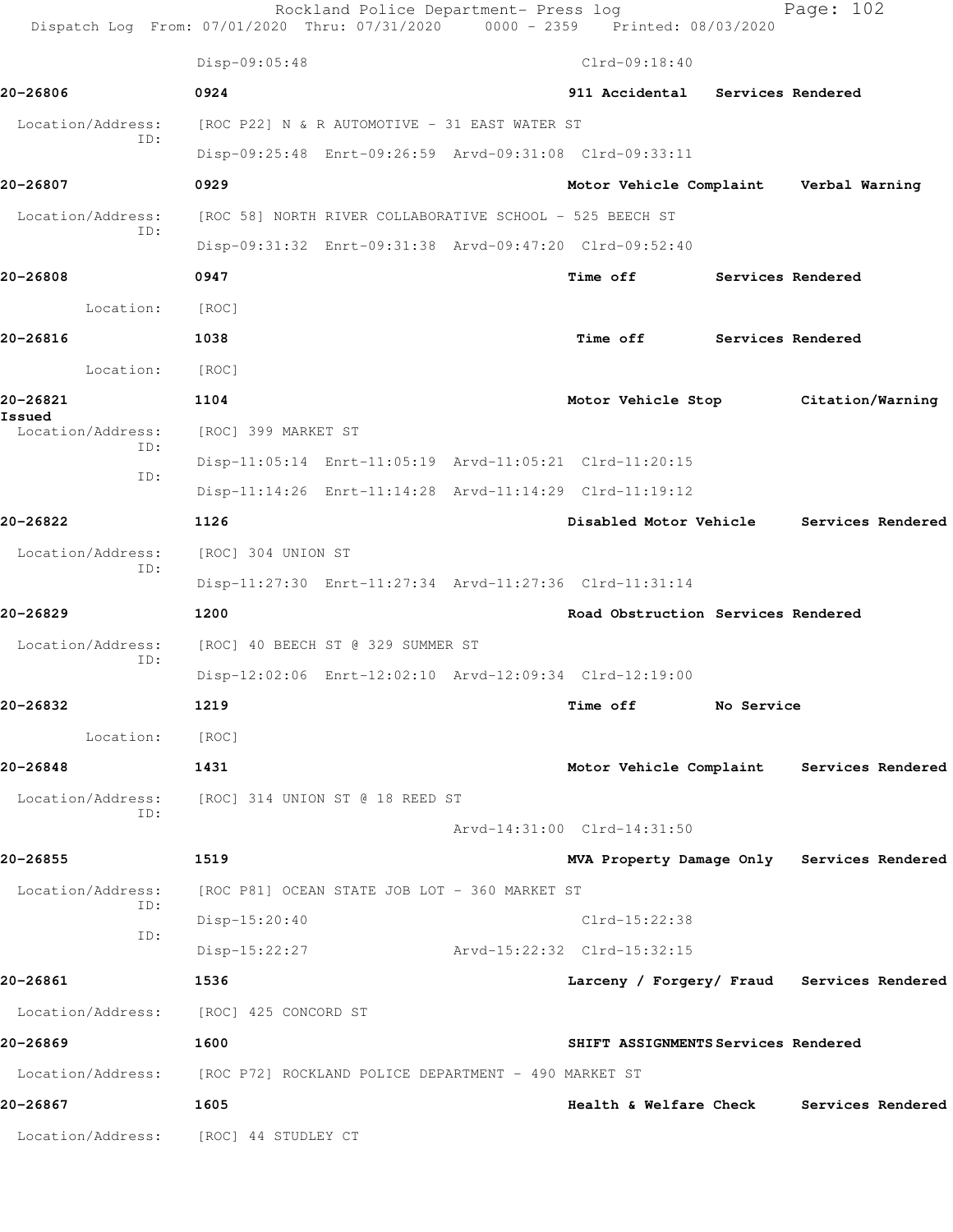|                                      | Dispatch Log From: 07/01/2020 Thru: 07/31/2020 0000 - 2359 Printed: 08/03/2020 | Rockland Police Department- Press log                   |                                                         | Page: 103                           |
|--------------------------------------|--------------------------------------------------------------------------------|---------------------------------------------------------|---------------------------------------------------------|-------------------------------------|
| ID:                                  |                                                                                | Disp-16:07:50 Enrt-16:07:52                             | $Clrd-16:12:04$                                         |                                     |
| 20-26876                             | 1714                                                                           |                                                         | Detail                                                  | Services Rendered                   |
|                                      | Location/Address: [ROC P72] ROCKLAND POLICE DEPARTMENT - 490 MARKET ST         |                                                         |                                                         |                                     |
| 20-26877                             | 1731                                                                           |                                                         |                                                         | 911 Accidental Services Rendered    |
| Location/Address:                    | [ROC] 32 EAST WATER ST                                                         |                                                         |                                                         |                                     |
| ID:                                  | $Disp-17:32:42$                                                                |                                                         | Arvd-17:35:31 Clrd-17:36:56                             |                                     |
| 20-26879                             | 1735                                                                           |                                                         |                                                         | Suspicious Activity 6one on arrival |
| Location/Address:                    | [ROC] LANCASTER ST                                                             |                                                         |                                                         |                                     |
| ID:                                  |                                                                                | Disp-17:37:00 Enrt-17:37:06 Arvd-17:38:34 Clrd-17:41:52 |                                                         |                                     |
| 20-26880                             | 1803                                                                           |                                                         | Building Check                                          | Building Checked/Secured            |
| Location/Address:                    | [ROC] TAUNTON AVE                                                              |                                                         |                                                         |                                     |
| ID:                                  |                                                                                | Disp-18:03:00 Enrt-18:03:00 Arvd-18:03:00 Clrd-18:03:00 |                                                         |                                     |
| 20-26888                             | 1955                                                                           |                                                         | Burglar Alarm                                           | Building Checked/Secured            |
| Location/Address:                    |                                                                                | [ROC] BEACON SALES - 14 LONGWATER DR                    |                                                         |                                     |
| ID:                                  |                                                                                |                                                         | Disp-19:58:26 Enrt-19:58:31 Arvd-20:04:24 Clrd-20:08:21 |                                     |
| 20-26893                             | 2201                                                                           |                                                         | Missing Person                                          | Services Rendered                   |
| Location/Address:                    | [ROC] 19 PACIFIC ST                                                            |                                                         |                                                         |                                     |
| ID:                                  |                                                                                | Disp-22:02:17 Enrt-22:02:22 Arvd-22:02:25 Clrd-22:30:14 |                                                         |                                     |
| ID:                                  | $Disp-22:11:40$                                                                |                                                         | Arvd-22:11:44 Clrd-22:16:04                             |                                     |
| 20-26895                             | 2257                                                                           |                                                         | Assist Public                                           | Services Rendered                   |
| Location/Address: [ROC] 159 UNION ST |                                                                                |                                                         |                                                         |                                     |
| ID:                                  |                                                                                | Disp-22:58:58 Enrt-22:59:56 Arvd-22:59:59 Clrd-23:19:20 |                                                         |                                     |
| ID:                                  | Disp-23:03:57                                                                  |                                                         | Arvd-23:04:01 Clrd-23:19:14                             |                                     |
| 20-26897                             | 2324                                                                           |                                                         | Time off                                                | Services Rendered                   |
|                                      | Location: [ROC]                                                                |                                                         |                                                         |                                     |
| For Date: $07/31/2020 -$ Friday      |                                                                                |                                                         |                                                         |                                     |
| 20-26899                             | 0000                                                                           |                                                         |                                                         | SHIFT ASSIGNMENTS Services Rendered |
| Location/Address:                    |                                                                                | [ROC P72] ROCKLAND POLICE DEPARTMENT - 490 MARKET ST    |                                                         |                                     |
| ID:                                  | $Disp-00:02:14$                                                                |                                                         | $Clrd-00:02:21$                                         |                                     |
| 20-26902                             | 0036                                                                           |                                                         | Disturbance Peace Restored                              |                                     |
| Location/Address:                    |                                                                                | [ROC P51] DOUBLE TREE - 929 HINGHAM ST                  |                                                         |                                     |
| ID:                                  |                                                                                | Disp-00:38:11 Enrt-00:42:29 Arvd-00:42:43 Clrd-00:52:28 |                                                         |                                     |
| ID:                                  |                                                                                | Disp-00:38:11 Enrt-00:42:29 Arvd-00:42:43 Clrd-00:52:28 |                                                         |                                     |
| ID:                                  |                                                                                |                                                         | Disp-00:39:10 Enrt-00:42:29 Arvd-00:42:43 Clrd-00:52:28 |                                     |

**20-26911 0349 Assault Offenses Advised to Court**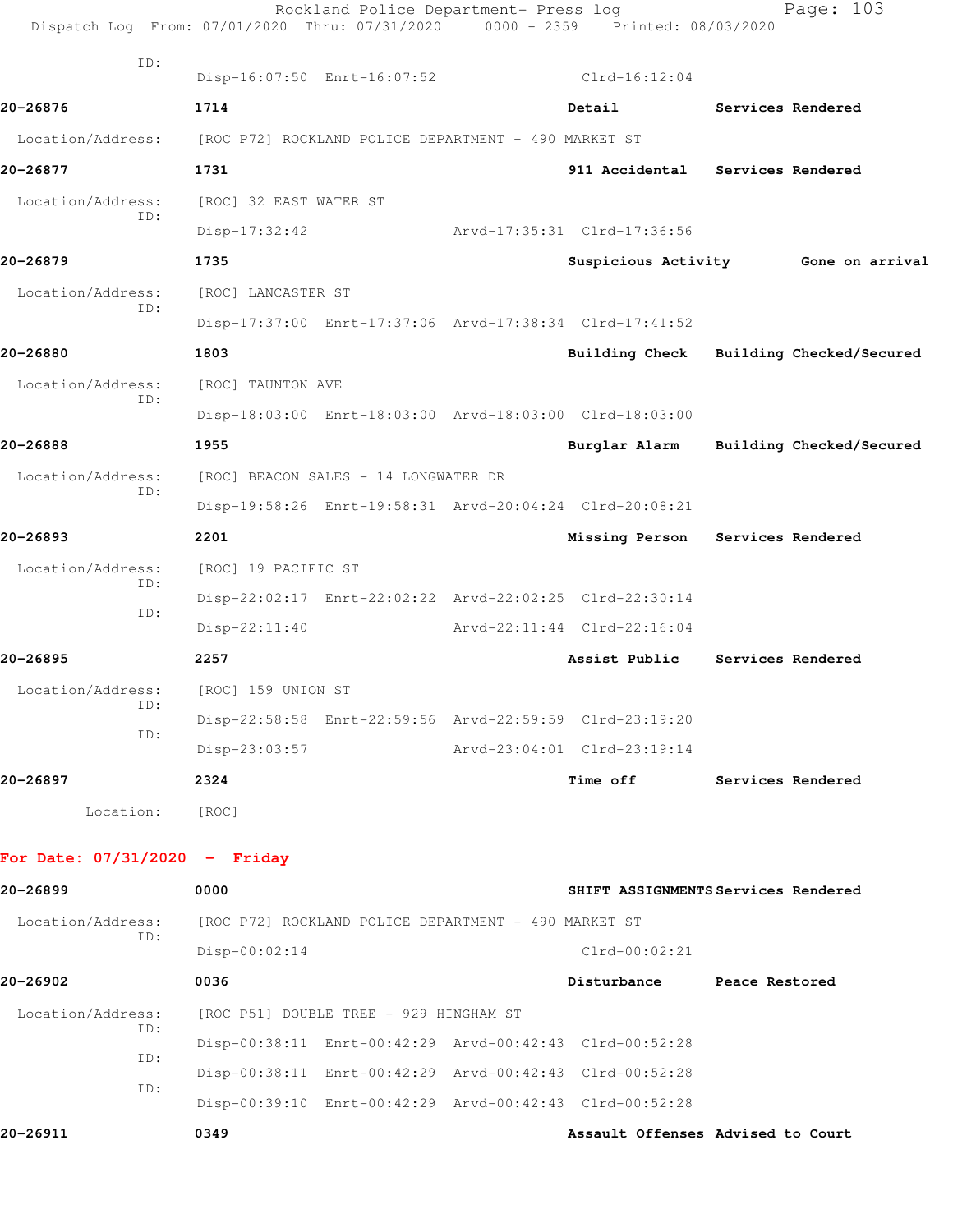|                     | Rockland Police Department- Press log<br>Dispatch Log From: 07/01/2020 Thru: 07/31/2020 0000 - 2359 Printed: 08/03/2020 |                                       |             | Page: 104             |  |
|---------------------|-------------------------------------------------------------------------------------------------------------------------|---------------------------------------|-------------|-----------------------|--|
| Location/Address:   | [ROC P51] DOUBLE TREE - 929 HINGHAM ST                                                                                  |                                       |             |                       |  |
| ID:                 | Disp-03:51:04 Enrt-03:51:17 Arvd-03:53:35 Clrd-04:04:07                                                                 |                                       |             |                       |  |
| ID:                 | Disp-03:55:30 Enrt-03:55:34 Arvd-03:55:38 Clrd-04:04:02                                                                 |                                       |             |                       |  |
| 20-26913            | 0427                                                                                                                    | Disturbance                           | Sent On Way |                       |  |
| Location/Address:   | [ROC P70] D'ANGELOS - 144 MARKET ST                                                                                     |                                       |             |                       |  |
| ID:                 | $Disp-04:27:49$                                                                                                         | Arvd-04:30:11 Clrd-04:41:21           |             |                       |  |
| ID:                 | $Disp-04:27:55$                                                                                                         | Arvd-04:30:11 Clrd-04:41:21           |             |                       |  |
| ID:                 | Disp-04:30:20 Enrt-04:30:26 Arvd-04:30:30 Clrd-04:41:21                                                                 |                                       |             |                       |  |
| ID:                 | $Disp-04:41:58$                                                                                                         | Arvd-04:42:22 Clrd-04:44:59           |             |                       |  |
| ID:                 | $Disp-04:42:04$                                                                                                         | Arvd-04:42:22 Clrd-04:44:59           |             |                       |  |
| ID:                 | $Disp-04:42:12$                                                                                                         | Arvd-04:42:22 Clrd-04:44:59           |             |                       |  |
| 20-26915            | 0504                                                                                                                    | Suspicious Activity Services Rendered |             |                       |  |
| Location/Address:   | [ROC P47] BEST WESTERN - 909 HINGHAM ST                                                                                 |                                       |             |                       |  |
| ID:                 | Disp-05:06:21 Enrt-05:07:16 Arvd-05:11:46 Clrd-05:20:18                                                                 |                                       |             |                       |  |
| ID:                 | Disp-05:07:23 Enrt-05:07:30 Arvd-05:12:57 Clrd-05:20:14                                                                 |                                       |             |                       |  |
| 20-26917            | 0526                                                                                                                    | Building Check Appears Secure         |             |                       |  |
| Location/Address:   | [ROC] UNION ST                                                                                                          |                                       |             |                       |  |
| ID:                 | $Disp-05:27:54$                                                                                                         | Arvd-05:28:01 Clrd-05:44:20           |             |                       |  |
| 20-26919            | 0555                                                                                                                    | Health & Welfare Check                |             | Services Rendered     |  |
| Location/Address:   | [ROC] 17 WALL ST @ 86 WEBSTER ST                                                                                        |                                       |             |                       |  |
| ID:                 | Disp-05:56:25 Enrt-05:56:31 Arvd-05:56:48 Clrd-06:07:59                                                                 |                                       |             |                       |  |
| Fire Unit:          | ROCKEN1-Pumper-Rockland Engine 1<br>Disp-05:57:36 Enrt-05:58:07 Arvd-05:58:40 Clrd-06:10:15                             |                                       |             |                       |  |
| EMS Unit:           | InOrtsUnavl-06:10:25 InSrvce-06:10:27<br>ROCKAM2-Rockland A2                                                            |                                       |             |                       |  |
|                     | Disp-05:57:44 Enrt-05:58:04 Arvd-05:58:36 Clrd-06:10:18<br>InQrtsUnavl-06:10:42 InSrvce-06:10:45                        |                                       |             |                       |  |
| 20-26920            | 0626                                                                                                                    | Details / Time off                    |             | Services Rendered     |  |
| Location:           | [ROC]                                                                                                                   |                                       |             |                       |  |
| 20-26922            | 0659                                                                                                                    | Details / Time off                    |             | Services Rendered     |  |
| Location:           | [ROC]                                                                                                                   |                                       |             |                       |  |
| 20-26927            | 0755                                                                                                                    | Burglar Alarm                         |             | Services Not Required |  |
| Location/Address:   | [ROC] 80 RESERVOIR PARK DR                                                                                              |                                       |             |                       |  |
| ID:                 | Disp-07:57:58 Enrt-07:58:03                                                                                             | Clrd-08:03:59                         |             |                       |  |
| 20-26928            | 0800                                                                                                                    | Information Call No Action Required   |             |                       |  |
| Location/Address:   | [ROC P72] ROCKLAND POLICE DEPARTMENT - 490 MARKET ST                                                                    |                                       |             |                       |  |
| 20-26929            | 0819                                                                                                                    | Suspicious Activity                   |             | Services Rendered     |  |
| Vicinity of:<br>ID: | [ROC P81] OCEAN STATE JOB LOT - 360 MARKET ST                                                                           |                                       |             |                       |  |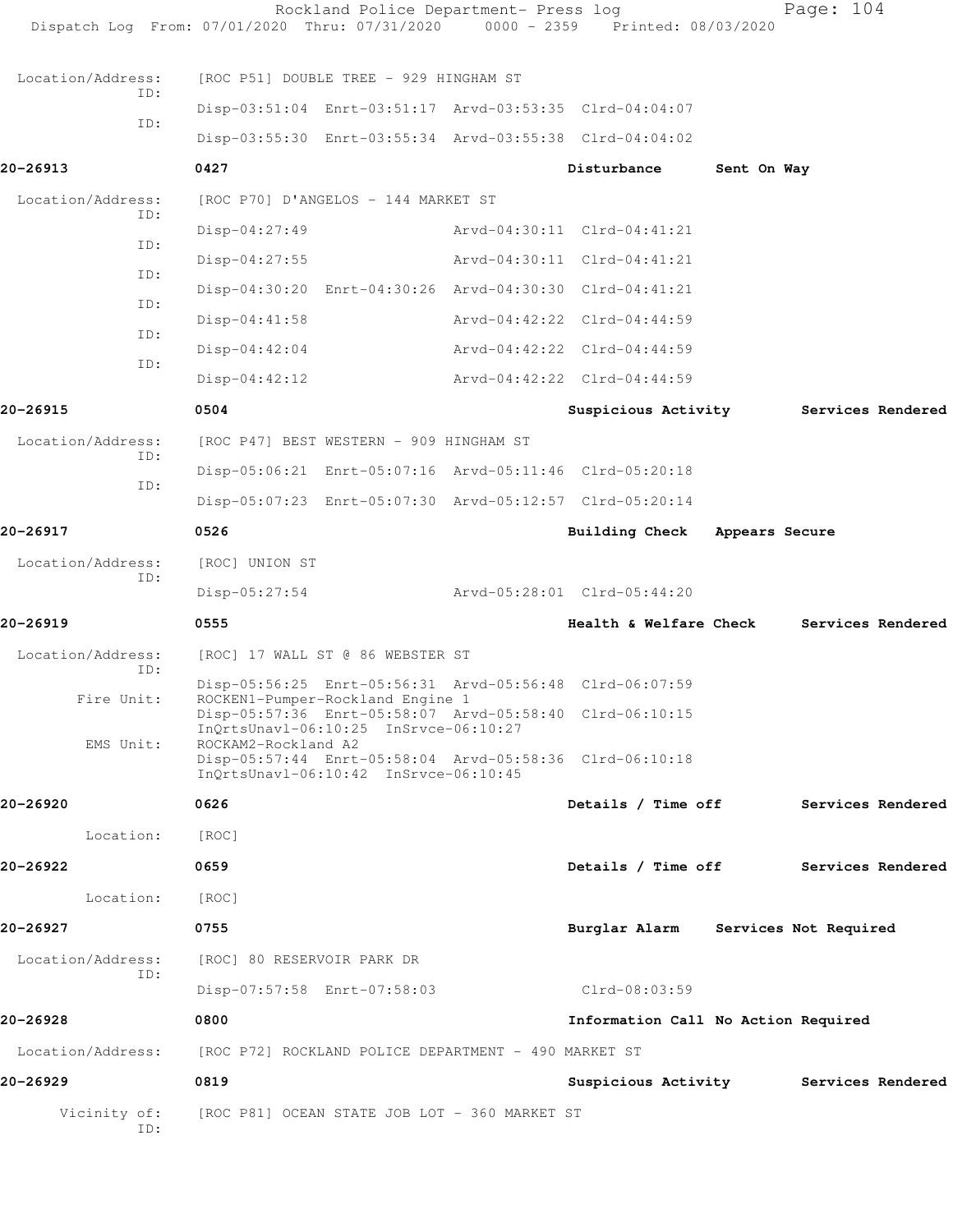|                          | Rockland Police Department- Press log<br>Dispatch Log From: 07/01/2020 Thru: 07/31/2020 0000 - 2359 Printed: 08/03/2020 |                                     | Page: 105         |  |
|--------------------------|-------------------------------------------------------------------------------------------------------------------------|-------------------------------------|-------------------|--|
|                          | Disp-08:25:05 Enrt-08:25:11 Arvd-08:25:16 Clrd-08:42:18                                                                 |                                     |                   |  |
| ID:                      | Disp-08:28:53 Enrt-08:28:57 Arvd-08:30:24 Clrd-08:42:21                                                                 |                                     |                   |  |
| 20-26934                 | 0909                                                                                                                    | MVA Property Damage Only            | Services Rendered |  |
| Location/Address:        | [ROC] 138 MYRTLE ST Apt. #2                                                                                             |                                     |                   |  |
| ID:<br>ID:               | Disp-09:13:29                                                                                                           | Clrd-09:29:10                       |                   |  |
|                          | Disp-09:29:27                                                                                                           | Arvd-09:29:32 Clrd-09:40:09         |                   |  |
| 20-26946<br>Required     | 0930                                                                                                                    | Details / Time off                  | No Action         |  |
| Location:                | [ROC]                                                                                                                   |                                     |                   |  |
| 20-26939                 | 1043                                                                                                                    | Follow-Up Investigation             | Services Rendered |  |
| Location/Address:<br>ID: | [ROC] 19 PACIFIC ST                                                                                                     |                                     |                   |  |
|                          |                                                                                                                         | Arvd-10:43:00 Clrd-10:57:24         |                   |  |
| 20-26941                 | 1049                                                                                                                    | Animal Complaint Services Rendered  |                   |  |
| Vicinity of:<br>ID:      | [ROC] 75 HANNAH WAY Apt. #E                                                                                             |                                     |                   |  |
|                          |                                                                                                                         | Arvd-10:49:00 Clrd-10:58:31         |                   |  |
| 20-26943<br>Required     | 1104                                                                                                                    | Follow-Up Investigation             | Services Not      |  |
| Location/Address:<br>ID: | [ROC P63] 725 MARKET ST                                                                                                 |                                     |                   |  |
|                          |                                                                                                                         | Arvd-11:04:00 Clrd-11:13:30         |                   |  |
| 20-26949<br>Required     | 1120                                                                                                                    | Details / Time off                  | No Action         |  |
| Location:                | [ROC]                                                                                                                   |                                     |                   |  |
| 20-26947                 | 1140                                                                                                                    | Assist Public                       | Services Rendered |  |
| Location/Address:<br>ID: | [ROC] 85 EXCHANGE ST                                                                                                    |                                     |                   |  |
|                          | Disp-11:42:23                                                                                                           | Clrd-12:28:10                       |                   |  |
| 20-26951                 | 1229                                                                                                                    | Disabled Motor Vehicle              | Services Rendered |  |
| Location/Address:<br>ID: | [ROC] HINGHAM ST                                                                                                        |                                     |                   |  |
| ID:                      | Disp-12:31:03                                                                                                           | $Clrd-12:32:25$                     |                   |  |
| ID:                      | Disp-12:32:52                                                                                                           | Clrd-12:33:38                       |                   |  |
|                          | Disp-12:33:20 Enrt-12:33:58 Arvd-12:39:37 Clrd-12:42:19                                                                 |                                     |                   |  |
| 20-26954                 | 1229                                                                                                                    | Harassment                          | Services Rendered |  |
| Location/Address:<br>ID: | [ROC 259] 9 MAPLE STREET - 9 MAPLE ST                                                                                   |                                     |                   |  |
|                          | $Disp-12:33:00$                                                                                                         | $Clrd-12:47:57$                     |                   |  |
| 20-26953                 | 1231                                                                                                                    | Building Check Services Rendered    |                   |  |
| Location/Address:<br>ID: | [ROC] TAUNTON AVE                                                                                                       |                                     |                   |  |
|                          |                                                                                                                         | Arvd-12:32:25 Clrd-12:32:49         |                   |  |
| 20-26956                 | 1245                                                                                                                    | Information Call No Action Required |                   |  |
| Location/Address:        | [ROC P72] ROCKLAND POLICE DEPARTMENT - 490 MARKET ST                                                                    |                                     |                   |  |
| 20-26972                 | 1250                                                                                                                    | Details / Time off                  | No Action         |  |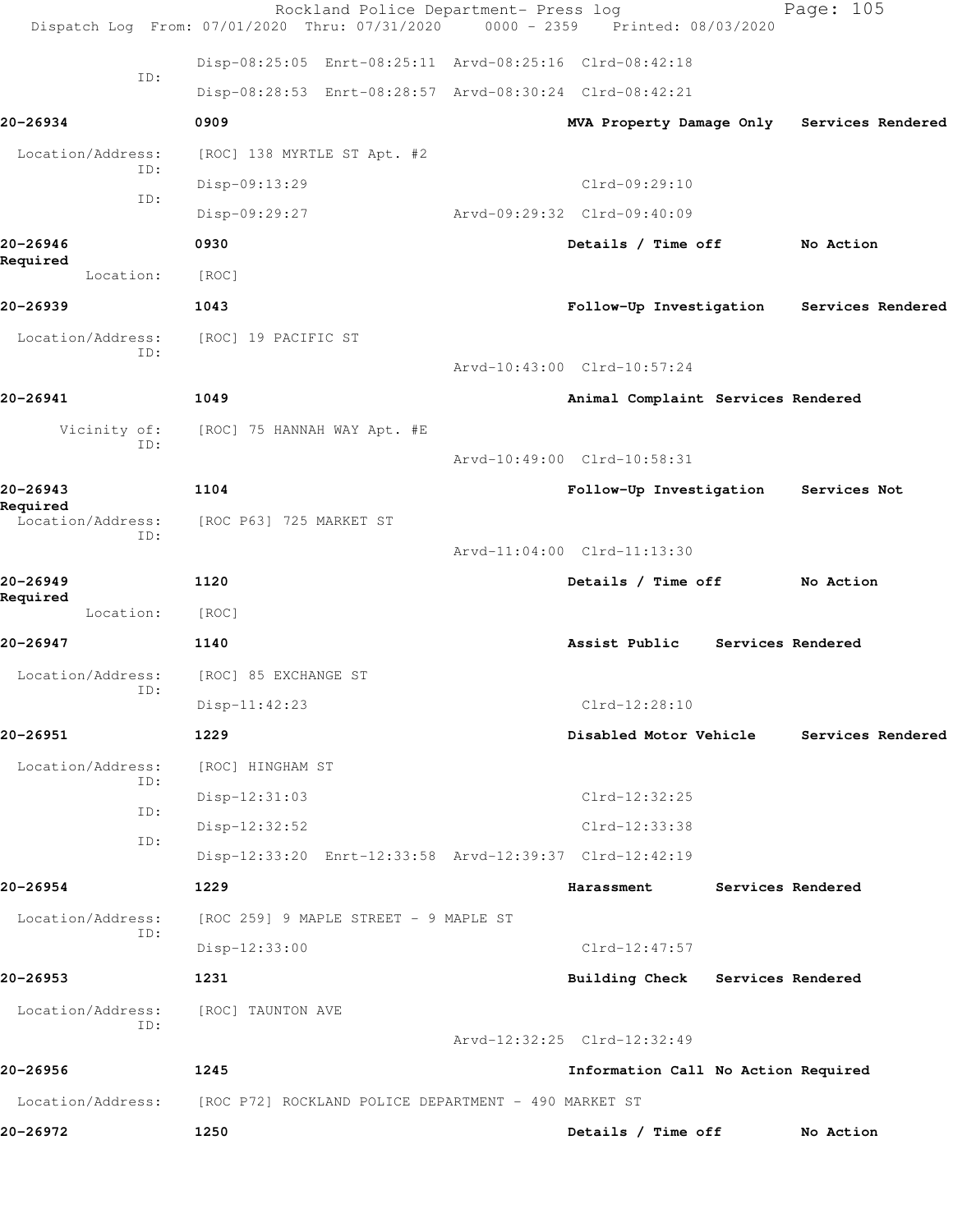| Dispatch Log From: 07/01/2020 Thru: 07/31/2020 0000 - 2359 Printed: 08/03/2020 |                                     | Rockland Police Department- Press log                |                 |                                                         |                                          | Page: 106          |
|--------------------------------------------------------------------------------|-------------------------------------|------------------------------------------------------|-----------------|---------------------------------------------------------|------------------------------------------|--------------------|
| Required<br>Location:                                                          | [ROC]                               |                                                      |                 |                                                         |                                          |                    |
| 20-26960                                                                       | 1323                                |                                                      |                 | Neighbor Disturbance                                    |                                          | Services Rendered  |
| Location/Address:                                                              | [ROC] 50 BAY PATH LN                |                                                      |                 |                                                         |                                          |                    |
| ID:                                                                            | Disp-13:23:56                       |                                                      |                 | $Clrd-13:25:13$                                         |                                          |                    |
| 20-26962                                                                       | 1325                                |                                                      |                 |                                                         | Suspicious Activity<br>Services Rendered |                    |
| Location/Address:<br>ID:<br>ID:                                                | [ROC] 50 BAY PATH LN                |                                                      |                 |                                                         |                                          |                    |
|                                                                                |                                     |                                                      |                 | Disp-13:25:57 Enrt-13:27:01 Arvd-13:32:14 Clrd-13:48:15 |                                          |                    |
|                                                                                |                                     |                                                      |                 | Disp-13:26:01 Enrt-13:26:47 Arvd-13:32:12 Clrd-13:48:10 |                                          |                    |
| 20-26974                                                                       | 1421                                |                                                      |                 | Information Call No Action Required                     |                                          |                    |
| Location/Address: [ROC P72] ROCKLAND POLICE DEPARTMENT - 490 MARKET ST         |                                     |                                                      |                 |                                                         |                                          |                    |
| 20-26977                                                                       | 1438                                |                                                      |                 | Assist Other Agency                                     |                                          | No Service         |
| Location/Address:<br>ID:                                                       | [ROC] 29 COBB DR                    |                                                      |                 |                                                         |                                          |                    |
|                                                                                | $Disp-14:43:03$                     |                                                      |                 | Arvd-14:45:34 Clrd-14:48:02                             |                                          |                    |
| 20-26979                                                                       | 1520                                |                                                      |                 | Motor Vehicle Complaint                                 |                                          | Services Rendered  |
| Location/Address:<br>ID:                                                       | [ROC] WEST WATER ST                 |                                                      |                 |                                                         |                                          |                    |
|                                                                                |                                     |                                                      |                 | Disp-15:20:57 Enrt-15:21:07 Arvd-15:24:24 Clrd-15:34:45 |                                          |                    |
| 20-26981                                                                       | 1547                                |                                                      |                 | Disturbance                                             | Gone on arrival                          |                    |
| Location/Address:<br>ID:<br>ID:                                                | [ROC] 215 MARKET ST @ 13 CONCORD ST |                                                      |                 |                                                         |                                          |                    |
|                                                                                |                                     |                                                      |                 | Disp-15:48:44 Enrt-15:48:55 Arvd-15:50:19 Clrd-15:51:12 |                                          |                    |
|                                                                                |                                     |                                                      |                 | Disp-15:48:50 Enrt-15:49:04 Arvd-15:50:23 Clrd-15:51:23 |                                          |                    |
| 20-26982                                                                       | 1550                                |                                                      |                 | Burglar Alarm                                           | Appears Secure                           |                    |
| Location/Address:<br>ID:<br>ID:                                                | [ROC] 55 GEORGE ST                  |                                                      |                 |                                                         |                                          |                    |
|                                                                                |                                     |                                                      |                 | Disp-15:51:19 Enrt-15:51:37 Arvd-15:53:31 Clrd-15:57:30 |                                          |                    |
|                                                                                |                                     |                                                      |                 | Disp-15:51:35 Enrt-15:51:40 Arvd-15:53:33 Clrd-15:57:34 |                                          |                    |
| 20-26984                                                                       | 1615                                |                                                      |                 | General Info                                            | No Service                               |                    |
| Location/Address:                                                              |                                     | [ROC P72] ROCKLAND POLICE DEPARTMENT - 490 MARKET ST |                 |                                                         |                                          |                    |
| 20-26988                                                                       | 1655                                |                                                      |                 | Disturbance                                             | Appears Secure                           |                    |
| Location/Address:<br>ID:                                                       | [ROC] 132 CONCORD ST                |                                                      |                 |                                                         |                                          |                    |
|                                                                                |                                     |                                                      |                 | Disp-16:56:43 Enrt-16:57:35 Arvd-17:00:17 Clrd-17:07:34 |                                          |                    |
| ID:                                                                            |                                     |                                                      |                 | Disp-16:57:28 Enrt-16:58:21 Arvd-17:00:14 Clrd-17:07:42 |                                          |                    |
| ID:                                                                            | $Disp-17:05:20$                     |                                                      |                 | Arvd-17:05:29 Clrd-17:07:36                             |                                          |                    |
| ID:<br>ID:                                                                     | $Disp-17:05:25$                     |                                                      | $Clrd-17:05:40$ |                                                         |                                          |                    |
|                                                                                | $Disp-17:05:37$                     |                                                      |                 | Arvd-17:05:45 Clrd-17:07:39                             |                                          |                    |
| 20-26994                                                                       | 1730                                |                                                      |                 | Assist Public                                           |                                          | No Action Required |
| Vicinity of:                                                                   |                                     | [ROC] CANNA VANA - 365 WEYMOUTH ST                   |                 |                                                         |                                          |                    |